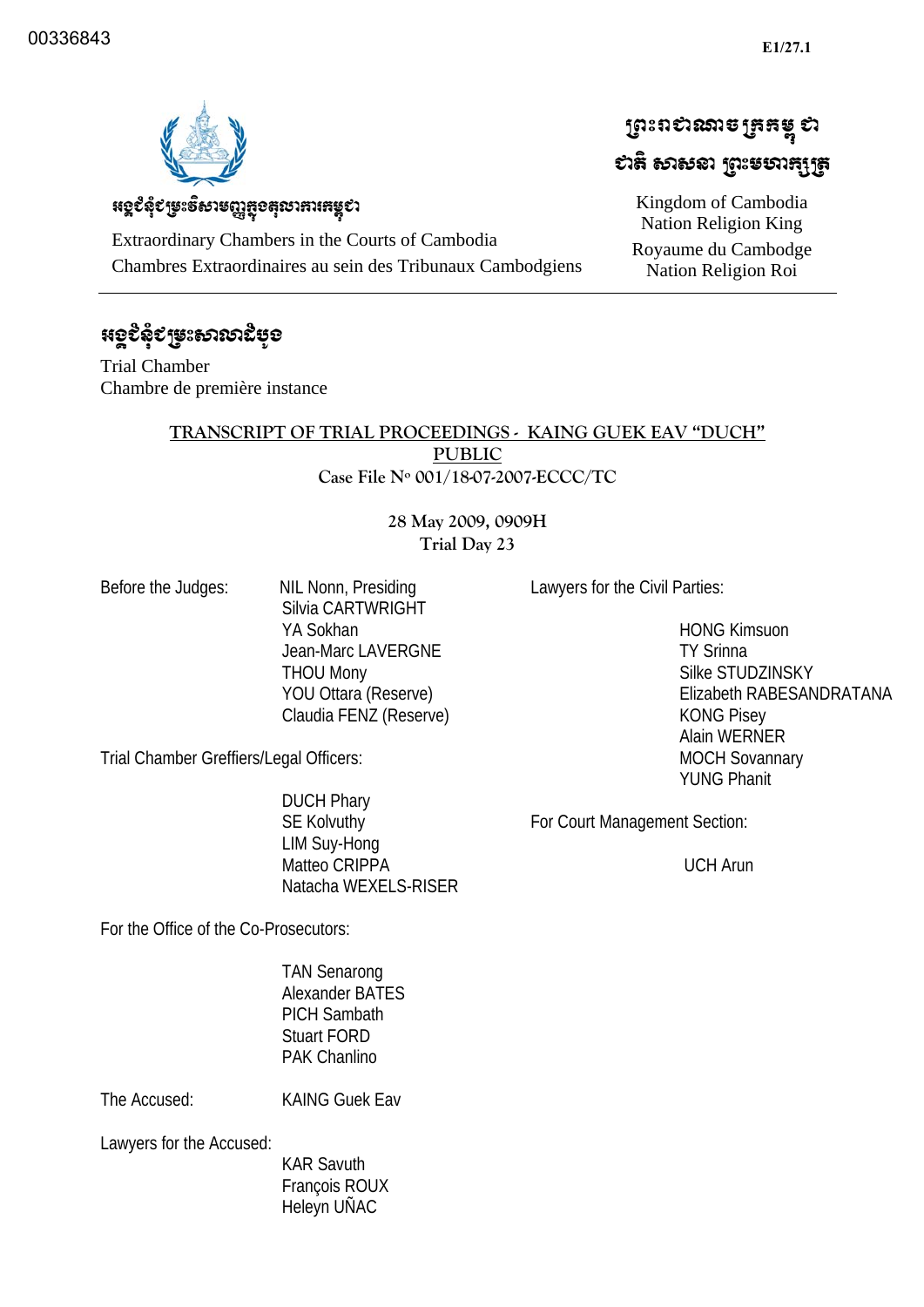*Case No. 001/18-07-2007-ECCC/TC KAING GUEK EAV 28/5/2009 Page i*

## I N D E X

#### **WITNESSES**

#### WITNESS: CRAIG ETCHESON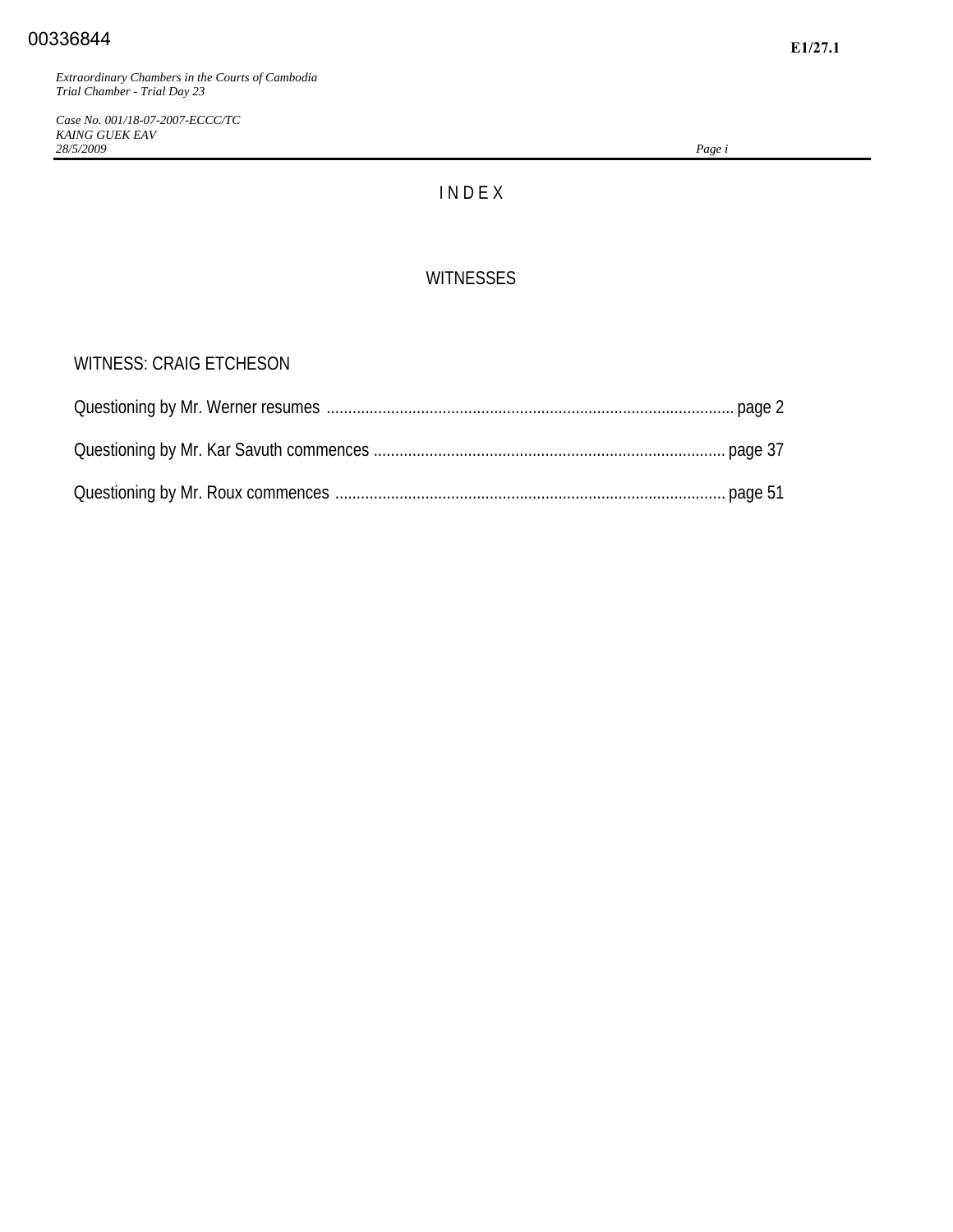*Case No. 001/18-07-2007-ECCC/TC KAING GUEK EAV 28/05/2009 Page* ii

## **List of Speakers:**

Language used unless specified otherwise in the transcript

| <b>Speaker</b>                      | Language |
|-------------------------------------|----------|
| MR. BATES                           | English  |
| <b>JUDGE CARTWRIGHT</b>             | English  |
| <b>CRAIG ETCHESON, WITNESS</b>      | English  |
| <b>MR. KAR SAVUTH</b>               | Khmer    |
| <b>JUDGE LAVERGNE</b>               | French   |
| MR. ROUX                            | French   |
| <b>MS. SE KOLVUTHY</b>              | Khmer    |
| THE ACCUSED                         | Khmer    |
| THE PRESIDENT (NIL NONN, Presiding) | Khmer    |
| <b>MR. WERNER</b>                   | English  |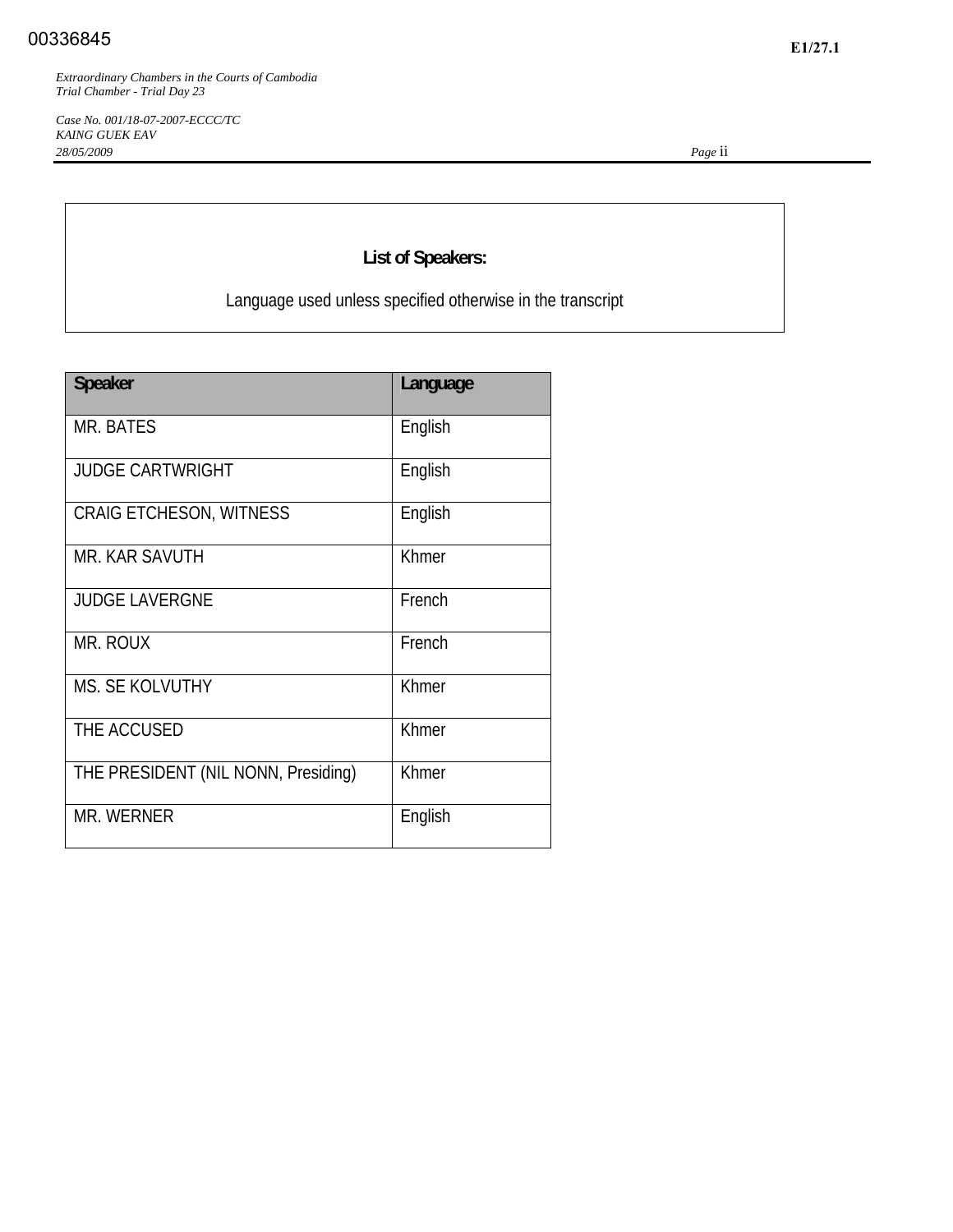## **E1/27.1** 00336846

*Extraordinary Chambers in the Courts of Cambodia Trial Chamber - Trial Day 23* 

*Case No. 001/18-07-2007-ECCC/TC KAING GUEK EAV 28/05/2009 Page* 1

1 P R O C E E D I N G S

2 (Judges enter courtroom)

 $1$ 

- 3 [09.09.47]
- 4 MR. PRESIDENT:
- 5 Please be seated. The Court is now in session. We are going to 6 hear the testimony of Dr. Craig Etcheson.
- 7 Before we start the proceedings, the greffier is invited to
- 8 verify the attendance of the parties to the proceedings today.
- 9 THE GREFFIER:
- 10 Mr. President, the parties to the proceedings today are all
- 11 present. The expert is also here in the courtroom.
- 12 MR. PRESIDENT:

 13 Yesterday, we moved up to the stage in which the civil party 14 lawyers would put questions to the witness. The Khmer lawyers 15 have already put the questions, and we noted that the 16 international co-lawyer of the civil party attempted to put 17 questions to Mr. Craig Etcheson. So it is now the opportunity for 18 the civil party lawyer group 1, Mr. Alain Werner, to put his 19 questions to the witness -- the expert -- if he would wish to do 20 so.

21 MR. WERNER :

22 Thank you, Mr. President.

 23 Good morning, Mr. Etcheson. Let me just tell you before I start 24 that on behalf of my team that we are very grateful for your 25 patience, and we are very grateful that you accepted to come, and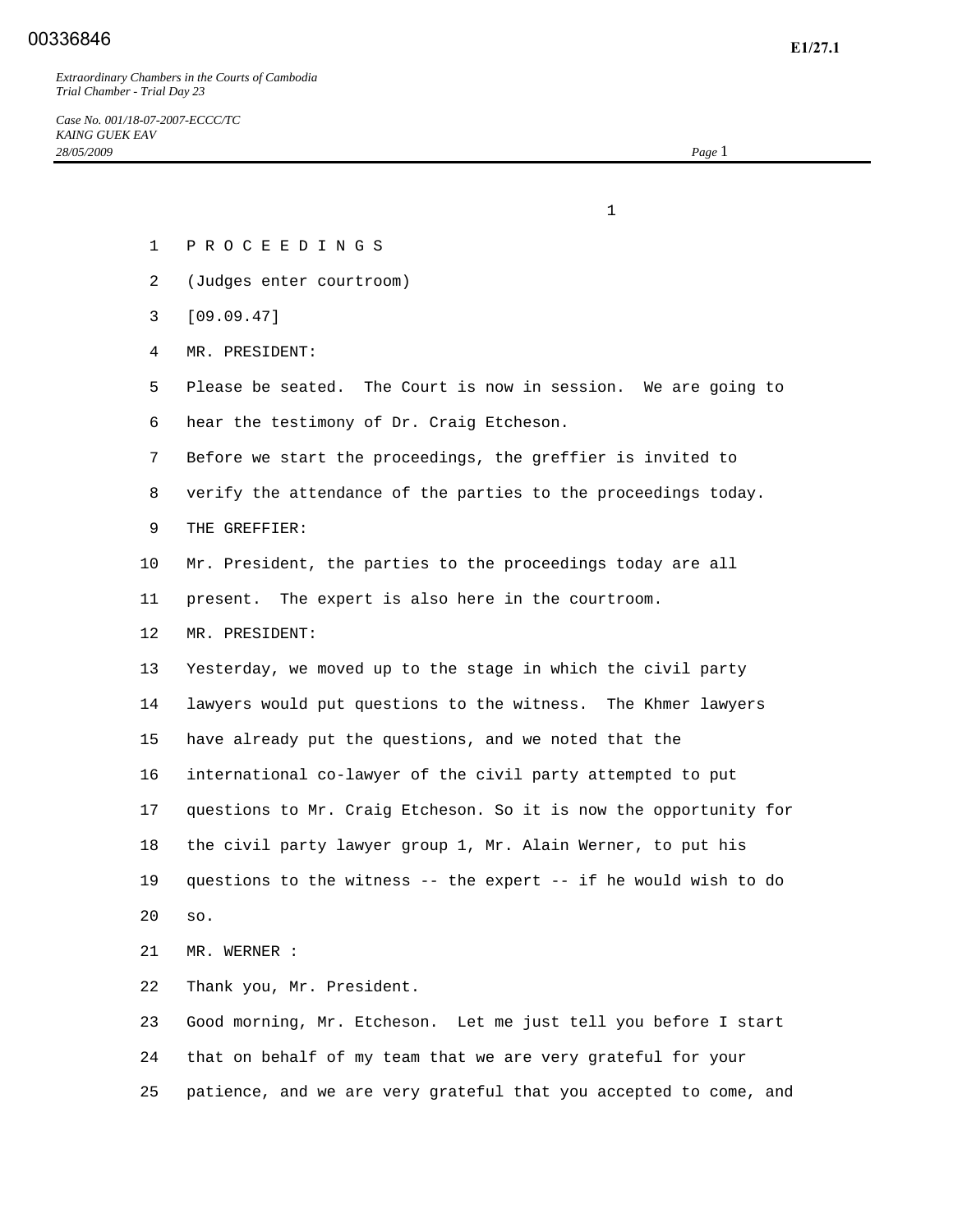## **E1/27.1** 00336847

*Extraordinary Chambers in the Courts of Cambodia Trial Chamber - Trial Day 23* 

*Case No. 001/18-07-2007-ECCC/TC KAING GUEK EAV 28/05/2009 Page* 2

 2 1 not only on behalf of the attorneys present of my team, but my 2 whole team is working very hard in order to tell you that. 3 [09.12.19] 4 BY MR. WERNER : 5 Q. Let me start with some questions on torture. The accused, 6 last week on Monday, 18th of May -- and I'm going to read the 7 exact quote from the transcript -- seemed to suggest -- answering 8 the question from Judge Lavergne -- that the notion of "smashing" 9 included more than just killing, and let me read what he said -- 10 and it's transcript in English 18th of May 2009, it was last 11 Monday, page 14 -- and he said that -- he said: 12 "Now, I would like to add further -- on top of what I told you 13 already -- when it comes to smash which means arrest secretly, 14 and then people were arrested, be interrogated with torture 15 employed, and then they were executed secretly without the 16 knowledge of their family members." 17 So my question to you is this, would you agree that "smash" -- as 18 used in the DK period --didn't mean only killing, but more than 19 that or do you think that it meant only killing? 20 A. Thank you, counsel. 21 I am certainly no Khmer language linguist, but my understanding 22 is that the Khmer word we translate in this court as smash, 23 "komtik" means a little bit more than just killing. Frequently, 24 you will see this word translated not merely as "smash", but 25 rather as "smash to bits" as in to smash into little pieces.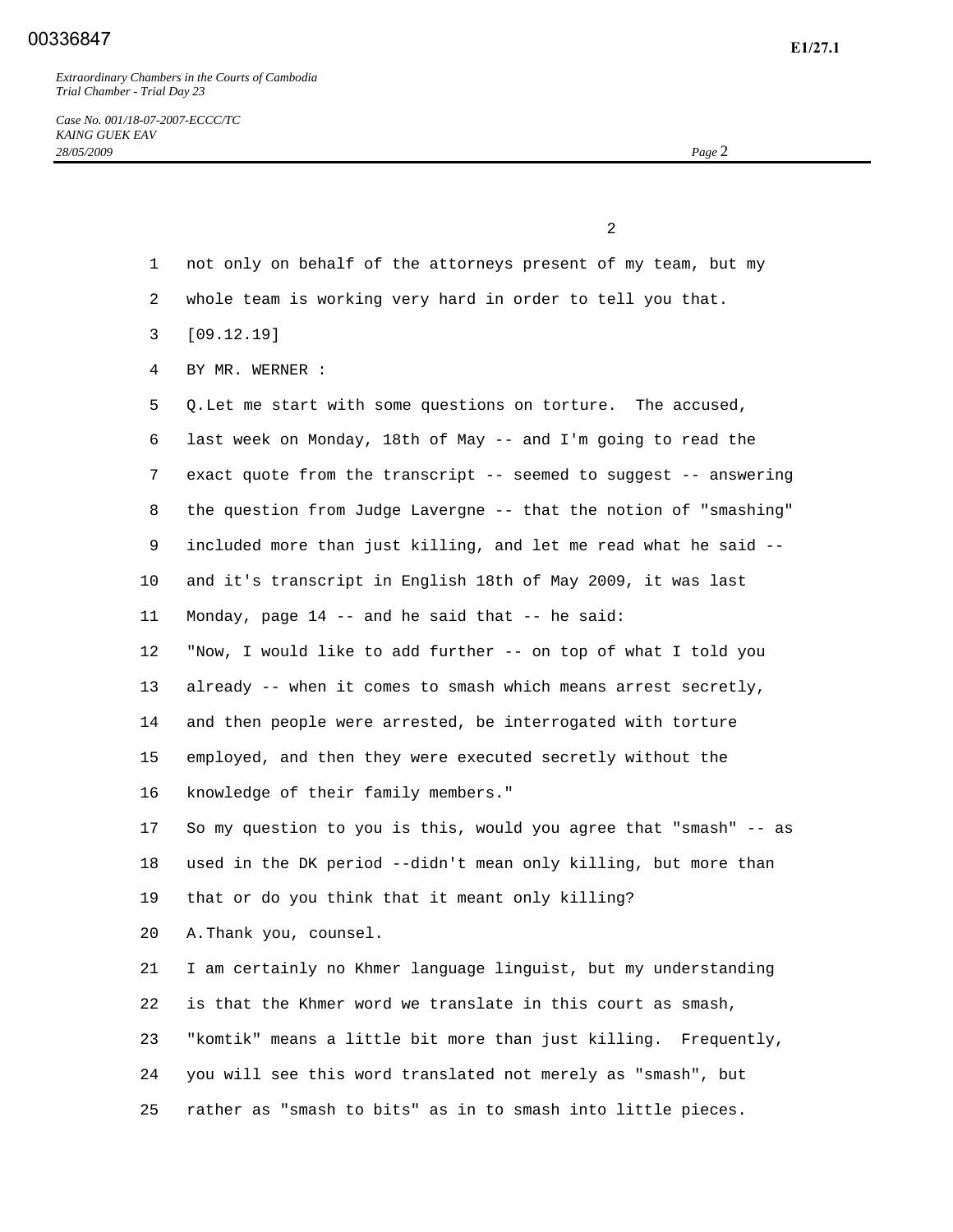*Case No. 001/18-07-2007-ECCC/TC KAING GUEK EAV 28/05/2009 Page* 3

 $\sim$  3

#### 1 [09.14.50]

 2 It seems that this process was often a lengthy one, and did 3 involve more than the mere execution with a blow to the back of 4 the skull or whatever method was used to murder. It involved not 5 merely a physical smashing, but also a psychological smashing, 6 and the regime of prisoner treatment inside S-21 was ideally 7 suited to this sort of dehumanization and debasement of the 8 individual psyche. So I would say, in short, yes; smash means 9 something more than merely kill.

- 10 [0915.58]
- 11 Q. Thank you.

 12 So you may have answered my second question, but just for me to 13 be completely clear; we are trying to understand if there was -- 14 you talked about, at length, policy and document on smashing, and 15 we are trying to understand if there was such an express policy 16 on torture, hence my first question.

 17 Now, in your research, did you come across any detailed order or 18 directive issued by the Standing Committee on torture or do you 19 consider that because they used the word "smashing" then it was 20 de facto covering torture? Is my question clear?

21 A. Yes, counsel, your question is clear.

 22 I have never seen an order or a directive from the Standing 23 Committee explicitly ordering torture, but nonetheless, it is 24 clear from various Party publications and various pronouncements, 25 by the top leadership, that they wished great ill on anyone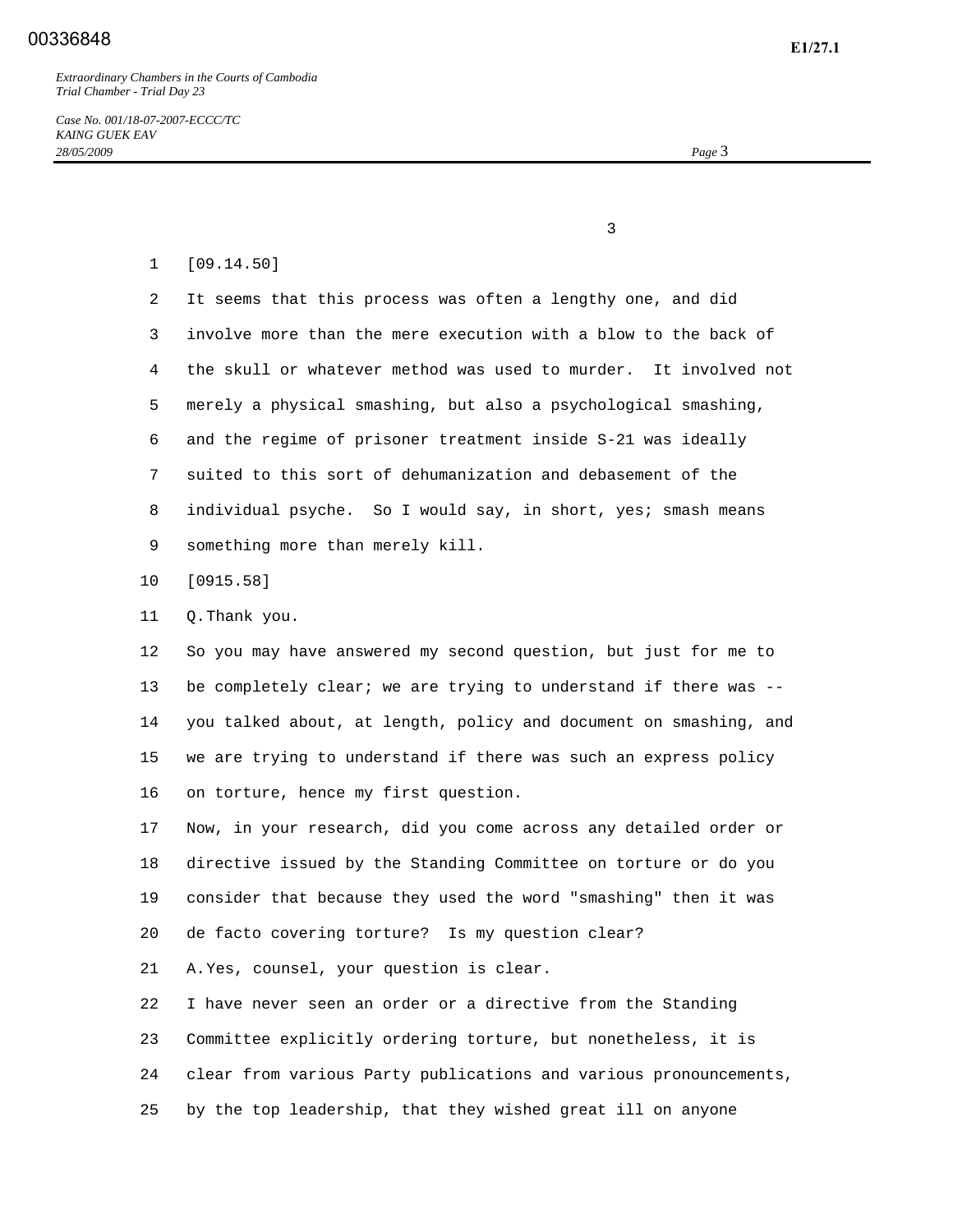4

|  |  |  | defined as an enemy. |
|--|--|--|----------------------|
|--|--|--|----------------------|

| 2  | Q. Now, to carry on with this question, the accused, in front of   |
|----|--------------------------------------------------------------------|
| 3  | the Investigating Judge, on the 7th of October 2007, page 6 -- in  |
| 4  | English the reference is $D/20$ -- said that there were four types |
| 5  | of torture used and he said, at least in the English version,      |
| 6  | they were authorized. So I believe you answered this question,     |
| 7  | but just for me to be completely clear; did you ever come across   |
| 8  | any document or anything which could lead you to believe that,     |
| 9  | indeed, these means of torture were authorized, and if so, by      |
| 10 | whom?                                                              |
| 11 | A. Thank you, counsel.                                             |
| 12 | I have not seen any documents originating from the senior          |
| 13 | leadership at the Standing Committee level which authorized        |
| 14 | particular forms of torture; however, there are numerous           |
| 15 | documents that we refer to as "cadre notebooks" which we believe   |
| 16 | to have been written by staff members of S-21, and which appear    |
| 17 | to record the substance of training sessions within S-21, and      |
| 18 | which discuss various torture techniques.                          |
| 19 | [09.20.08]                                                         |
| 20 | Q. And based on your research, do you have any view on who         |
| 21 | devised these torture techniques?                                  |
| 22 | A. That's an interesting question, counsel, and it's one that we   |
| 23 | have puzzled over at some length.                                  |
| 24 | It appears to me that most of the torture techniques were          |

25 developed through practice or through learning from the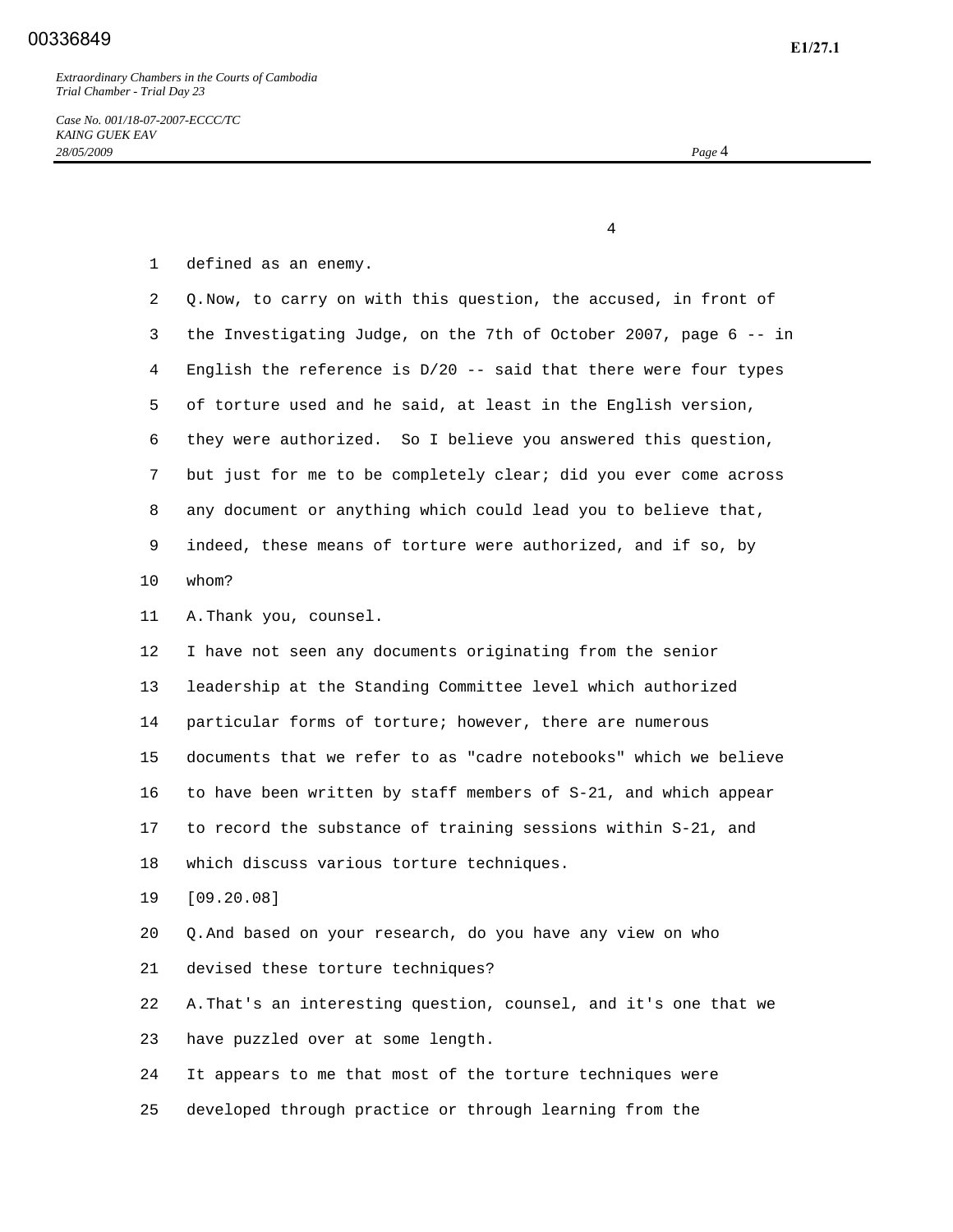*Case No. 001/18-07-2007-ECCC/TC KAING GUEK EAV 28/05/2009 Page* 5

 $\sim$  5

| 1               | Vietnamese Communist Revolution, and then handed down among       |
|-----------------|-------------------------------------------------------------------|
| 2               | security officials and senior Khmer Rouge political officials in  |
| 3               | a sort of oral tradition. At the same time, if we are to believe  |
| 4               | the testimony of various former staff members at S-21 and the few |
| 5               | surviving prisoners from S-21, quite a broad array of torture     |
| 6               | techniques were employed there; some of which seem as if they may |
| 7               | be products of the inventiveness of the staff themselves.         |
| 8               | Q. And just to clear, which staff are you talking about?          |
| 9               | A.I refer, in this instance, to the interrogators at S-21.        |
| $10 \,$         | [09.22.23]                                                        |
| 11              | Q. And according to you, who, if anyone, taught these             |
| 12 <sup>°</sup> | interrogators this technique -- if anyone?                        |
| 13              | A. I believe that Duch was the principal trainer in torture       |
| 14              | techniques at S-21.                                               |
| 15              | Q. And just to be clear, on what do you base your belief?         |
| 16              | A. I base this belief on statements by the accused person, on     |
| 17              | statements from former S-21 staff members, and from surviving     |
| 18              | documents that were recovered at S-21.                            |
| 19              | Q. Thank you.                                                     |
| 20              | Now, it was not clear to me, talking about torture, if there was  |
| 21              | any use of torture in the zone sector district throughout         |
| 22              | Now, paragraph 64 of your report, you said this:<br>Cambodia.     |
| 23              | "Sector level security personnel also had the authority to        |
| 24              | torture prisoners."                                               |
| 25              | Now, what you just said -- to cut matters short, what you just    |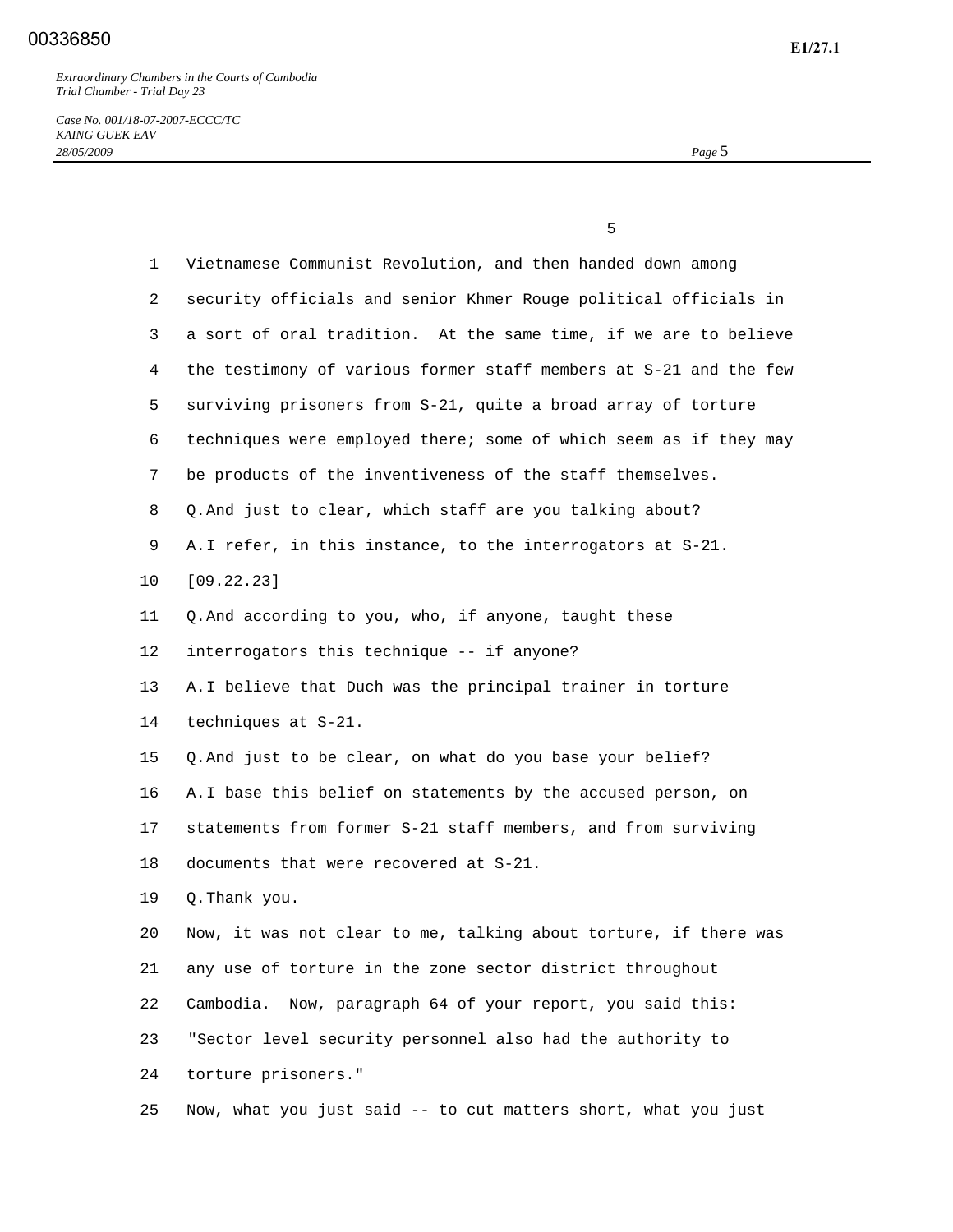*Case No. 001/18-07-2007-ECCC/TC KAING GUEK EAV 28/05/2009 Page* 6

 1 said about S-21; does it apply as well to the security centres 3 A. It is clear to me, counsel, that torture was widely practiced 4 at security offices all around Democratic Kampuchea, although 5 most places appeared to use a much smaller range of techniques.

6 [09.24.44]

2 outside Phnom Penh?

- 7 Q. So that was exactly my next question. Based on your research,
- 8 do you think there was a difference between the torture as
- 9 practiced in security centres throughout Cambodia, and what
- 10 happened at S-21 or not?
- 11 A. That's a difficult question, counsel.

 $\sim$  6

 12 In terms of the pain and terror inflicted on the victims of 13 torture, there may not have been a great deal of difference 14 between the torture practiced at S-21 and the torture practice at 15 other security offices; however, in the range of techniques, it 16 seems to me that there was a difference.

- 17 [09.25.59]
- 18 Q. Are you going to elaborate, a little bit, on that point?
- 19 A. Yes, counsel.

 20 At zone level security offices and at security offices situated 21 in lower echelons, the range of torture techniques -- by and 22 large, although not universally -- seemed to be restricted to 23 beatings, whippings, suffocation with plastic bags, and 24 electrocution.

25 In contrast, S-21 appears to have used a wide variety of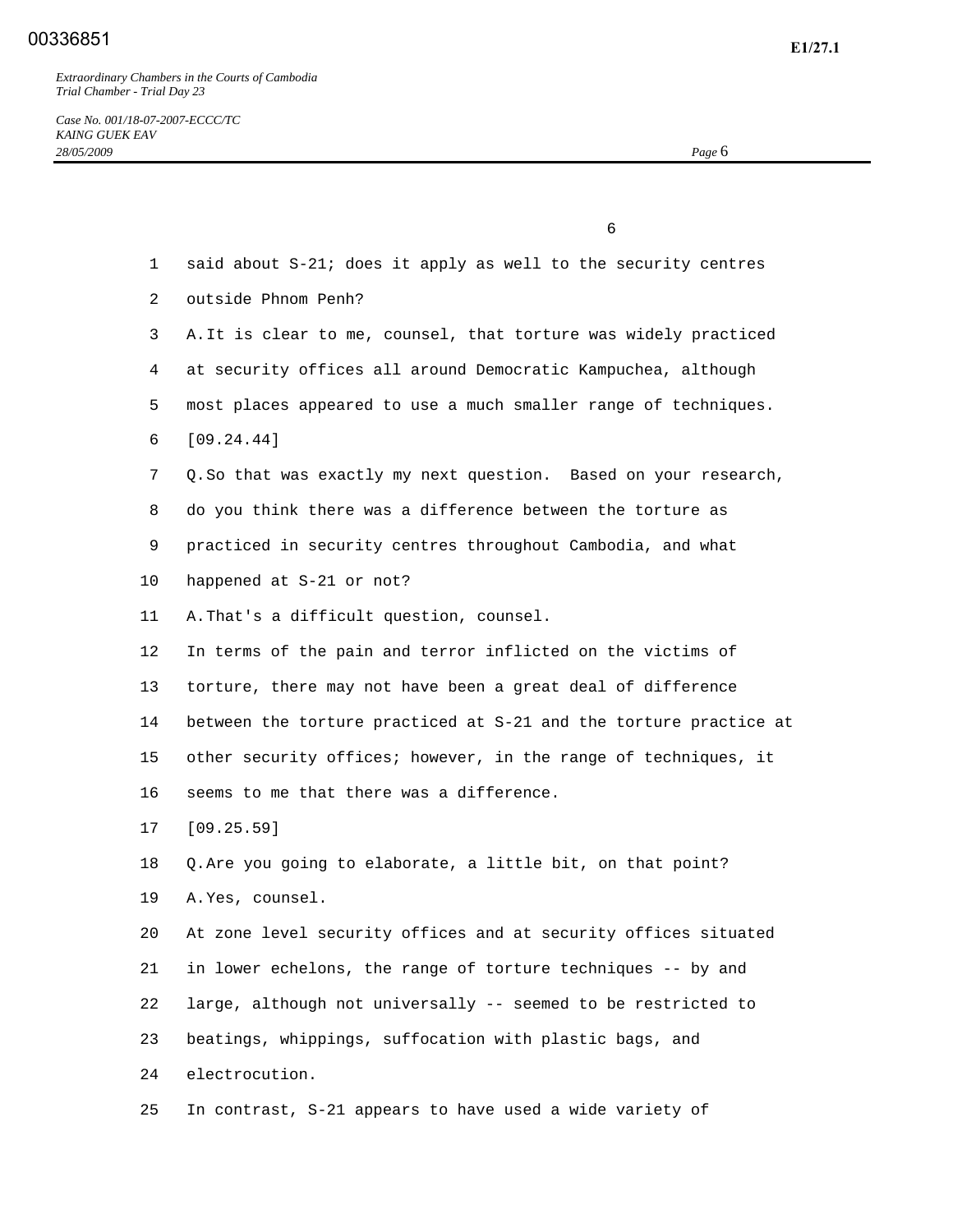*Case No. 001/18-07-2007-ECCC/TC KAING GUEK EAV 28/05/2009 Page* 7

|              | 7                                                                  |
|--------------|--------------------------------------------------------------------|
| $\mathbf{1}$ | additional torture techniques such as burning, piercing of         |
| 2            | fingernails and toenails, ripping out fingernails and toenails,    |
| 3            | flaying skin, and then pouring salt or salty water on the wounds,  |
| 4            | tormenting with poisonous insects, various kinds of water          |
| 5            | tortures, tying hands behind the back, and then lifting the        |
| 6            | victim by the hands so as to cause dislocated shoulders, and a     |
| 7            | wide variety of other torments.                                    |
| 8            | Q. Thank you. That answers my questions on torture.                |
| 9            | I have, for you, some questions on confessions, and I do bear in   |
| 10           | mind the ruling which was made, and I'm not going to ask you any   |
| 11           | questions about the content of some confessions, but I'm           |
| 12           | interested in trying to understand more.                           |
| 13           | [09.28.46]                                                         |
| 14           | MR. BATES:                                                         |
| 15           | I do apologize for interrupting, Mr. President. Mr. Werner         |
| 16           | refers to a ruling that the Court had made on this evidence.<br>To |
| 17           | the understanding of the Co-Prosecutors, there has not yet been a  |
| 18           | ruling on this, and I just wanted to confirm that understanding    |
| 19           | with the President and the other judges.                           |
| 20           | MR. PRESIDENT:                                                     |
| 21           | In response to the observation made by the international           |
| 22           | Co-Prosecutor, the Chamber would like to remind that the Chamber   |
| 23           | ruled on the request made by the Co-Prosecutors last week as the   |
| 24           | following; the Chamber would like to remind all the parties the    |
| 25           | Article 15 on torture states that:                                 |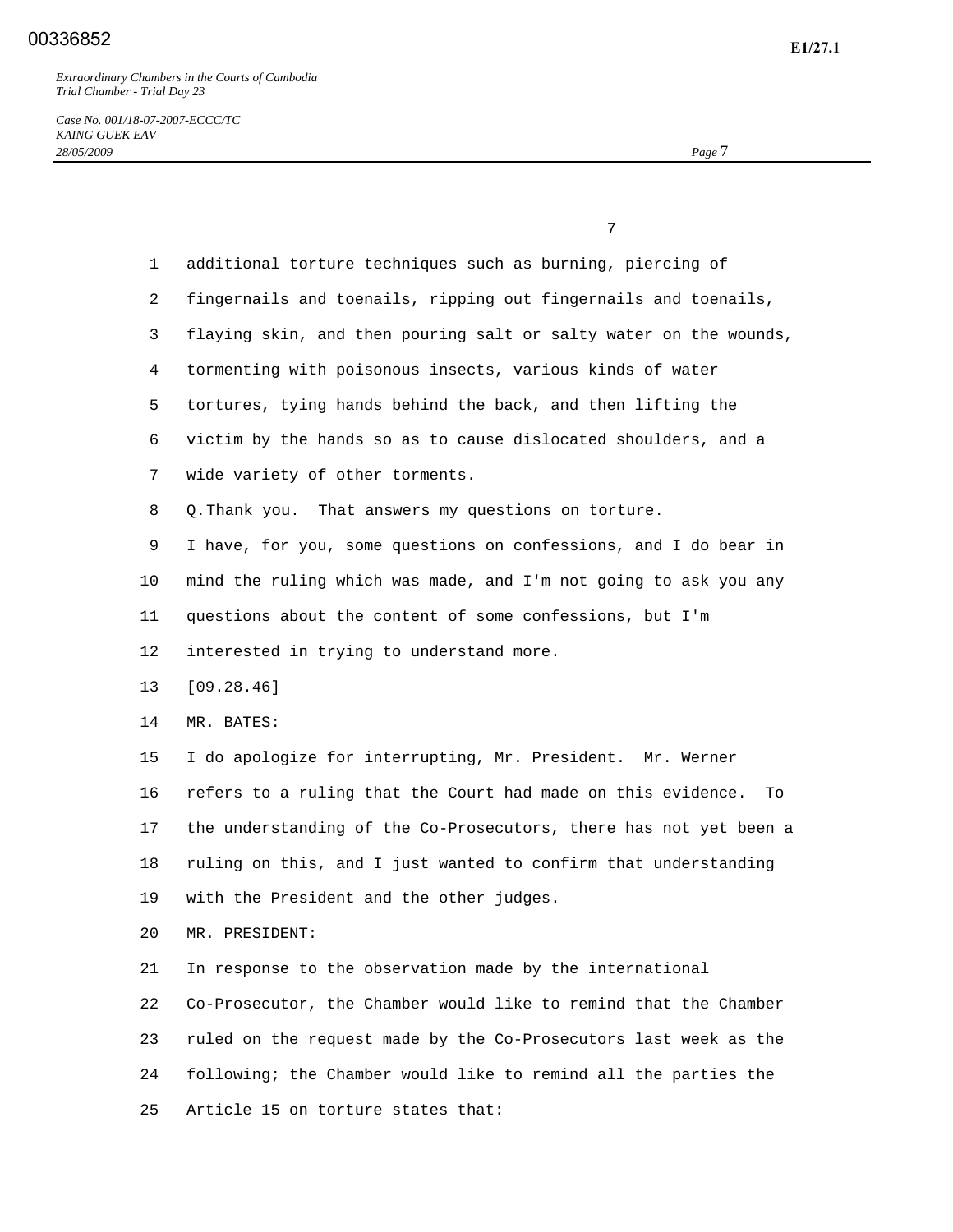*Case No. 001/18-07-2007-ECCC/TC KAING GUEK EAV 28/05/2009 Page* 8

8

| $\mathbf{1}$ | "The state party shall ensure that any statement which is         |
|--------------|-------------------------------------------------------------------|
| 2            | established to have been made as a result of torture shall not be |
| 3            | invoked as evidence in any proceedings except against a person    |
| 4            | accused of torture as evidence that the statement was made."      |
| 5            | So this is to remind all parties regarding the use of documents   |
| 6            | as a result of torture that is in comparison to Article 15 of the |
| 7            | Torture Convention, also in other provisions of the Cambodian     |
| 8            | laws which we are signatory of this Torture Convention.           |
| 9            | [09.41.11]                                                        |
| 10           | And yesterday, there was also a discussion on this issue amongst  |
| 11           | all the Judges of the Trial Chamber regarding the questioning     |
| 12           | which need to be observed; however, due to other various issues   |
| 13           | related to the second case, the Chamber has not yet made a formal |
| 14           | decision. So this is just information for all parties.            |
| 15           | As a result of our discussion yesterday and early this morning in |
| 16           | respect to the torture convention, I would like to give the floor |
| 17           | to Judge Cartwright to inform the parties of our observations,    |
| 18           | which is not yet a formal decision.                               |
| 19           | The floor is yours, Judge Cartwright.                             |
| 20           | JUDGE CARTWRIGHT:                                                 |
| 21           | Thank you, Mr. President.                                         |
| 22           | As the President has said, the Chamber has considered this matter |
| 23           | and wishes now to give a clarification of the indication given a  |
| 24           | few days ago.                                                     |
| 25           | [09.42.53]                                                        |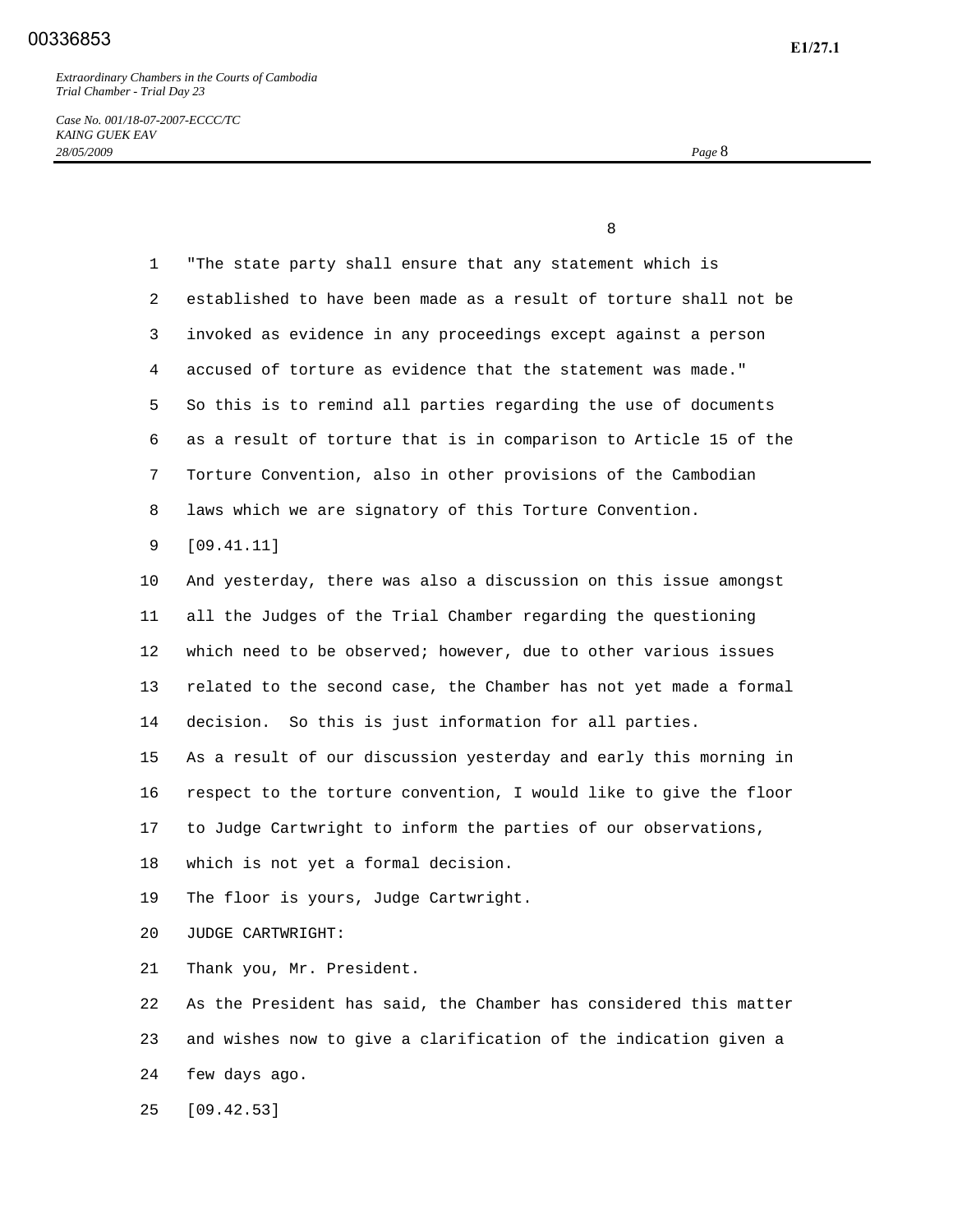*Case No. 001/18-07-2007-ECCC/TC KAING GUEK EAV 28/05/2009 Page* 9

 9 1 The Chamber wishes to emphasize the importance of the fact that 2 this Court is bound by the provisions of Article 15 of the 3 Torture Convention which the President has just read out. This 4 provision is reflected in Article 38 of the Cambodian 5 Constitution and also in Rule 21.3 of the Internal Rules which 6 states: 7 "No form of inducement, physical coercion or threats thereof, 8 whether directed against the interviewee or others, may be used 9 in any interview. If such inducements, coercion, or threats are 10 used, the statements recorded shall not be admissible as evidence 11 before the Chambers." 12 In practice, this means that the fact that a confession has been 13 made, and that it was made under torture is an admissible fact; 14 however, the contents of a confession made under torture cannot 15 be accepted as a truthful statement. 16 If any party wishes to refer to the truthfulness or otherwise of 17 the contents of a confession, it will be necessary first to 18 establish if the confession was made under torture or the threat 19 of torture. For that reason, parties should consider whether an 20 examination of the contents of a confession is sufficiently 21 important to seek an inquiry concerning the circumstances under 22 which the confession was made. 23 And I just reiterate what the President has indicated; this is 24 made to assist the parties, and as a clarification of the earlier

25 iteration of Article 15 of the Torture Convention.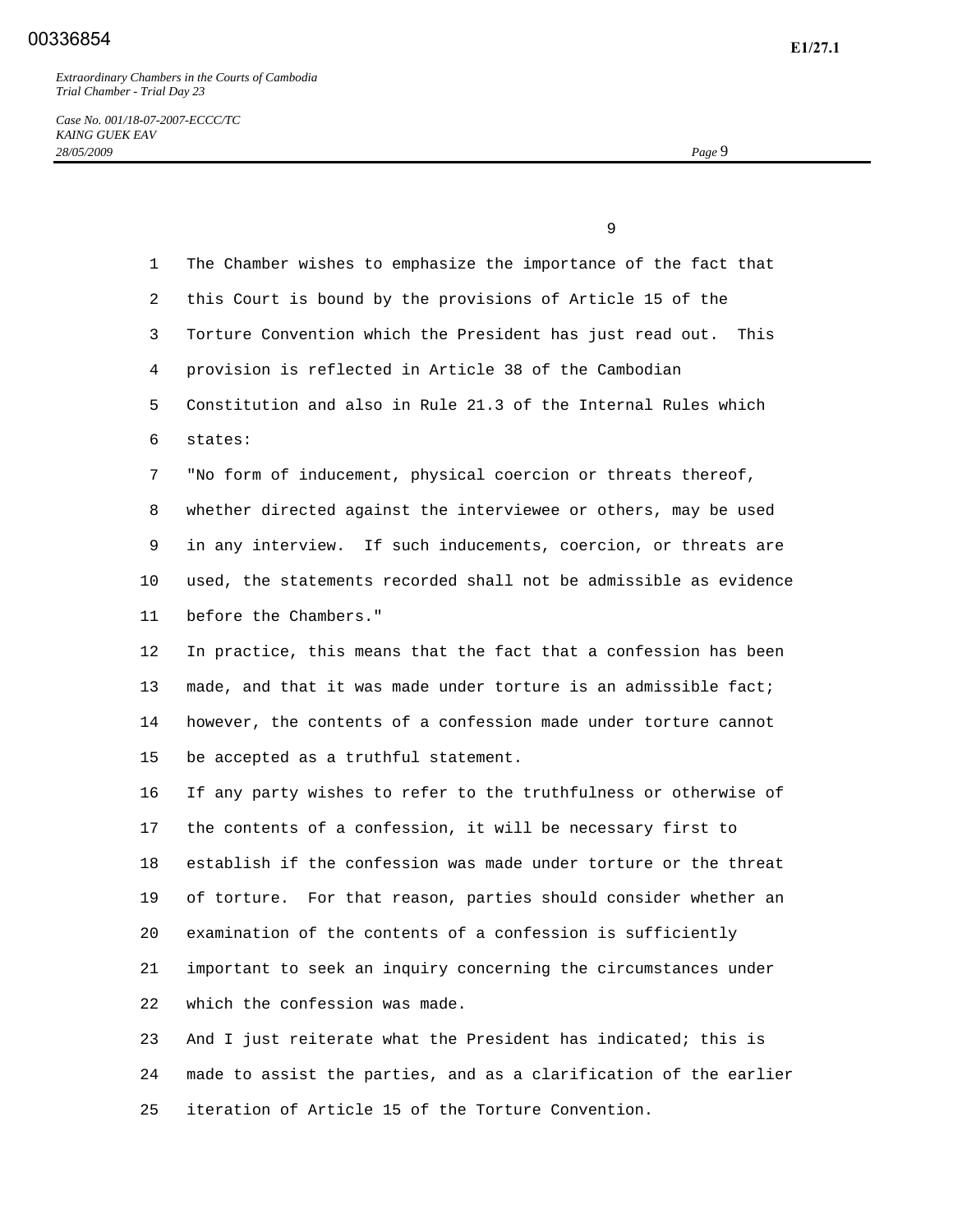- 10
	- 1 Thank you, Mr. President.
	- 2 [09.46.19]
	- 3 MR. PRESIDENT:
	- 4 The floor is yours, Mr. Co-Prosecutor.
	- 5 MR. BATES:
	- 6 Thank you, Mr. President. And thank you, Your Honour, for those 7 clarifications.
	- 8 We have one further observation, just so that we understand

 9 clearly, the import of what has just been said by Your Honours. 10 Although there has been no ruling on the general principle, if I 11 understand the comments correctly, it will be only when and if a 12 party seeks to rely on the content of confessions that this 13 question should be ventilated in full.

 14 If that is my understanding then the Co-Prosecutors will say no 15 more about it, but the Co-Prosecutors would seek to remind the 16 Chamber that this is an issue that is currently being briefed 17 before the Co-Investigating Judges in case file 2. It is an 18 extremely complicated and sensitive issue, and if there were to 19 be discussions of the general principle in this Chamber, the 20 Co-Prosecutors would request that similarly full submissions 21 could be made in writing, given the sensitivity of these issues. 22 If that is appropriate and meets with the approval of the Court, 23 that is what the Co-Prosecutors would propose on the 24 understanding that there has been no general ruling at present. 25 [09.48.27]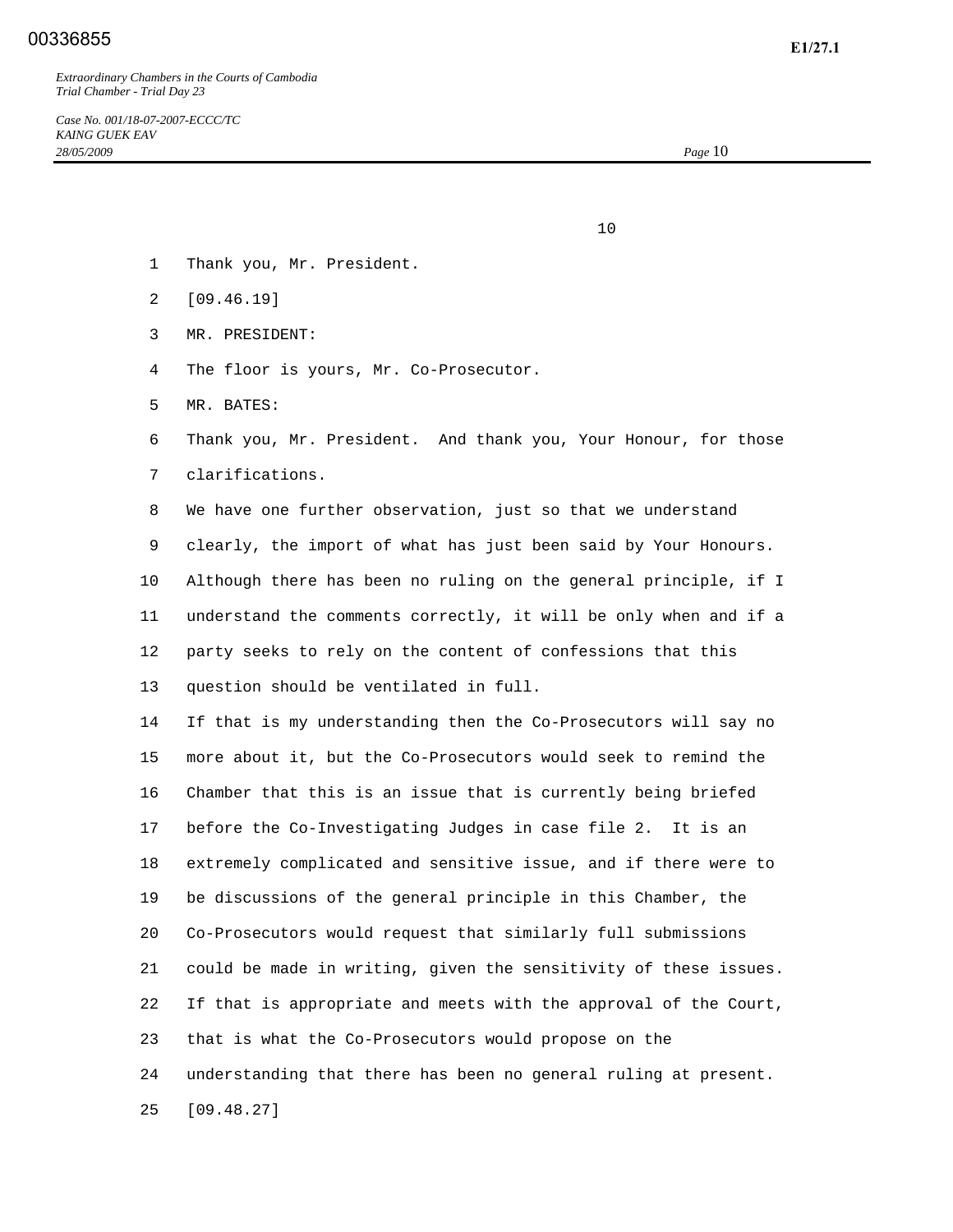- 1 MR. PRESIDENT:
- 2 Judge Cartwright, you take the floor.

 $11$ 

- 3 JUDGE CARTWRIGHT:
- 4 Thank you, Mr. President.

 5 It was for precisely that reason, namely that this matter is 6 currently before the Co-Investigating Judges in relation to case 7 2, that no ruling has been given. But it is apparent that we are 8 reaching a stage in this trial where it is necessary for a 9 clarification to be given for the benefit of the parties so that 10 on a case-by-case basis, should the need arise, the parties can 11 consider how important it is to refer to the contents of a 12 confession because it seems to the Trial Chamber that that will 13 require, on a case-by-case basis, an examination of the 14 circumstances under which that confession has been made. 15 The Trial Chamber notes your submission that full submissions on 16 the general topic may be needed at a later stage, and certainly 17 reserves that right to the parties. 18 I hope that assists.

- 19 MR. BATES:
- 20 Yes, it does; greatly. Thank you.
- 21 [09.50.13]
- 22 MR. PRESIDENT:

 23 Mr. Alain Werner, you can proceed with your questions to the 24 expert.

25 MR. WERNER: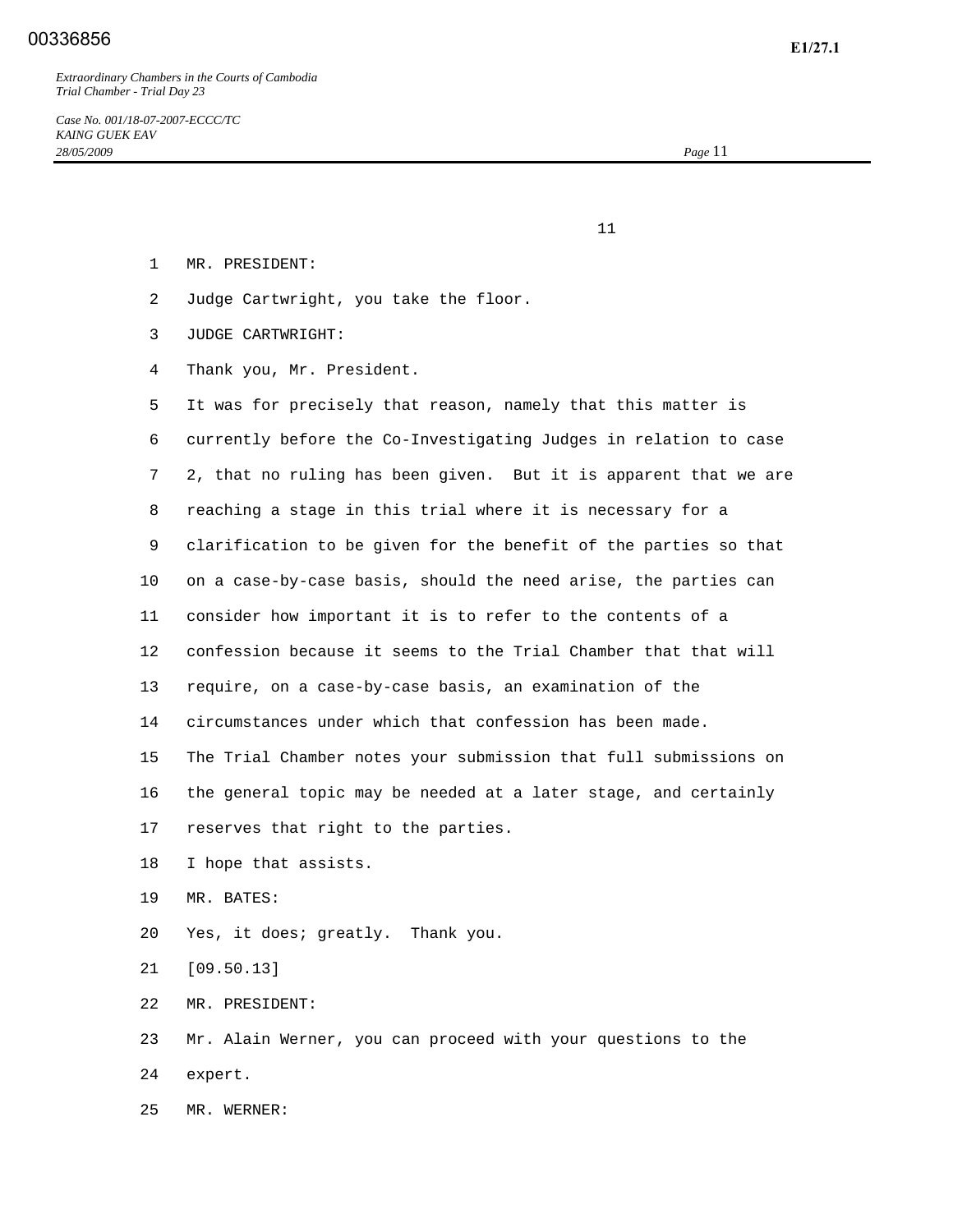$12$ 

- 1 Thank you. Thank you, Mr. President, and I do apologize then for
- 2 the sloppiness of my language.
- 3 BY MR. WERNER:

 4 Q. Mr. Etcheson, the same way I think you very usefully helped 5 us, this Chamber, about torture, I'm trying to understand the 6 same thing about confessions; in other words, if there were an 7 expressed policy on confession, and if so, what was the extent of 8 that policy.

 9 Just to help you about a few things, which are to give you some 10 context about a few things which were said. Before you started 11 testifying last Monday on the 18th of May 2009, the agreed facts 12 were read out, and the accused was given an opportunity to 13 comment on these agreed facts. And he said this on the agreed 14 facts at paragraph 99 -- and for my learned friend, the draft 15 transcript of last Monday, 18th of May in English, page 49 and 16 50. I am going to read in full what is said. So the agreed fact 17 was as follows:

 18 "Duch was often given instructions concerning the extraction and 19 content of specific confessions, including references to CIA and 20 KGB agents."

21 And then paragraph 44 of the Closing Order:

 22 "The accused agreed, but he said it should be noted that the 23 Co-Prosecutors have summarized, however, 44 of the Closing 24 Order."

25 And the paragraph 44 of the Closing Order said that: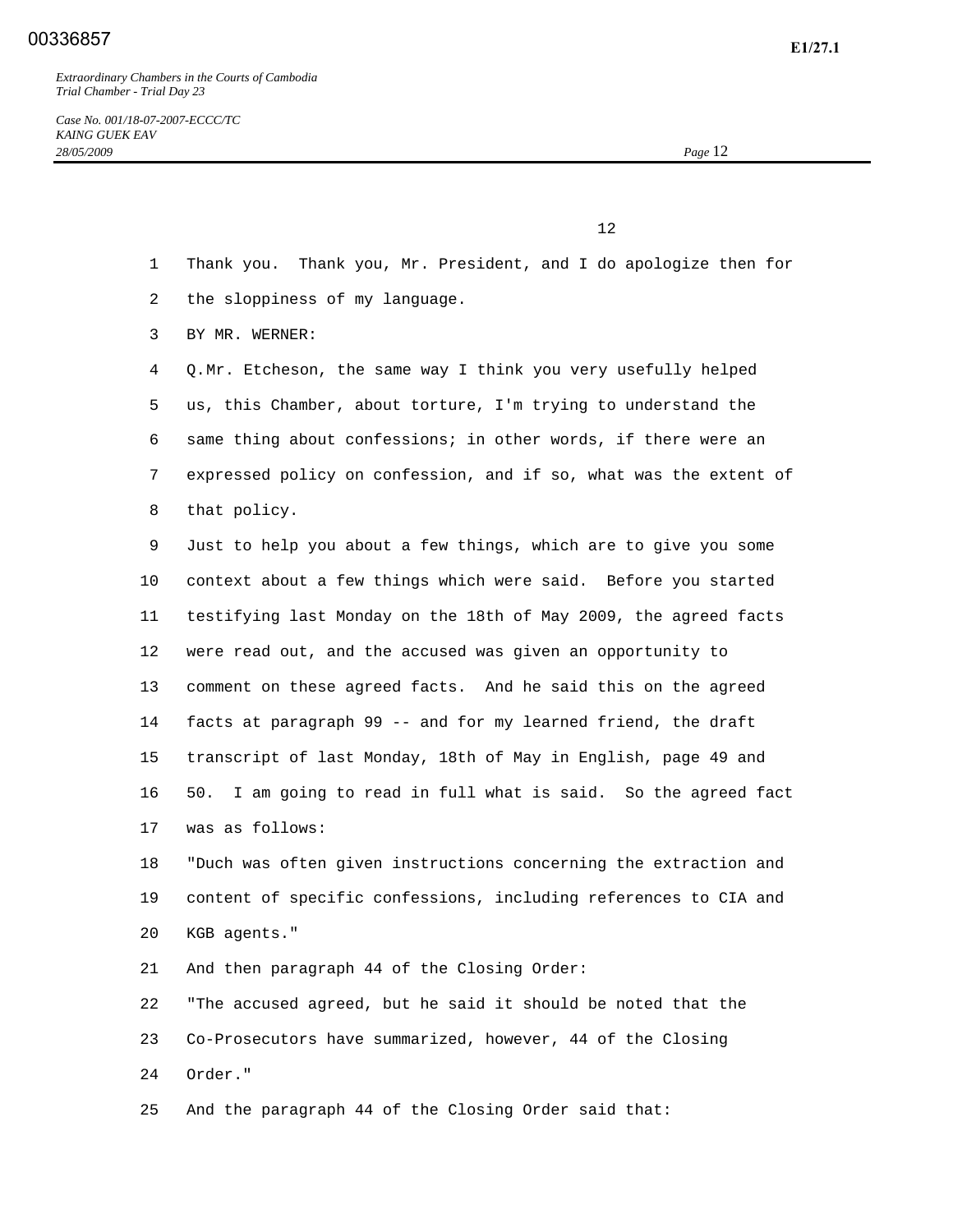$13$ 

*Case No. 001/18-07-2007-ECCC/TC KAING GUEK EAV 28/05/2009 Page* 13

 1 "Duch stated that in many cases he was given instructions 2 concerning the extraction and content of specific confessions. 3 In particular, he asserted that at the instigation of his 4 superiors the words "CIA" and "KGB" were initially used by the 5 interrogators themselves." 6 So here is my question; as far as you know, based on your 7 research; would you say that there were written policy or rules 8 about how to extract confessions or do you think that there were 9 only oral instructions from superiors to the accused? Is my 10 question clear? 11 A. Yes, Counsel, that's clear. 12 [09.53.28] 13 I would have to say that there were both oral instructions 14 regarding the extraction of confessions and written instructions 15 as well. Most of the written instructions, of which we are 16 aware, were internal to S-21 rather than consisting of specific 17 directives from higher authorities. 18 It also is apparent that the practice of torture at S-21 and, 19 indeed from earlier, at M-13 evolved over time in conjunction 20 with the methodology of extracting particular confessions. 21 Q. And when you said that there was written instruction internal 22 at S-21, do I understand correctly that to the accused deciding 23 on this internal instruction? Do I understand that correctly? 24 A. Yes, Counsel, that's correct.

25 Q. And what about the oral instruction then; what do you know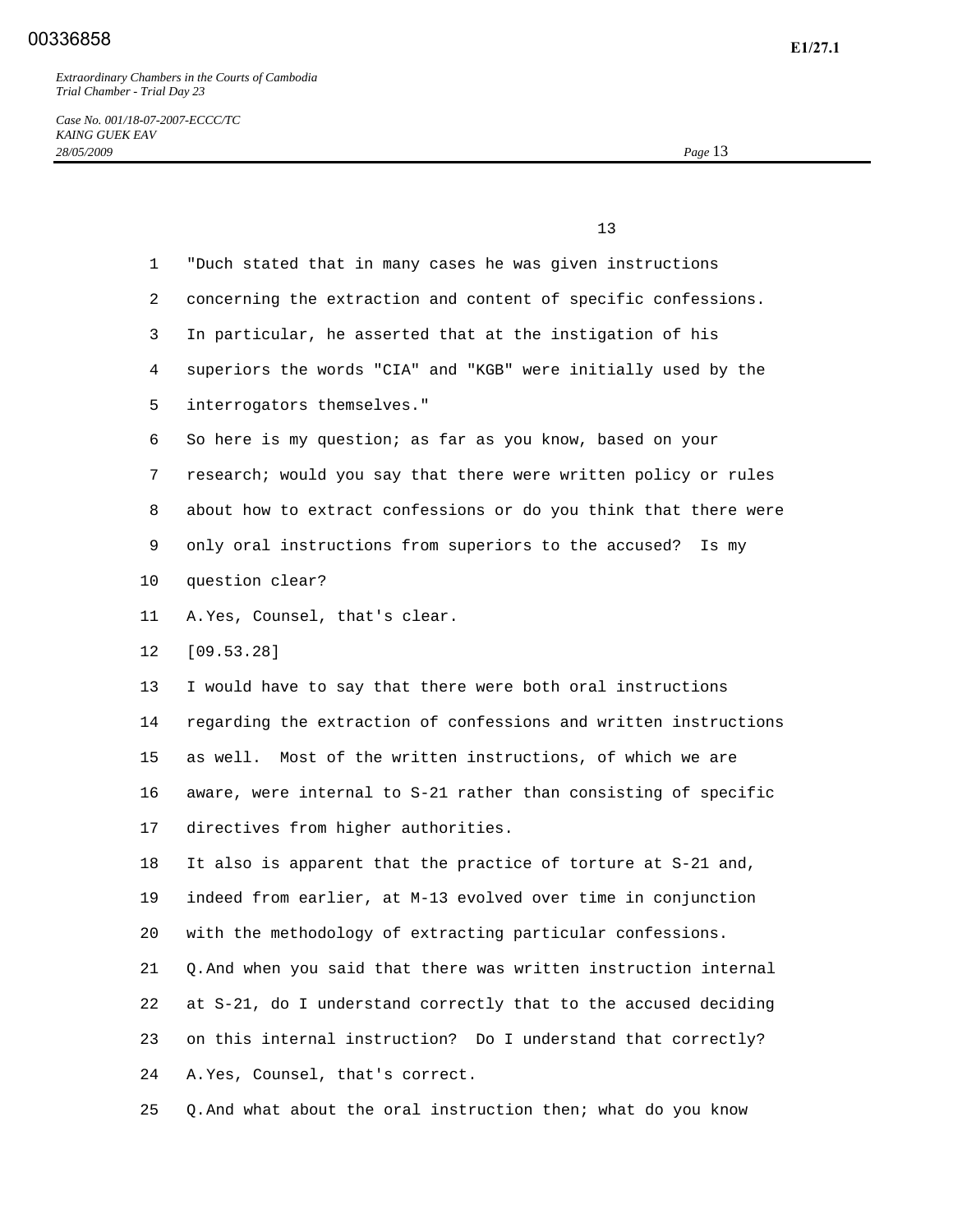14

*Case No. 001/18-07-2007-ECCC/TC KAING GUEK EAV 28/05/2009 Page* 14

 1 about the oral instruction on how to extract confessions? 2 A. The accused person has spoken, at some length, in his 3 interviews with the Co-Investigating Judges of having received 4 specific oral instructions regarding both methods of extracting 5 confessions and the content of the desired confessions. 6 [9.56.10] 7 There is also evidence on the case file of the accused person, in 8 turn, transmitting oral instructions to his own interrogation 9 staff regarding, again, both the form of conducting 10 interrogations and the content of the desired interrogation. 11 Q. Thank you. 12 Now, the same way I did for torture, I'm trying to understand if 13 these confessions were unique at S-21 or did that exist as well 14 at the local level. So here is my question; as far as you know, 15 were detailed confessions obtained as well at the zone, sector, 16 and district levels the same way they were at S-21 or not? 17 A. Yes, Counsel. Confessions were obtained at security offices 18 situated at other echelons than the Centre; that is, at zone, 19 sector, and district echelons. 20 In some instances, of which we are aware, these confessions 21 extracted at lower echelon security offices were fairly 22 elaborate, detailed, and lengthy. We have few surviving written 23 records of this activity, a small number from here and there; 24 otherwise, we rely largely on testimony of perpetrators,

25 bystanders, and a few survivors for our understanding of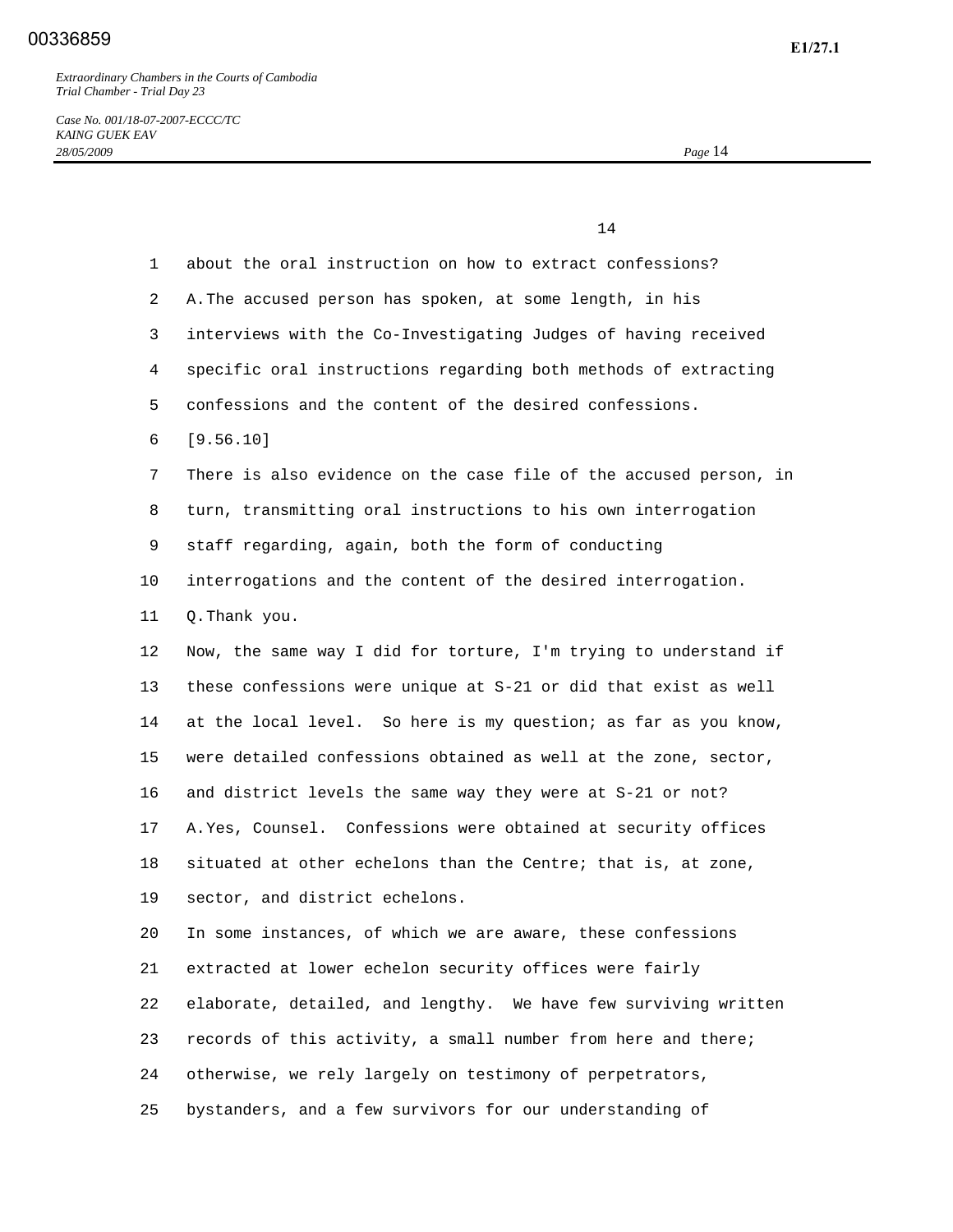$15$ 

- 1 operations inside the zone, sector, and district echelon security
- 2 offices.
- 3 [9.58.53]
- 4 But based on the totality of this evidence, it is clear to me 5 that the interrogation and confession-producing process at S-21
- 6 was far more elaborate, detailed, and rigorous than at any other 7 security office of which I am aware.
- 
- 8 Q. Can you elaborate, a little bit, on why it was more elaborate 9 -- elaborated at S-21?
- 10 A. Yes, Counsel. One reason confessions were more elaborate at 11 S-21, had to do with the nature of the personnel who were being 12 interrogated. Many of these personnel were veteran 13 revolutionaries who had served the revolutionary cause for many 14 decades, who had achieved a high rank in the revolutionary 15 organization, who were personally acquainted with many other 16 individuals of significant rank in the revolutionary organization 17 or who had personally recruited many individuals into the 18 revolution, and thus, naturally, such individuals had many more 19 topics which they could discuss in a confession and which might 20 be of interest to those who were demanding that these confessions 21 be produced.
- 22 Consequently, there are some confessions in the S-21 archive 23 which were extracted over a period of many months, and are very 24 long; some in excess of 1,000 pages. There is nothing 25 comparable, of which I am aware, at any other security office.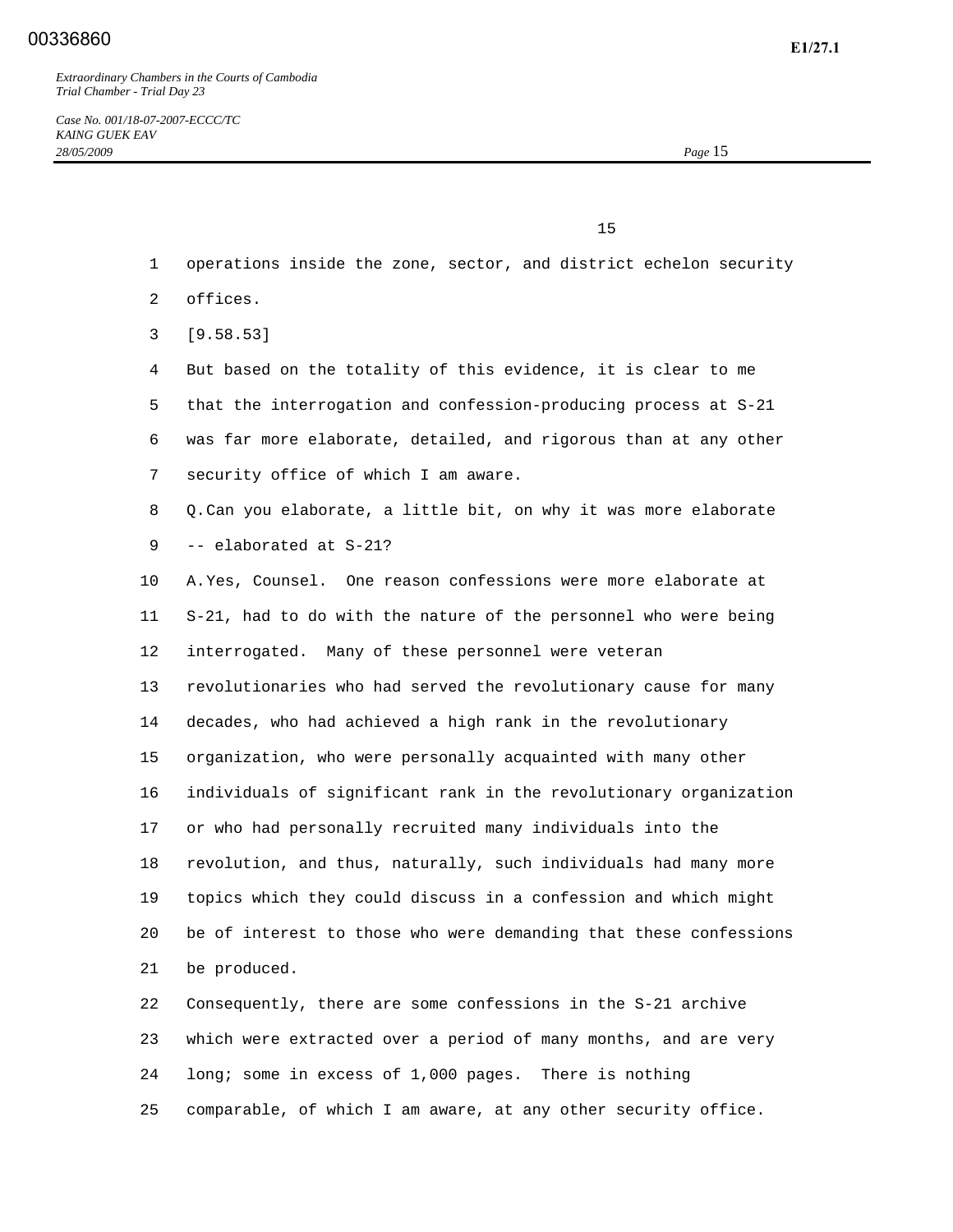## **E1/27.1** 00336861

*Extraordinary Chambers in the Courts of Cambodia Trial Chamber - Trial Day 23* 

*Case No. 001/18-07-2007-ECCC/TC KAING GUEK EAV 28/05/2009 Page* 16

 $16$ 

- 1 Q. Thank you for this answer.
- 2 Are you aware of any annotations ---
- 3 [10.01.49]
- 4 MR. ROUX:
- 5 Please, we have seen in the French version -- there was a
- 6 translation problem in the French version in which it seemed that
- 7 you were -- when you stated that one of the reasons was that it
- 8 was linked to the nature of the people, and it was written of the
- 9 interrogators, but it seems that you were referring to the nature
- 10 of the prisoners. Are we speaking about the nature of the
- 11 prisoners or the nature of the interrogators?
- 12 And you kept on -- then you were speaking about the prisoners who 13 were veterans of the revolutionary cause. Were you -- you were 14 speaking about the prisoners? Just I want to have some 15 clarification on this, please. Is that so? Thank you. 16 So therefore, the French version should be corrected. It was 17 indeed the prisoners -- prisoners who were revolutionary veterans
- 18 -- who held a high rank in the revolution. Is that so, Mr.
- 19 Etcheson?
- 20 Thank you.
- 21 MR. WERNER:

 22 I'm grateful for this remark because I'm listening in English, 23 although quite a few people told me that I should ask my question 24 in French. So I cannot help for the French translation.

25 BY MR. WERNER: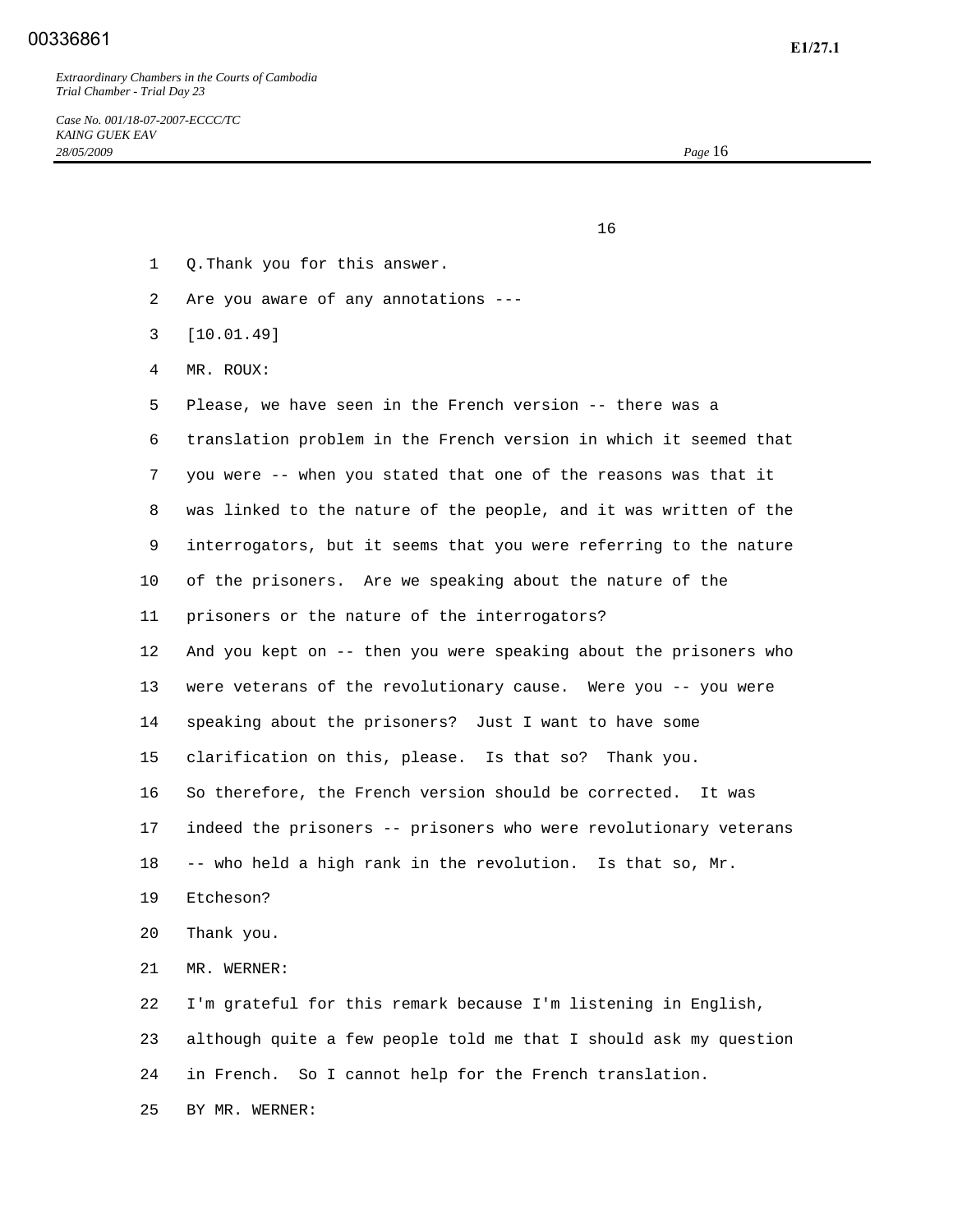| 17                                                                |
|-------------------------------------------------------------------|
| Q. Just to come back. So my question was, based on your           |
| research, are you aware of any annotation the same way it was     |
| done at S-21? And I'm going to come back on that topic to ask     |
| you a few questions about that, but to just finish with the local |
| level, are you aware of any annotation on the confessions at      |
| local levels?                                                     |
| A. Yes, Counsel; I am.                                            |
| Q. And what can you say about these annotations?                  |
| [10.04.07]                                                        |
| A. Counsel, I can say that they exist; that they, as practiced,   |
| occurred at lower- echelon security offices, and that the         |
| annotations were not as elaborate as -- or detailed as those we   |
| are familiar with in the context of the S-21 documents; however,  |
| I'm afraid I cannot say much more about that because the          |
| documents in question are currently the subject of a judicial     |
| investigation.                                                    |
| [10.05.01]                                                        |
| Q.I understand that.                                              |
| Now, to talk about the confessions at S-21, you said yesterday    |
| and the day before -- unfortunately, we do not have any           |
| transcripts so I cannot quote from a transcript, but I hope that  |
| I will faithfully quote you, and if not, please tell me.          |
| Yesterday and the day before, talking about what happened at      |
|                                                                   |

24 S-21, you spoke about the accused studying confessions, and then

25 you spoke several times about a list of Pol Pot's enemies, and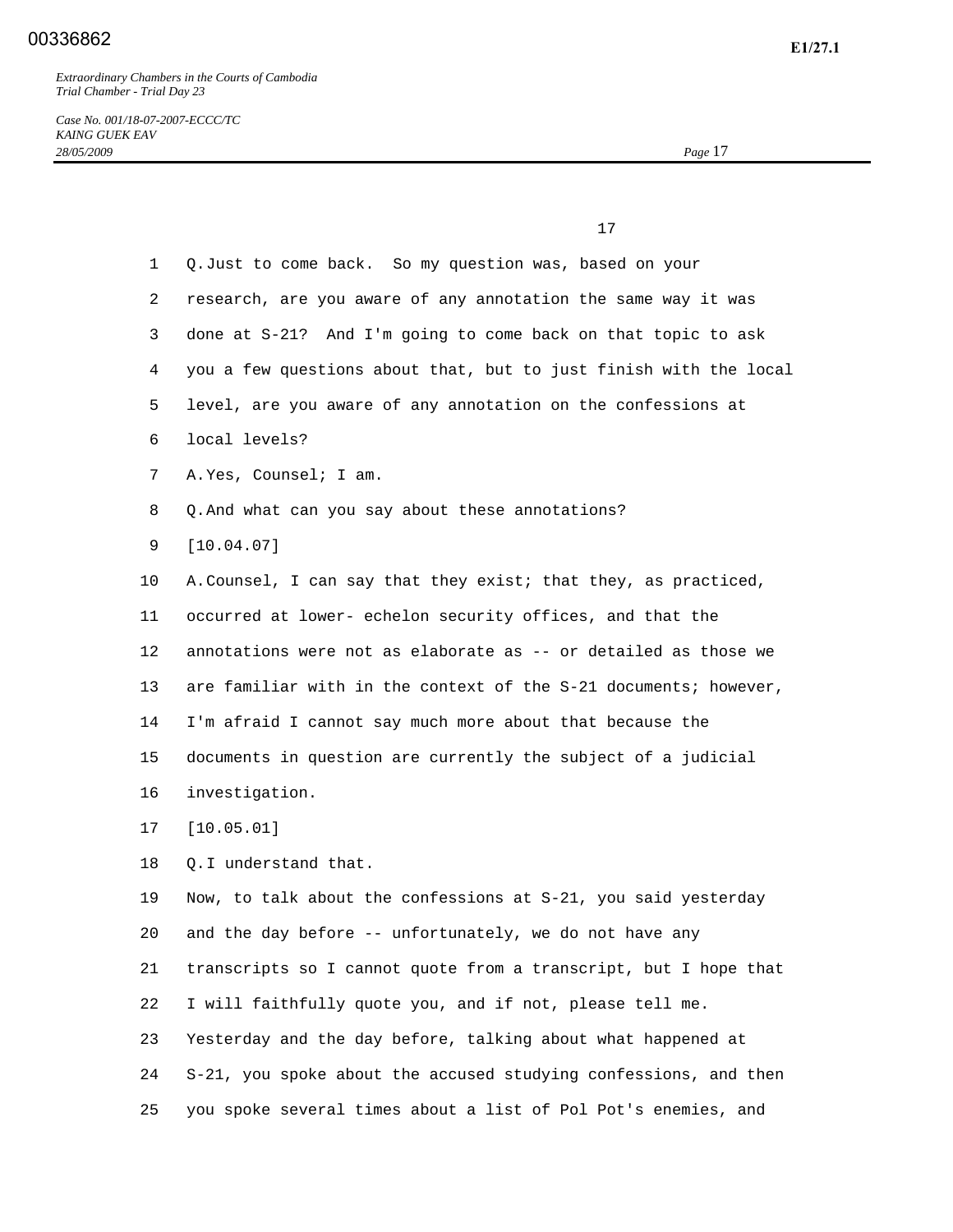## **E1/27.1** 00336863

*Extraordinary Chambers in the Courts of Cambodia Trial Chamber - Trial Day 23* 

 $\sim$  18

 1 you said as well -- you used the words "looking for enemies," and 2 I was a bit confused; when you spoke about lists of Pol Pot's 3 enemies, did you talk about the annotation on the confessions or 4 is it for you something else? 5 A. It is multiple things, Counsel. 6 In the process of extracting confessions, victims at S-21 were 7 routinely required to produce lists of names of persons who had 8 supposedly conspired with them in the alleged treasonous 9 behaviour. So this is one type of list of names; one produced by 10 the person being interrogated. 11 In the archives of S-21, we also find lists of proposed traitors 12 which appear to have been created by the interrogators or other 13 S-21 staff members through a process of analyzing the confessions 14 that had been produced by a victim. So this is another type of 15 list; one produced by the staff rather than the victim. 16 Q. Now, what is your understanding on, if anyone, who ordered 17 this list of enemies written by people who were being 18 interrogated, and list of traitors written by the staff members 19 -- if I followed you correctly -- do you know anything about who, 20 if anyone, ordered such lists to be written? 21 A. Counsel, I can't immediately recall ever having seen an order, 22 per se, to produce such lists other than an order directed at a 23 specific prisoner. My understanding is that this was a practice 24 developed and refined by the accused person himself, and that the

25 accused person's superiors found this practice so helpful that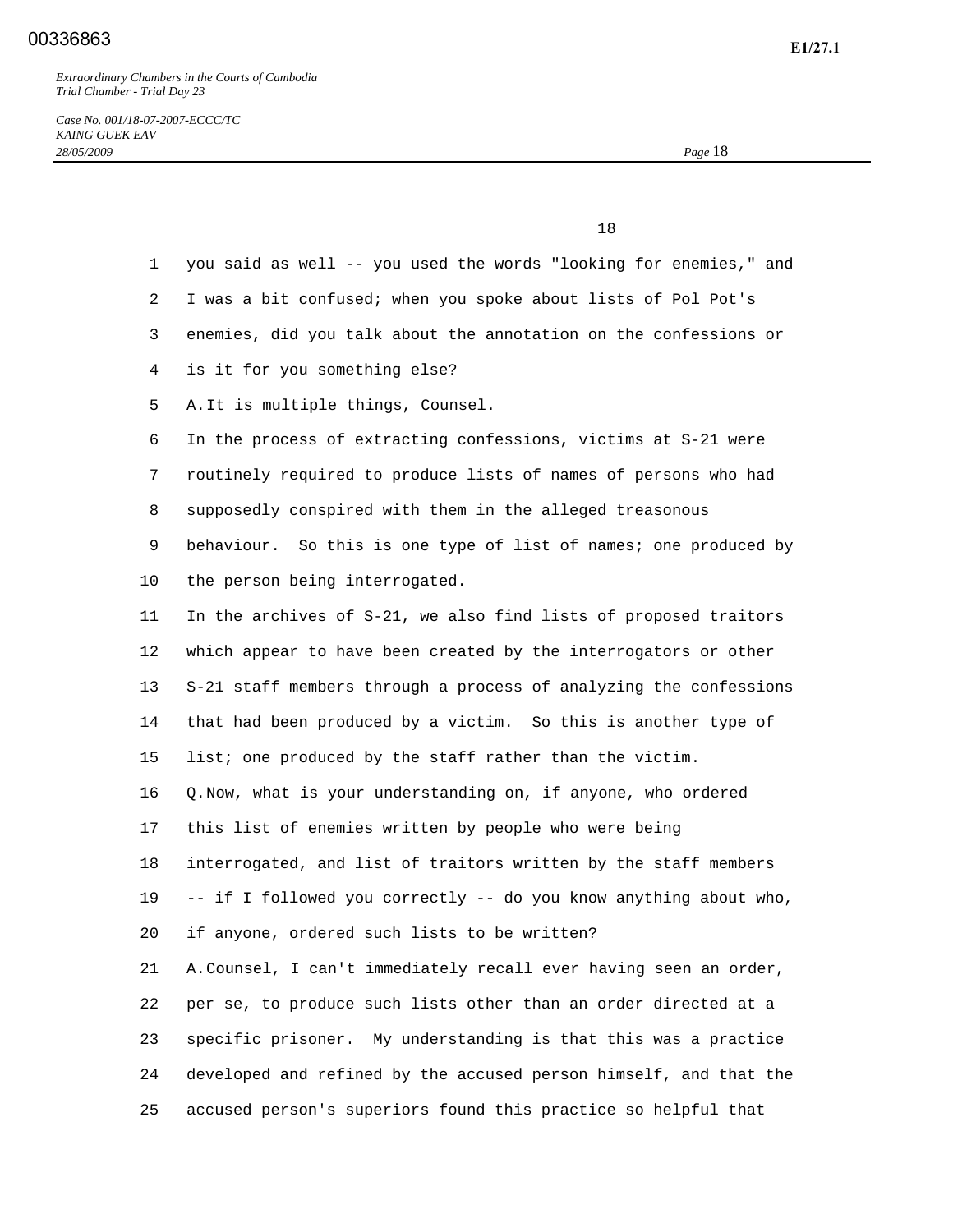| 19<br>-- |
|----------|
|----------|

- 1 this was one reason he eventually was promoted to be the chief of
- 2 S-21.
- 3 [10.09.47]
- 4 Q. And just to be clear on -- you said that your understanding is 5 that this practice of these lists were devised by the accused 6 person. What is your basis for saying that, in broad terms? 7 A. This assertion is an analytical conclusion of mine based on 8 all that I know about these processes inside the Communist Party 9 of Kampuchea.
- 10 Q. Thank you.
- 11 Now, just to finish the last question on this list, just to give 12 us an understanding on these two categories of lists; as far as 13 you know, how many lists are we talking about, in broad terms? 14 Are we talking about 100, 1,000, 10 for each category; as far as 15 you know?
- 16 A. I have never counted them, Counsel, but I would say possibly 17 thousands.
- 18 Q. For each category?
- 19 A. Yes.
- 20 [10.11.21]
- 21 Q. Thank you.

 22 Now, I just have one or two questions on the annotations which if 23 I understand you correctly is something different than the lists; 24 am I correct?

25 A. Yes, Counsel, that's correct.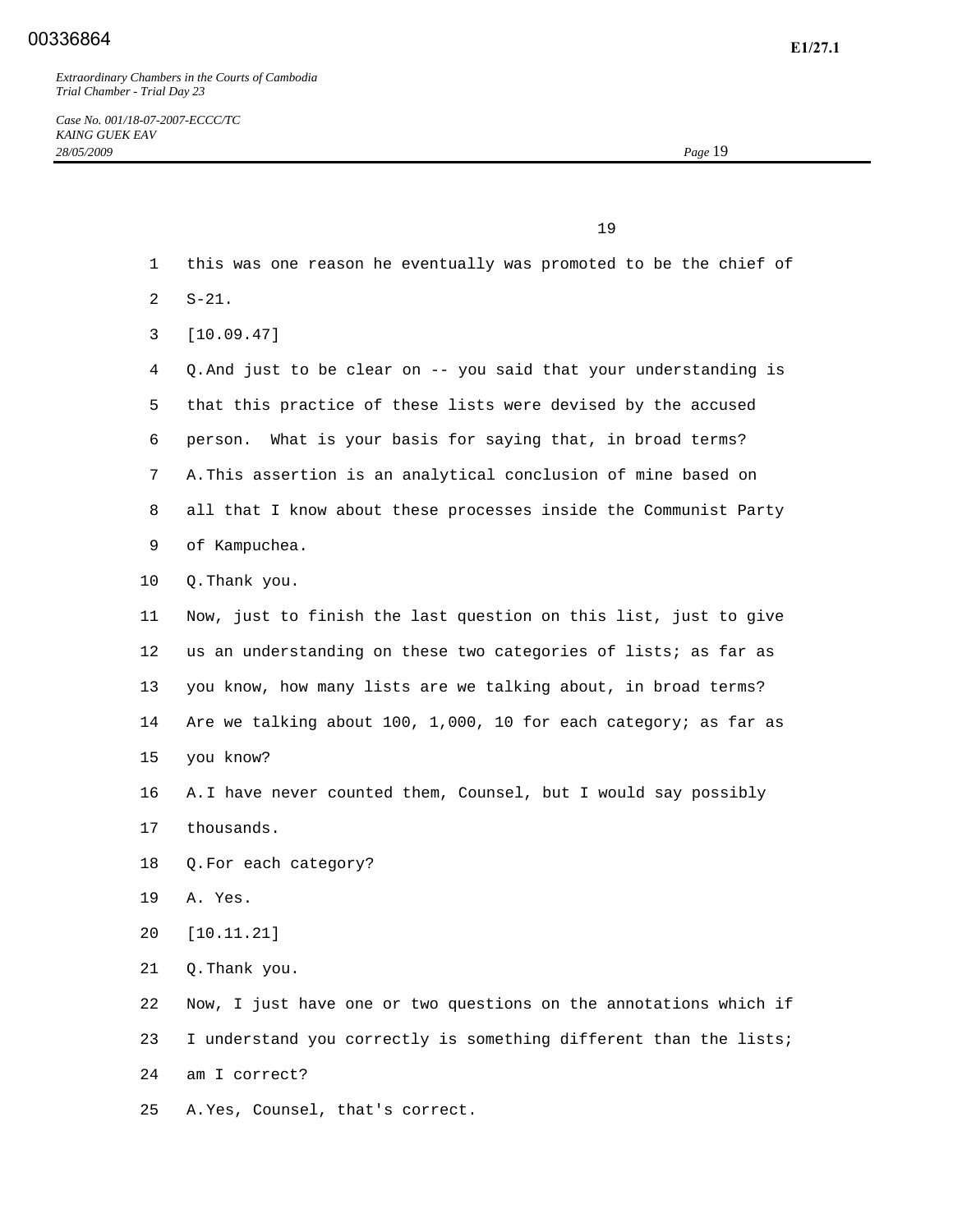#### **E1/27.1** 00336865

*Extraordinary Chambers in the Courts of Cambodia Trial Chamber - Trial Day 23* 

|                | 20                                                                |
|----------------|-------------------------------------------------------------------|
| $\mathbf{1}$   | Q. Now, first let me ask you this; at the time Nat was Chairman   |
| $\overline{2}$ | of S-21, do you know if Nat annotated confessions the same way    |
| 3              | the accused annotated confessions later when he became Chairman   |
| 4              | of S-21?                                                          |
| 5              | A. Counsel, I cannot recall having ever seen an annotation on a   |
| 6              | confession that was specifically attributed to Nat. It may be     |
| 7              | that there are some, but I do not believe there are a great       |
| 8              | number of such annotations.                                       |
| 9              | Q. Now, about the annotations, I'm just trying to understand how  |
| 10             | these annotations -- the system of annotations started. Are you   |
| 11             | aware of any order, either written or oral order, to start        |
| $12 \,$        | annotating these confessions?                                     |
| 13             | A.No, Counsel, I am not.                                          |
| 14             | Q. And based on your knowledge, then, and your research, how did  |
| 15             | this system of annotations -- how did it start or why did it      |
| 16             | start?                                                            |
| 17             | A. My surmise on that question, Counsel, is that it was a product |
| 18             | of the accused person's personal work methods. By profession,     |
| 19             | the accused person was a school teacher, and thus, he was         |
| 20             | accustomed to marking up the papers of his pupils. My surmise is  |
| 21             | that he carried this practice over into his new profession as an  |
| 22             | interrogator.                                                     |
| 23             | [10.14.20]                                                        |
|                |                                                                   |

 24 Q. And you alluded to that before when I was asking you about the 25 annotations at the local level. Shortly, can you say anything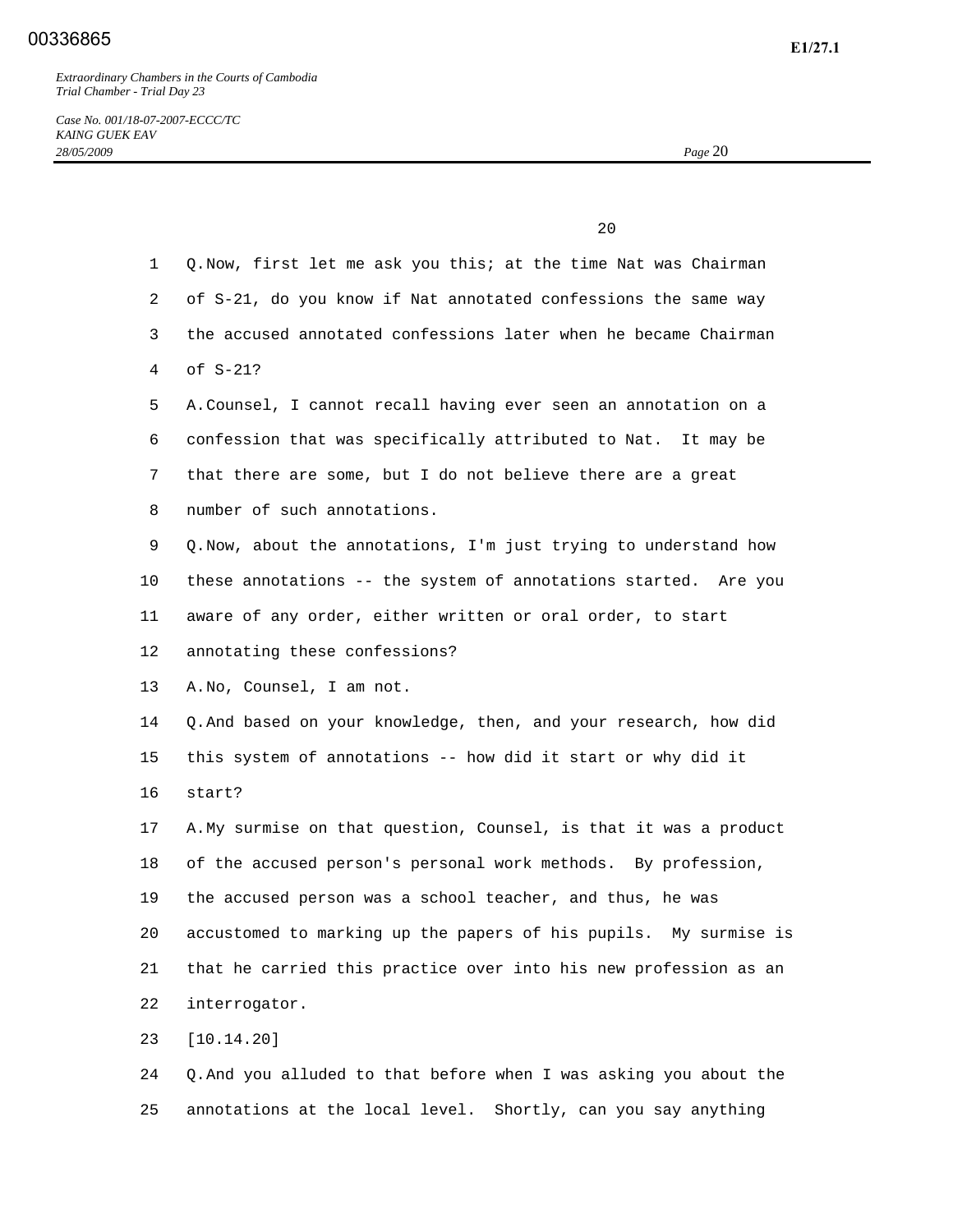21 1 about what you think the general way the accused annotated these 2 confessions? What could you say, in general terms, about these 3 annotations? 4 A. There were a variety of different types of annotations. Some 5 annotations appear to have a function similar to a routing slip 6 which would describe to whom a confession has been distributed 7 and when. 8 Some annotations appear to function as a memory aide by the 9 accused person; for example, one that might say "already read" or 10 "not finished" or something of that nature. 11 [10.15.51] 12 Other annotations would be instructions to interrogators of 13 various types. The instruction might be that the accused person 14 had decided a particular interrogation was complete or it might 15 instruct the interrogator to seek a particular type of 16 information or it might instruct the interrogator to apply 17 torture. 18 Other types of annotations are more analytical in nature; that is 19 to say, many confessions contain a type of report summarizing the 20 confession and analyzing the confession. 21 Other types of annotations discuss broader aspects of an 22 investigation that was underway by S-21, and include matters that 23 go beyond the boundaries of the contents of a particular 24 confession. 25 Still other annotations appear to be notes made by superiors such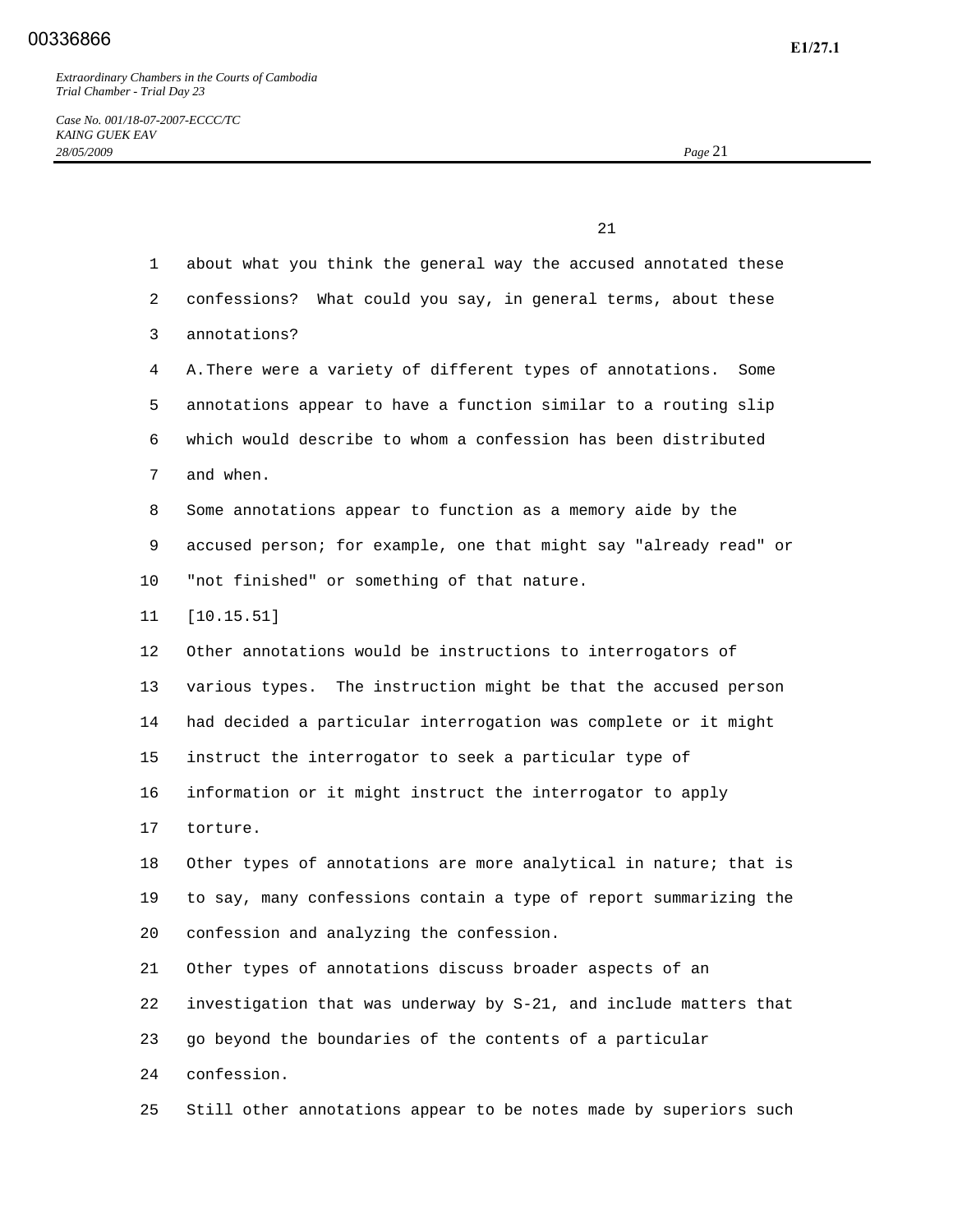22 and 23 and 23 and 23 and 23 and 23 and 23 and 23 and 23 and 23 and 23 and 23 and 23 and 23 and 23 and 23 and 24 and 25 and 26 and 26 and 26 and 26 and 26 and 26 and 26 and 26 and 26 and 26 and 26 and 26 and 26 and 26 an

- 1 as Son Sen or Nuon Chea.
- 2 Thus, it is difficult to generalize about annotations because
- 3 there are many different kinds.
- 4 Q. I understand. Thank you for your answer.
- 5 I have some questions now about the intervention on these
- 6 confessions by -- not by people who wrote the confession
- 7 themselves, the detainees, but by other people.
- 8 Now, the accused person said in front of the instructing judge on
- 9 the 29th of November 2007 -- page 15 from the English version,
- 10 document is D/30 -- that Son Sen spoke on the phone every day
- 11 with him about the confession and then he had, and I quote,
- 12 "successive corrections to make".

 13 Now, bearing in mind what you said yesterday or the fact that you 14 believe that Son Sen was a very busy man, based on your research 15 and understanding, do you think it's correct to say that Son Sen 16 intervened, and had successive correction to make on the

17 confessions -- on the content of the confessions?

18 [10.19.23]

 19 A. Counsel, I believe that this assertion by the accused person 20 is entirely plausible in the case of the interrogation of

21 particularly senior members of the Communist Party of Kampuchea.

 22 For many of the ordinary soldiers and other cadres who became 23 victims of S-21, that seems much less plausible.

 24 Q. Now, in court last week -- again, just before you took the 25 stand on Monday the 18th of May 2009, and that can be found in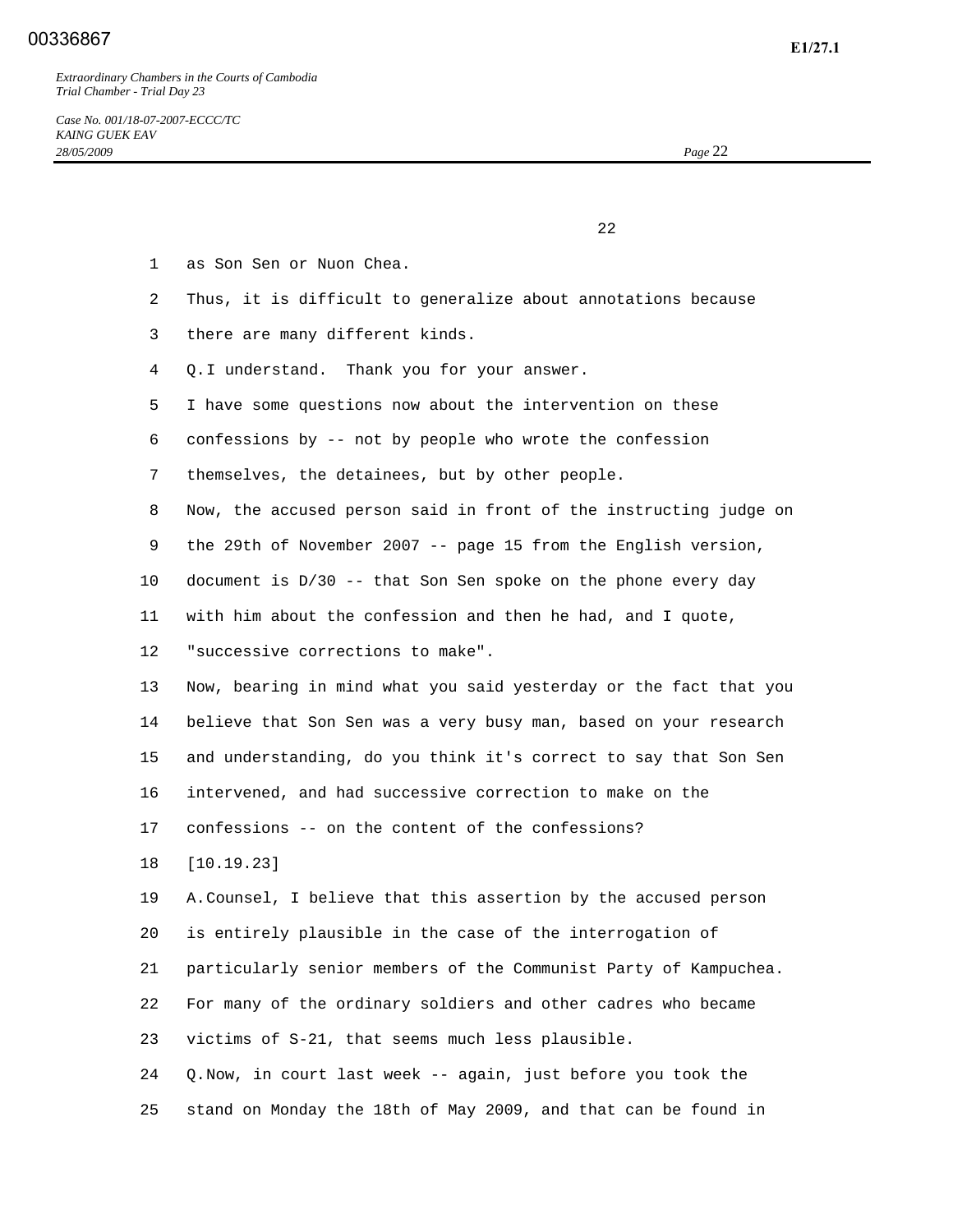*Case No. 001/18-07-2007-ECCC/TC KAING GUEK EAV 28/05/2009 Page* 23

23 and 23 and 23 and 23 and 23 and 23 and 23 and 23 and 23 and 23 and 23 and 23 and 23 and 23 and 23 and 23 and 23 and 24 and 25 and 25 and 25 and 26 and 26 and 26 and 26 and 26 and 26 and 26 and 26 and 26 and 26 and 26 an

 1 the transcript -- the draft transcript in English, page 50 to 54 2 -- the accused said, himself, that people were intervening on the 3 confession; basically, changing the confession with a pen -- 4 changing the confession. And I'm going to quote exactly what he 5 said. He said this: 6 "Some other people were implicated but the Standing Committee did 7 not take action; for example, Ta Mok, his name was mentioned in 8 the confession, but he was not arrested. Having heard of Ta Mok, 9 the Standing Committee remained idol, and did not take any 10 action. And Brother Koy's name or Son Sen, his name was also 11 implicated in several confessions, but the Standing Committee did 12 not take actions. So these are just examples. I still remember 13 how the confessions were sharpened. So I would like to give you 14 an example of how the confessions were framed because when they 15 wanted to arrest anyone then they would like confession to be 16 aimed into that direction." 17 So first of all, let me ask you this. Do you agree with that 18 statement by the accused that basically people were, I guess, 19 changing the content of the confession? Do you agree with that 20 statement, based on your research? 21 [10.21.56] 22 A. Yes, Counsel. I believe there is evidence beyond the 23 statements of the accused that this practice did occur in some 24 instances.

25 Q. And as far as you knew, who sharpened these confessions in the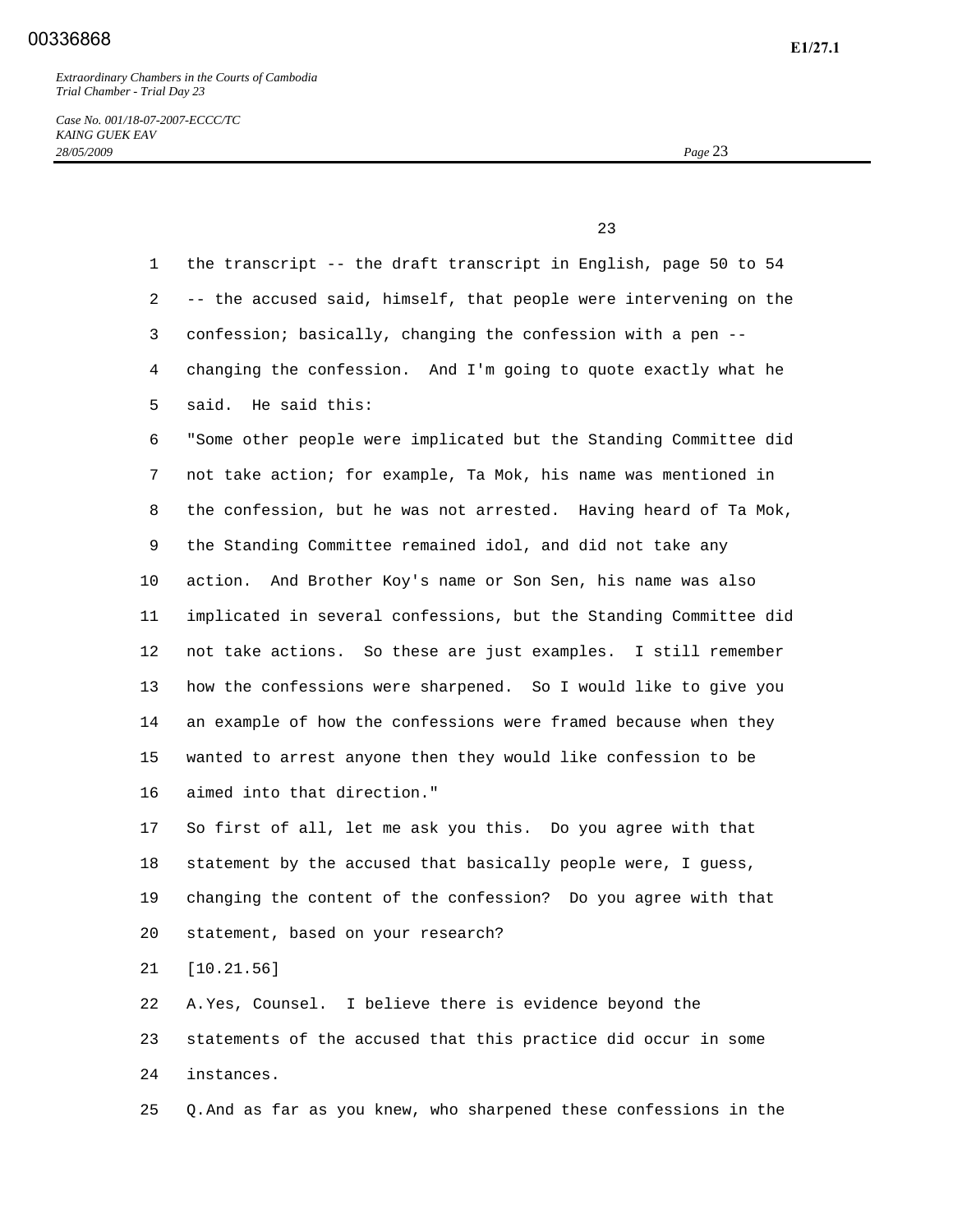### **E1/27.1** 00336869

*Extraordinary Chambers in the Courts of Cambodia Trial Chamber - Trial Day 23* 

24 and 24

*Case No. 001/18-07-2007-ECCC/TC KAING GUEK EAV 28/05/2009 Page* 24

 1 examples we are talking about? 2 A. At this remove, Counsel, it is difficult to conclusively prove 3 that, but it would seem that the senior leaders of the 4 revolution, Son Sen, Nuon Chea, and possibly even Pol Pot may 5 have been responsible for such interventions. 6 Q. And as far as you know, did the accused himself sharpen or 7 frame any confessions, in your knowledge? 8 A. No, Counsel. I cannot think of an example of that. 9 Q. Now, the accused in front of the instructing judge on the 21st 10 of January 2008 -- page 7 in the English version, the document is 11 at D/38 -- talked about a steno-typed letter from Son Sen telling 12 the interrogator at S-21 to be careful not to accept confessions 13 which accused too many people. Now, are you aware of such a 14 letter? 15 [10.23.57] 16 A. Yes, Counsel. 17 Q. And I don't want to ask you any questions about the content, 18 but I just want to know, as far as you know, was that the only 19 instruction that you're aware of about instruction from someone 20 at the upper echelon to the staff at S-21 on what to do or not to 21 do with the confessions or are you aware of other instances of 22 interventions? 23 A. Yes, Counsel. I am aware of other instances of interventions. 24 Q. Can you elaborate on that a little bit?

25 A. On at least one occasion, Son Sen personally visited S-21 to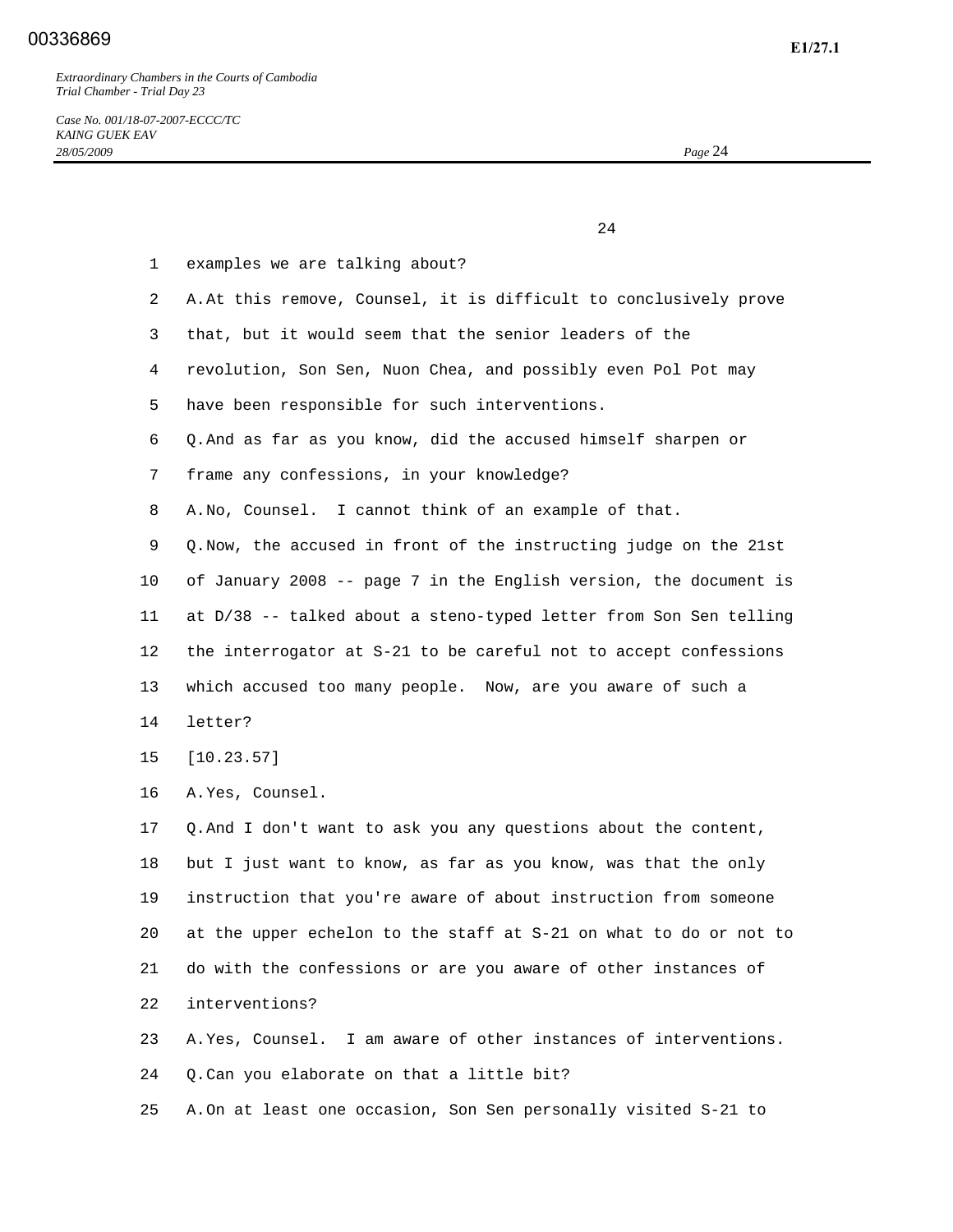|              | 25                                                              |
|--------------|-----------------------------------------------------------------|
| $\mathbf{1}$ | conduct training of the staff. Although we do not have clear    |
| 2            | notes or minutes from that training, it is easy to imagine such |
| 3            | topics might well have arisen during that training session.     |
| 4            | [10.25.22]                                                      |
| 5            | Q. Now, you said here in Court -- I believe on Tuesday -- that  |
| 6            | once the accused studied the confession, proposed purges, and   |
| 7            | then sent the proposal at upper echelon. When you said that he  |
| 8            | proposed purges, were you talking about this list that you      |
| 9            | mentioned before or is it still something else?                 |
| 10           | A. That's correct, Counsel. The lists of people who had been    |
| 11           | identified as enemies.                                          |
| 12           | Q. Now, when you said that he sent this list at upper echelon   |
| 13           | until September 1977, is it correct to say that Son Sen was     |
| 14           | involved in this upper echelon when the lists were sent; would  |
| 15           | that be correct?                                                |
| 16           | A. Yes, it would be correct to say that Son Sen was involved.   |
| 17           | Q. And then just for us to understand, once Son Sen left Phnom  |
| 18           | Penh, what can you say, if anything, about his involvement with |
| 19           | the list or whatever was sent from S-21 coming from the         |
| 20           | confession; do you know if Son Sen was still involved in any    |
| 21           | decision-making process after he left, if you know?             |
| 22           | A. As the Co-Prosecutor observed yesterday, in reference to the |
| 23           | set of notes from Division 502 Secretary Sou Met to the accused |
| 24           | person, some of those notes appear to have gone through Son Sen |
| 25           | even after mid-August 1977. So, yes, it would appear that Son   |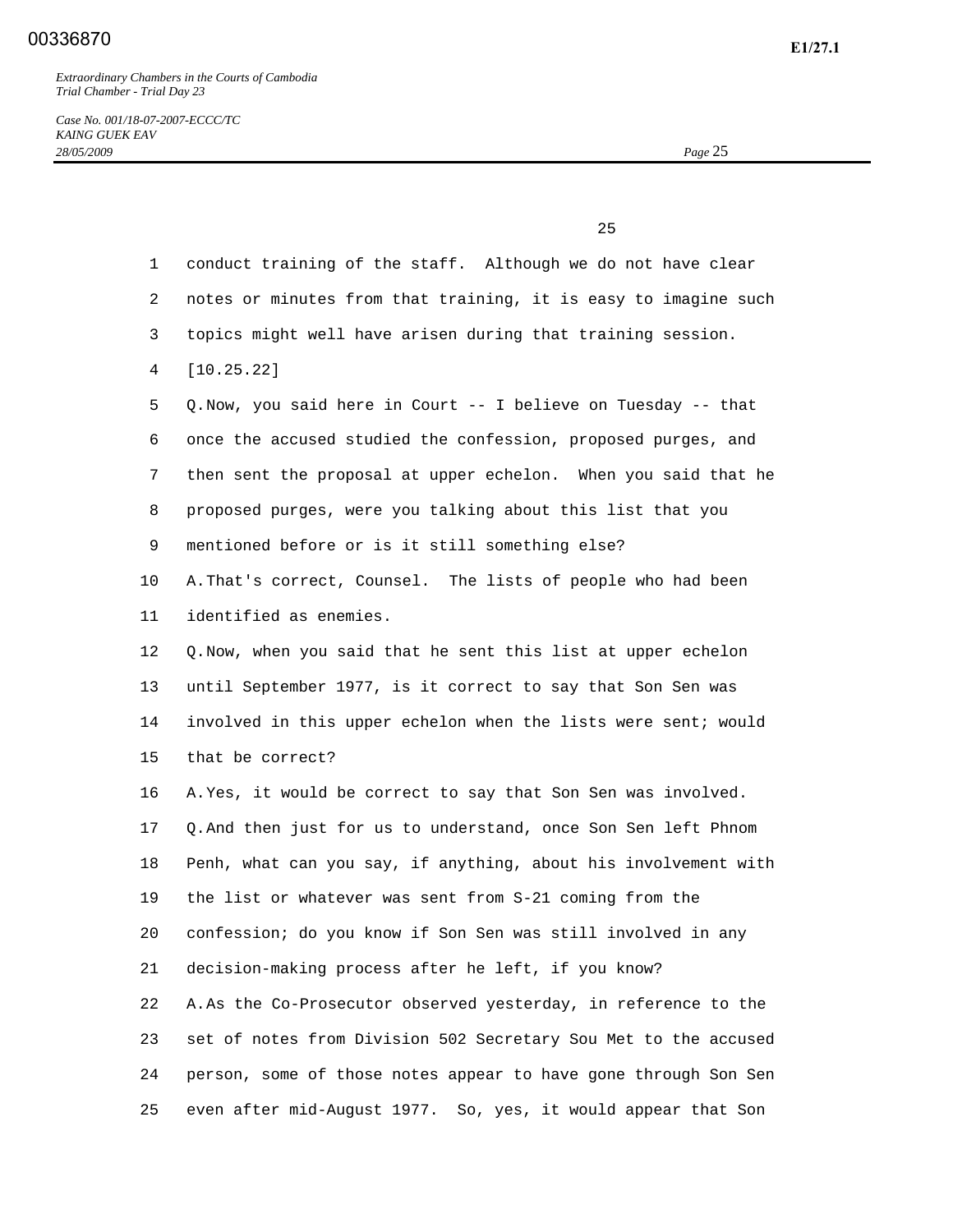*Case No. 001/18-07-2007-ECCC/TC KAING GUEK EAV 28/05/2009 Page* 26

<u>26</u>

- 1 Sen remained involved, to some extent at least, or in certain
- 2 cases, after he departed for the battlefield.
- 3 Q. Thank you for that.
- 4 Now, in front of the instructing Judge on the 28th of February
- 5 2008 -- page 8 in the English version that can be found at D/52
- 6 -- the accused said that in case of large arrests within the same
- 7 units following a decision of the Standing Committee he, the
- 8 accused, asked Hor to talk with the person in charge of that unit
- 9 in order to count down the men of that unit. Are you aware of
- 10 any document with such instructions?
- 11 [10.29.09]
- 12 A. No, Counsel. I am not.
- 13 Q. So I take it to mean that you cannot say if there was more
- 14 than one instruction like this? You do not know about the
- 15 existence of such an instruction; am I correct?
- 16 A. You are correct, Counsel.
- 17 Q. So I move on. I have one question, and then I will have 18 finished with the topic of the confession.
- 19 You were very, I think, clear and explicit in explaining the 20 extent of the approach, and in particular, in the Revolutionary 21 Army of Kampuchea. And to quote you last Tuesday -- and I have 22 the transcript -- you said, "There were widespread purges 23 throughout the Revolutionary Army of Kampuchea", and then you 24 said the same day, "At least 359 people were purged from the 25 General Staff itself".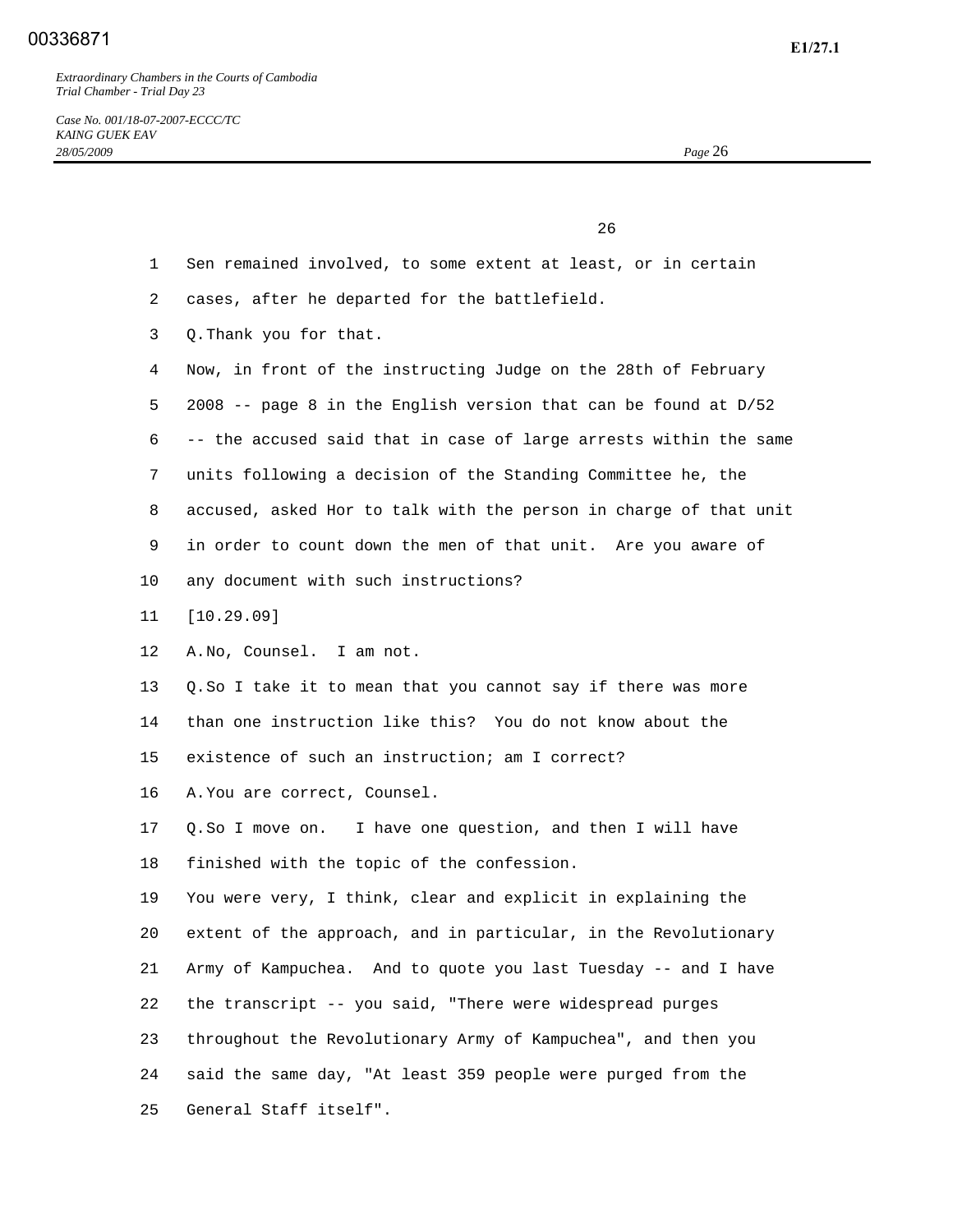*Case No. 001/18-07-2007-ECCC/TC KAING GUEK EAV 28/05/2009 Page* 27

 $27$ 

| $\mathbf{1}$    | And then on your charts -- and I'm happy to -- I have them with  |
|-----------------|------------------------------------------------------------------|
| $\overline{a}$  | me if you want me to show them to you, but I think you know them |
| 3               | -- on the chart book, page 5, "45.7 percent of S-21 prisoners    |
| 4               | were members of the Revolutionary Army of Kampuchea". And in     |
| 5               | your report, page 27, "Two Vice-Chairs of the Revolutionary Army |
| 6               | of Kampuchea were purged. Five secretaries of Division were      |
| 7               | purged".                                                         |
| 8               | So I think you were very clear, and you went into great details  |
| 9               | to explain the widespread way in which the Revolutionary --      |
| $10 \,$         | individual purges in the Revolutionary Army of Kampuchea.        |
| 11              | [10.30.54]                                                       |
| 12 <sup>°</sup> | My question is this, do you see any closer link between the fact |
| 13              | that Son Sen was, at the same time, the Chairman of the General  |
| 14              | Staff and the boss for over two years of the accused and         |
| 15              | involved, as you mentioned, in this confession? Do you think     |
| 16              | there was any causal affect?                                     |
| 17              | Do you understand my question?                                   |
| 18              | A. No, I'm afraid I do not, Counsel.                             |
| 19              | Q. You said that there were widespread purges in the             |
| 20              | Revolutionary Army of Kampuchea. Do you think that the fact that |
| 21              | Son Sen was, at the same time, Chairman of the General Staff and |
| 22              | the boss of the accused for over a year; do you think that may   |
| 23              | have caused the fact that there were such widespread purges, or  |
| 24              | not?                                                             |
| 25              | A. Thank you, Counsel. I believe I understand your question, and |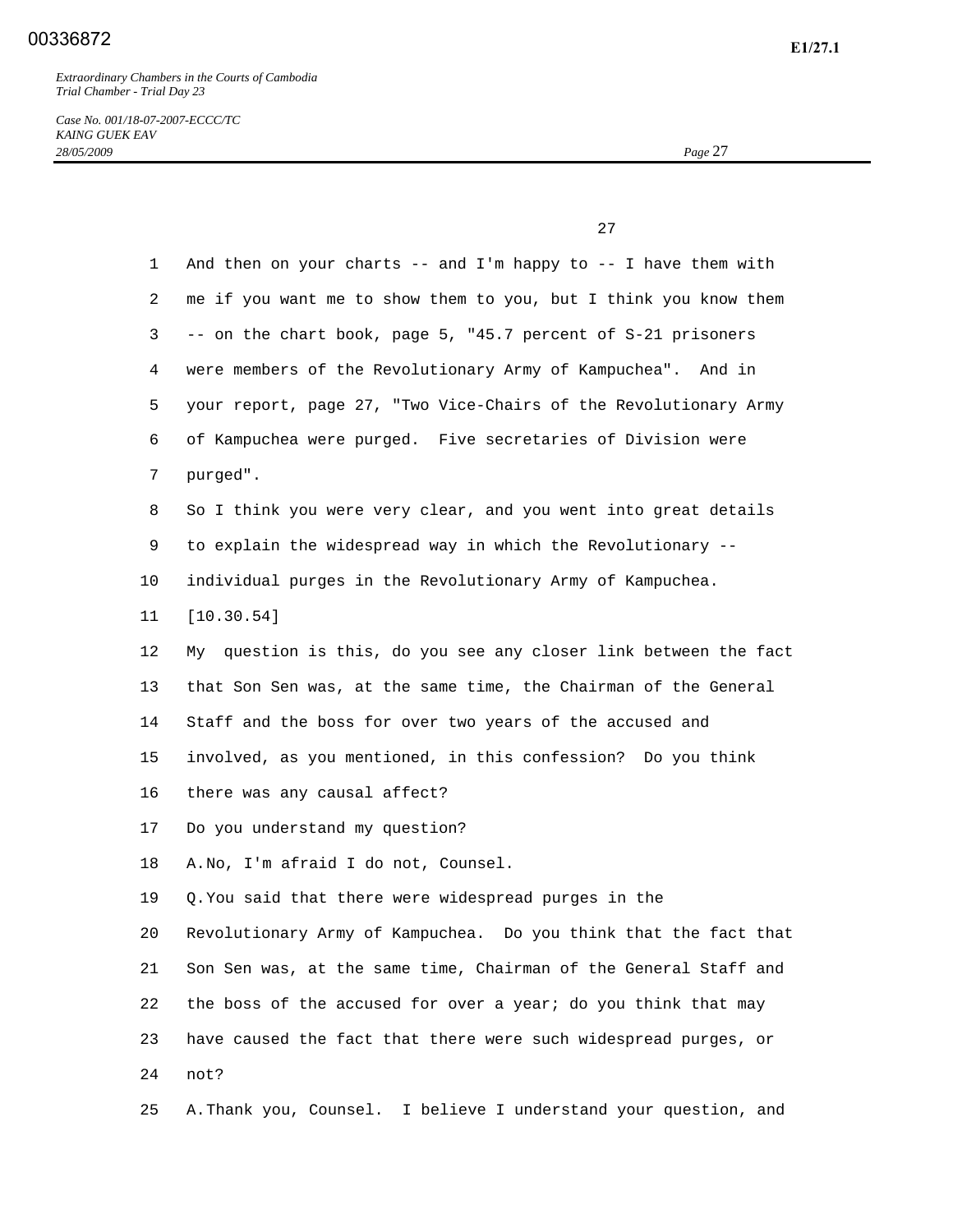28 and 28 and 28 and 28 and 28 and 28 and 28 and 28 and 28 and 28 and 28 and 28 and 28 and 28 and 28 and 28 an

- 1 the answer would be no.
- 2 I believe the causes for the widespread purges in the
- 3 Revolutionary Army of Kampuchea were not directly related to the
- 4 fact that Son Sen was both Chief of the General Staff and the
- 5 direct supervisor of the accused person.
- 6 [10.32.33]
- 7 Q. And just in a nutshell, if you can, why not?

8 A. Without delving into the content of any particular confession,

9 I believe it was the contents of confessions extracted at S-21

10 which persuaded the upper leadership that there was a conspiracy

11 against them on the part of several military leaders.

12 Q. I understand.

 13 You said that -- you said yesterday that about the purge in the 14 Ministry of Economy, one can say that it could have been caused 15 by the paranoia of the Standing Committee, and one can say that 16 it was caused by the -- and, again, I apologize, I do not have 17 any transcript, but I think -- just tell me if I'm misquoting you 18 -- you said that one can say that it was the system of 19 systematically looking and identifying for enemies devised by the 20 accused, and you said that you believe it was both. 21 Now, would you accept the proposition that precisely this system 22 of looking and identifying for enemies may have fed or

23 strengthened the paranoia of the Standing Committee? Would you

24 accept that proposition?

25 A. Yes, counsel. It's a good example of what systems analysts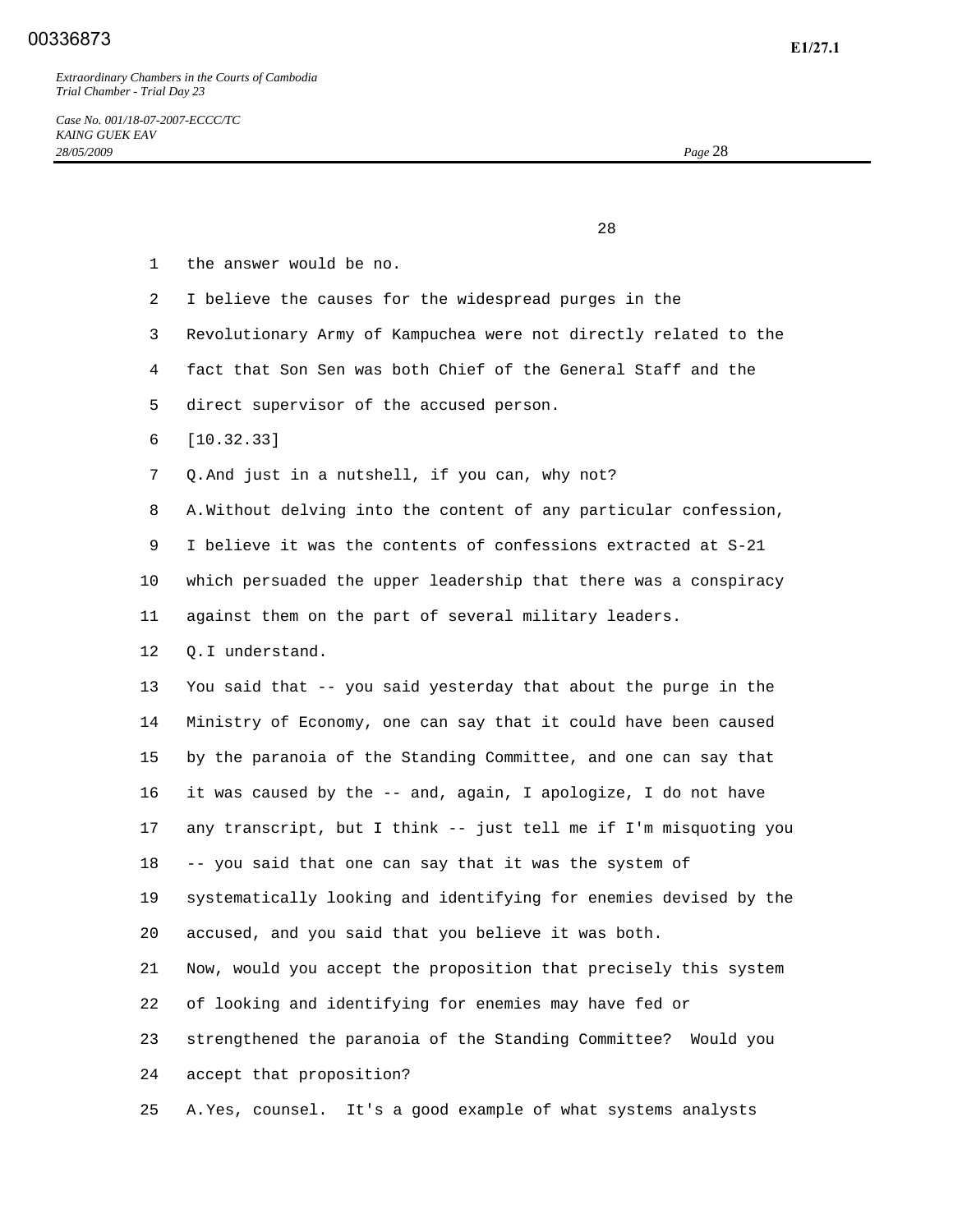$29$ 

- 1 call a "positive feedback loop." The system feeds on itself and
- 2 continually generates greater energy.
- 3 Q. Thank you.
- 4 I have one question about another policy of the CPK. Are you
- 5 aware of any deliberate policy of starving prisoners?
- 6 A. Yes, Counsel.
- 7 Q. And what can you say about this policy?
- 8 [10.35.22]

 9 A. Based on my various research into these questions I would say 10 that starvation of prisoners and security offices appeared to be 11 a very widespread, in fact, nearly universal policy throughout 12 Democratic Kampuchea, and that, indeed, in some instances it 13 appeared to be used as a low-impact method of execution. 14 Q. And what, if anything, can you say about the implementation of 15 that policy at S-21? 16 A. Based on various forms of testimony and evidence that I have 17 seen, I would say that the diet provided to prisoners at S-21 18 were starvation rations that would eventually cause the death of 19 any prisoner subjected to them. 20 Q. And am I correct to understand that that was an implementation 21 of that policy? 22 A. It appears to be, counsel. 23 Q. Thank you.

 24 I have one question about -- it was not clear to me, about the 25 relationship between secretaries of zone and sectors on one hand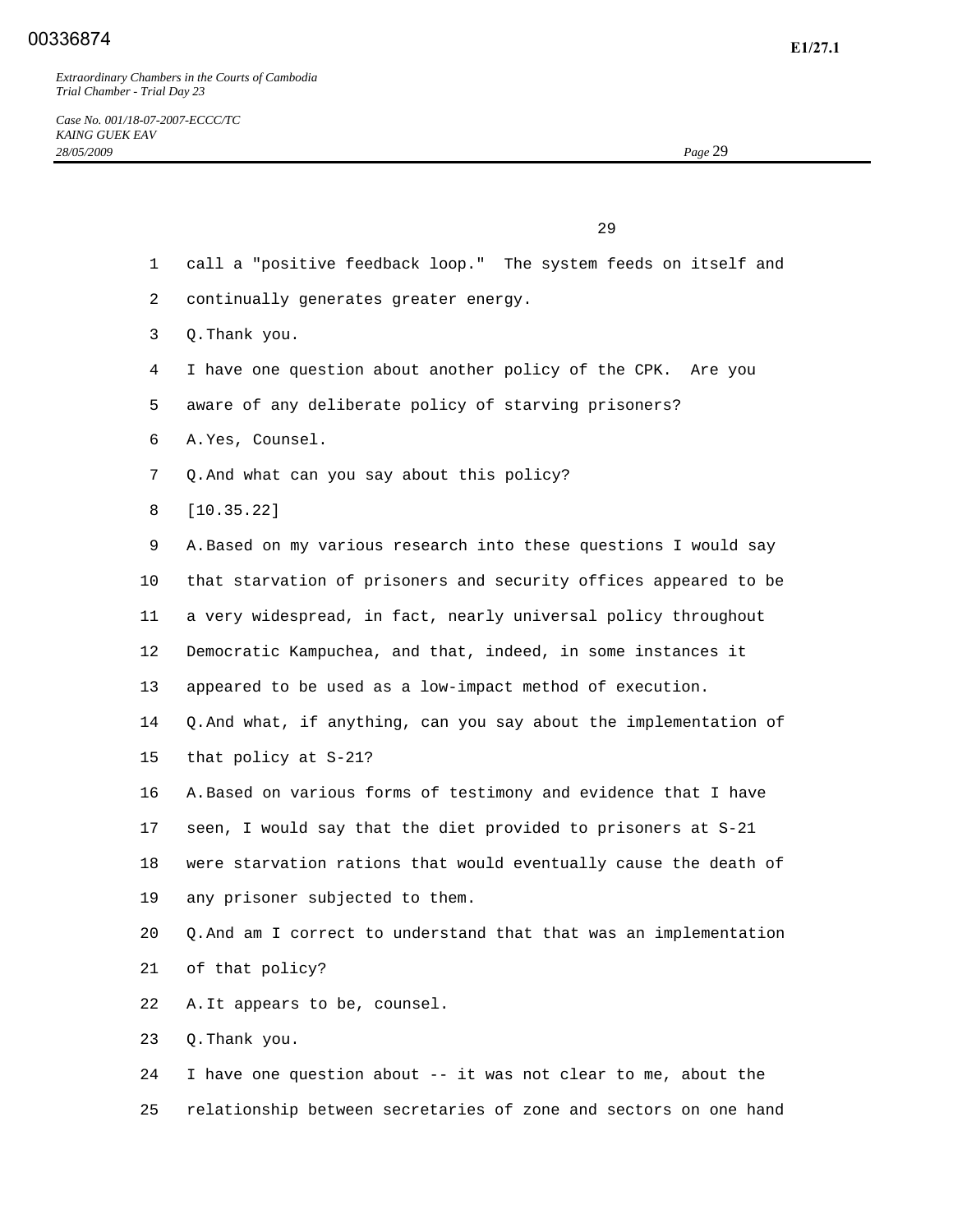*Case No. 001/18-07-2007-ECCC/TC KAING GUEK EAV 28/05/2009 Page* 30

<u>30</u> 1 and representative of General Staff. You said on Monday -- it's 2 in a draft transcript, page 85-86 -- and I'm quoting you: 3 [10.37.25] 4 "Each zone committee commanded division and regiment sized 5 military units which were commanded and managed by a General 6 Staff based in each zone. Similarly, sector committees commanded 7 armed unit of regiment size which were also generally managed by 8 a General Staff." 9 And I was just wondering, because it was not clear to me, at the 10 zone and sector levels, who had more power between the zone or 11 sector secretary and the representative of the General Staff, 12 who, if I understand things correctly, was in charge of the armed 13 force in that zone or sector? 14 Do you understand my question? 15 A. Yes, counsel, I believe I do understand your question. And 16 it's a very interesting question, because problems of civil 17 military relations and civilian control of military forces is a 18 general problem throughout all governments of the world, and 19 indeed, often particularly so, in political systems that are 20 based on extreme degrees of coercion. 21 In general, a fundamental principle of the Communist Party of 22 Kampuchea, enunciated in a variety of their foundational 23 documents, such as the CPK Statutes, decisions of the Standing 24 Committee and so forth, state very clearly that it is the Party 25 which is to command military forces. In most instances, this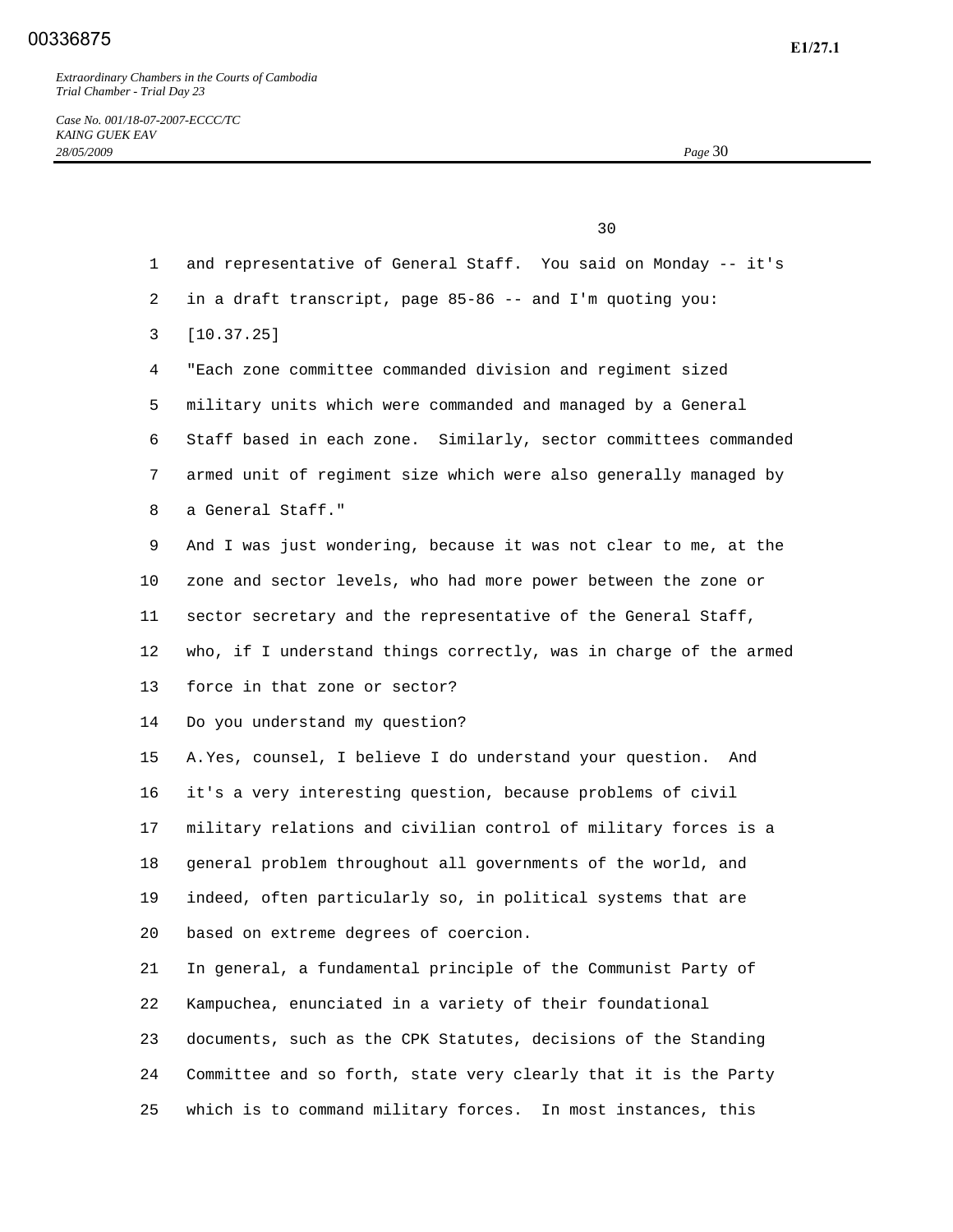31

- 1 appears to have been the way it worked at the zone echelon and at
- 2 the sector echelon.
- 3 But the power of a military commander who is headstrong and
- 4 confident is something that all political leaders must consider
- 5 very carefully.
- 6 Q. Thank you.
- 7 On Monday -- and it appears in the draft transcript 18th of May,
- 8 page 71, you said this:
- 9 "Over the course of the regime I believe Son Sen was eventually
- 10 promoted to full membership in the Standing Committee while Kong
- 11 Sophal remained an alternate member until his eventual arrest and
- 12 execution at S-21."
- 13 Could you tell us, when do you think Son Sen became a full member 14 of the Standing Committee?
- 15 A. I believe Son Sen became a full member of the Standing
- 16 Committee no later than November 1978 and possibly somewhat
- 17 earlier.
- 18 [10.41.20]

 19 Q. Now, the accused, both in front of the instructing judge -- 20 and the reference from my learned friend is he said that on the 21 5th of September 2007, page 6, D/16, but he said it as well in 22 court on the 30th of April in the draft transcript, page 70 to 23 75, the accused said that according to him Son Sen was number 7 24 of the regime. Do you agree with that proposal -- I mean that 25 statement? Sorry.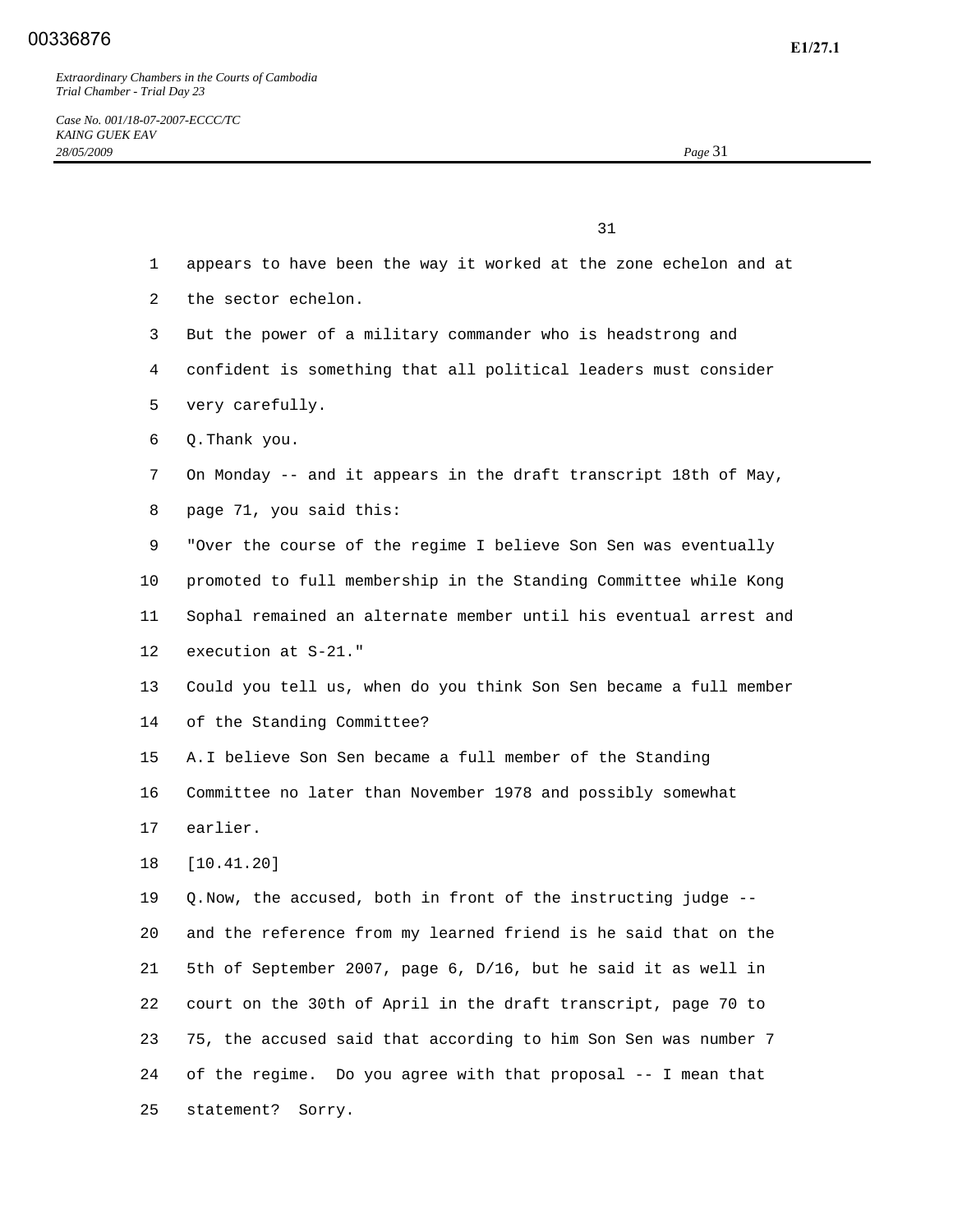*Case No. 001/18-07-2007-ECCC/TC KAING GUEK EAV 28/05/2009 Page* 32

 $32$ 

| $\mathbf{1}$   | A. Over the course of the regime the ranking of the top members   |
|----------------|-------------------------------------------------------------------|
| $\overline{2}$ | evolved constantly as they jockeyed for power among themselves    |
| 3              | and as the purges proceeded into the very upper ranks of the      |
| 4              | revolution. So these rankings did change over time but it's       |
| 5              | entirely plausible that at one point Son Sen did have the formal  |
| 6              | rank of number 7.                                                 |
| 7              | Q. But I'm interested in actual power. I think you explained      |
| 8              | very well to Judge Cartwright, and you went into great lengths to |
| 9              | explain that he was very powerful because he was in the same time |
| $10 \,$        | in the government, Deputy Prime Minister; in the Army, Chief of   |
| 11             | Staff; in the Party, alternate member or member of the Standing   |
| 12             | Committee.                                                        |
| 13             | So it would be correct that -- to say that not formally in a      |
| 14             | formal structure but de facto in terms of actual power, would it  |
| 15             | be correct that he was more powerful than other full member of    |
| 16             | the Standing Committee like Ros Nhim, Sao Phim or even Vorn Vet?  |
| 17             | Would you agree with that?                                        |
| 18             | [10.43.32]                                                        |
| 19             | A. That's a very difficult question, counsel. Power is an         |
| 20             | intangible thing and difficult to measure. Power can consist      |
| 21             | simply in one's persuasiveness in small group meetings and        |
| 22             | ability to influence the decision making behaviour of groups.     |
| 23             | Certainly in terms of his ability to command military forces Son  |
| 24             | Sen was more powerful than Vorn Vet or Ieng Sary. However, how    |
| 25             | much influence Son Sen had in the policy making deliberations of  |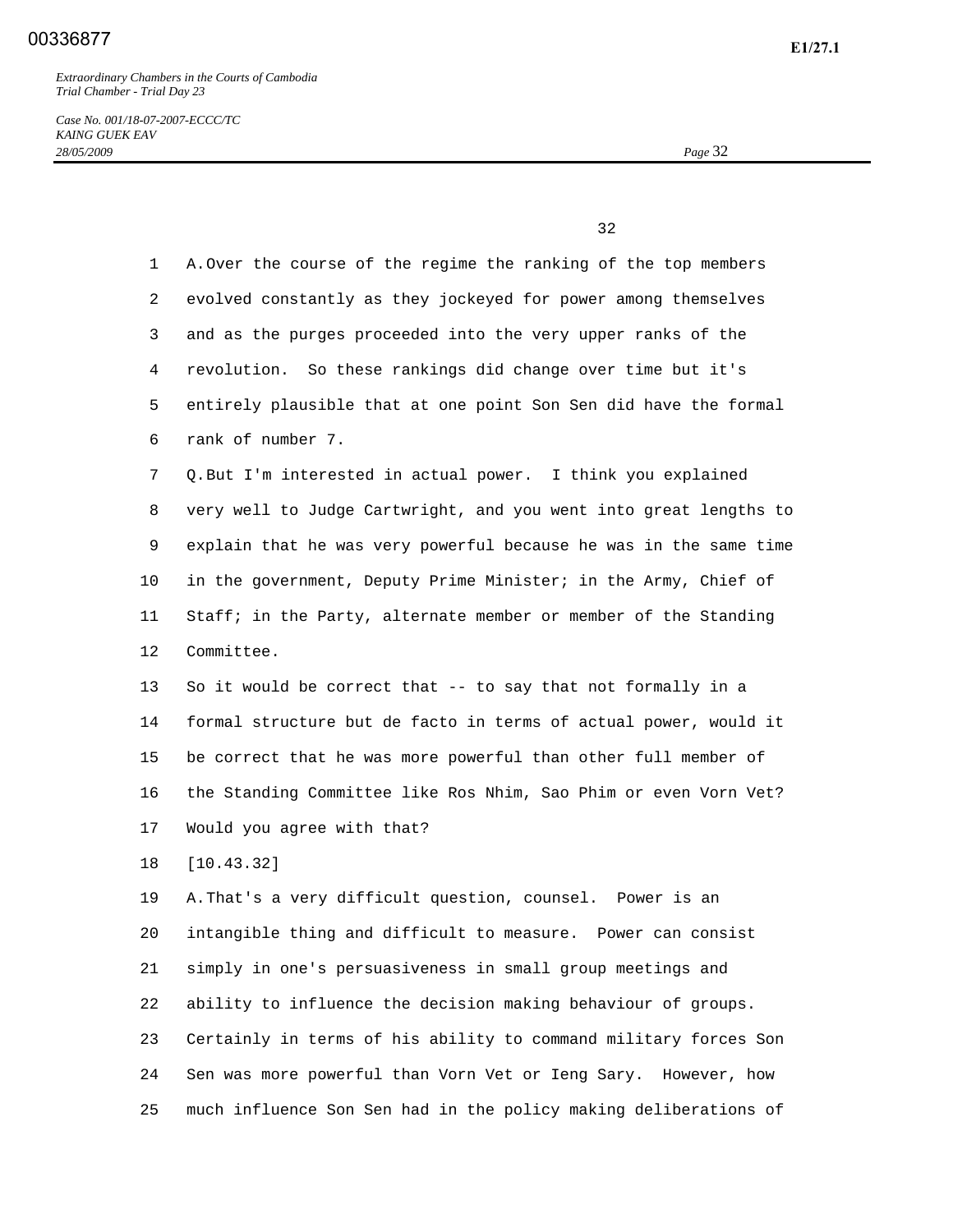*Case No. 001/18-07-2007-ECCC/TC KAING GUEK EAV 28/05/2009 Page* 33

33

- 1 the Standing Committee might be another matter.
- 2 Q. Thank you.
- 3 Could you just confirm, because you went with Judge Cartwright in 4 this -- your chart of the Standing Committee in your report and 5 you explained the E and the D and the S, what that meant. Just 6 to be clear on the record, for Ros Nhim you said he was executed 7 but I didn't find anywhere in the record -- it's not clear how he 8 was executed. Is it correct that he was brought to Tuol Sleng? 9 A. Yes, Counsel, that's correct.
- 10 [10.45.24]
- 11 MR. WERNER:
- 12 Your Honour, I note the time. I still have some questions, not 13 too many, but some questions. Do you want me to carry on or do 14 you want to take a break?
- 15 MR. ROUX:

 16 President, if I may come in at this point? Could it be possible 17 for the defence to have the floor at some point in time? I'm a 18 little bit worried.

 19 My colleague, Mr. Werner, yesterday announced that he would be 20 having about 20 minutes worth of questions. Even if we withdraw 21 the 15 minutes to deal with the observations of the 22 Co-Prosecutors, Mr. Werner has now been speaking for over an

23 hour, asking questions for over an hour.

 24 I understand that Mr. Alex Bates is to leave us this evening, I 25 would very much like to put my own questions to Mr. Etcheson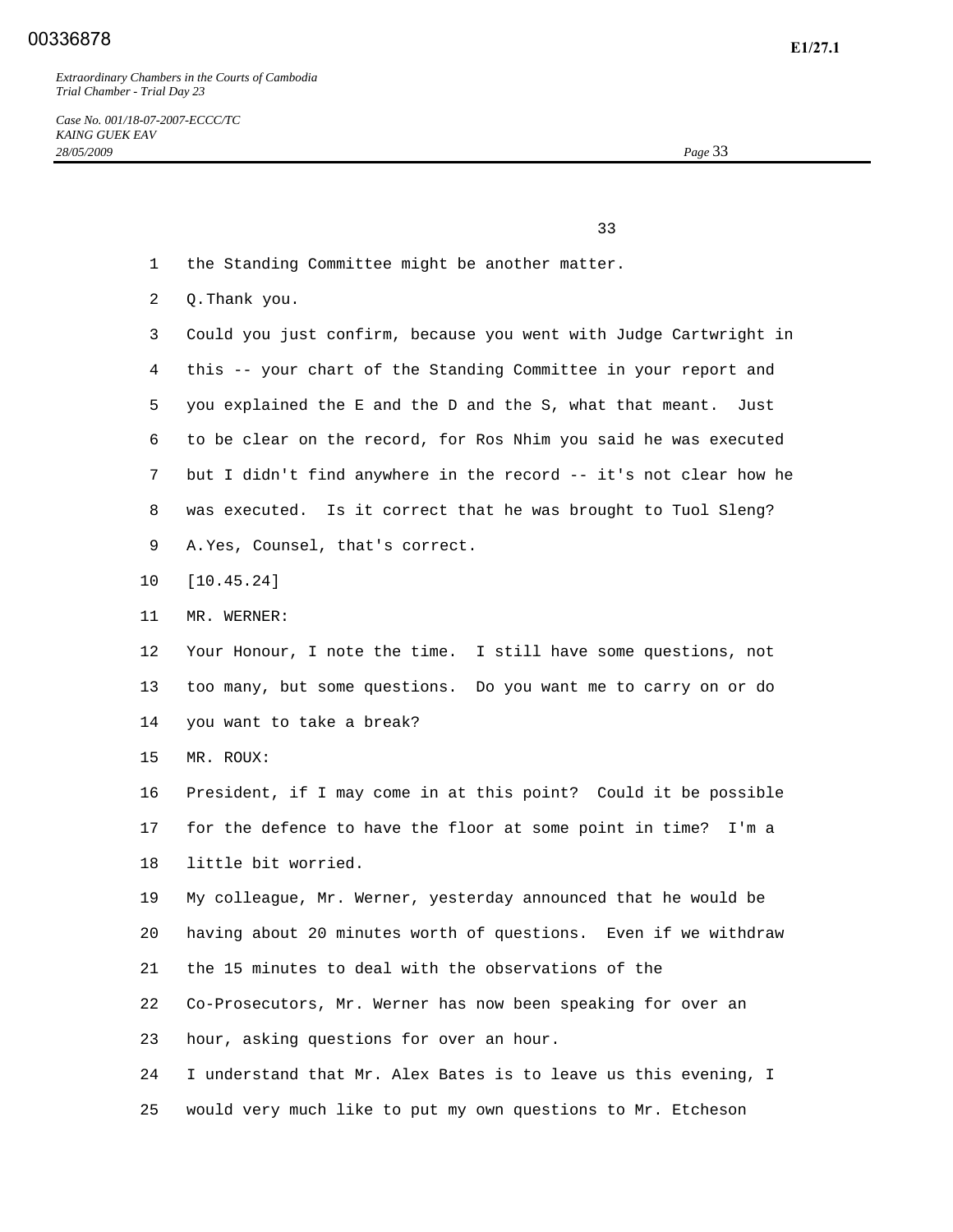34

*Case No. 001/18-07-2007-ECCC/TC KAING GUEK EAV 28/05/2009 Page* 34

| 1               | before Mr. Bates leaves and before I have to leave.              |
|-----------------|------------------------------------------------------------------|
| 2               | So possibly we could have some limits that we self impose upon   |
| 3               | ourselves when we allocate time for the various parties in       |
| 4               | relation to the time that is allocated to the defence.           |
| 5               | So possibly would it be possible to ask Mr. Werner to make his   |
| 6               | questions more concise in order to leave enough time for the     |
| 7               | defence?                                                         |
| 8               | Thank you, President.                                            |
| 9               | [10.47.01]                                                       |
| 10              | MR. WERNER:                                                      |
| 11              | I would be happy to do so.                                       |
| 12 <sup>°</sup> | And apparently you seem -- Judge Lavergne seems to agree that I  |
| 13              | committed yesterday. If I did then I didn't intend to do so, I   |
| 14              | was just trying to express the fact that I would be more than 20 |
| 15              | minutes or half an hour. I knew I would be more. So if I did     |
| 16              | so, then it was by mistake and I apologize for that.             |
| 17              | MR. PRESIDENT:                                                   |
| 18              | Now, because it's time to change the DVD of the recording so the |
| 19              | Chamber is adjourned for 20 minutes until five past 11 when we   |
| 20              | resume our proceedings                                           |
| 21              | Court officers, can you assist the expert with some refreshment? |
| 22              | (Judges exit courtroom)                                          |
| 23              | (Court recesses from 1048H to 1129H)                             |
| 24              | (Judges enter courtroom)                                         |
| 25              | MR. PRESIDENT:                                                   |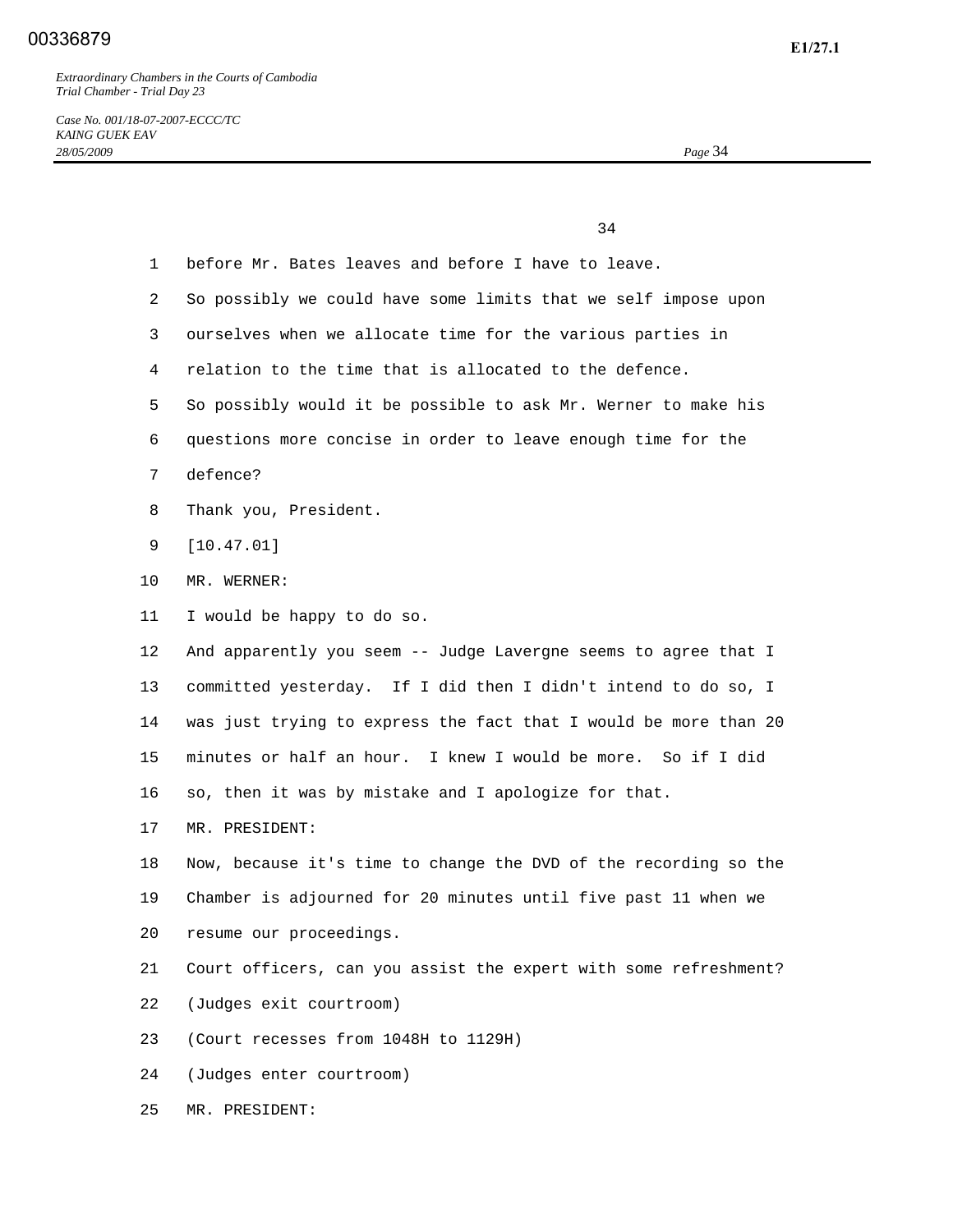*Case No. 001/18-07-2007-ECCC/TC KAING GUEK EAV 28/05/2009 Page* 35

35

- 1 Please be seated. The Court is now in session.
- 2 Next, we would like to give the floor to civil party lawyer to
- 3 put further questions to the expert.
- 4 The Chamber notes the observation by the defence counsel and that 5 Mr. Alain Werner already stated that he would not take much time 6 of the Court to put a lot of questions, but for the whole morning
- 7 already he had used the session to put a lot of questions.
- 8 So the Chamber would like to remind Mr. Alain Werner to please

9 ask the questions that are straight to the point, and could you

- 10 please brief as much as possible. And I think you are now given
- 11 10 minutes to put the rest of your questions to the expert.
- 12 [11.31.28]
- 13 MR. WERNER:
- 14 Thank you, Mr. President. That is clear.
- 15 BY MR. WERNER:

 16 Q. Mr. Etcheson, my first question would be -- the accused in 17 front of the Investigating Judge, on the 5th of September 2007, 18 page 6, and the quote is D/16, he said this -- the question was, 19 "How did you know about this affair because before 15 August 1977 20 you only worked with Son Sen?" And the answer was, "Son Sen 21 liked to talk with me about the speeches or talks of other 22 members of the Standing Committee." 23 Now, bearing in mind what you said on Tuesday the 19th of May,

- 24 transcript -- draft transcript page 52 -- about the extreme,
- 25 quite extreme policy on secrecy in the state of DK, would it be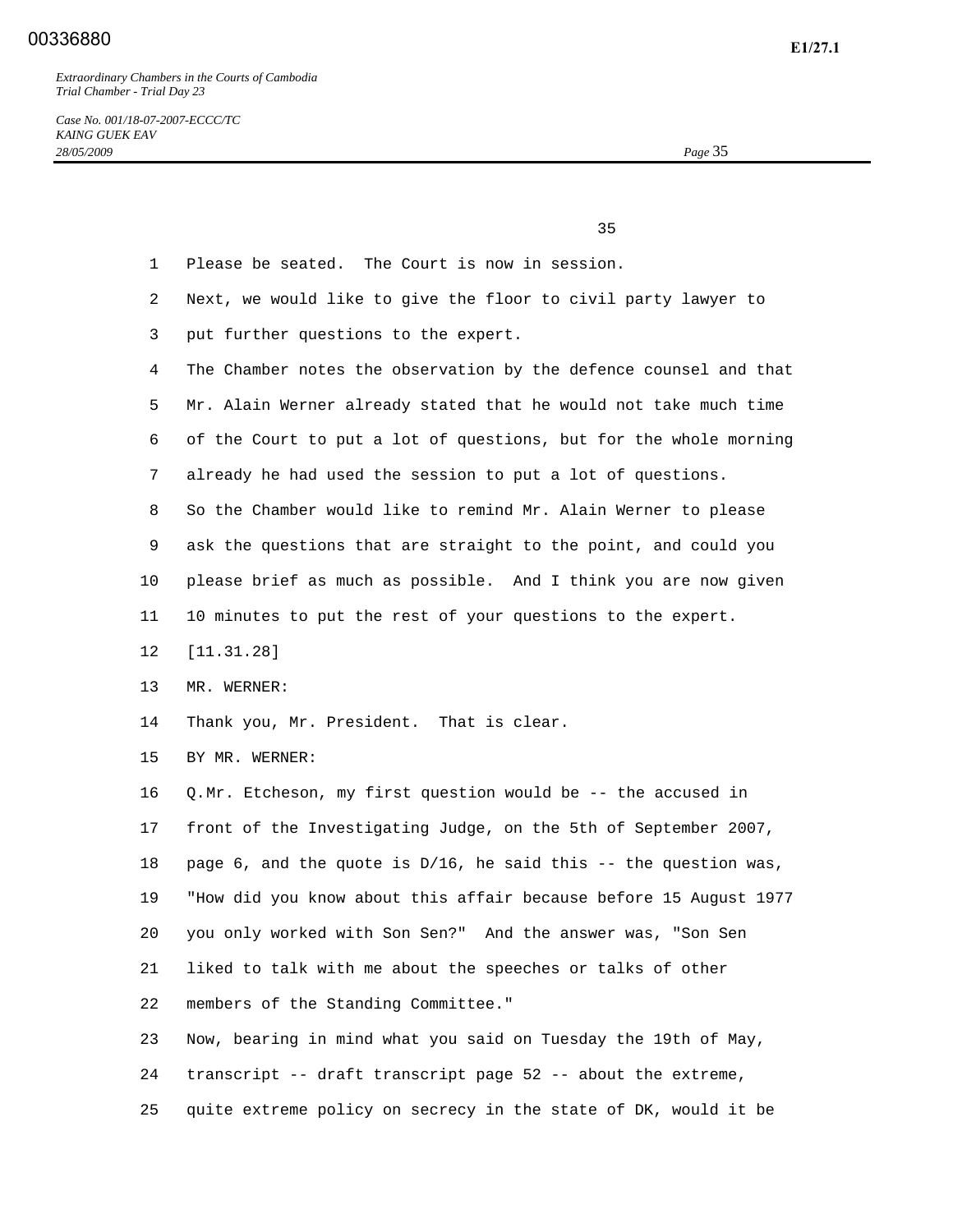*Case No. 001/18-07-2007-ECCC/TC KAING GUEK EAV 28/05/2009 Page* 36

 $36$ 

| $\mathbf 1$     | correct to say that the fact that the accused had access to some  |
|-----------------|-------------------------------------------------------------------|
| 2               | of this information through Son Sen gave him privileged access to |
| 3               | this extreme secrecy? Would you accept that proposition?          |
| 4               | A. Counsel, I don't know if I would phrase it in exactly in the   |
| 5               | way that you have. However, I would also say that the accused     |
| 6               | person had direct personal access to some of the most senior      |
| 7               | leaders in the revolution. And, therefore, it is reasonable to    |
| 8               | conclude he also had access to a significant amount of highly     |
| 9               | confidential information.                                         |
| $10 \,$         | [11.33.55]                                                        |
| 11              | Q. Thank you.                                                     |
| 12 <sup>°</sup> | Talking about the people in charge of the security centres        |
| 13              | outside of Phnom Penh, in the countryside, let's say, is it       |
| 14              | correct that -- is it correct to say that most, if not all, the   |
| 15              | directors of this security offices who were in function in 1975,  |
| 16              | by January 1979 most, if not all of them, would have been purged; |
| 17              | is that correct?                                                  |
| 18              | A. Yes, Counsel; certainly many, probably most.                   |
| 19              | Q. And is it the same applies to the personnel, the security      |
| 20              | guards in security offices in the countryside?                    |
| 21              | A. Counsel, that seemed to have varied on a case-by-case basis.   |
| 22              | In some places when there was a purge of a security office        |
| 23              | leadership, all of the personnel were purged. In other instances  |
| 24              | there were repeated purges of the top leadership of a security    |
| 25              | office and yet some staffers survived to this day.                |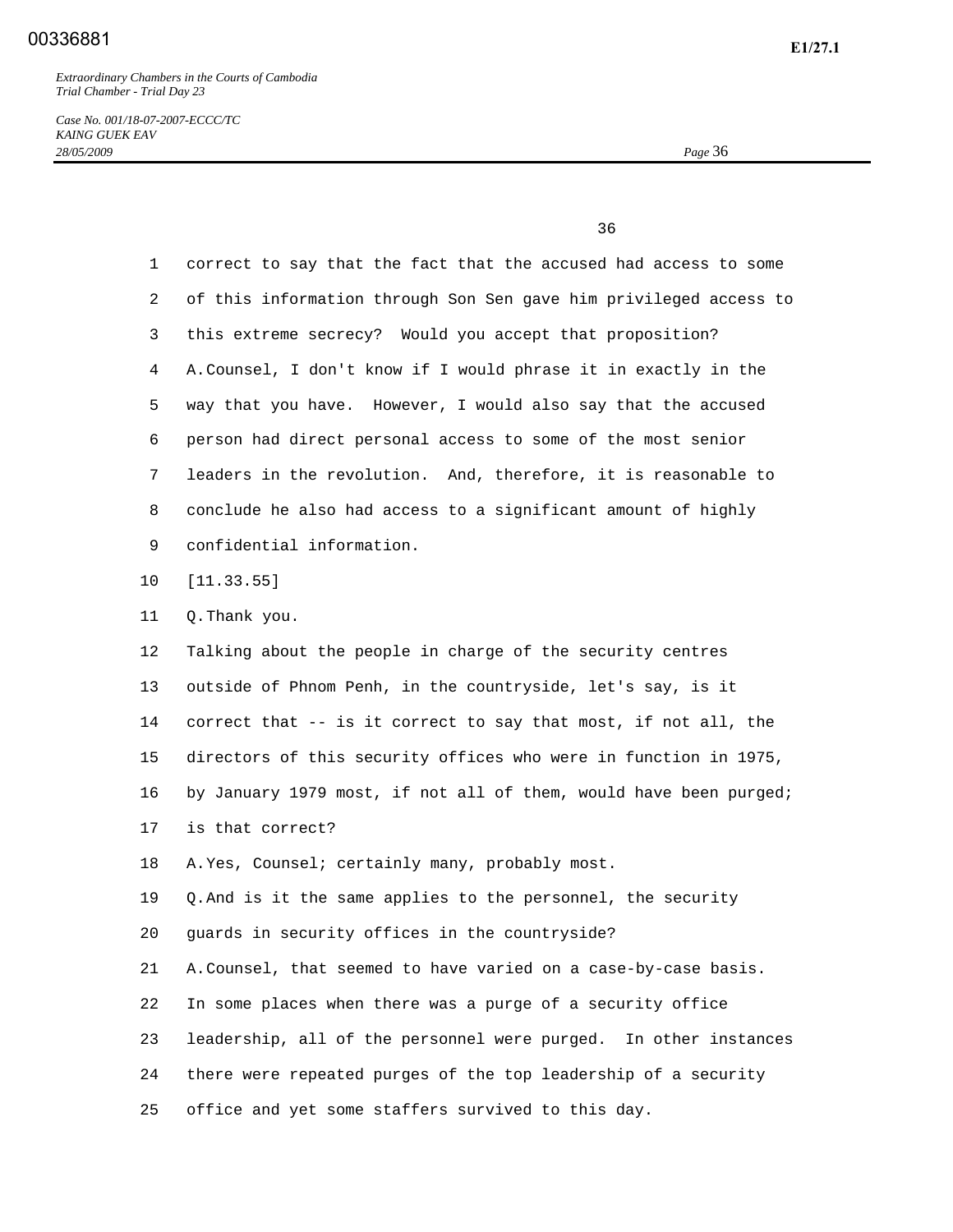37

- 1 [11.35.39] 2 Q. My last question to you, Mr. Etcheson. Bearing in mind what 3 you just said about the fact that most, if not all, the people in 4 charge of security offices were purged, bearing in mind what you 5 said about the other day -- and I can give you the reference if 6 you need -- the shocking proportion of S-21 staff who itself was 7 purged, bearing in mind everything you said about these 8 widespread purges within DK what is your view; why was the 9 accused himself not purged? 10 A. In my opinion the accused himself was not purged because his 11 superiors considered him effective and loyal. 12 MR. WERNER: 13 I have no further questions. I am very grateful for your answers 14 and your time. 15 Thank you. 16 MR. PRESIDENT: 17 Next, the Chamber would like to give the floor to the defence 18 counsel to be able to put questions to Mr. Craig Etcheson if they 19 would wish to do so. 20 MR. KAR SAVUTH: 21 Thank you, Mr. President. 22 QUESTIONING BY DEFENCE COUNSEL 23 BY MR. KAR SAVUTH: 24 Q. We would like Mr. Craig Etcheson to also confirm the report on
- 25 the statement. In paragraph 24 of your statement you said that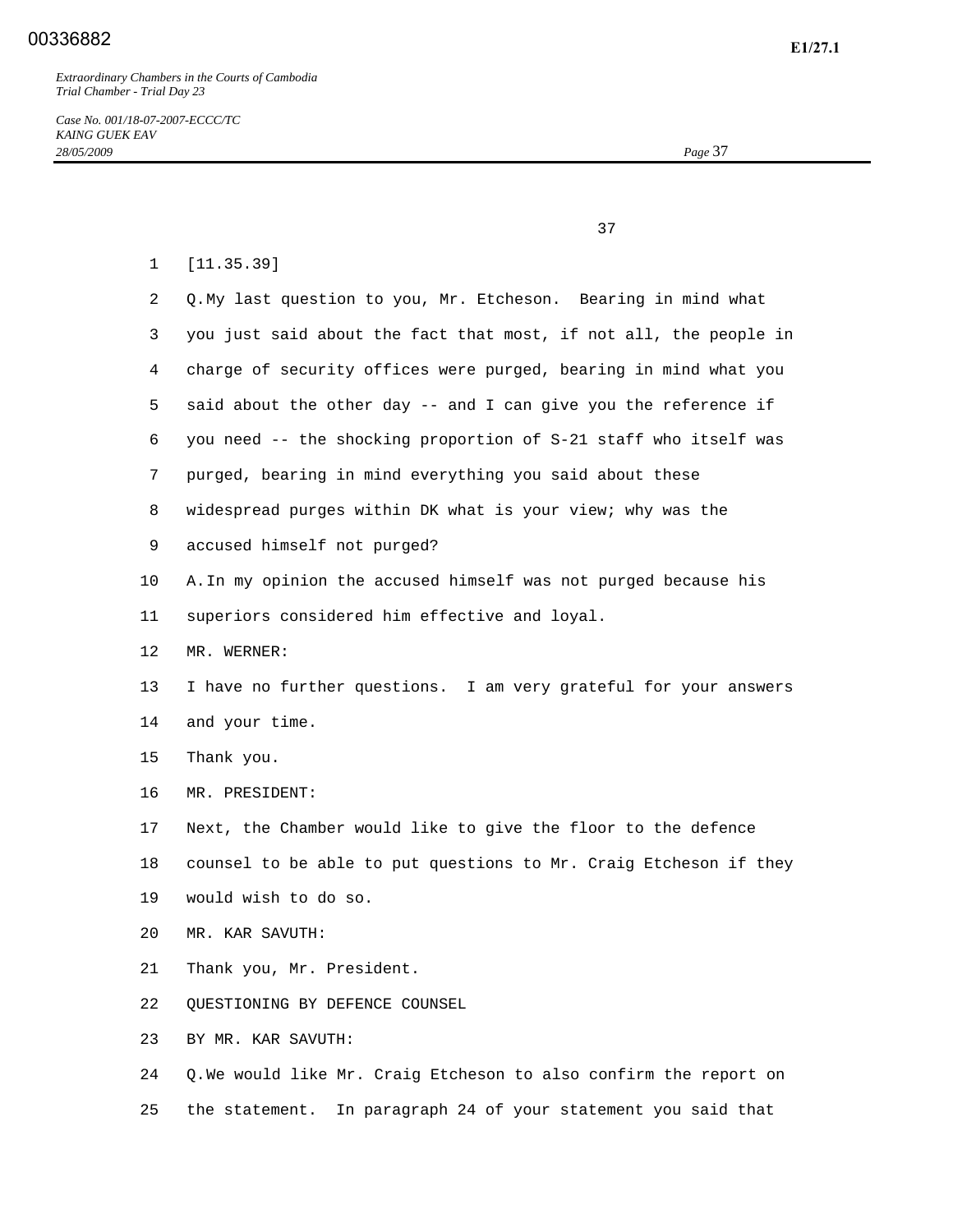*Case No. 001/18-07-2007-ECCC/TC KAING GUEK EAV 28/05/2009 Page* 38

<u>38</u> and the state of the state of the state of the state of the state of the state of the state of the state of the state of the state of the state of the state of the state of the state of the state of the state of the s

 1 the Standing Committee plays the role as the Central Committee. 2 I would like to repeat, the Standing Committee, again, acting in 3 the name of the Central Committee had the power to authorize 4 lower level organs of the state Party apparatus to carry out 5 extrajudicial executions as seen in the decisions of the 13th of 6 March 1976. 7 [11.38.18] 8 I would like to know whether, as in your statement on the 18th of 9 May 2009 at 4.15 you said you -- that there has been an agreement 10 between the accused -- because the accused said that the most 11 responsible people in the CPK were comprised of four groups, and 12 those four groups could make the decision whether to let anyone 13 die or leave because the Standing Committee authorized them to 14 smash people, and you also agreed with the statement. And the 15 paragraph that I just cited, was it the paragraph that you had 16 confirmed? Could you please reconfirm? 17 A. Thank you, Counsel. However, please forgive me; I'm not sure 18 I understand your question. 19 Q. Let me say it again. In the paragraphs that I just read, you 20 have heard it, and the accused responded. Before you were asked 21 by the judge and you responded that you agreed with the accused. 22 And what I want to ask whether the paragraphs that I just read 23 out was the one that you based in your agreement with the 24 accused?

25 A. Thank you, Counsel. Could I please ask you to be a bit more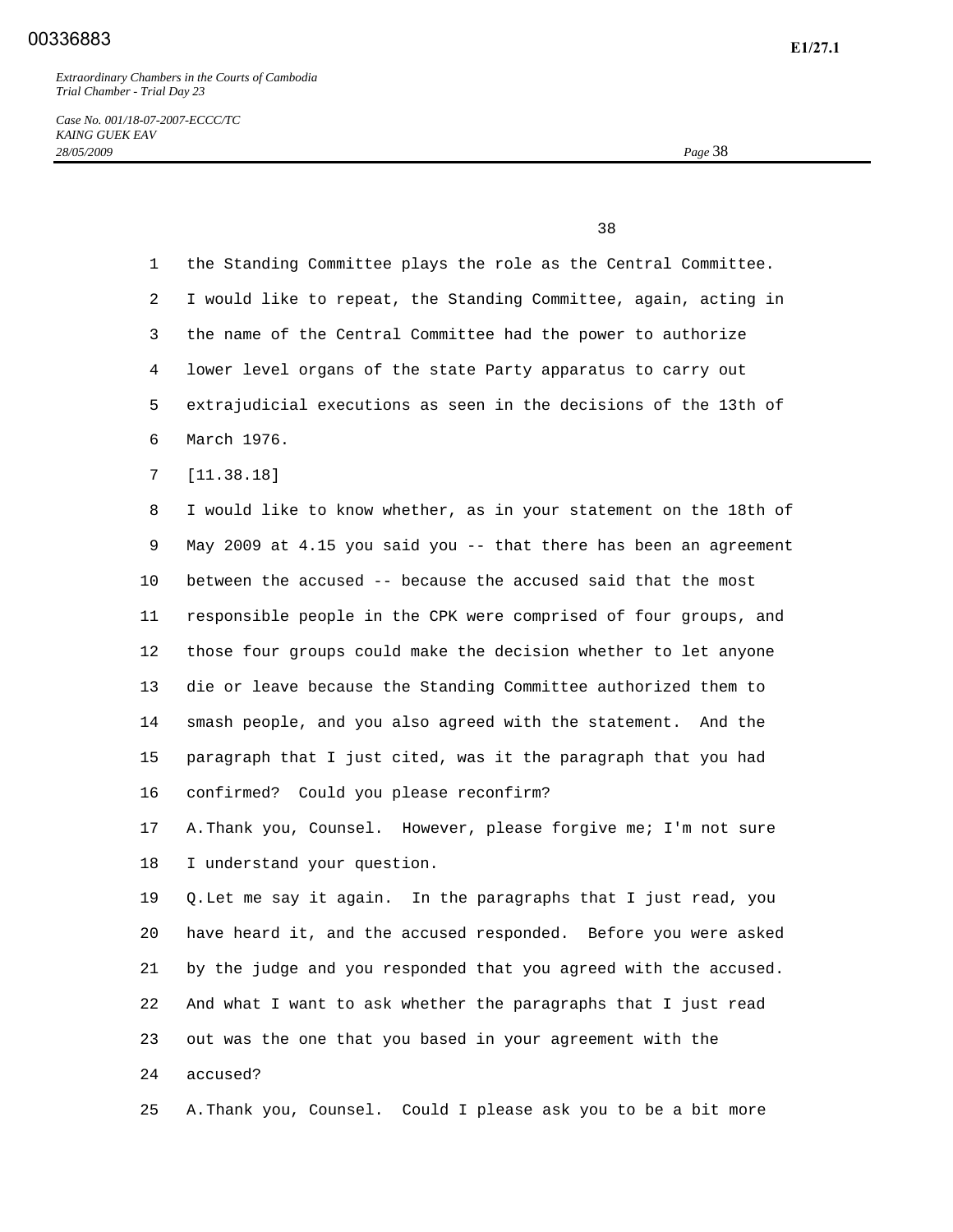*Case No. 001/18-07-2007-ECCC/TC KAING GUEK EAV 28/05/2009 Page* 39

39

1 specific on what it was the judges asked me and what it was I

- 2 agreed with the accused person about?
- 3 [11.41.15]

 4 Q. At 16.15.54 you were asked by a judge and you replied that, "I 5 agreed to the statement," that is the statement of the accused 6 which states that those who were most responsible for the crimes 7 fell into the four categories that I just said, and you agreed 8 with the statement of the accused. And what I want to know is, 9 whether you relied on the paragraphs that I just read out in 10 reaching your agreement to the statement of the accused? 11 Because in the paragraph you cited the decision of the Standing 12 Committee dated the 30th of March '76. Can you confirm that? 13 A. Thank you, Counsel. I can confirm indeed that I have relied a 14 great deal in my testimony on the 30 March 1976 document, 15 "Decisions of the Standing Committee." 16 In your question you asked if I agreed that these four categories 17 mentioned by the accused person constitute those most 18 responsible. I would have to answer that for me the term "most 19 responsible" has a very complex technical meaning which I do not 20 believe is properly applicable in this situation. 21 Q. Thank you. 22 You cannot explain to me, but on that date you said you agreed to 23 the statement of the accused. So your concept is that you still

24 agreed to the statement of the accused? This is what I want to

25 know.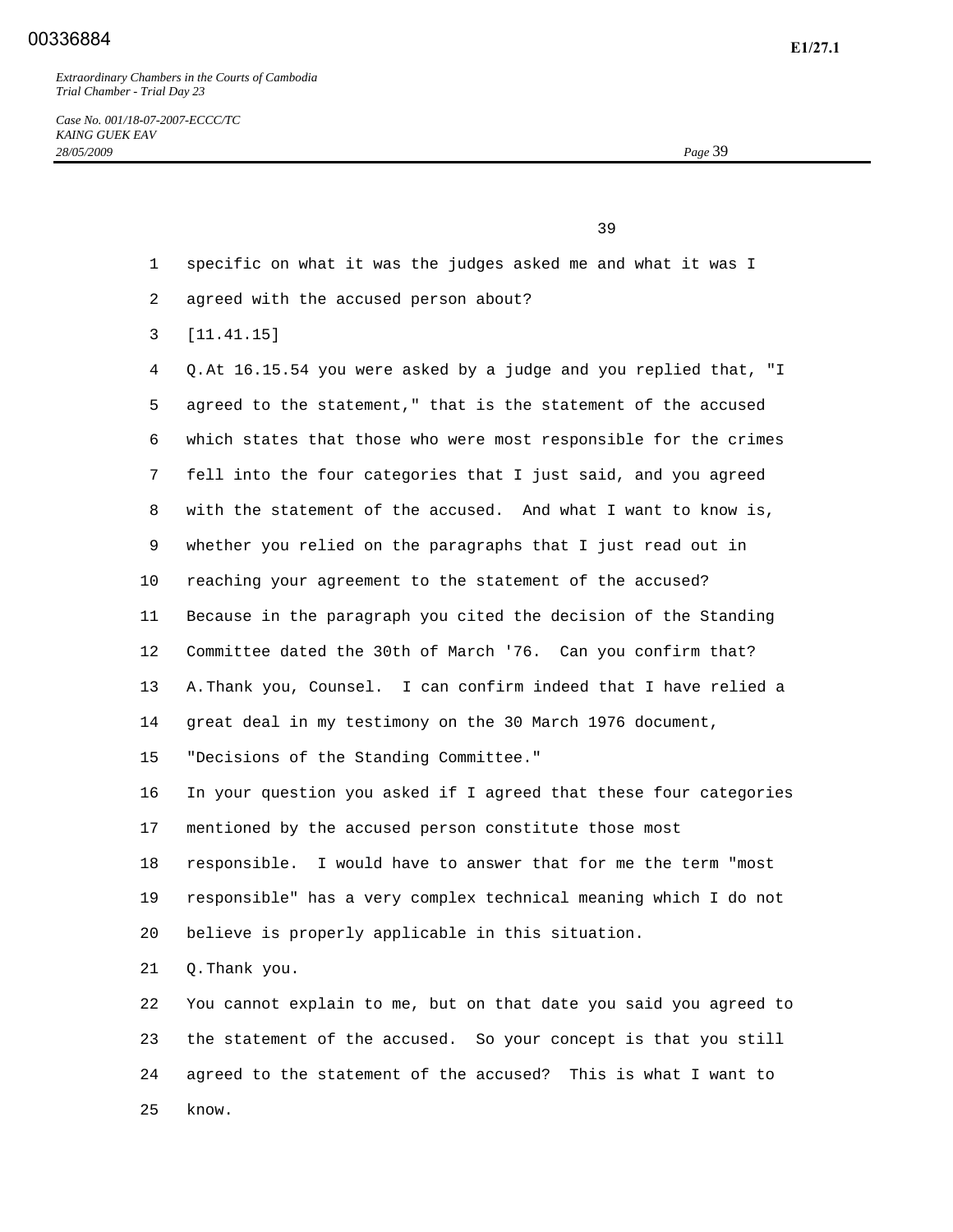40

| [11.44.04] |  |
|------------|--|
|------------|--|

- 2 A. Thank you, Counsel. I'm afraid you would have to be more
- 3 specific about which statements of the accused person you are
- 4 asking if I agree with.
- 5 Q. Thank you, Doctor.

 6 The statement of the accused is that the accused emphasized the 7 letter dated 30 March 1976 which was a decision of the Standing 8 Committee which gave the authority to those four groups to smash 9 the Cambodian people inside and outside the ranks. The accused 10 relied on that letter in his statement. And in your report, you 11 also relied on this letter; that's why I am asking you whether 12 you agreed to the accused's statement based on -- stated in your 13 paragraph as I just read out. This is my question.

14 A. Thank you, Counsel. That is clear.

 15 I do agree that the first section of the document, "Decision of 16 the Central Committee" describes the Standing Committee 17 delegating authority to certain organs to smash people. I agree

- 18 with that.
- 19 [11.46.06]

20 Q. Thank you, doctor.

 21 My second question; based on your research, have you found which 22 prison is the largest prison during the Democratic Kampuchea? 23 A. Thank you, Counsel.

 24 There are several ways to measure size. If one measures size in 25 terms of the number of staff employed at a security office, I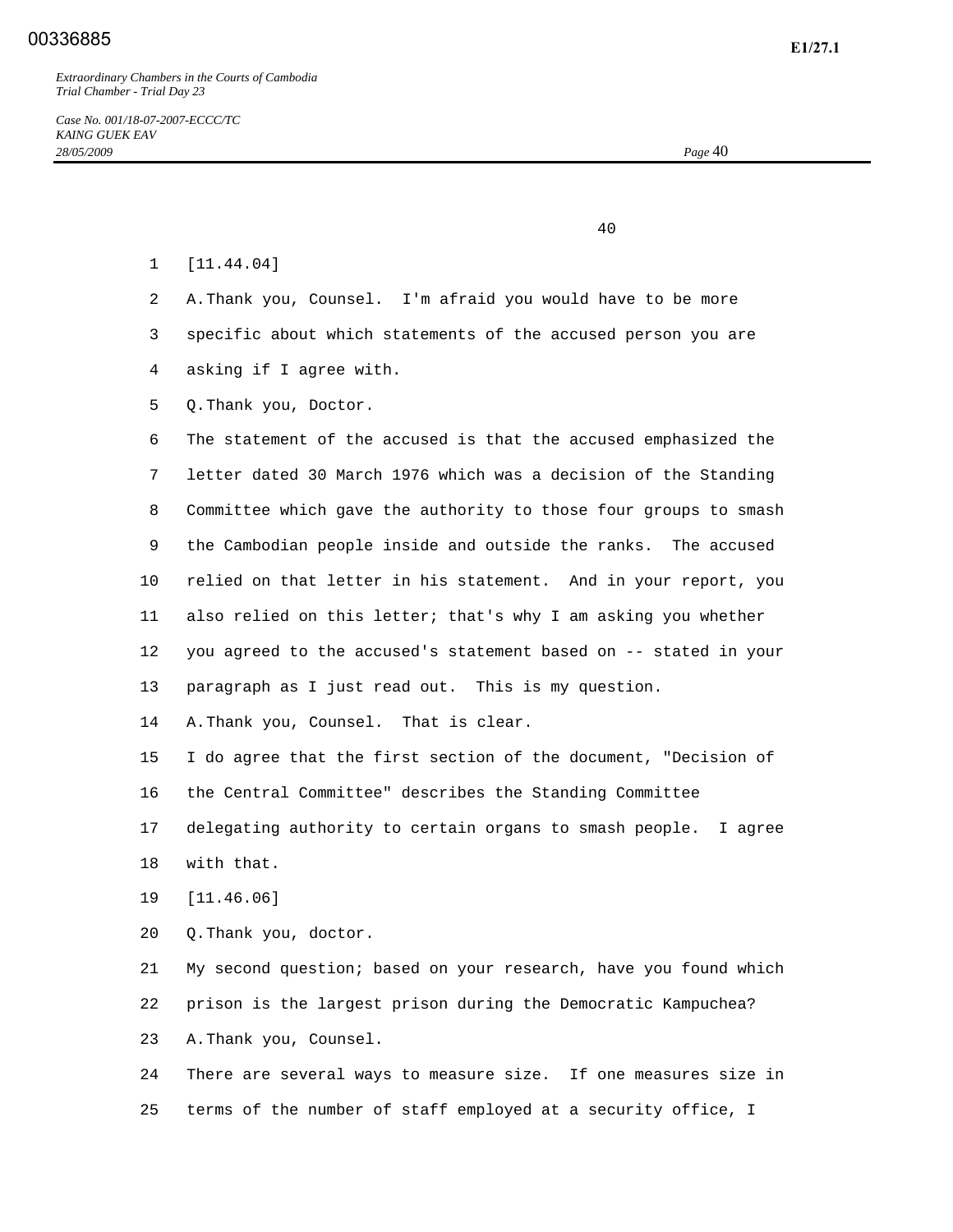*Case No. 001/18-07-2007-ECCC/TC KAING GUEK EAV 28/05/2009 Page* 41

41

| $\mathbf 1$ | think, unquestionably, S-21 was the largest. If, on the other      |
|-------------|--------------------------------------------------------------------|
| 2           | hand, one measures the size of a security office by the total      |
| 3           | number of victims who were persecuted and/or murdered there, then  |
| 4           | it is more difficult to compare because very few security offices  |
| 5           | have surviving records in such detail as S-21.                     |
| 6           | In some cases, you can make an estimate by the number of mass      |
| 7           | graves in the vicinity, and the number of remains recovered from   |
| 8           | those mass graves, but it is very difficult to make a definitive   |
| 9           | determination on which security centre killed the most people.     |
| 10          | [11.48.21]                                                         |
| 11          | Q. Thank you, Doctor.                                              |
| 12          | What I want to know is which security office is the largest        |
| 13          | because, based on the discussions, it seems to put emphasis that   |
| 14          | S-21 is the largest security office throughout Cambodia. I, as     |
| 15          | the defence counsel, I would like to inform you that I disagree    |
| 16          | with that.                                                         |
| 17          | S-21 office, although with thousands of staff because this S-21    |
| 18          | office was divided in three separate locations; that is, S-24,     |
| 19          | Prey Sar, and Choeung Ek, and S-21 itself, particularly a lot of   |
| 20          | staff needs to be fed because at S-24 in Prey Sar, there were      |
| 21          | hundreds or even thousands of people who were there to be          |
| 22          | So the re-education for those people, for those<br>educated.       |
| 23          | hundreds of people, then it required guards, workers in order to   |
| 24          | So this doesn't mean that S-21 is the largest prison in<br>supply. |
| 25          | killing people, this is my understanding and just said for your    |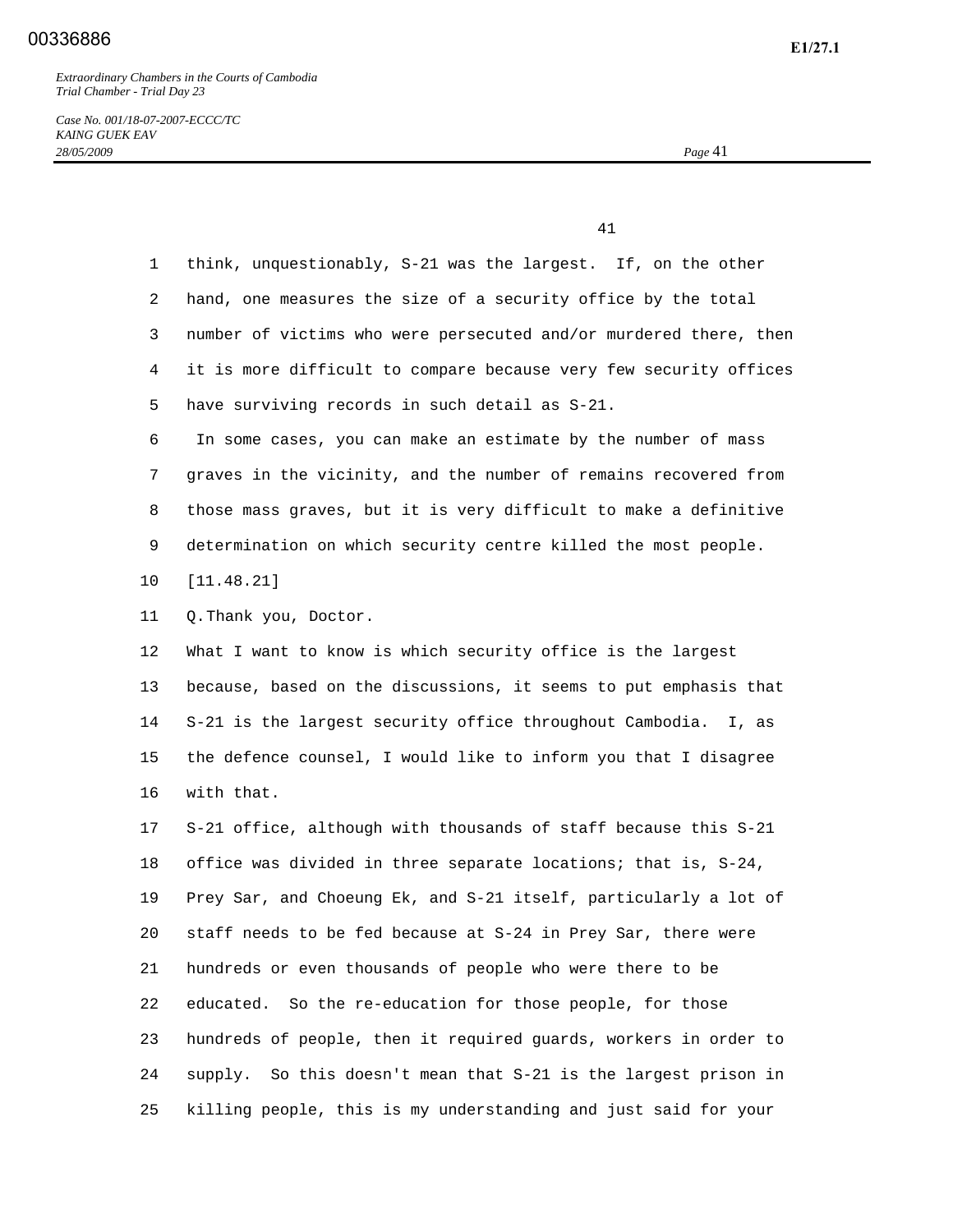42

- 1 information.
- 2 Also, it is my understanding that the largest prison is to be for
- 3 the office that killed the most people; that will be the largest
- 4 prison.
- 5 And thank you, Doctor.

 6 My third question; in the chart in your report, I examined the 7 chart, and it seems that the members -- the government members of 8 the Democratic Kampuchea were numerous; however, when I examined 9 the document dated 30 March '76 at page 6 with the ERN Number 10 00003141 at line 2, 3, 4, 5, 6 from the bottom, I see that the 11 government members -- there were only four of them; can you 12 clarify this issue on the members of the Democratic Kampuchea 13 Government, and who are they?

14 A. Thank you, Counsel.

 15 This particular document, as you suggest, mentions only the top 16 four. They are Pol Pot, who was described as First Minister; 17 Comrade Van, which is an alias for Ieng Sary, is described as the 18 Deputy Prime Minister for Foreign Affairs; Comrade Vorn, which 19 refers to Vorn Vet, is described as the Deputy Prime Minister for 20 Economics and Finance; and Comrade Khieu, which was an alias for 21 Son Sen, is described as Deputy Prime Minister for National 22 Defence.

23 [11.53.02]

24 Q. Thank you, Doctor.

25 So in the Democratic Kampuchea regime, the government members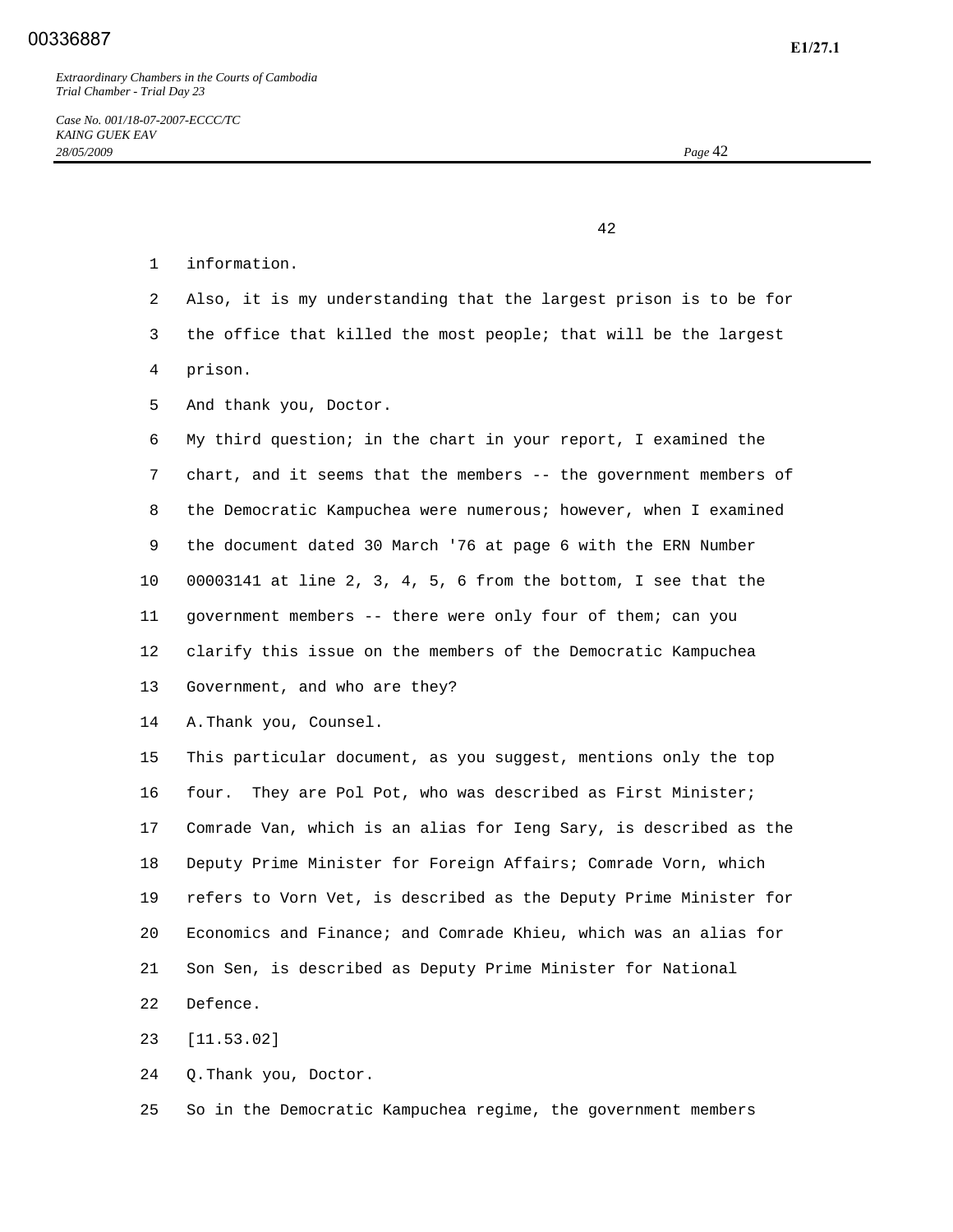*Case No. 001/18-07-2007-ECCC/TC KAING GUEK EAV 28/05/2009 Page* 43

 43 1 comprised only of these four people. Thank you. 2 My fourth question; I would like you to clarify the word 3 "Angkar." The word "Angkar," does this word referred to the 4 Standing Committee or the Government of the Democratic Kampuchea? 5 Which group of the institutions does the word "Angkar" refer to? 6 A. Thank you, Counsel. That is a very interesting question. 7 The Communist Party of Kampuchea adopted the use of the term 8 "Angkar" which is Khmer for "organization" from a similar usage 9 by the Vietnamese Communist Party. At different times to 10 different people within the Communist Party of Kampuchea, this 11 term seems to have been understood in different ways. 12 For some it referred to the entire organization of the Communist 13 Party of Kampuchea. For others it could be used to refer to any 14 individual member of the Communist Party of Kampuchea. For still 15 others it referred to the top leadership of the Communist Party, 16 perhaps including the Standing Committee and the organs 17 immediately surrounding the Standing Committee, such as Office 18 870. In other usages Angkar appears to refer only to Pol Pot or 19 sometimes to Pol Pot and Nuon Chea. 20 So it seems there were a variety of meanings to the term 21 "Angkar." 22 Q. Thank you, Doctor. 23 So the word "Angkar" from what I have heard from you means the

> 24 Party's organization, not the government. Is this correct? 25 Thank you.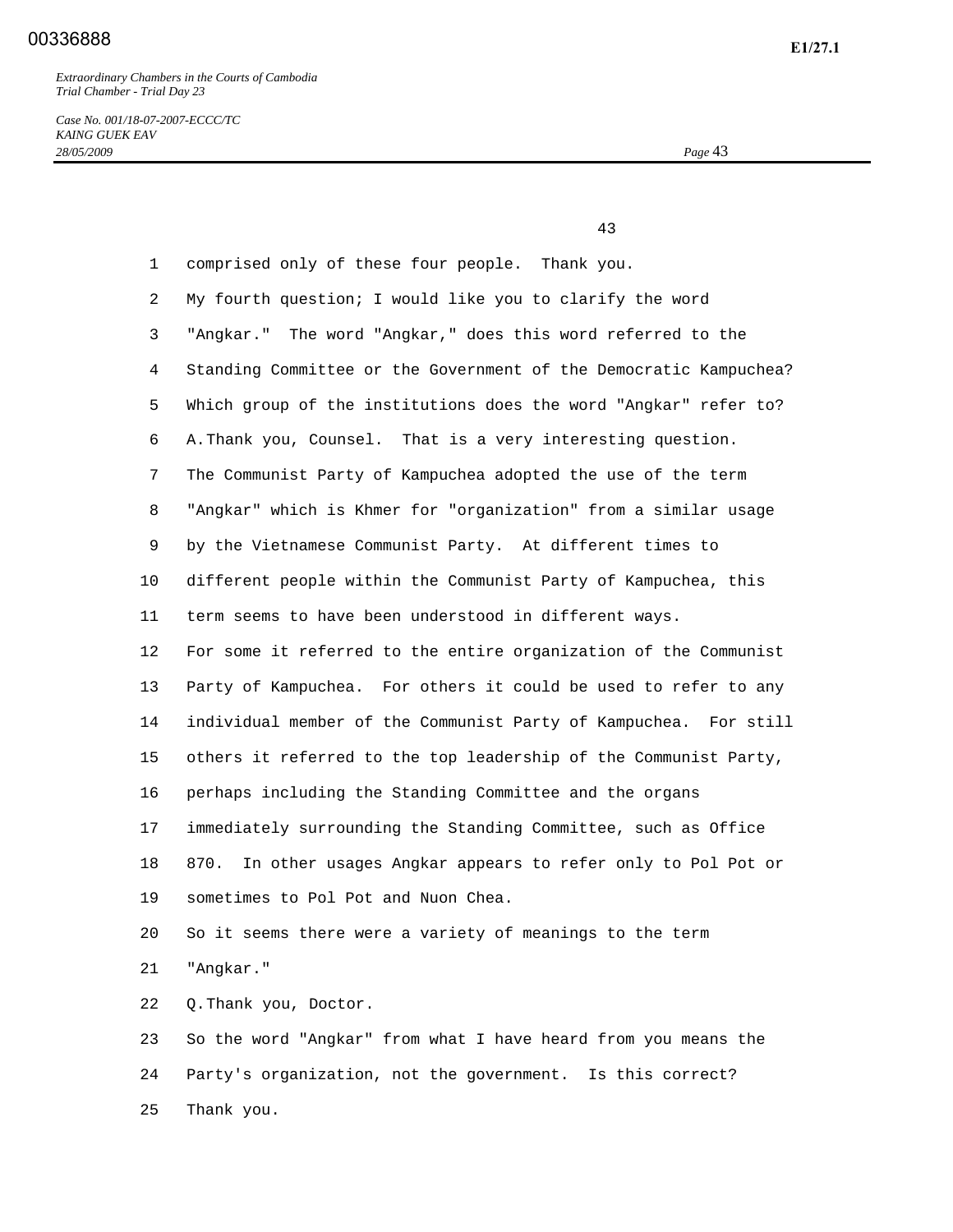44

- 1 [11.56.27]
- 2 A. Yes, Counsel; that is my understanding.
- 3 Q. Thank you.
- 4 My fifth question; at S-21 who were the most responsible for the 5 crimes?
- 6 I ask this question because above Duch and the person who ordered 7 Duch, including Son Sen and Nuon Chea and then Duch, the current 8 accused; so the crimes at S-21, from your understanding, who was 9 responsible, Son Sen or Duch? Can you confirm this or clarify on
- 10 this matter?
- 11 [11.57.26]
- 12 Thank you.

 13 A. Thank you, Counsel. The terms "senior leaders" and "most 14 responsible" are the precise definition of the personal 15 jurisdiction of this tribunal and thus, not being a lawyer 16 myself, I have to be very careful in how I use those terms. 17 Moreover, it is my sense that it is the duty of this Chamber to 18 make the determination of who is most responsible for the crimes 19 at S-21. But I would certainly agree with you that Nuon Chea, 20 Son Sen, and the accused person were all involved in the 21 commission of these crimes and that they all bear responsibility 22 for those crimes.

23 MR. PRESIDENT:

 24 Could you just hold on? There might be some technical issue 25 here.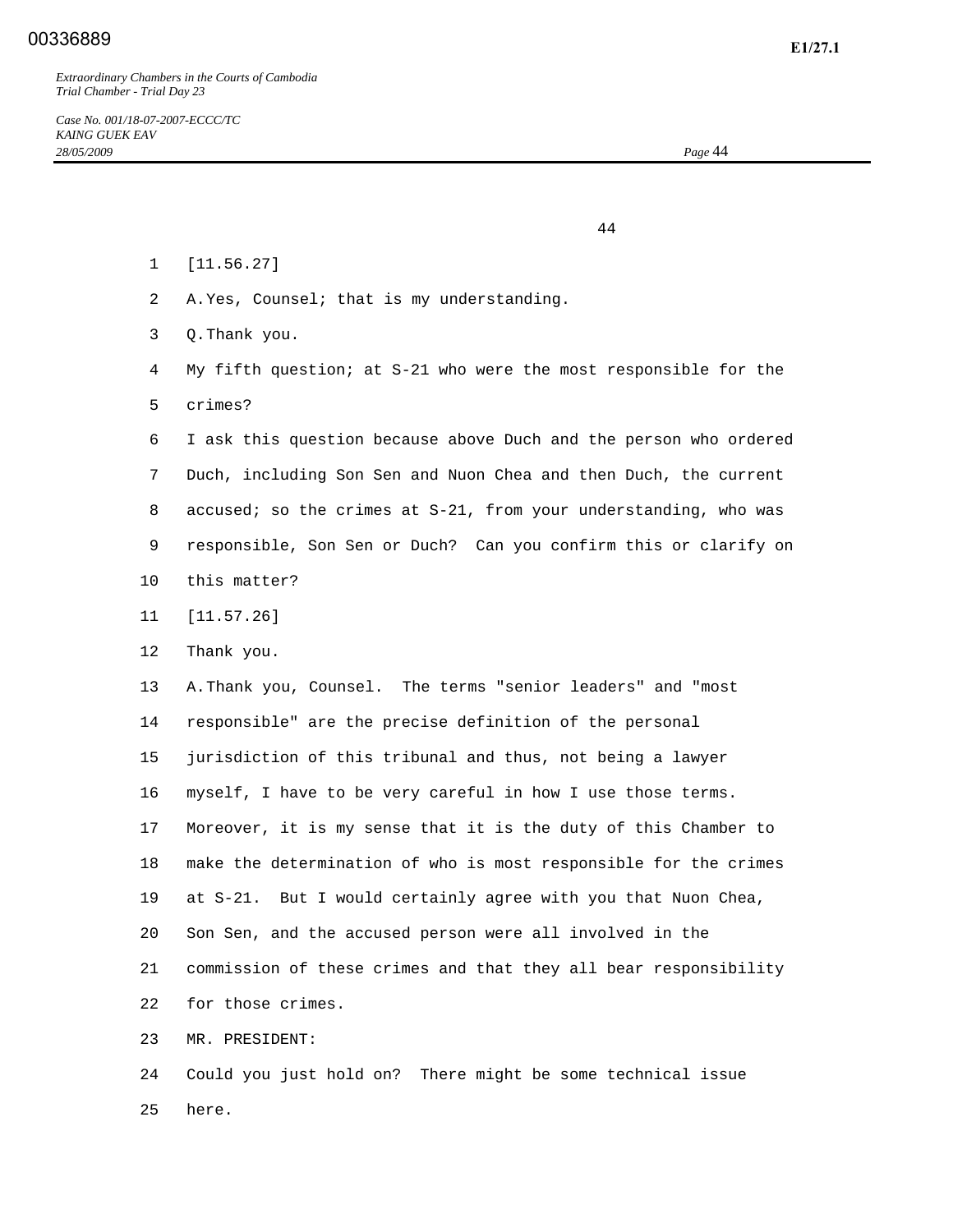## **E1/27.1** 00336890

*Extraordinary Chambers in the Courts of Cambodia Trial Chamber - Trial Day 23* 

*Case No. 001/18-07-2007-ECCC/TC KAING GUEK EAV 28/05/2009 Page* 45

45

- 1 (Deliberation between Judges)
- 2 [12.01.08]
- 3 MR. PRESIDENT:

 4 The Trial Chamber observed the questions of the defence to this 5 expert, seems that first it's a direct question in order for the 6 expert to provide a precise response, which is not -- or beyond 7 his expertise. The submissions or the observations or 8 estimations of various materials and evidence from the discussion 9 during our proceedings is the competence and the rights of the 10 parties who can make their own conclusion based on the various 11 information, document, related materials, the right from the 12 discussion and the judgment, the final judgment is the competence 13 of the Chamber.

 14 So the Chamber would like to remind parties regarding this 15 direct, to the point, questions that require the expert to 16 respond briefly and to the point, and the Chamber would like the 17 counsel to avoid such questions. And the Chamber also took notes 18 of such questions which are not or will not be allowed in the 19 future, and the relevant witness or expert shall not respond to 20 such questions.

 21 And the defence counsel should ask the expert regarding the 22 content of his report which is general and you can make your own 23 final conclusions during the proceeding. So this is also to 24 facilitate our smooth proceedings.

25 The defence counsel, you can now continue to put questions to the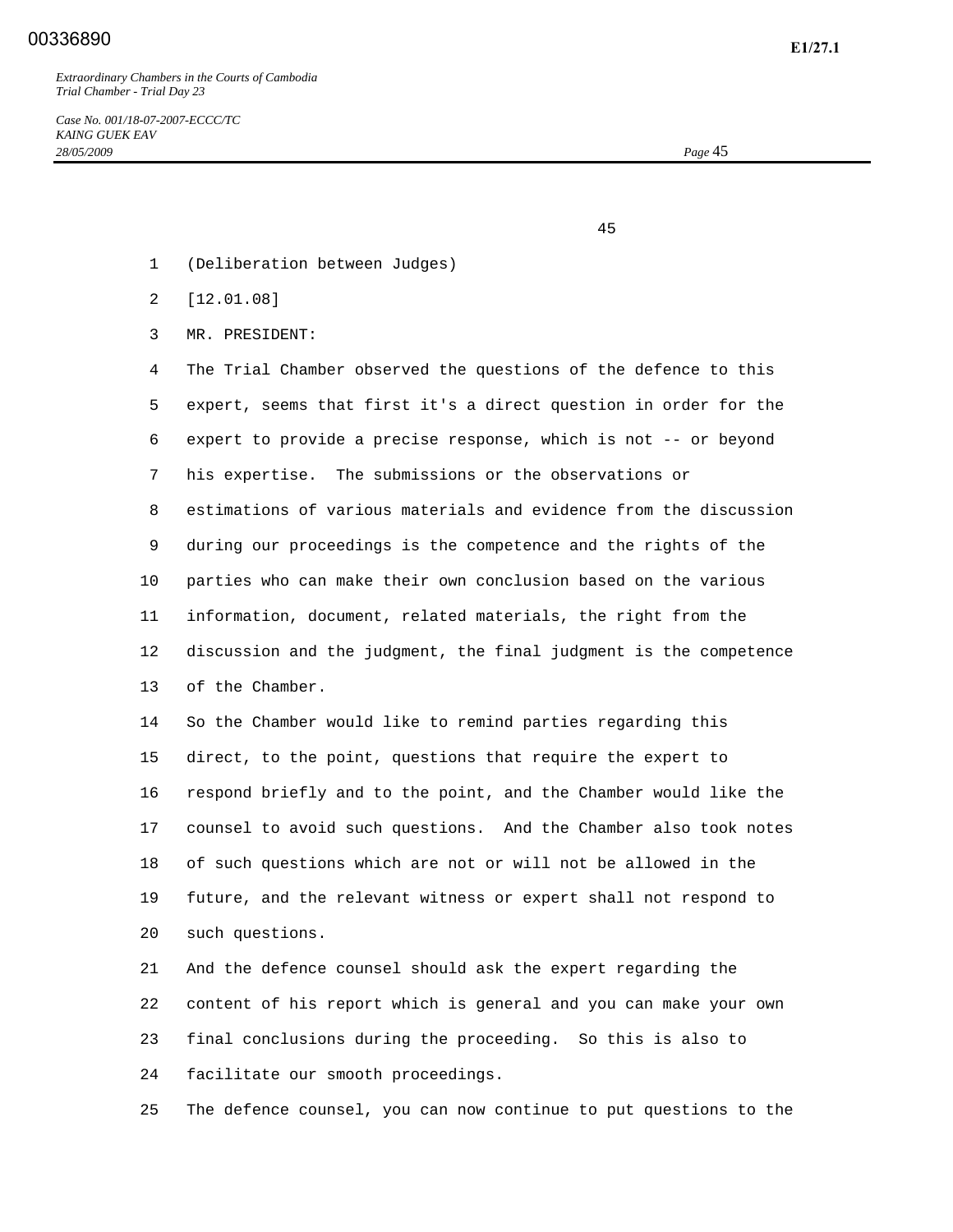## **E1/27.1** 00336891

*Extraordinary Chambers in the Courts of Cambodia Trial Chamber - Trial Day 23* 

46

- 1 expert.
- 2 [12.03.59]
- 3 MR. KAR SAVUTH:
- 4 Thank you, Mr. President, for reminding me not to ask direct
- 5 questions.
- 6 BY MR. KAR SAVUTH:
- 7 Q. Mr. Craig Etcheson, could you tell us or explain to us whether
- 8 the Chairman of S-21 is different from the Chairman of other

9 prisons or security offices or were they all the same?

10 Thanks.

 11 A. Thank you, Counsel. In my opinion, the Chairman of S-21 was 12 indeed different from the chairman of other security offices in 13 several significant respects. One was that the area of 14 operations served by S-21 was nationwide. No other security 15 office chairman had an area of operations so large. 16 A second way in which the Chairman of S-21 was different from 17 other security office chairmen was the nature of his direct 18 reporting relationship to upper echelon. The Chairman of S-21 19 reported directly to the very highest levels of leadership in the 20 Communist Party of Kampuchea on a daily and often personal basis. 21 I am not aware of any other security office chairman in 22 Democratic Kampuchea who had this type of reporting relationship 23 with the senior leaders of the revolution.

 24 Thirdly, the Chairman of S-21 seems to me to be different from 25 the chairmen of other security offices because the physical size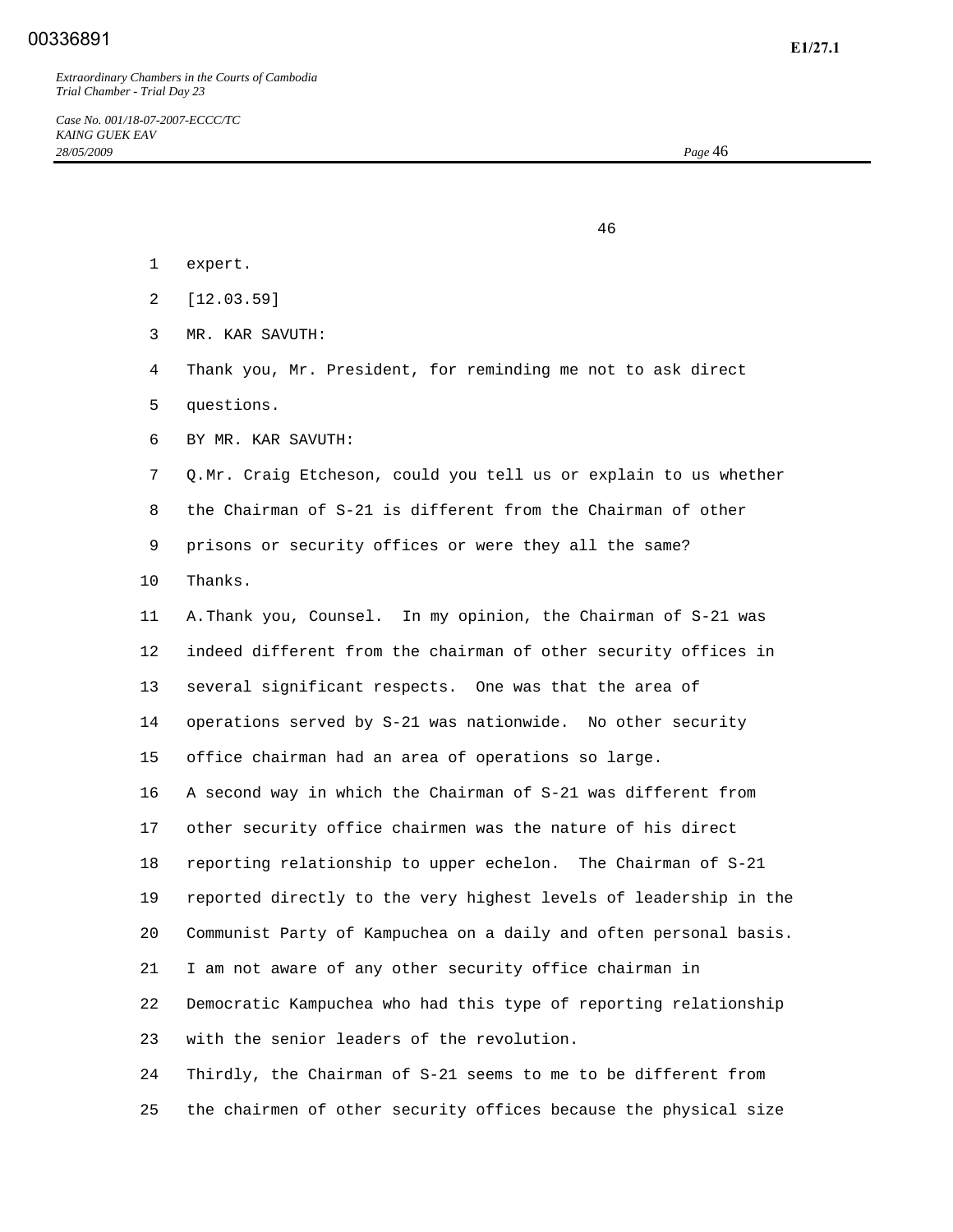47

- 1 of his operation was somewhere between 50 times larger and 200
- 2 times larger than all other security offices.
- 3 So for those three reasons I would say yes, the Chairman of S-21
- 4 was different from the chairmen of other security offices.
- 5 [12.07.26]
- 6 Q. Thank you very much, Dr. Craig Etcheson.
- 7 MR. KAR SAVUTH:
- 8 And, Mr. President, I have no further questions.
- 9 MR. PRESIDENT:
- 10 Mr. François Roux, would you like to ask a lot of questions to
- 11 the witness -- the expert?
- 12 MR. ROUX:
- 13 Thank you, Mr. President.

 14 I obviously wish to put questions to the expert witness but not 15 now during the break.

 16 However, Mr. President, maybe before we take the lunch break 17 maybe I could ask the expert to perform a little exercise that I 18 requested him to do for the Chamber. So I might maybe, as of 19 now, submit this proposal to him so that he can do it during the 20 break and then talk about it when we come back together again.

21 [12.08.44]

 22 So my question concerning this specific point was relative to the 23 organization chart that you can find in paragraph 133 of your 24 report. And I would like, Mr. Etcheson, to ask you to complete 25 this organization chart by relying on the basis of paragraph 115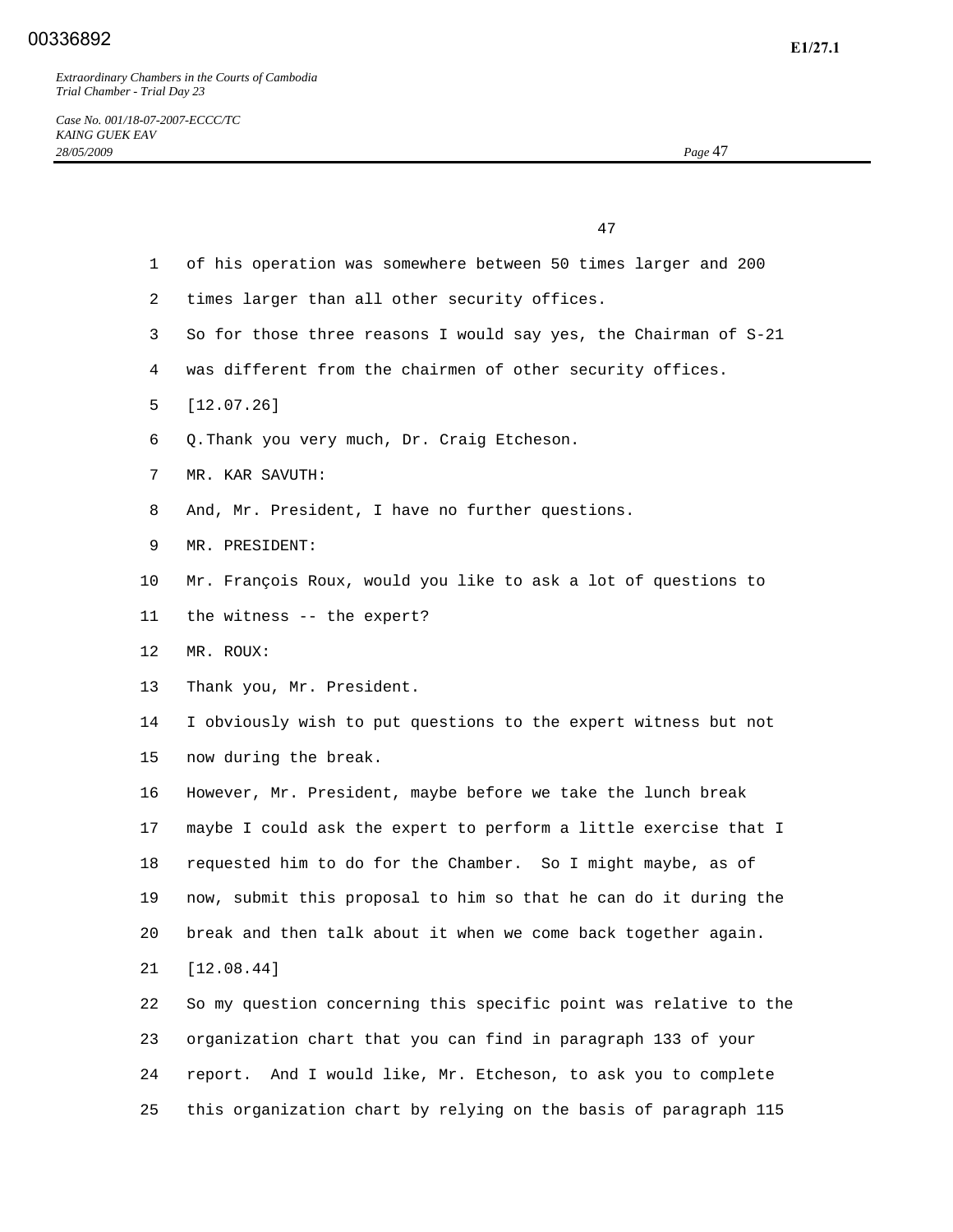*Case No. 001/18-07-2007-ECCC/TC KAING GUEK EAV 28/05/2009 Page* 48

48

1 of your report.

 2 And let me make myself clear; in paragraph 115 of your report you 3 indicate that according to a report that came from the General 4 Staff the Revolutionary Army included in -- had in March 1977, 5 61,000 men and they were divided into nine divisions, and you 6 mention them, Division 703, Division 310 and we also see Division 7 502, et cetera, so therefore nine divisions, three regiments, 8 three independent regiments, 152, the 488th Regiment and the 9 397th Regiment and several offices, M-63 and M-62. 10 So, therefore, I would like to ask you, please, to include in 11 your table in page 133 this information that I just mentioned so 12 that we can see more clearly than now where S-21 actually fit 13 into the general picture. 14 This is the little exercise that I would like Mr. Etcheson to do 15 for us during this lunch break. And I am sorry to make this 16 proposal right now during the lunch break.

17 [12.11.13]

18 MR. PRESIDENT:

 19 Mr. Craig Etcheson, have you followed what the defence counsel 20 has proposed; that you are supposed to do some exercise during 21 lunch break? And the defence would like you to present this 22 after lunch break. And I think it is good that it can help you 23 to be prepared and it can expedite the testimony session. Have 24 you followed it?

25 JUDGE LAVERGNE: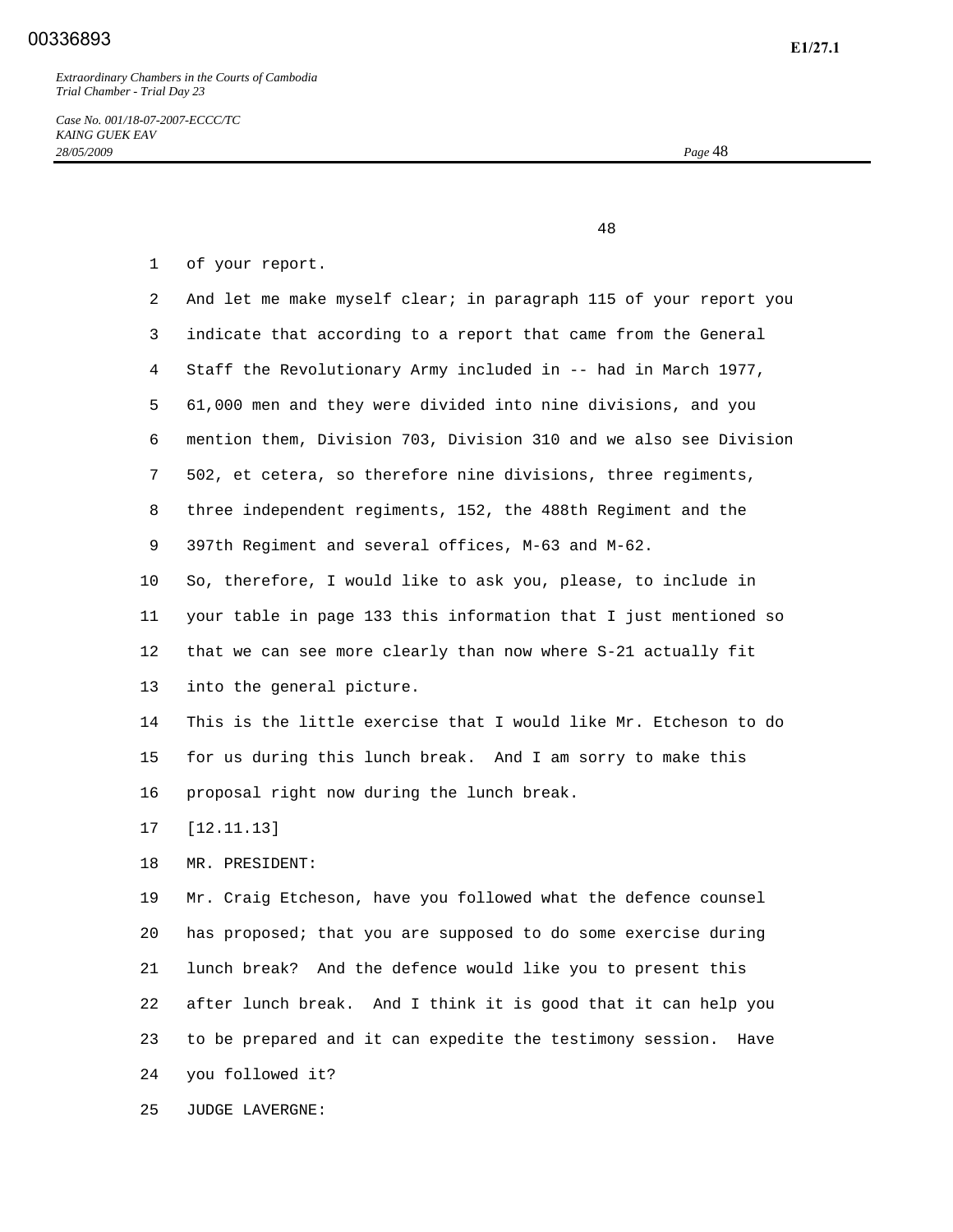49

| $\mathbf{1}$   | Unless you can tell us, Mr. Etcheson, if you could tell us why    |
|----------------|-------------------------------------------------------------------|
| $\overline{2}$ | you only mentioned S-21 in your diagram and why you didn't        |
| 3              | mention the other divisions and the other offices that you        |
| 4              | mention in your paragraph 115?                                    |
| 5              | DR. ETCHESON:                                                     |
| 6              | Yes, Your Honour. Thank you. I can.                               |
| 7              | S-21 was a special unit. As we discussed yesterday, in fact,      |
| 8              | sometimes it was referred to as "Special Branch," clearly         |
| 9              | indicating the special nature of this institution. It was not a   |
| 10             | regular military unit, even though for purposes of logistics and  |
| 11             | organization it was considered a component of the General Staff.  |
| 12             | Nonetheless, its functions were quite different from the other    |
| 13             | units of the General Staff insofar as it was not a combat unit    |
| 14             | but an intelligence operation. Thus I felt it was appropriate to  |
| 15             | include it in the chart of the government rather than in the      |
| 16             | chart of the combat units of the Revolutionary Army of Kampuchea. |
| 17             | That was my reasoning, Your Honour.                               |
| 18             | [12.14.30]                                                        |

19 MR. ROUX:

 20 However, the defence would still like the expert, who is the most 21 competent person here to perform this exercise -- well, we would 22 like him to please indicate in the same table where he can 23 include the other units that I have just mentioned. I believe 24 that he is the best suited to do so and I therefore stand by my 25 request, Mr. President.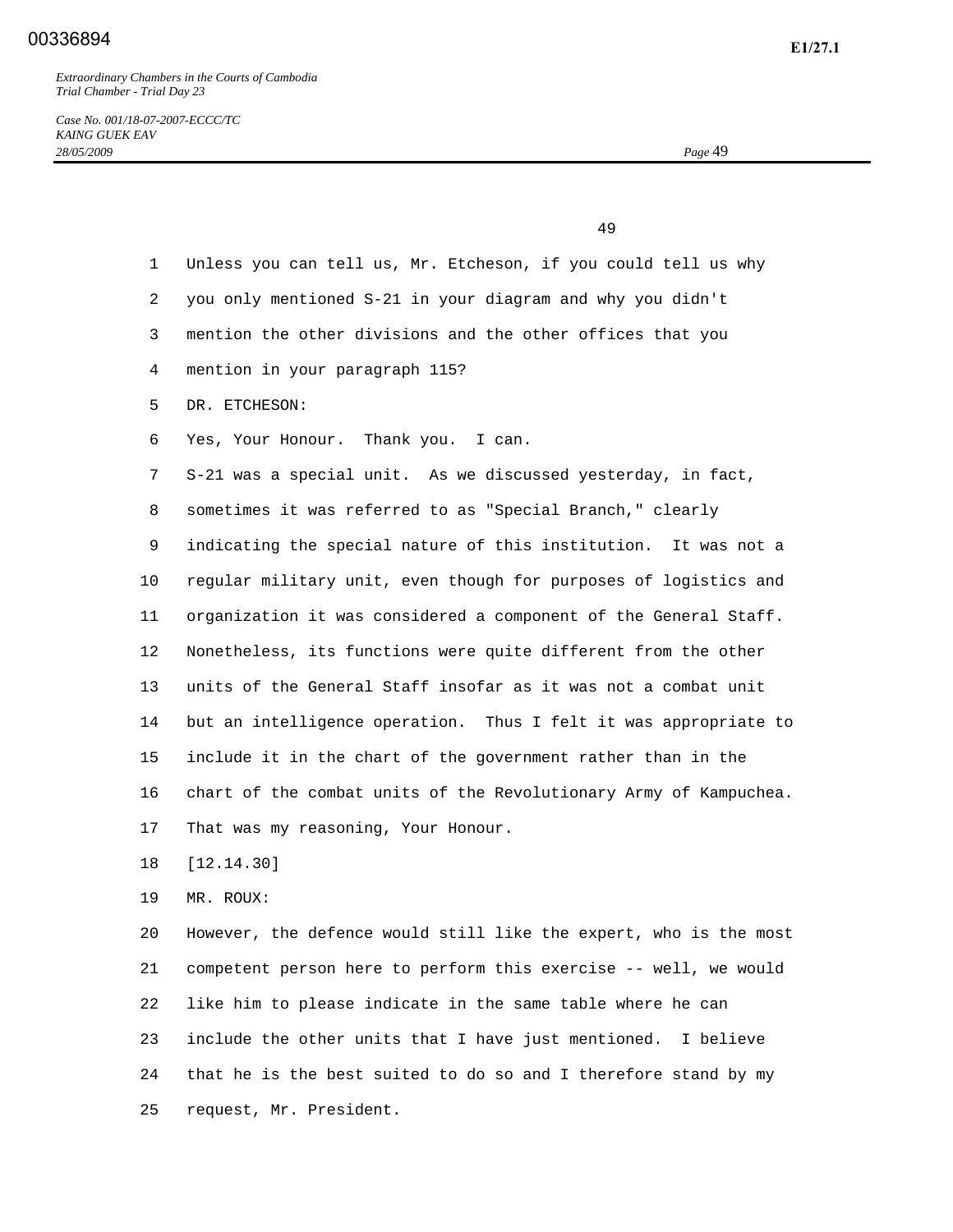$50<sub>2</sub>$ 

- 1 MR. PRESIDENT:
- 2 If I am not mistaken Mr. Craig Etcheson already responded to my
- 3 question that he could help with the exercise as proposed by the
- 4 defence counsel. Do I understand you correctly?
- 5 [12.15.30]
- 6 DR. ETCHESON:
- 7 Yes, Your Honour.
- 8 MR. PRESIDENT:
- 9 We would like now to take an adjournment for lunch. The session 10 is resumed at 1.30 p.m.
- 11 The detention facility personnel please take the accused to the
- 12 detention facility and return him to the courtroom by 1.30.
- 13 The parties to the proceedings, including Mr. Craig Etcheson,
- 14 invited to come back to the courtroom at that time.
- 15 Thanks.
- 16 (Judges exit courtroom)
- 17 (Court recesses from 1217H to 1350H)
- 18 (Judges enter courtroom)
- 19 MR. PRESIDENT:
- 20 Please be seated. The Chamber is now back in session.
- 21 I would like now to give the floor to counsel, François Roux, the
- 22 defence counsel, so that you can pose questions to the expert,
- 23 Craig Etcheson.
- 24 The floor is yours.
- 25 MR. ROUX: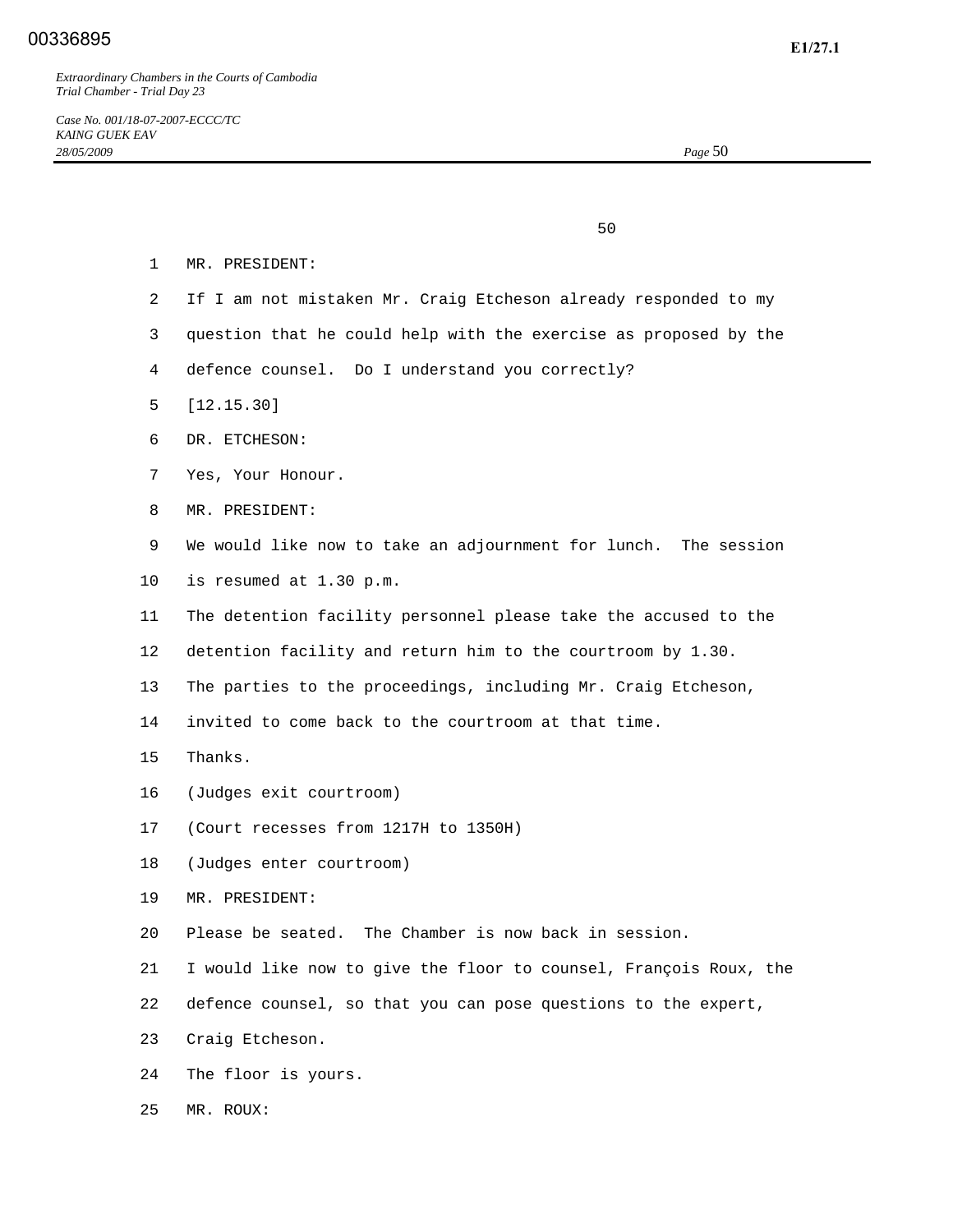$51$ 

- 1 Thank you, Your Honour.
- 2 I shall be trying to ask all of my questions, to put them all to 3 the expert by the end of this afternoon. It being understood 4 that I would like respectfully to apprise the Chamber of the fact 5 that on the 8th of June when the hearing is resumed I shall not 6 be in a position to be here through to the 11th of June. I shall 7 be back on the 11th of June. 8 As I already informed the Chamber, during the same period I must 9 also do the duties entrusted to me by the Secretary-General of 10 the United Nations at the Lebanon Tribunal. So Marie-Paule 11 Canizares will replace me for those three days when the hearing 12 is resumed. 13 BY MR. ROUX: 14 Q. Mr. Etcheson, good afternoon and thank you for your patience. 15 Are you prepared to answer my questions? 16 A. Yes, of course, Counsel. 17 [13.53.10] 18 Q. Dr. Etcheson, I do believe that in the past you were active, 19 you were worked at or you contributed to -- I don't really know. 20 You were active with DC-Cam, the NGO. Is this correct? 21 A. Yes, Counsel; that is correct. 22 Q. Were you an employee at DC-Cam; were you a consultant; what 23 was your status and what were your duties? 24 A. In 1995, Counsel, I was part of the team that established the 25 Documentation Centre. I proceeded to serve as Director of the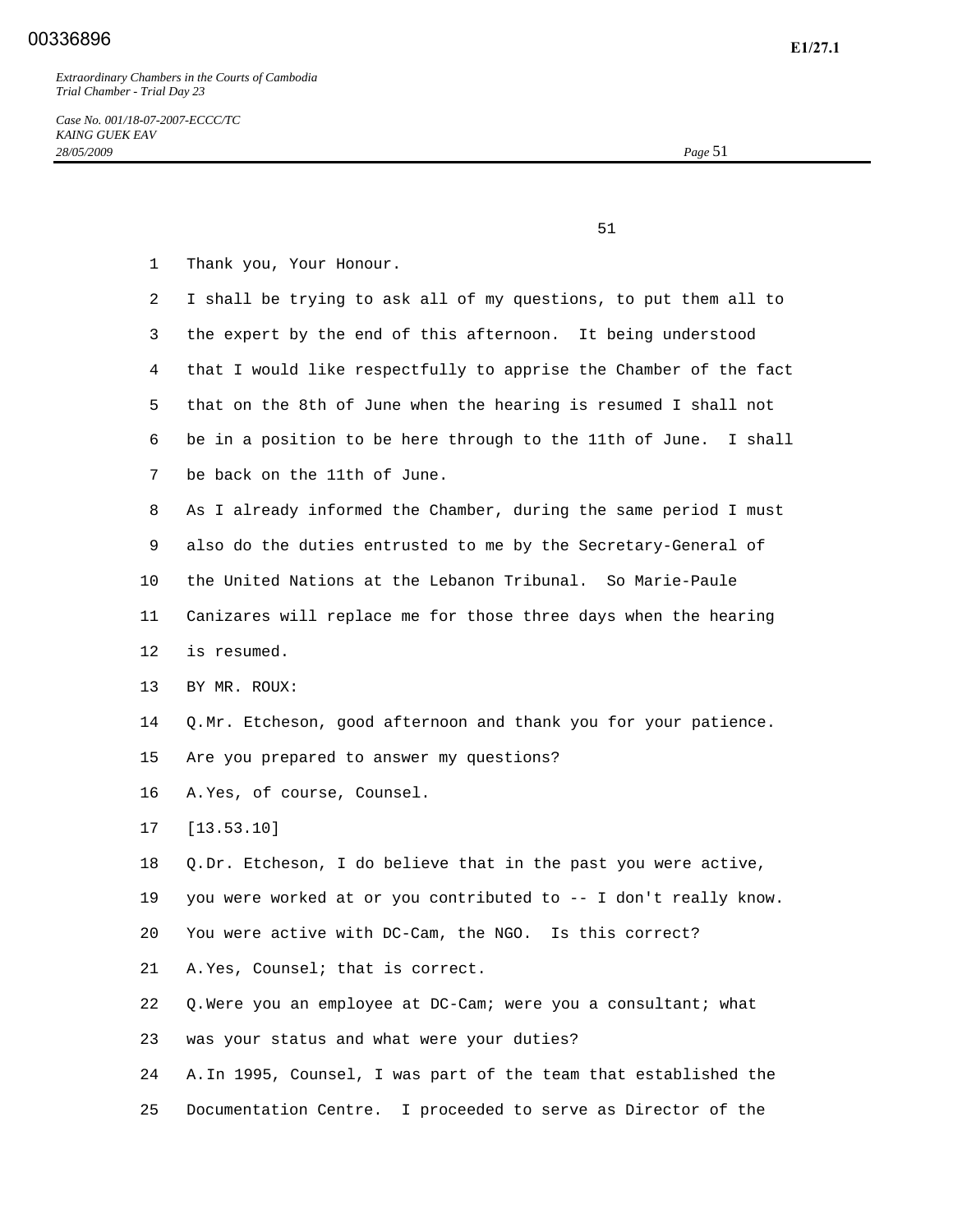|                 | 52                                                                |
|-----------------|-------------------------------------------------------------------|
| $\mathbf{1}$    | Documentation Centre for the subsequent two years.                |
| $\overline{2}$  | Q. Thus it's in 1997 that you left your -- that you withdrew or   |
| 3               | you left your job at DC-Cam; is that correct?                     |
| 4               | A. At the end of 1996 I ceased to perform the role of Director    |
| 5               | and entered into an advisory capacity.                            |
| 6               | Q. And you were a consultant to DC-Cam for how long?              |
| 7               | A. Counsel, I cannot give you exact times on that as my memory    |
| 8               | fails me, but I did carry out, if I recall correctly, two         |
| 9               | contracts in which my role could be described as a consultant,    |
| $10 \,$         | and those periods stretched across the course of approximately    |
| 11              | three years.                                                      |
| 12 <sub>2</sub> | Q. And for how long have you been a part of the team on the       |
| 13              | Co-Prosecutors office at ECCC?                                    |
| 14              | A. Since the beginning of July 2006.                              |
| 15              | Q. As was recalled by Judge Cartwright, you have written -- you   |
| 16              | have authored a great many books based upon your research and     |
| 17              | this owes you the reputation of a very knowledgeable expert on    |
| 18              | these issues. Is this correct?                                    |
| 19              | A. Counsel, it is correct that I have written several books on    |
| 20              | the topic of the Khmer Rouge. I will leave it for others to       |
| 21              | assess my reputation.                                             |
| 22              | Q. May I reassure you your reputation is excellent.               |
| 23              | Now to my question. At the beginning of our, let's say,           |
| 24              | conversation or our talk -- this is my first question, and it's a |
| 25              | very important one, as you may well imagine. As things stand, in  |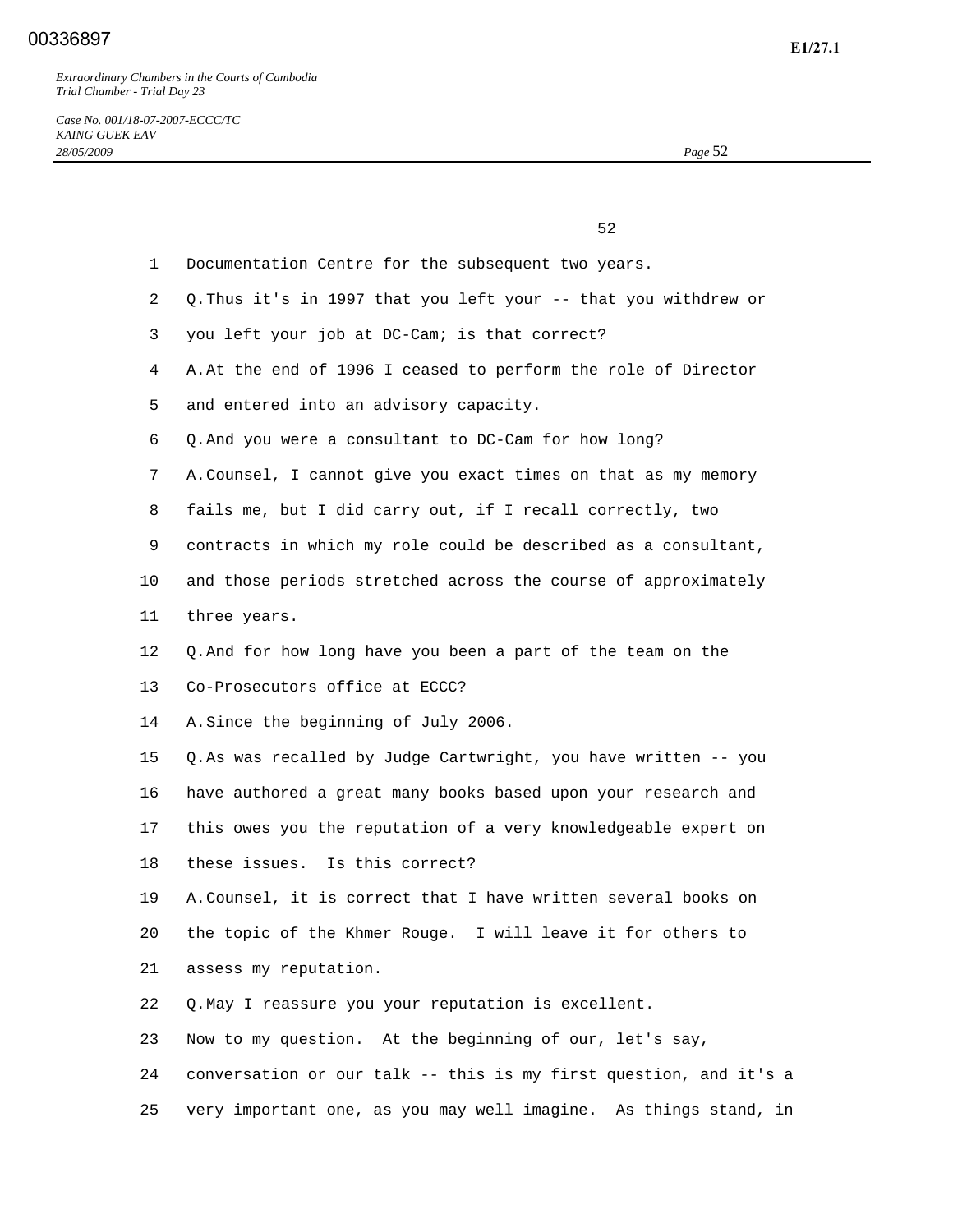*Case No. 001/18-07-2007-ECCC/TC KAING GUEK EAV 28/05/2009 Page* 53

 $\sim$  53

| $\mathbf 1$ | terms of your knowledge as a researcher, the state of your         |
|-------------|--------------------------------------------------------------------|
| 2           | present knowledge that is, but also bearing in mind your present   |
| 3           | day duties at the Co-Prosecutors' office, in view of these two     |
| 4           | factors do you believe that you are in a position to provide       |
| 5           | answers to my questions in a fashion that is fully independent     |
| 6           | and free, including if the answers that you were to give were      |
| 7           | contrary to the strategy pursued by the Co-Prosecutors' office?    |
| 8           | A.Counsel, I do.                                                   |
| 9           | [13.58.29]                                                         |
| 10          | Q. I believe you. Thank you, Dr. Etcheson.                         |
| 11          | Do tell me, if we were to revisit those nine letters sent by Sou   |
| 12          | Met to Duch, and in those -- in your report you referred only to   |
| 13          | three letters.                                                     |
| 14          | Now, I would like to pick up on the excellent comment made by my   |
| 15          | colleague, Mrs. Studzinsky. When you drafted your report were      |
| 16          | you apprised of the existence of all nine letters or did you only  |
| 17          | know about three letters?                                          |
| 18          | I'm talking about all the nine letters that we were talking about  |
| 19          | yesterday versus only the three letters that you refer to in your  |
| 20          | report.                                                            |
| 21          | A. Yes, Counsel. I understand. At the time I wrote my report I     |
| 22          | believe that I was familiar with eight of the nine letters.<br>The |
| 23          | ninth came to my attention some time after I completed that        |
| 24          | report.                                                            |
| 25          | [14.00.07]                                                         |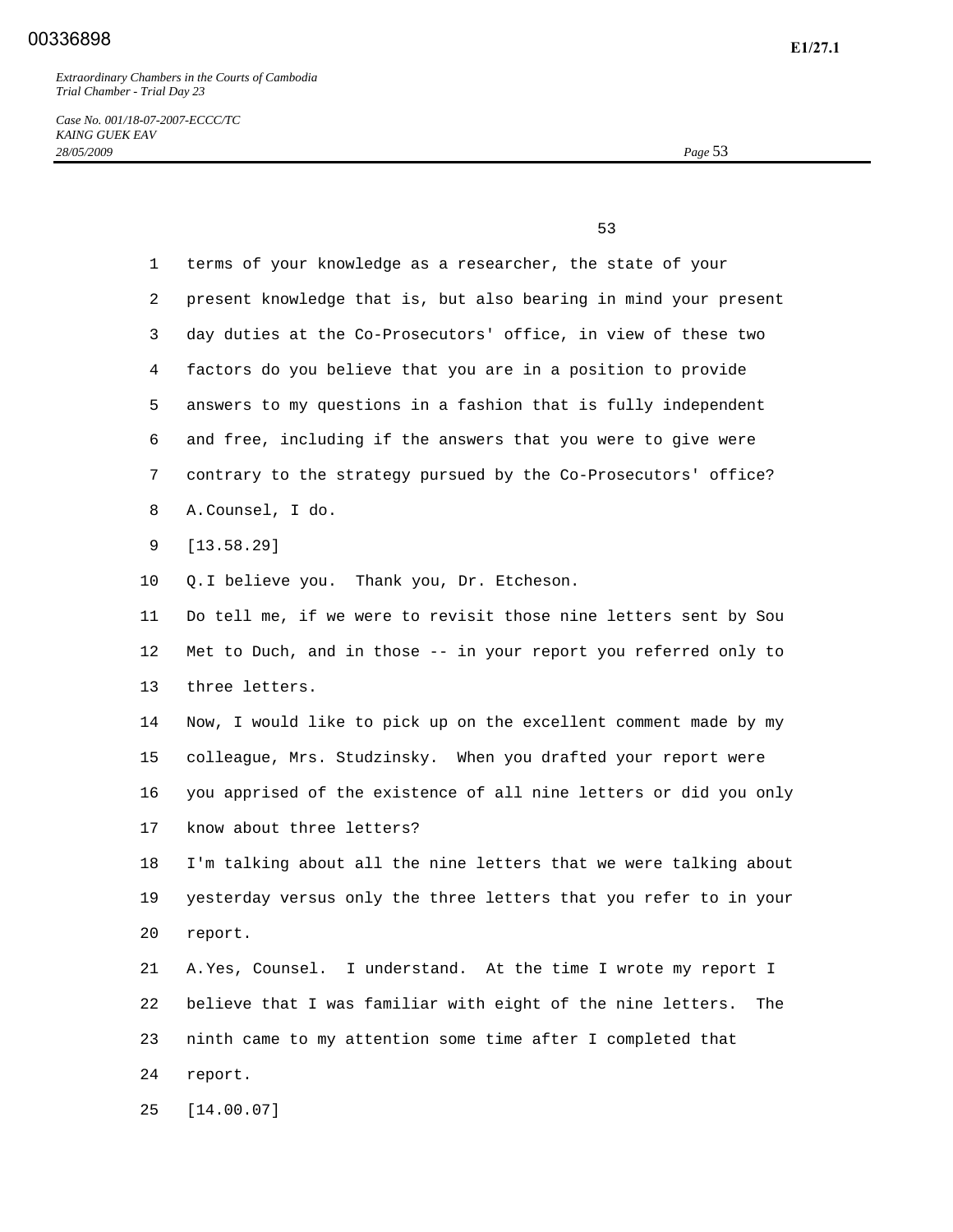$54$ 

- 1 Q. And, therefore, having known of eight letters you selected
- 2 three out of those; is that so?
- 3 A. Yes, Counsel; that is correct.
- 4 Q. And in your capacity as an expert, you believed that the three
- 5 that you had selected were enough to demonstrate your point, I
- 6 suppose?
- 7 A. That is correct, Counsel.
- 8 Q. Thank you.
- 9 What happened to Mr. Sou Met; do you know?
- 10 A. I do know. He is alive and well and, as I understand it,
- 11 living in Battambang province.
- 12 [14.01.15]
- 13 Q. You never had the opportunity to question him on these
- 14 letters, did you?
- 15 A. No, I did not.

 16 Q. Since we are speaking about other people, can you confirm to 17 me concerning the hierarchical superior -- concerning Mr. Son 18 Sen, Duch's hierarchical superior -- can you confirm for me that 19 he was still alive after the collapse of Democratic Kampuchea? 20 A. Yes, Counsel; he was alive after January 7, 1979. 21 Q. And can you confirm to the Chamber that he continued being 22 involved in politics during the following years?

- 23 A. Yes, Counsel; that is correct.
- 24 Q. Am I mistaken when I say that he was part of the delegation
- 25 that signed the Paris Agreement in 1991?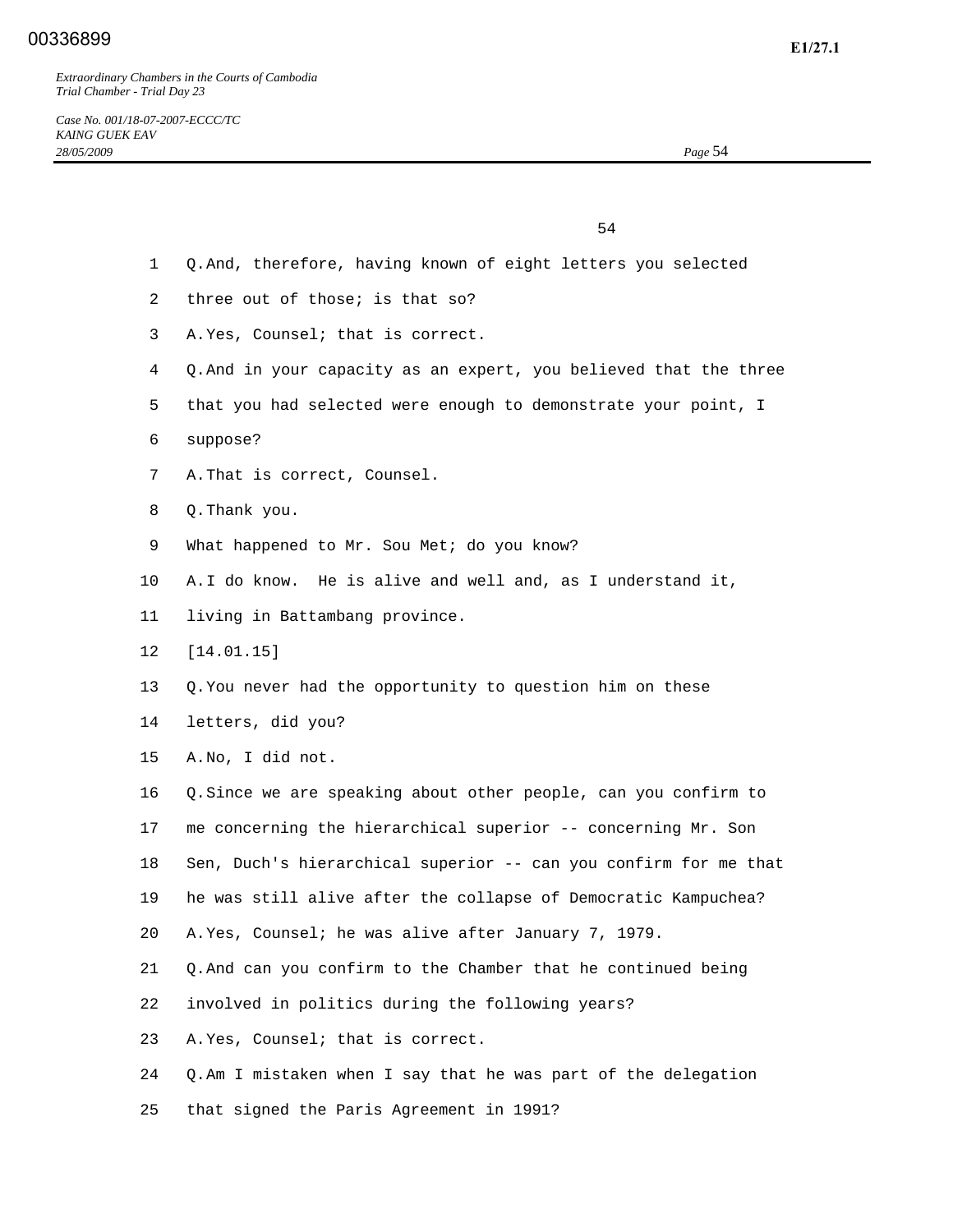$55$ 

| $\mathbf{1}$ | A. I believe that is correct, Counsel.                            |
|--------------|-------------------------------------------------------------------|
| 2            | Q.Mr. Etcheson, you brought up occasionally while you were        |
| 3            | speaking the word "fear" and maybe you also used the word         |
| 4            | "terror." How would you define a regime -- a terror regime, a     |
| 5            | regime of terror?                                                 |
| 6            | A. That's a very interesting question, Counsel. I would define a  |
| 7            | terror regime as a government or similar organization that        |
| 8            | employs methods of arbitrary violence to coerce the compliance of |
| 9            | its own members and populations that it wishes to control.        |
| 10           | [14.04.37]                                                        |
| 11           | Q. I do not believe I am mistaken by saying that I can recognize  |
| 12           | here the definition of Democratic Kampuchea or rather by saying   |
| 13           | that this definition corresponds well to the regime of Democratic |
| 14           | Kampuchea?                                                        |
| 15           | A. Is that a question, Counsel?                                   |
| 16           | Q. Yes. Yes, it was a question, indeed.                           |
| 17           | A. It is my personal view that the leadership of Democratic       |
| 18           | Kampuchea explicitly employed terror as a means of control.       |
| 19           | Q. Well, now we're going to bring up these specific issues, and I |
| 20           | would have liked, however, before to ask you if in your research  |
| 21           | you had analyzed the language that was used by the leaders of     |
| 22           | Democratic Kampuchea and if you had analyzed what this language   |
| 23           | could mean in this system of terror?                              |
| 24           | At first a generic question and then I could be more specific.    |
| 25           | But do you have -- concerning this issue of language; do you have |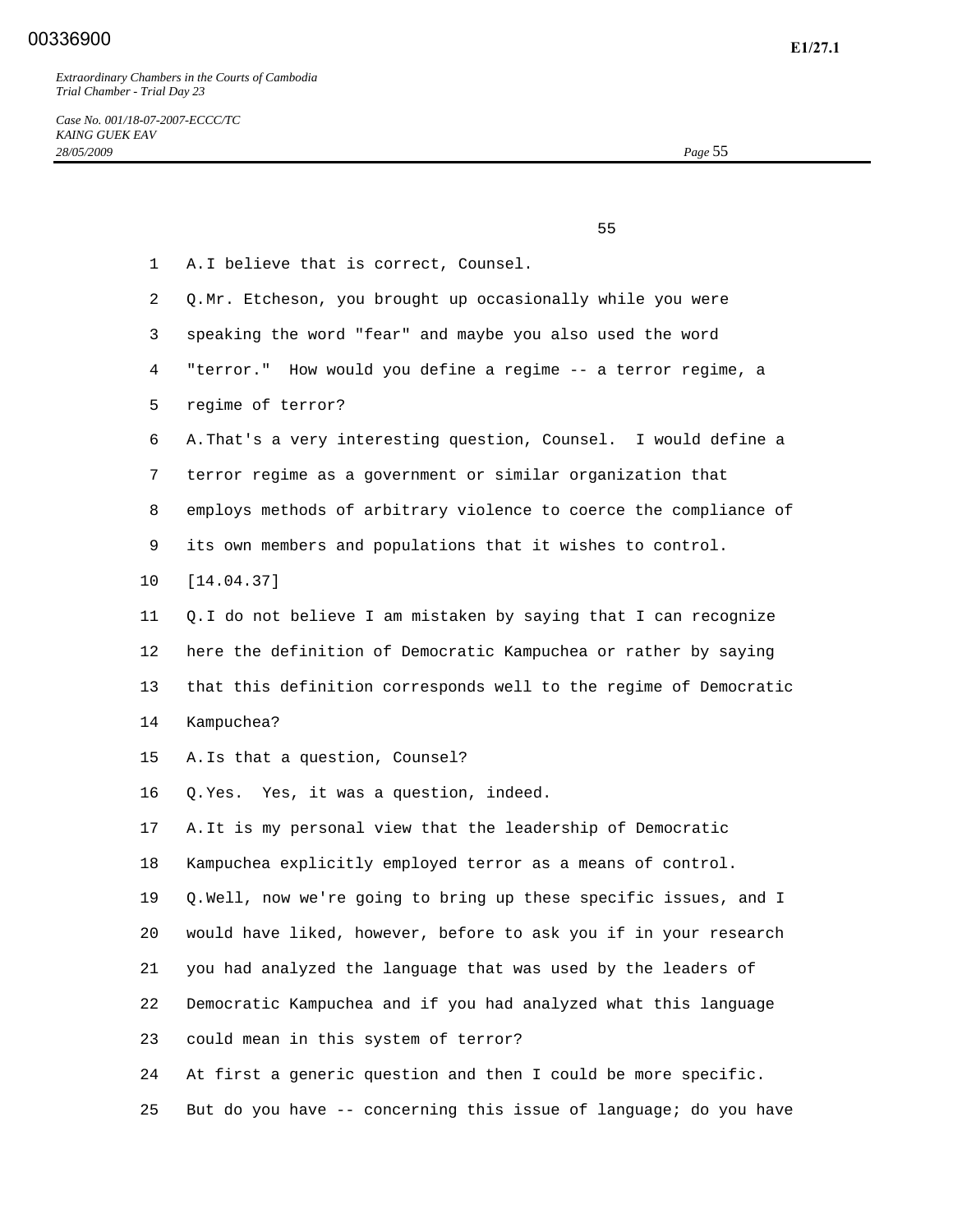$\sim$  56

*Case No. 001/18-07-2007-ECCC/TC KAING GUEK EAV 28/05/2009 Page* 56

 1 any observations, any general observations to make about this 2 question of language that was used in Democratic Kampuchea? 3 A. Counsel, I have not made an explicit linguistic study on this 4 subject matter. However, having been a student of Democratic 5 Kampuchea for some 30 years I have given some thought to their 6 use of language. 7 [14.07.10] 8 Q. Yes, yes, I do not have any more knowledge than you of the 9 Khmer language and I can only base myself on translations, 10 unfortunately. But in order to be more specific here, we often 11 see the term, "the subordinates must think about" -- we often see 12 this expression come up, "the subordinates must think, they must 13 pay attention to." 14 And I'll be even more precise here. In paragraph 121 of your 15 excellent report you mention Son Sen on the 2nd of August 1976 -- 16 paragraph 121 -- and you say Son Sen warned his commanders to, 17 "think in terms of fending off enemies both external and 18 internal" and he ordered them to, "pay attention to purging no 19 good…" et cetera, -- we'll get back to the rest later. 20 But I am kind of surprised. He is not saying you must eliminate, 21 that's not what's stated. He is not saying you must completely 22 eliminate the bad elements in the cadre; he is just saying you 23 must think in such a way as to, you must pay attention to, et 24 cetera. And we find this kind of terminology again in other 25 documents.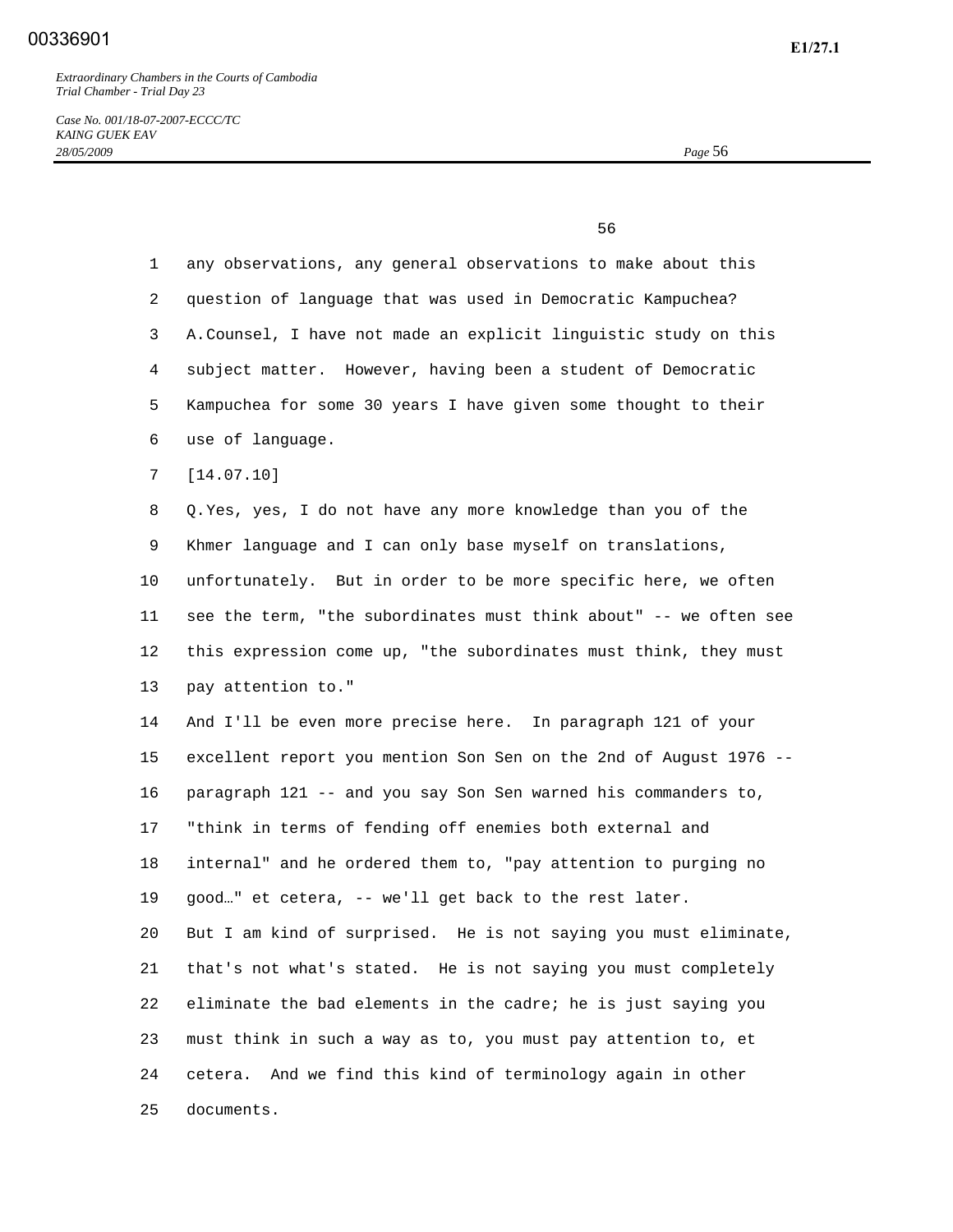*Case No. 001/18-07-2007-ECCC/TC KAING GUEK EAV 28/05/2009 Page* 57

 $57$ 

- 1 So I just wanted to know if this really had had an impact on you, 2 as it has an impact on me?
- 3 A. Counsel, I don't believe I agree with your analysis. If you 4 read the entire sentence, continuing on from where you stopped, 5 it says to "pay attention to purging no good elements completely
- 6 from the Party," which I believe was just what you were noting it
- 7 did not do.
- 8 [14.09.55]
- 9 Q. Yes. What I want to say here is that it seems to me that 10 there's no direct order here but that the people are only asked 11 to think about the way to do what, to execute on their own the 12 Party's policy, or am I mistaken?
- 13 A. My understanding, Counsel, is that in this session, with his 14 division commanders, Son Sen was doing what was known in the 15 Party as propagating the line; that is making sure that his 16 subordinates understood the policy of the Party and their role in 17 implementing that policy.
- 18 Q. That's also what I understand. Their personal role in the 19 implementation of this policy; is that what you mean? The role 20 that they had to take on personally in the implementation of this 21 policy; is that what you mean?
- 22 A. Yes, Counsel.
- 23 Q. Again, referring to this question of the language used, and 24 the question that can be related to another issue that you 25 brought up, the issue of secrecy. You were present yesterday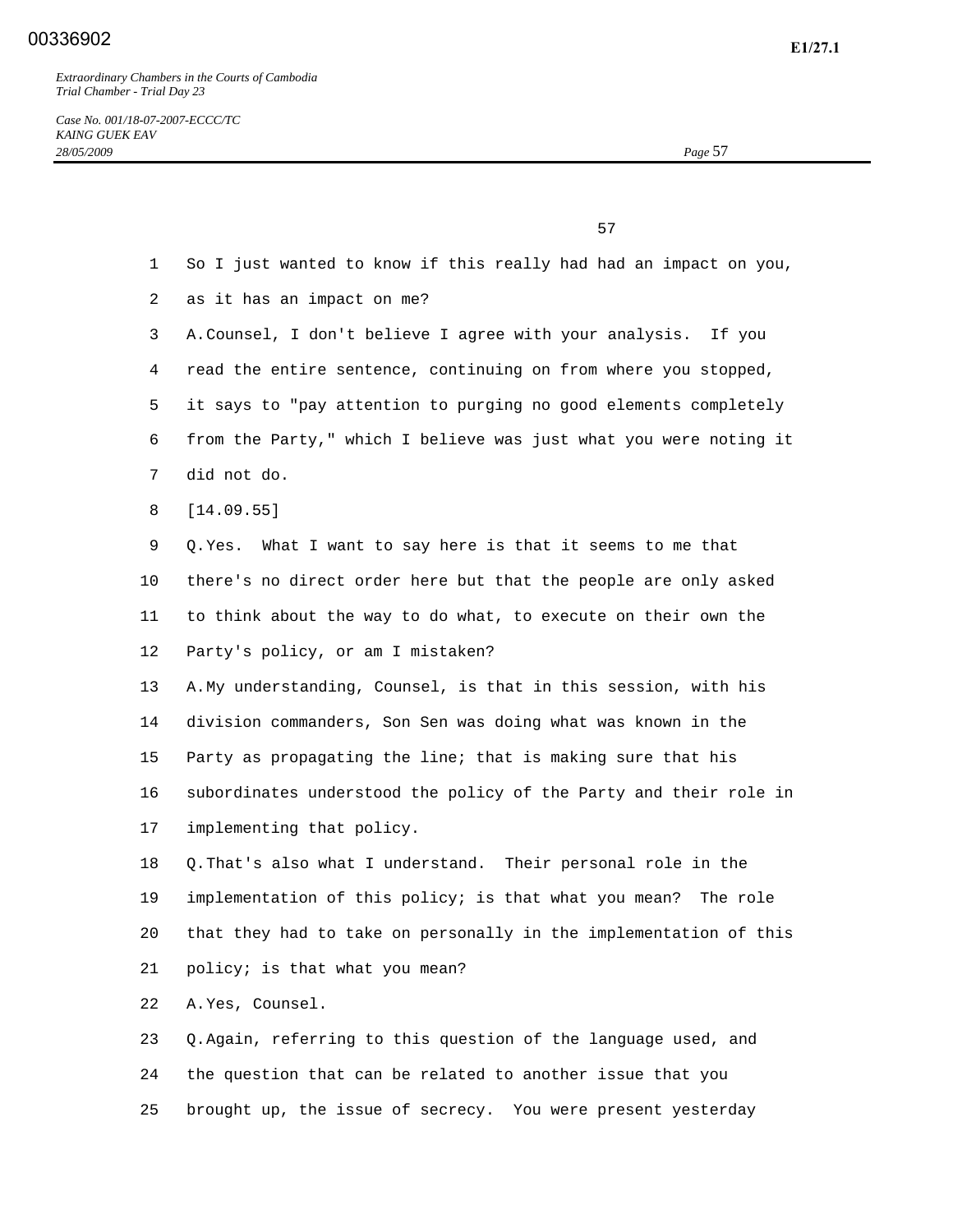*Case No. 001/18-07-2007-ECCC/TC KAING GUEK EAV 28/05/2009 Page* 58

 $\sim$  58

| $\mathbf{1}$ | morning during the questions that were put by Judge Lavergne to   |
|--------------|-------------------------------------------------------------------|
| 2            | the accused and he was asking him why the names of the superiors  |
| 3            | were not mentioned and the accused answered because this is the   |
| 4            | way it was.                                                       |
| 5            | [14.12.01]                                                        |
| 6            | And according to your research work, in this regime was there     |
| 7            | indeed a policy of secrecy that explained that even when the      |
| 8            | documents themselves were confidential, well, that the direct     |
| 9            | names of Pol Pot, for example, or the direct name of Nuon Chea,   |
| 10           | or the direct name of Son Sen were not mentioned; that they       |
| 11           | avoided mentioning their names?                                   |
| $12 \,$      | A. Yes, Counsel. The devotion to secrecy in the Communist Party   |
| 13           | of Kampuchea was extreme. And the explanation that the accused    |
| 14           | person made on that point was plausible to me.                    |
| 15           | Q.Well, then without wanting to be repetitive here in relation    |
| 16           | to many things that have already been stated, I would just like   |
| 17           | to revisit quickly with you your report by extracting from this   |
| 18           | report certain topics, certain themes. One of the themes that     |
| 19           | you mention is specifically the way that the CPK organized and    |
| 20           | hierachicized (sic) its power. And you mention in particular,     |
| 21           | Article 11 of the Statutes of the CPK -- excuse me -- Article 23  |
| 22           | of the Statutes of the CPK, in your paragraph 11 in your report.  |
| 23           | And I would like to reread the excerpt that you mention,          |
| 24           | according to the Statutes the functions of the Central Committee, |
| 25           | and you explain to us that in reality it was the Standing         |
|              |                                                                   |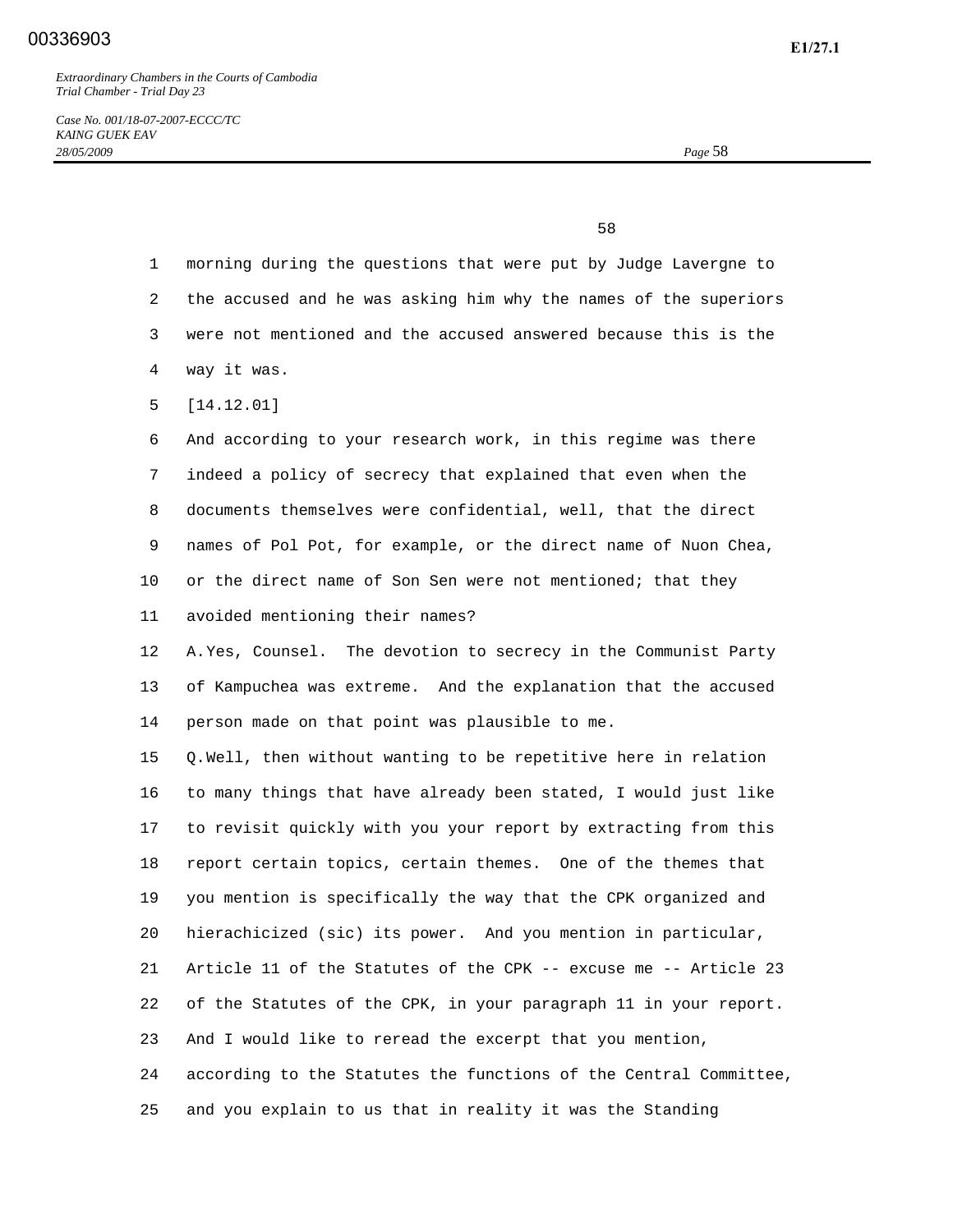*Case No. 001/18-07-2007-ECCC/TC KAING GUEK EAV 28/05/2009 Page* 59

 $\sim$  59

 1 Committee, in fact, which took care of this, but the functions of 2 the Central Committee included the implementation of the Party's 3 instructions throughout the country, giving instructions to all 4 the zone, sector, and municipal organizations and to the Party 5 organs taking responsibility for various nationwide departments. 6 And you mention here again administering and deploying cadre and 7 Party members within the Party as a whole while maintaining -- 8 and this is very important here, while maintaining a clear and 9 constant grasp on their biographies and political, ideological, 10 and organizational stances, and constantly educating and 11 indoctrinating them in terms of politics, ideology, and 12 organization. 13 [14.16.19] 14 Isn't this already a terror program, Mr. Etcheson? 15 A. To the extent, Counsel, that the focus on grasping personal 16 biographies is tied to a process of purging cadre based on those 17 biographies, I would say, yes. 18 Q. And you also specified in the hearing of May 21st that 19 following the practice that was implemented, the Party Centre was 20 the only body that knew what was happening throughout the entire 21 country. Do we agree on this? 22 A. Yes, Counsel; that is my view. 23 Q. And everything was set up; everything was hidden in secrecy in 24 such a way, in a vertical way so that, indeed, the Party Centre

25 be the only body knowing what was happening throughout the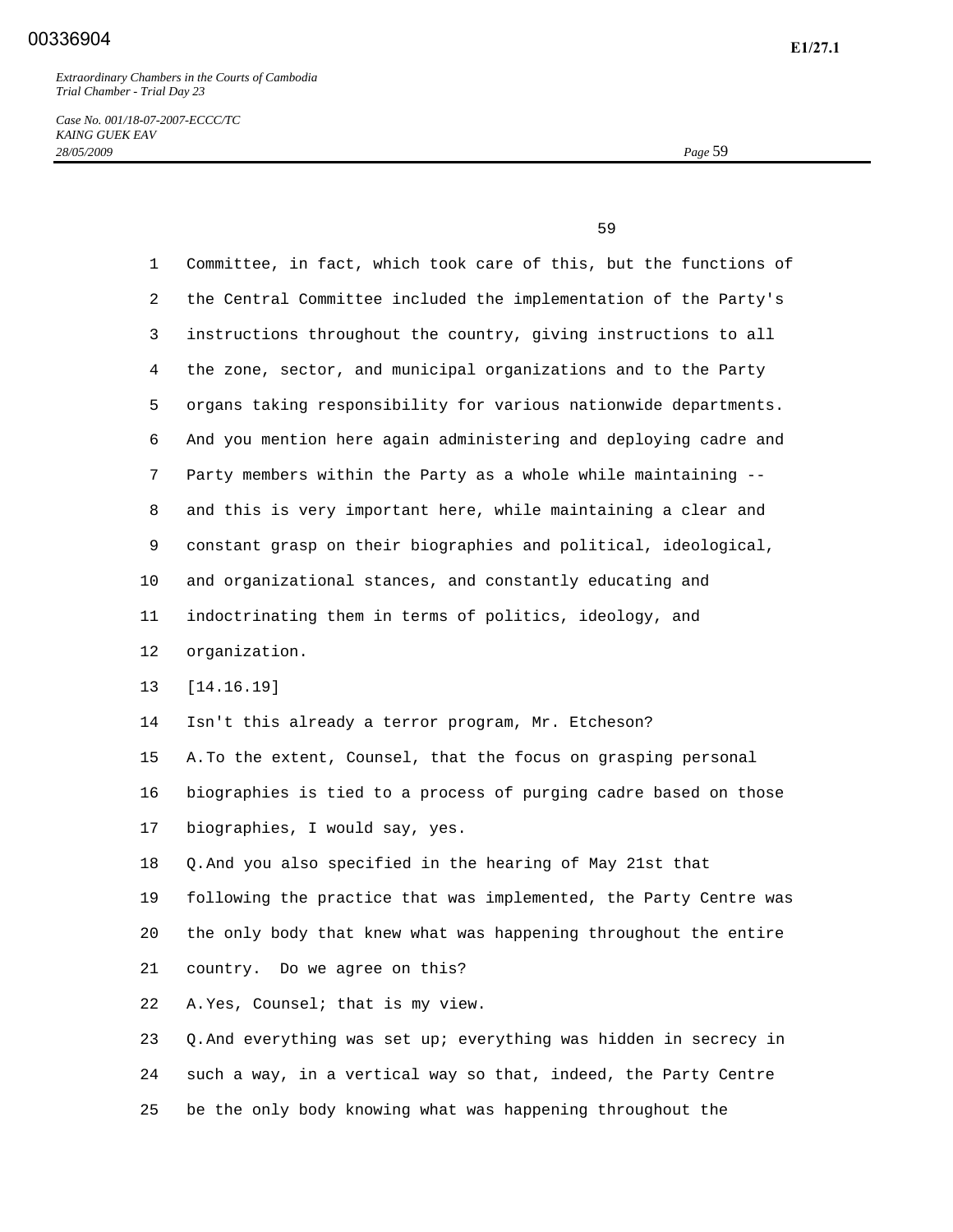60

- 1 country?
- 2 A. In general, yes, although there may have been exceptions to
- 3 that general rule.

 4 Q. Okay. Please proceed Mr. Etcheson, if you could give us some 5 of these exceptions; let us know of some of these exceptions. 6 A. One exception that came immediately to mind is the accused 7 person. Formally, he was not a member of the Party Centre; 8 however, he had the opportunity to interrogate persons from all 9 units of organization at all echelons from all across the 10 country. In the course of that work, he gained a unique 11 perspective on what was happening within Democratic Kampuchea. 12 Q. Okay. He obtained and he had to report; to whom? Well, to 13 the Centre. Is that so? Is that so? He reported to the Centre 14 - is that so? He obtained exception and reported to the Centre - 15 is that so?

16 A. Yes, Counsel; that is correct.

17 [14.19.54]

 18 Q. Well, for the moment, I would like to continue focusing on the 19 general organization.

 20 In paragraph 99 of your report, you also mention the military 21 committee of the Central Committee and you indicate:

 22 "...although not mentioned in the CPK's statutes, was a key organ 23 of Democratic Kampuchea whose existence is confirmed in documents 24 and statements."

25 Is that so? So therefore, there was indeed a military committee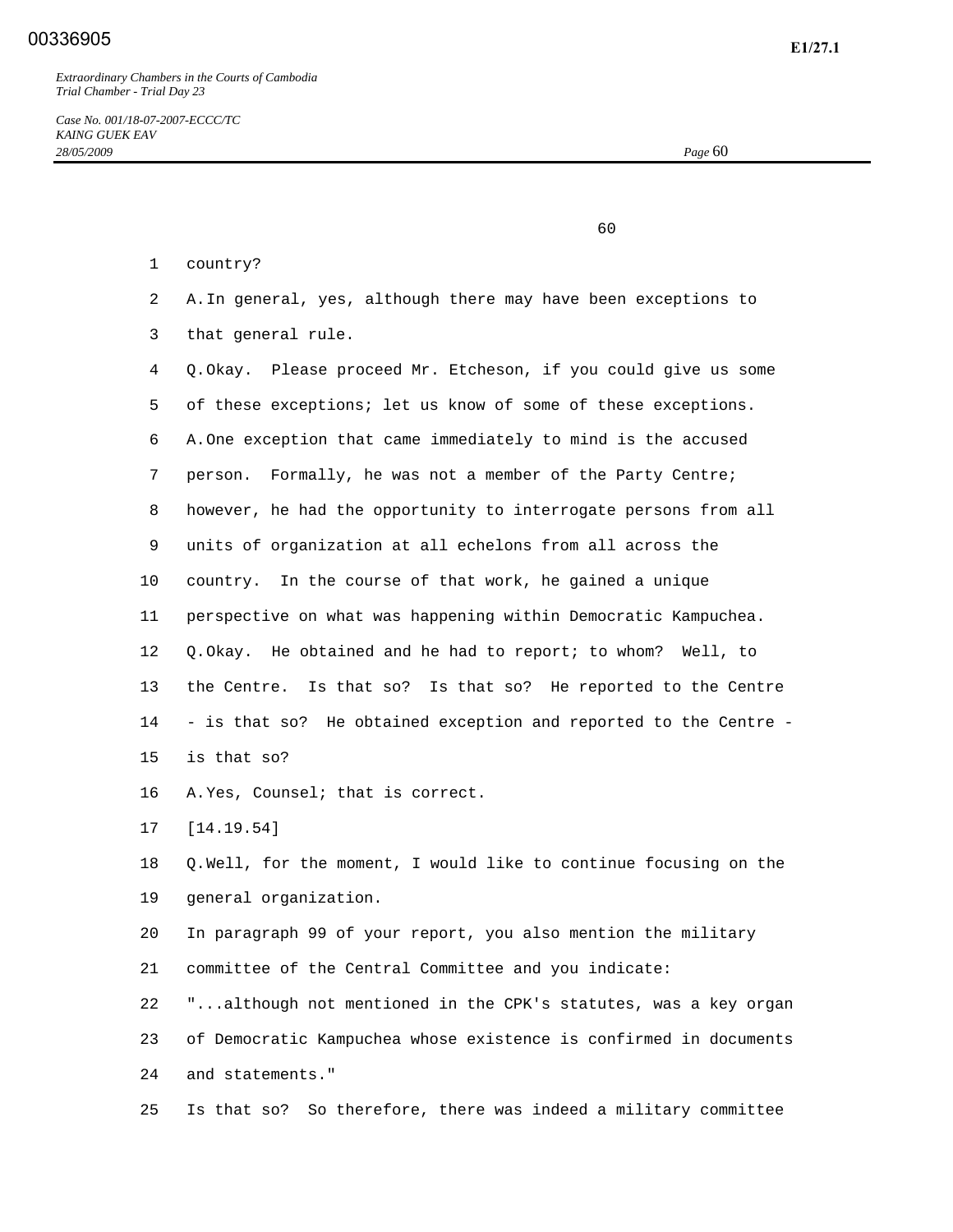61

- 1 of the Central Committee that you are describing in your report.
- 2 A. Yes, Counsel; that is correct.
- 3 Q. And could you please remind the Chamber Son Sen's role in this
- 4 military committee of the Central Committee?
- 5 A. Counsel, Son Sen is often described as a secretary of the
- 6 Committee; not secretary in the sense of the top leader, but my
- 7 sense is a secretary in the sense of a reporting member, a junior
- 8 member.
- 9 Q. And who was therefore the President?
- 10 A. Pol Pot was the Chair of the Centre military committee,

13 Q. You reminded us this morning that throughout the entire

- 11 according to my understanding.
- 12 [14.22.20]

 14 country the policies had authority over the army and here we see 15 that Pol Pot who was the supreme authority also had the role of 16 Chairman of this military committee - I would say, rather almost 17 this non-declared military committee.

18 A. That is correct.

 19 Q. So therefore, Pol Pot, Chairman of this military committee - 20 Son Sen was therefore Deputy and however you also indicated to us 21 during one of the previous hearings - you also said to us Son Sen 22 - I don't remember the exact words so please correct me if I am 23 wrong. Son Sen did not take any initiatives on his own, he just 24 reported to Pol Pot. Is that indeed what I understood? Is that 25 correct?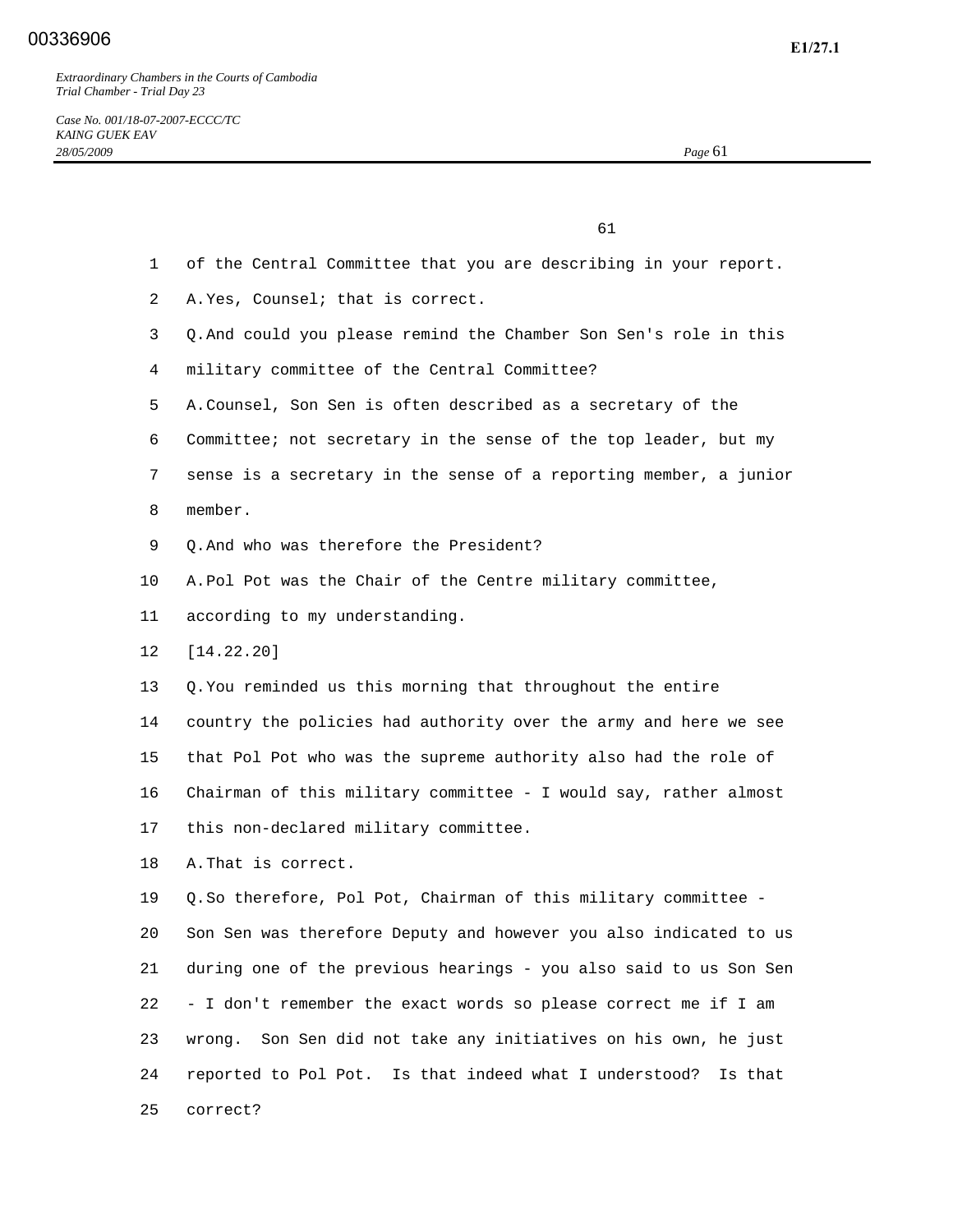*Case No. 001/18-07-2007-ECCC/TC KAING GUEK EAV 28/05/2009 Page* 62

 $\sim$  62 1 A. Counsel, if I recall correctly, I was discussing two of the 2 fundamental principles of the Party as described in the statutes 3 of the Communist Party of Kampuchea, specifically collectivism 4 and democratic centralism. These two principles, when 5 implemented as they were intended, resulted in collective 6 decision-making. This is what I was referring to, if I am not 7 mistaken. 8 [14.24.44] 9 Q. But could you tell me that Son Sen could take decisions 10 without having the approval of Pol Pot? Is that what you are 11 hinting at? 12 A. No, Counsel. Actually I am hinting at rather the opposite 13 although it's also true that responsible decision-making bodies 14 such as the Standing Committee or the Centre military committee 15 will make decisions on the broad outlines of policy. Then, in 16 many instances, the implementation details are up to the 17 responsible implementing organs to decide. 18 Q. Okay, so you are explaining to me now that these 19 organizational units such as the military committee implemented 20 the general policy that was adopted by the Party. We agree on 21 that, don't we, that in their activities they were implementing 22 that policy? 23 A. I apologize, Counsel. I seem to have given you the wrong 24 impression.

25 I would, on the contrary, say that the Central military committee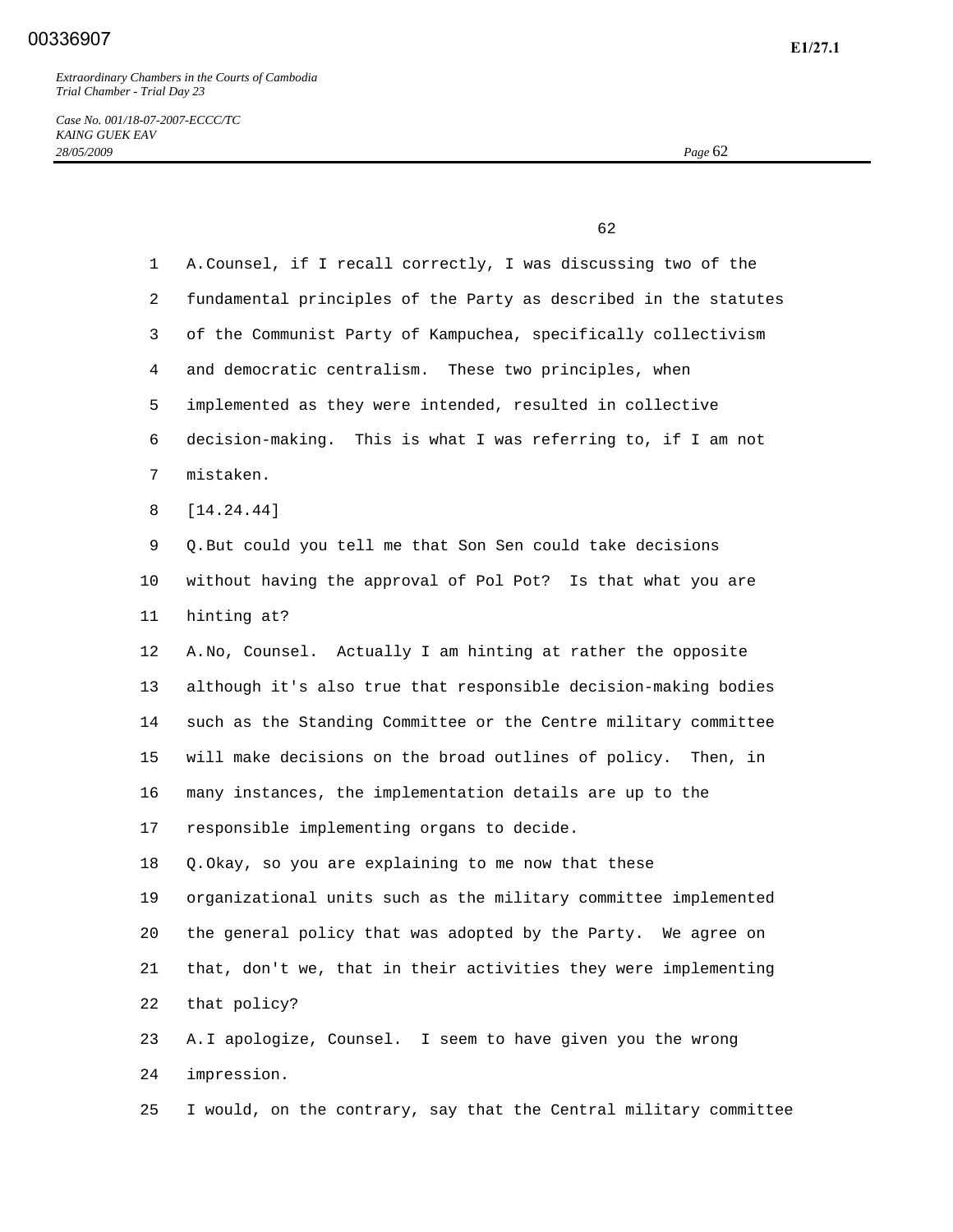$\sim$  63

- 1 created policy and defined policy. Other organs were responsible
- 2 for implementation.
- 3 Q. Thank you. It is very clear indeed.
- 4 I would like to continue to proceed with this extremely
- 5 centralized organization that you were speaking about even just
- 6 now. I would like to draw and you focus on one of the
- 7 consequences of this absolute centralization we can say. In
- 8 fact, that is a term that you use often the term "absolute"
- 9 when describing this regime.
- 10 [14.27.29]
- 11 And one of the consequences was as you state in paragraph 186, 12 the Office 870 was submerged by reports that were addressed to 13 Khieu Samphan, bringing up very diverse issues and, of course, I 14 won't read them out to you, but indeed you give us a whole list. 15 Please, please, please.
- 16 A. Excuse me, Counsel. What paragraph did you say?

 17 Q. Oh, 146 -- 146 if I'm not mistaken. It seems however to me - 18 I thought it was earlier on in the report but no, maybe it's a 19 mistake here.

 20 Probably indeed 146, but you also mention this in paragraph 19 21 when you speak about the weekly reporting to Office 870, but you 22 also mention this again -- it's not 146, no. I apologize. It's 23 not 146. I'm sorry about this. It's our mistake. 24 But I believe that the quote is exact -- is correct. It is in --

25 this is mentioned in footnote 340. So we should just go to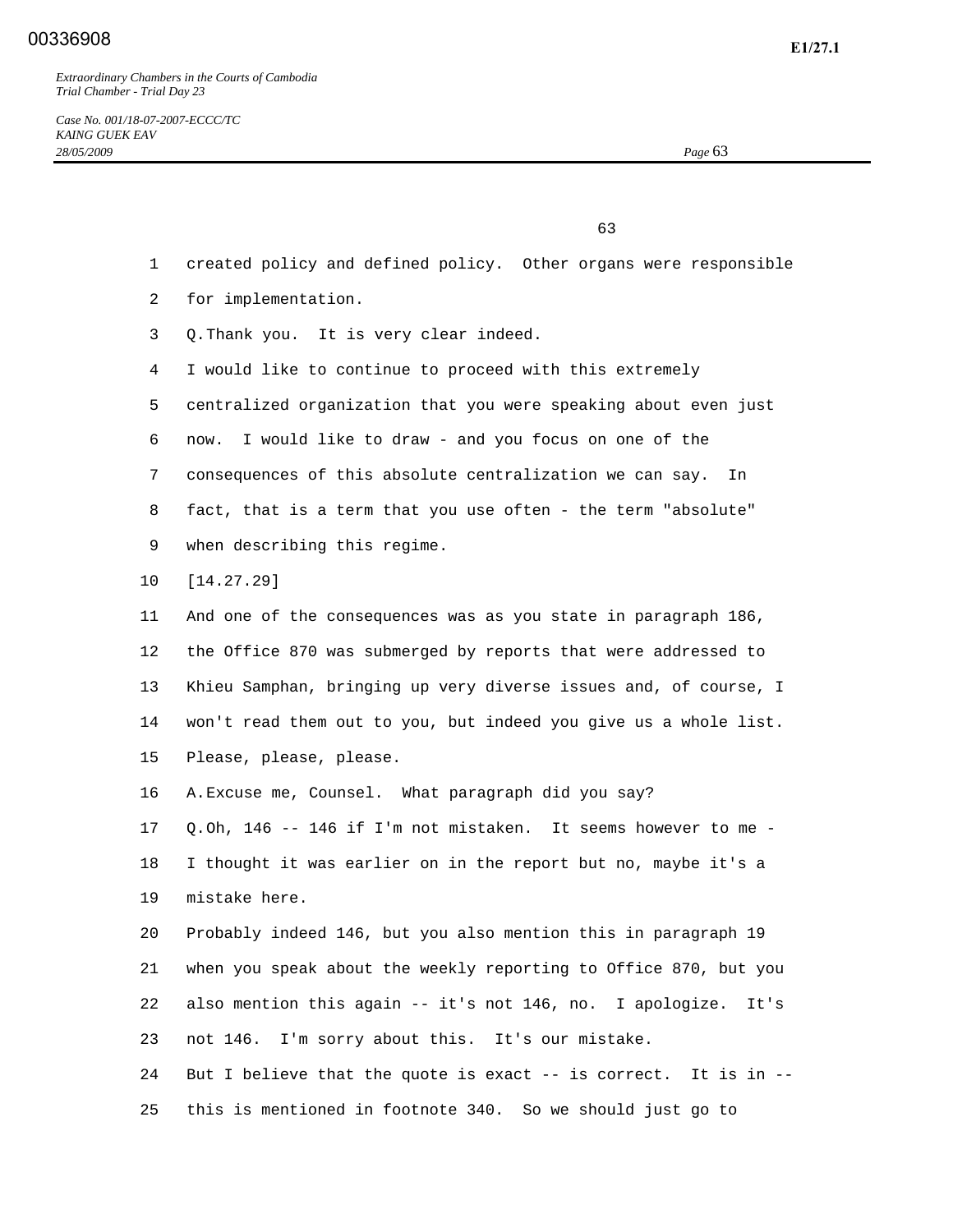$64$ 

*Case No. 001/18-07-2007-ECCC/TC KAING GUEK EAV 28/05/2009 Page* 64

| $\mathbf{1}$ | footnote 340. So indeed this -- oh, yes, indeed, 146,             |
|--------------|-------------------------------------------------------------------|
| 2            | absolutely. It is indeed 146, Mr. Etcheson, in the chapter        |
| 3            | dealing with communication, you know, towards the end of the      |
| 4            | paragraph. For example, the Office 870 was flooded with reports   |
| 5            | addressed to Khieu Samphan -- paragraph 146.                      |
| 6            | In reality, my question or in any case my request for             |
| 7            | clarification focused on this. We can very well imagine, based    |
| 8            | on everything that you are describing, the amount of reports that |
| 9            | indeed arrived every day at Office 870. Or am I mistaken, Mr.     |
| 10           | Etcheson?                                                         |
| 11           | [14.30.25]                                                        |
| 12           | A. No, I do not believe -- I believe you are correct, Counsel.    |
| 13           | There was a great deal of reporting on a daily basis that came    |
| 14           | into the Centre Office.                                           |
| 15           | Q. An incidental question: The archives of 870 -- of Office 870,  |
| 16           | have these archives been found? Have you been able to set eyes    |
| 17           | on archives of 870?                                               |
| 18           | A. Presuming that 870 maintained an archive, Counsel, which one   |
| 19           | would imagine that it would, this archive seems to have been      |
| 20           | destroyed in its entirety at some point, presumably just prior to |
| 21           | the evacuation of Phnom Penh. Some small number of examples of    |
| 22           | communications to Office 870 have been discovered in other        |
| 23           | locations.                                                        |
| 24           | Q. Would you concur with me, regarding ones misgivings possibly,  |

25 referring to the words by yourself or some other expert in this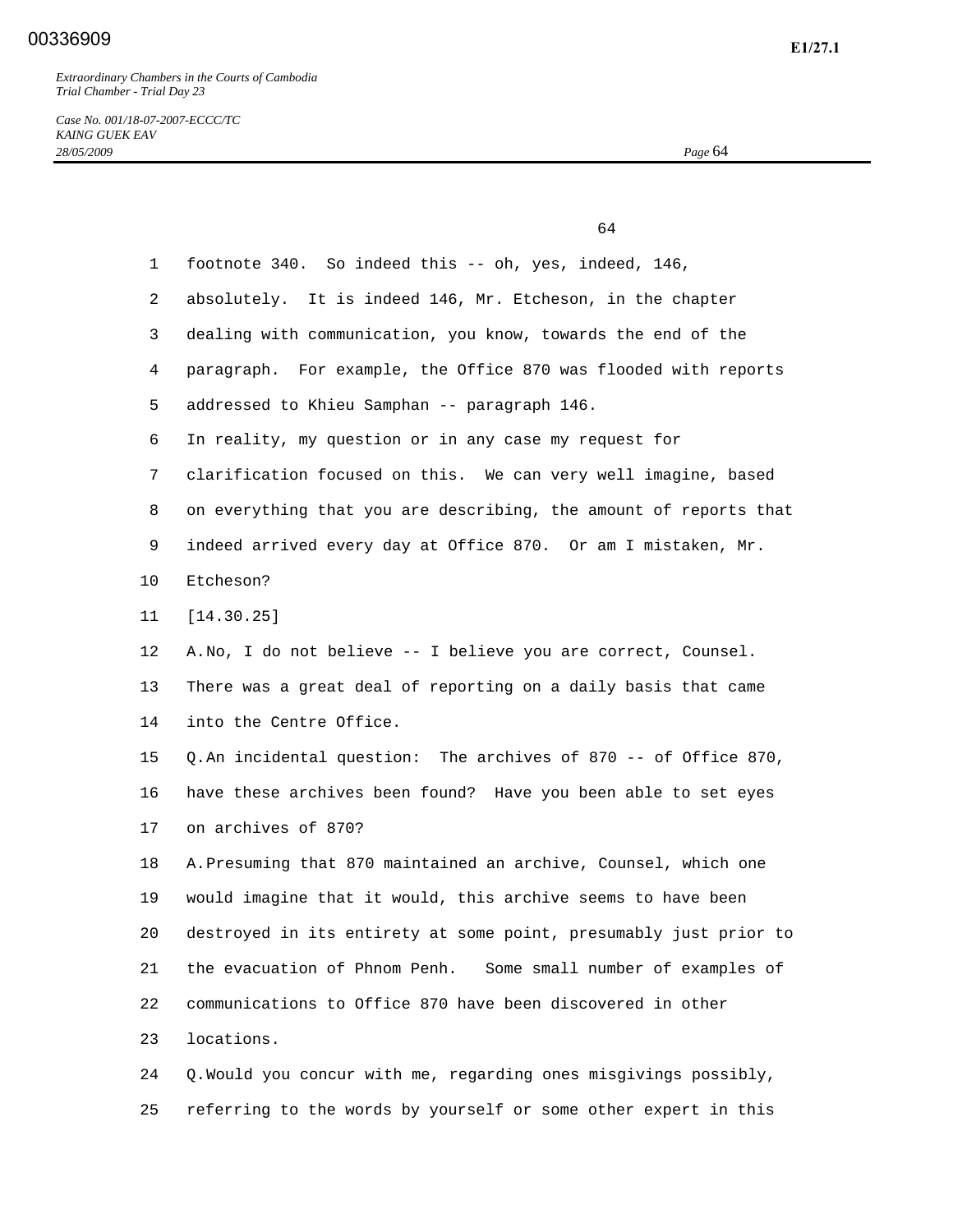## **E1/27.1** 00336910

*Extraordinary Chambers in the Courts of Cambodia Trial Chamber - Trial Day 23* 

*Case No. 001/18-07-2007-ECCC/TC KAING GUEK EAV 28/05/2009 Page* 65

 $\sim$  65

 1 very room that up to the very last minute Pol Pot did not believe 2 in defeat; proof of this being that he left at the very last 3 minute. I'm not sure -- I for one, am not sure there really was 4 time to destroy the archive of Office 870. However, that is the 5 end of my incidental remark on the question. 6 [14.33.00] 7 I would like us now to continue on the issue of organizational 8 and policy line issues. You, yourself, quoted the decision of 30 9 March 1976, and my colleague Mr. Kar Savuth this morning recalled 10 what you said in paragraph 24. It is that decision of 30 March 11 1976 that lays down the order, so to speak, the order to execute 12 both in the ranks and outside the ranks, and thereafter to -- 13 this is the order that entrusts to a number of bodies or gives a 14 number of bodies the power to take decisions to carry out 15 executions. 16 So we do agree, don't we, that it is on the 30th of March '76 17 that the Standing Committee adopts a decision on these matters 18 and thus decides an overall overarching policy of executions 19 within and without the ranks; is this correct? 20 A. Counsel, I might characterize the 30 March 1976 decision in a 21 slightly different way. It seems to me that extrajudicial 22 executions inside and outside the ranks had been going on for 23 quite some time across all of the territories controlled by the 24 Communist Party of Kampuchea.

25 So although this 30 March decision formally authorized such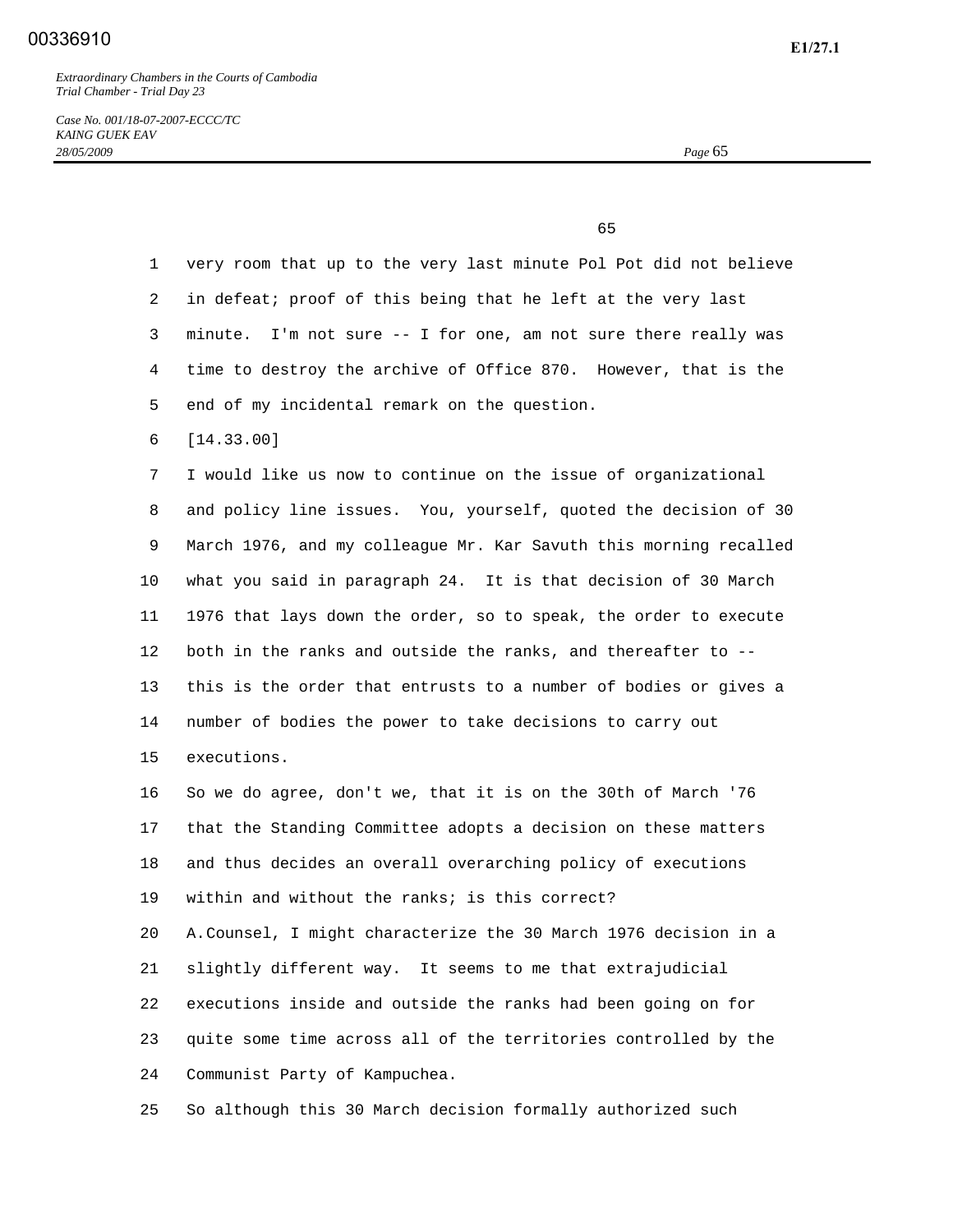## **E1/27.1** 00336911

*Extraordinary Chambers in the Courts of Cambodia Trial Chamber - Trial Day 23* 

 $\sim$  66 1 behaviour and defined it in specific terms, one might also 2 interpret this order as simply a ratification of existing 3 practice. 4 [14.35.50] 5 Q. When you refer to "a practice" could I also say a policy and a 6 practice, an established policy and an established practice? 7 Could we phrase it in this way? 8 A. Yes, Counsel. I think that would be a reasonable way to 9 describe it. 10 Q. You have not just said very much about the decision in October 11 '75. Do you have any comments regarding the decision on 9th 12 October '75 stemming from the meeting of the Standing Committee? 13 Reference has not often been made to this decision so I should 14 possibly clarify the ERN number. In French it is 00292868 to 15 00292886. The Khmer original has the number 000019108 through 16 000019126. 17 So, first of all, could you confirm, for the benefit of the 18 Chambers, who in that meeting of the Standing Committee on 9th 19 October '75 was nominated to be in charge of General Staff on 20 security or who was appointed? 21 A. Yes, Counsel. I believe it is at the bottom of page 6 of the 22 Khmer original and the top of page 7 of the Khmer original, pages 23 4 and 5 of the English version that this document turns to 24 military affairs and the topic of setting up the General Staff. 25 The first item is described as Assignment of Tasks and it says,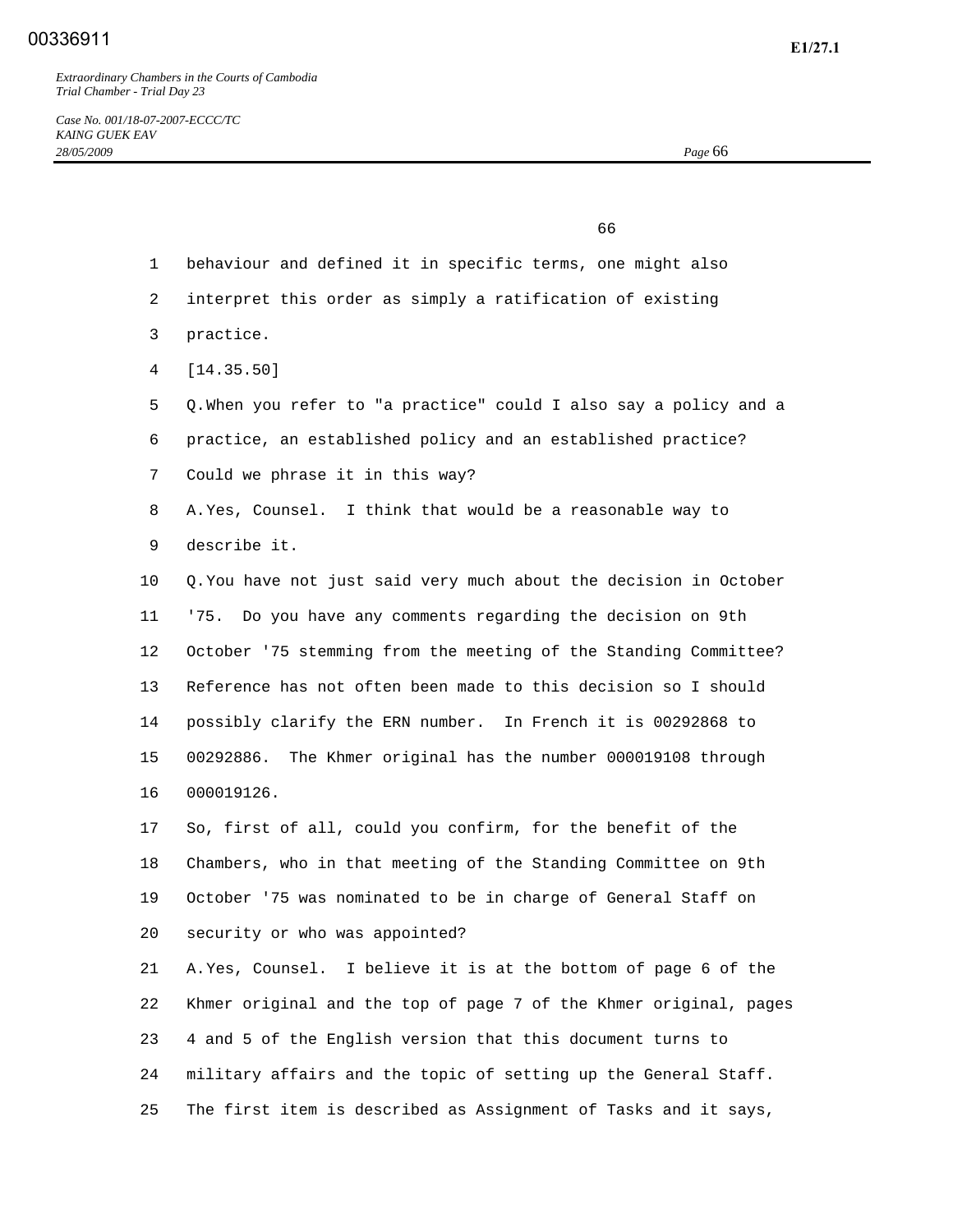67

- 1 "Policy, Comrade Khieu" which is a nom de guerre for Son Sen.
- 2 [14.39.56]
- 3 Q. On the first page, at any rate in English and French, under
- 4 paragraph 6, reference
- 5 is also made to Comrade Khieu as being in charge of General Staff 6 and security.
- 7 Can you tell the Chamber how he was nominated or appointed?
- 8 A. Counsel, I don't believe that I can tell you that in any
- 9 detail other than the inference that this was a collective
- 10 decision of the Standing Committee and/or of the Centre military
- 11 committee and that the Centre military committee decision was 12 simply being reported to the Standing Committee. I think we have 13 no information at present on which to determine how that process
- 14 unfolded.

 15 Q. Perhaps there was a problem in interpretation. I was simply 16 asking you to tell us whether in this bullet 6 -- does it say 17 that Comrade Khieu is in charge of General Staff and security? 18 Is this what you have on your screen and in your document? Do 19 you have the same thing?

- 20 A. Yes, Counsel, I do.
- 21 Q. So we do know that on 9th of October 1975 --
- 22 MR. PRESIDENT:

23 Could the expert say it again because the interpreters could not

24 hear your response. This is also for the record.

25 DR. ETCHESON: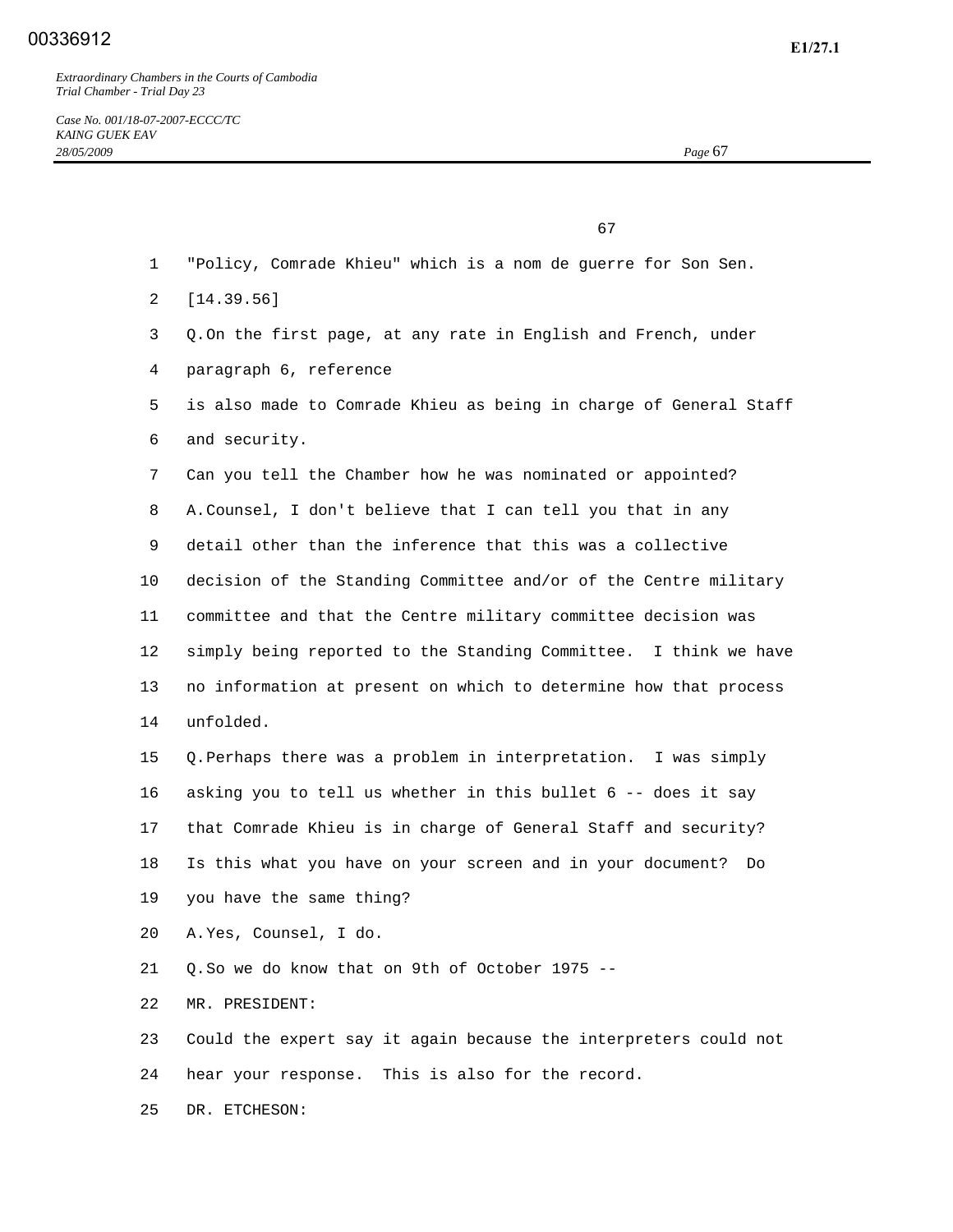$\sim$  68

- 1 Of course, Mr. President.
- 2 I was confirming to counsel for the defence that under item 1 of
- 3 the Agenda of the meeting of the Standing Committee minutes dated
- 4 9 October 1975, point 6 states that Comrade Khieu is responsible
- 5 for General Staff and security.
- 6 [14.43.35]
- 7 BY MR. ROUX:
- 8 Q. So at least with this document we do have proof of the fact
- 9 that in October '75, Son Sen was already in charge of General
- 10 Staff and security; correct?
- 11 A. Yes, counsel, correct.

 12 Q. So let us continue exploring this regime which, as your report 13 also says, and as you have also stated at the hearing, this 14 regime that also relies indoctrination. Do we also agree on this 15 point; to say that this regime relied upon indoctrination as it 16 was said in the statutes, in particular, Article 23?

17 A. Yes, counsel, very much so.

 18 Q. You have a number of times dwelt upon the training sessions 19 that were regularly held, be it within units or at the grassroots 20 or at the central level. You said that any person could be 21 informed of the Party line and, specifically, the Party line in 22 force at the time. So we are referring here to a systematic 23 indoctrination that broadcasts the Party line. 24 [14.45.41]

25 Are we in agreement on this?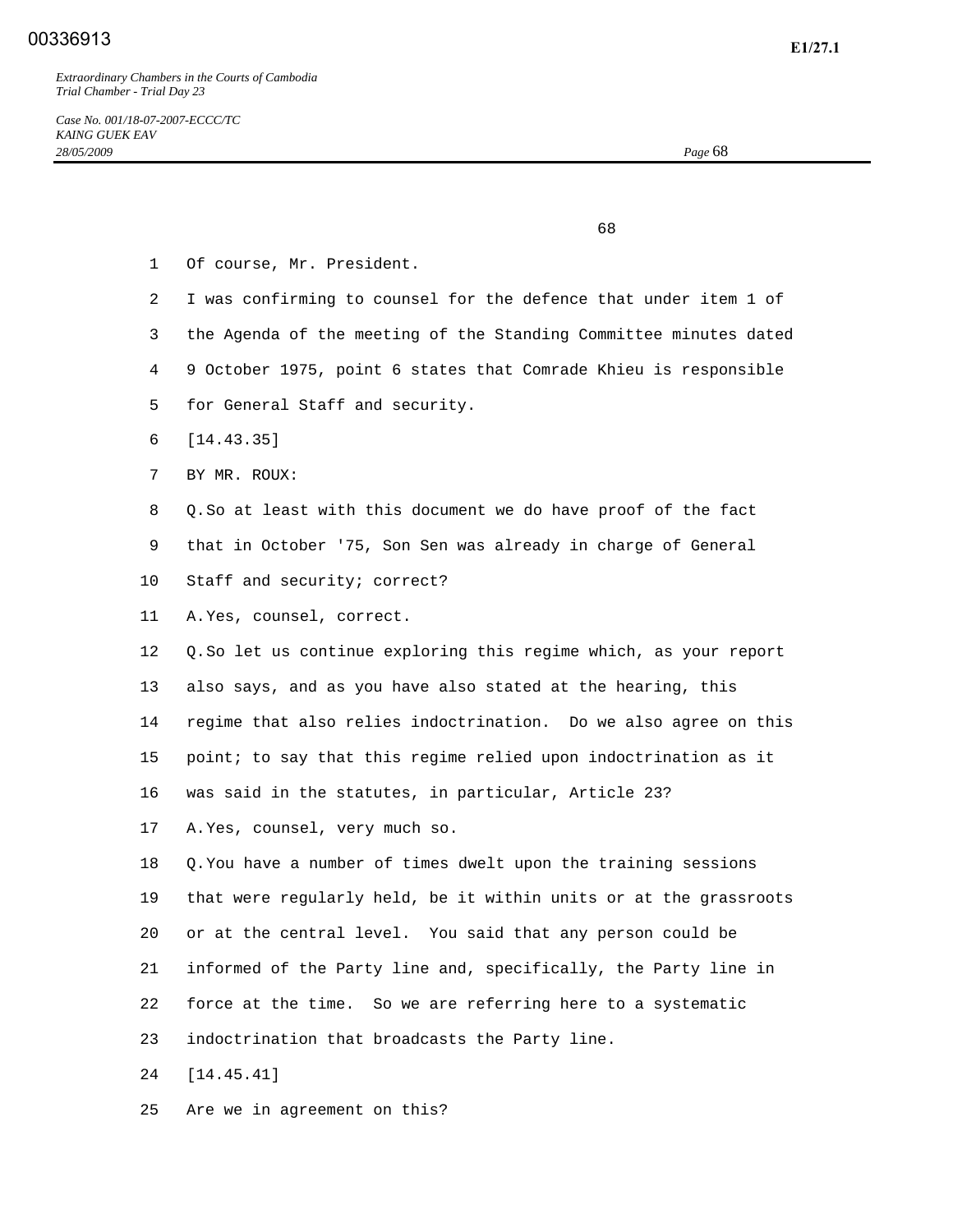|                 | 69                                                               |
|-----------------|------------------------------------------------------------------|
| $\mathbf{1}$    | A. No, counsel. You say "any person" could be informed of the    |
| $\overline{2}$  | Party line. I would say any member of the Party.                 |
| 3               | Q. That is what I was referring to. Any member of the Party, any |
| 4               | structure of the Party - we do agree on that?                    |
| 5.              | A. (microphone not activated)                                    |
| 6               | MR ROUX:                                                         |
| 7               | There has been much conversation - can we continue?              |
| 8               | MR. PRESIDENT:                                                   |
| 9               | The court officer, can you check the microphone of the expert    |
| $10 \,$         | since the interpreters could not hear it? This is the second     |
| 11              | time it happened this afternoon.                                 |
| 12 <sup>°</sup> | Mr. Etcheson, can you repeat your response because the           |
| 13              | interpreters could not hear your response?                       |
| 14              | DR. ETCHESON:                                                    |
| 15              | Yes, Counsel. This was the question regarding the Party line     |
| 16              | being disseminated to all members to the Party; I agree.         |
| 17              | BY MR. ROUX:                                                     |
| 18              | Q. So you have referred to these many training sessions.<br>In   |
| 19              | particular you have said that the accused himself took part in   |
| 20              | such sessions as given -- as organized in military units.<br>You |
| 21              | also said that cadre of S-21 -- staff of S-21 cadre would take   |
| 22              | part in training sessions held for them either by the accused or |
| 23              | even by Son Sen, as you said this morning? Son Sen came at least |
| 24              | once to S-21 in order to speak or to hold these training         |
| 25              | sessions.                                                        |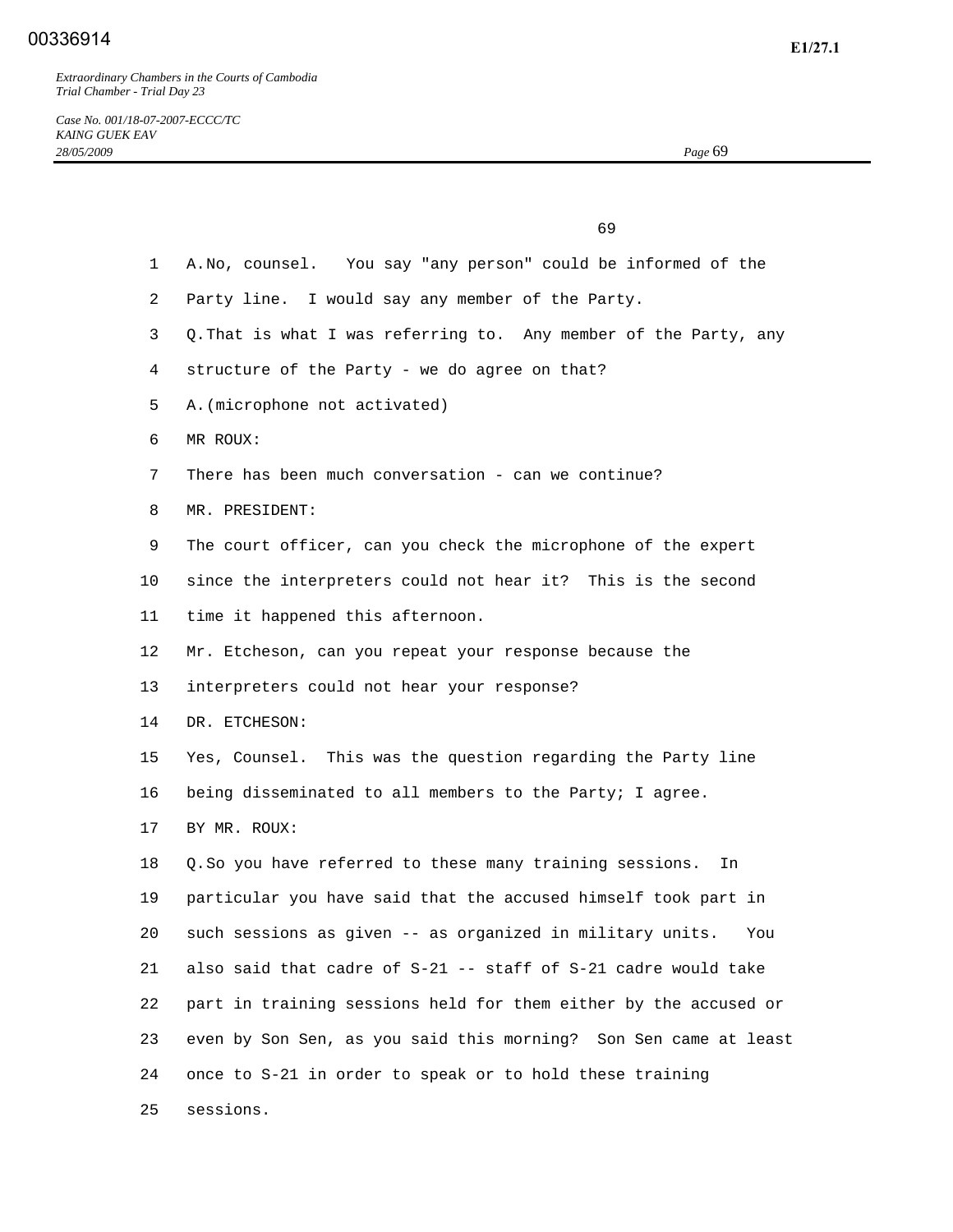70

 1 [14.48.17] 2 So this is - following is my question. 3 If you were a member of the Party, and when one was a cadre, in 4 particular, would one have any choice to take part or to not take 5 part in such training sessions? 6 A. Well, Counsel, one always has a choice but it might not be 7 wise. 8 Q. I can accept this kind of response. So let's push it a little 9 further. What would happen to a Party cadre who would choose not 10 to go to a training session, for instance? 11 A. I would expect that this would result in some kind of 12 disciplinary action. Exactly what would depend on the situation. 13 [14.49.48] 14 Q. Do you concur with me in saying that there have been persons 15 who have been smashed -- using this tragic and bad term. People 16 have been smashed for rather minor things, minor behaviour, and 17 some persons might well have ended up being smashed merely for 18 not having gone to a training session? 19 A. I know of no such specific occurrence, counsel, but it is not 20 at all difficult to imagine that it might well have happened. 21 Q. On this same subject, and we may wish to revisit this again 22 later on, I'm talking about choice and consequently the issue of 23 obeying. One chooses to obey or not to obey. Is it wrong if I 24 say that in Democratic Kampuchea if one were to choose not to 25 obey, one had problems and these problems could go as far as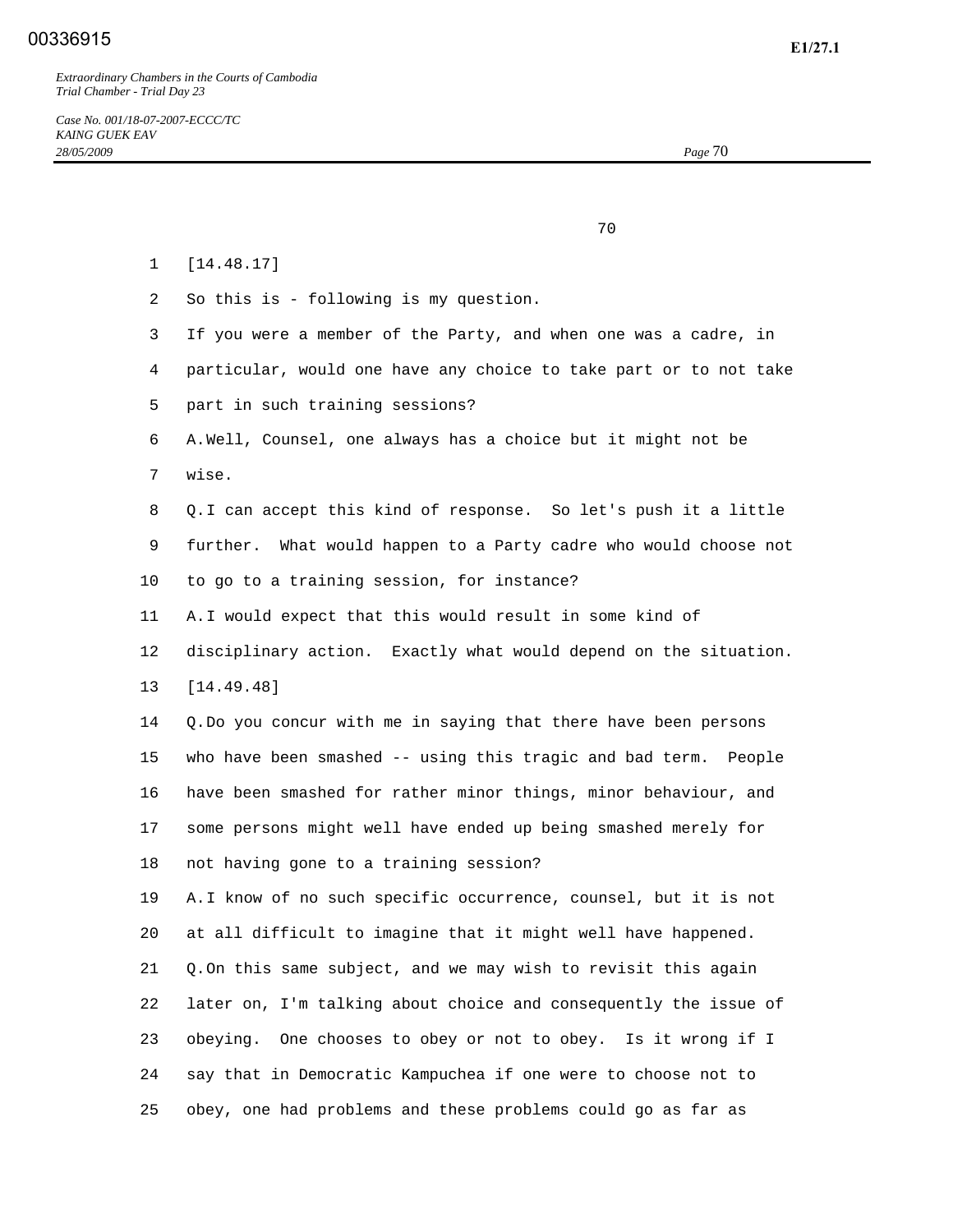## **E1/27.1** 00336916

*Extraordinary Chambers in the Courts of Cambodia Trial Chamber - Trial Day 23* 

*Case No. 001/18-07-2007-ECCC/TC KAING GUEK EAV 28/05/2009 Page* 71

71

- 1 death?
- 2 A. Unquestionably, counsel.
- 3 Q. On the issue of this organization, after the issue of
- 4 indoctrination or simultaneous concurrent with indoctrination,
- 5 you refer to one of the channels for propaganda broadcasting,
- 6 specifically the Revolutionary Flag, this medium or a vector for
- 7 propaganda, and you say that had to be read, it was compulsory.
- 8 If one were to not read it one would be liable to the accusation
- 9 of treason. Is this correct?
- 10 A. I have seen instances where failure to distribute
- 11 Revolutionary Flag to one's subordinates was characterized as a 12 treasonous activity, yes.
- 13 [14.52.48]
- 14 Q. In paragraph 63 you quote a most enlightening segment section 15 from the Revolutionary Flag and it's also referenced in your 16 footnote number 142:

 17 "We must see as key the duties of attacking the domestic enemy, 18 and this is related to each and every one of our other duties. 19 Every Party level must therefore adopt the role of leading the 20 army and the people to attack all such enemies to sweep them 21 cleanly away, sweep and sweep and sweep again and again 22 ceaselessly so that our Party forces are pure, so that our 23 leading forces at every level and in every sphere are clean at 24 all times."

25 The accused has on occasion said that the editor of the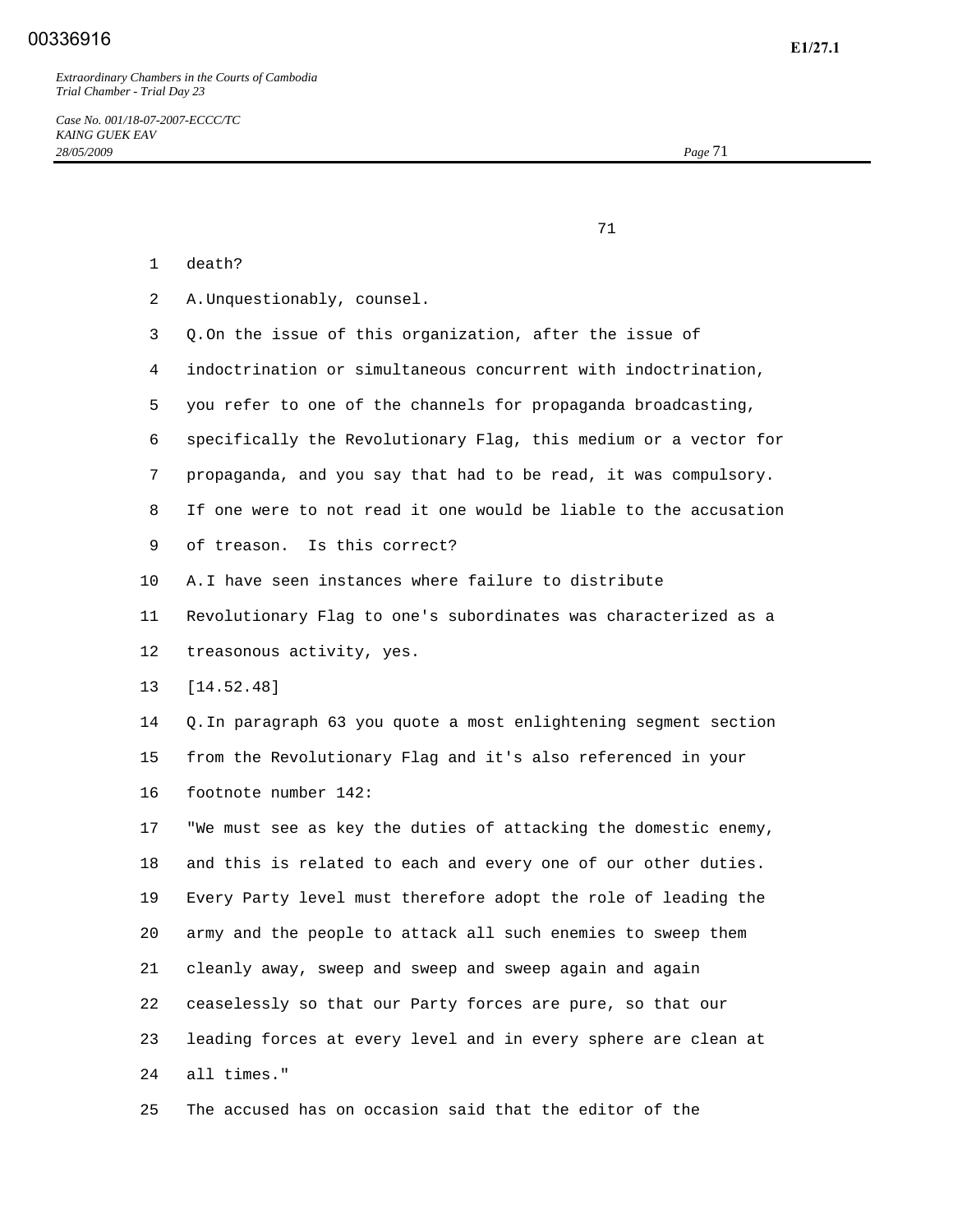*Case No. 001/18-07-2007-ECCC/TC KAING GUEK EAV 28/05/2009 Page* 72

<u>72</u> and 2012 and 2012 and 2012 and 2012 and 2012 and 2012 and 2012 and 2012 and 2012 and 2012 and 2012 and 2012 and 2012 and 2012 and 2012 and 2012 and 2012 and 2012 and 2012 and 2012 and 2012 and 2012 and 2012 and 2012

 2 this assertion of his? 3 A. Counsel, other sources have also described Pol Pot as being 4 centrally involved with the production of Revolutionary Flag. 5 Some sources assert that he wrote every word. While I find that 6 a little bit difficult to credit it is not difficult to believe 7 that he would pay very close attention to this crucial tool for 8 indoctrinating a cadre. 9 MR. PRESIDENT: 10 The Chamber would like to take an adjournment for 15 minutes 11 before we can resume the questionings to the expert. 12 The Court officials you are now instructed to take the expert to 13 his waiting room. 14 (Judges exit courtroom) 15 (Court recesses from 1456H to 1517H) 16 (Judges enter courtroom) 17 MR. PRESIDENT: 18 Please be seated. The Chamber is now back in session. 19 Before I hand the floor to the counsel, François Roux, the

1 Revolutionary Flag was actually Pol Pot. Would you concur with

 20 Chamber would like to make an announcement of our decision as the 21 following: "Decision to amend the deadline for comments on the 22 military file".

 23 For a variety of reasons, the full military Court file has not 24 yet been translated. The Trial Chamber has, however, satisfied 25 itself that those parts not yet translated are not critical to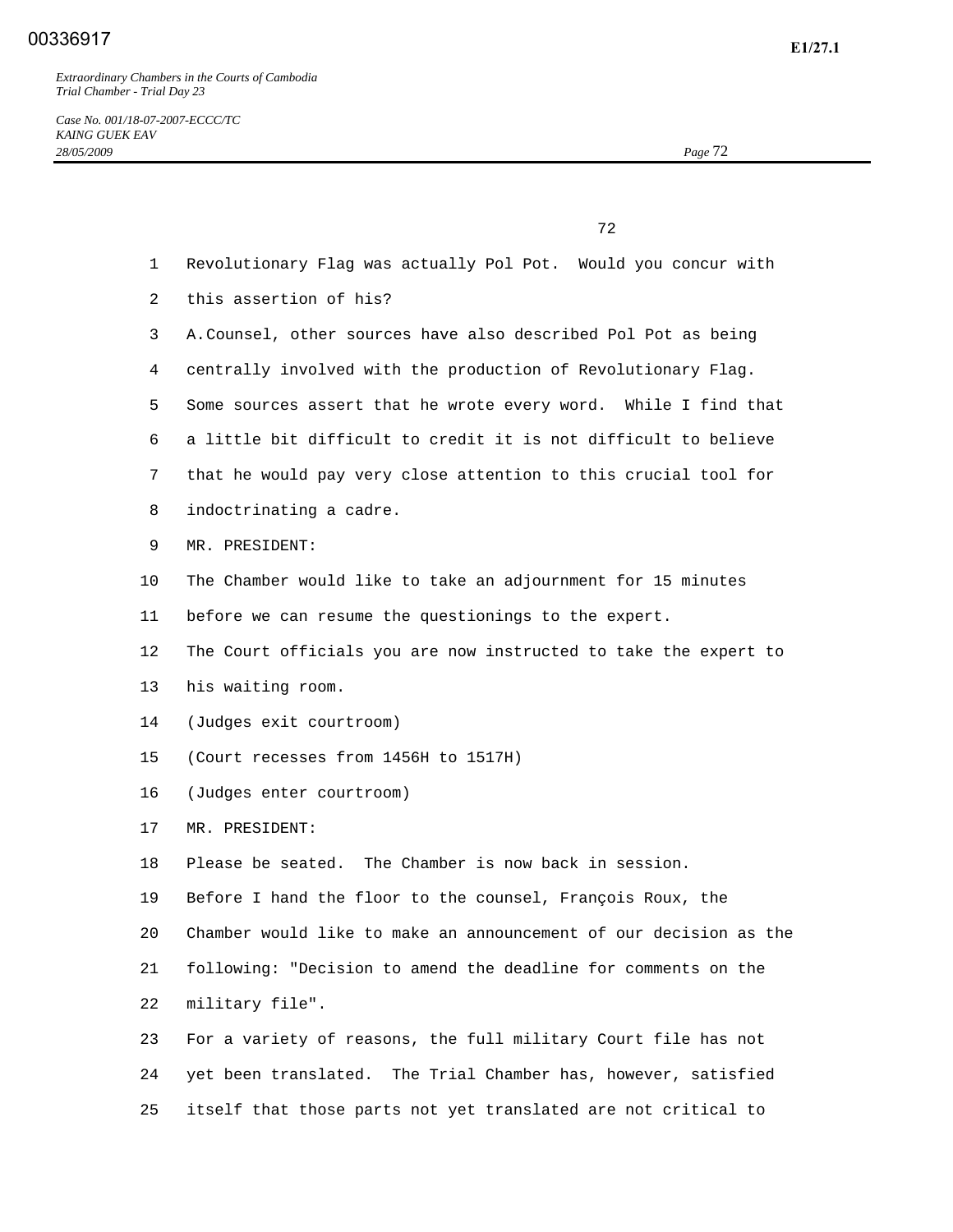*Case No. 001/18-07-2007-ECCC/TC KAING GUEK EAV 28/05/2009 Page* 73

 73 1 its determination of the request for the release of the accused. 2 The Trial Chamber is conscious that its decision on the request 3 for release should be delivered by the 15th of June 2009. 4 The Trial Chamber acknowledges that these difficulties over 5 translation have resulted in an abbreviated period for the 6 parties to comment on the military court file. However, in order 7 to allow the Trial Chamber to issue its decision by 15th of June 8 2009, we ask the parties to make any comment on the military 9 court file by 4.00 p.m. on Monday, the 1st of June 2009. 10 [15.20.21] 11 Now I would like to give the floor to counsel François Roux so 12 that he can continue his questioning to the expert, Dr. Craig 13 Etcheson. 14 The floor is yours. 15 MR. ROUX: 16 Thank you, Mr. President. 17 [15.20.57] 18 BY MR. ROUX: 19 Q. Mr. Etcheson, I wish to continue here with my theme per theme 20 questioning, based on the reading of your report and on your 21 comments to the Chamber. 22 I am now - let me please indicate to you, to be clear, that we 23 will speak about the purges afterwards, of course. But for the 24 moment, as you have understood, I am only focusing on the general

25 policy and on the implementation of the general policy of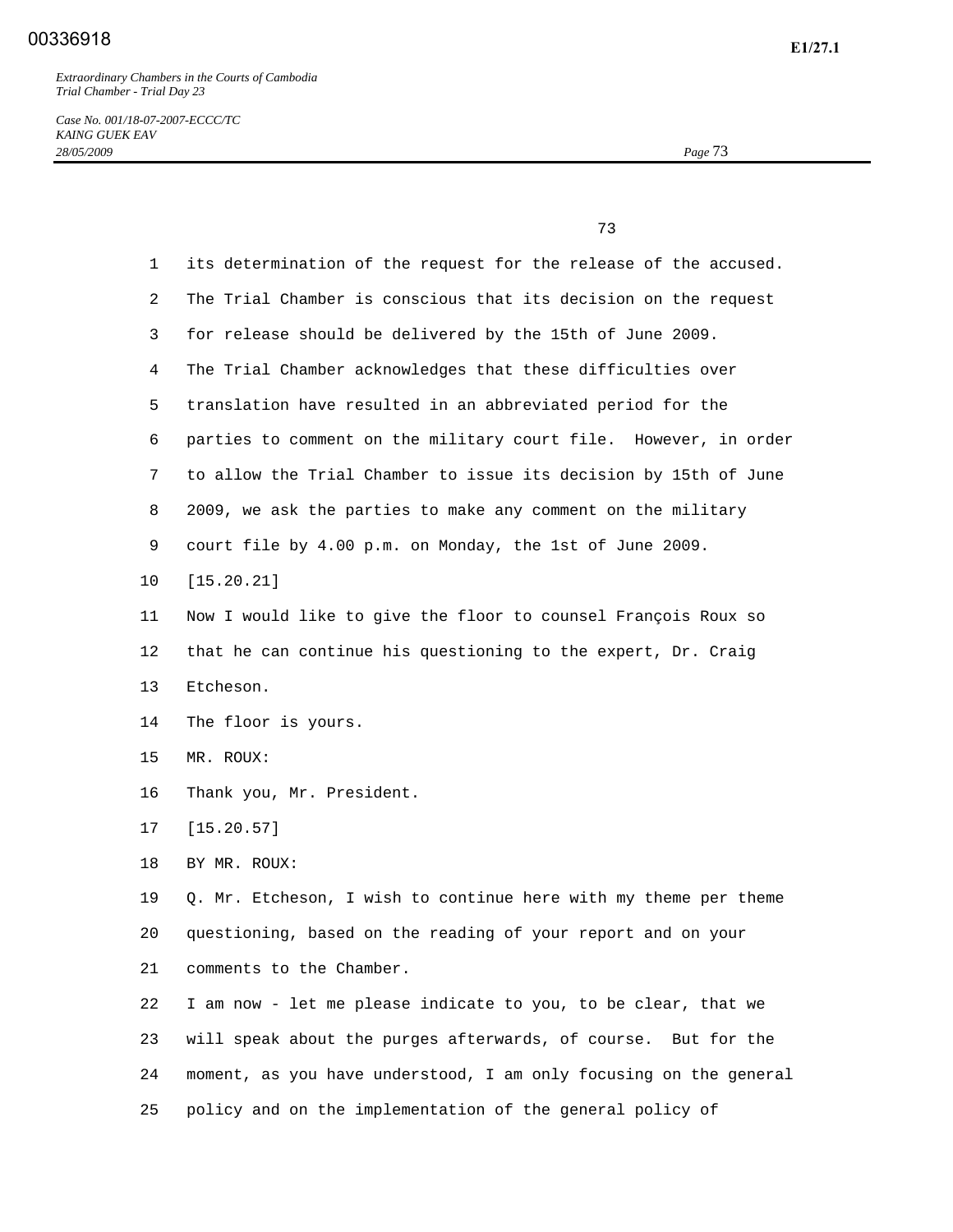74

1 Democratic Kampuchea.

 2 I would like to speak now about vertical communication, and I 3 will not speak too long about this because we have spoken about 4 this at great length up until now. But I would like to remind 5 you that in paragraph 36 of your report you specified that the 6 Standing Committee controlled all communication networks within 7 the Democratic Kampuchea regime and all communications were 8 organized in a strictly vertical hierarchy. That's what you 9 wrote.

 10 I imagine that you agree with me to say that this is what you 11 have been confirming during the proceedings up until now.

12 A. That is correct, counsel.

 13 Q. And you also added this interesting clarification. The zone - 14 this is in paragraph 56; the zone communications were organized 15 vertically as the chain of command and when they were horizontal, 16 it was considered as evidence of treasonous intent. I don't want 17 to go into detail, but you are providing a certain number of 18 examples of zones that, in order to communicate between each 19 other, had to go through the Centre.

 20 Could you - do you have any comments to provide us with here? 21 A. Yes, counsel. I believe that this pattern of strictly 22 enforced vertical communication was the general rule, except in 23 instances explicitly authorized by the upper echelons. 24 Q. So therefore you also specified during the May 21st hearing

25 concerning, in particular, Sou Met's letters - you said,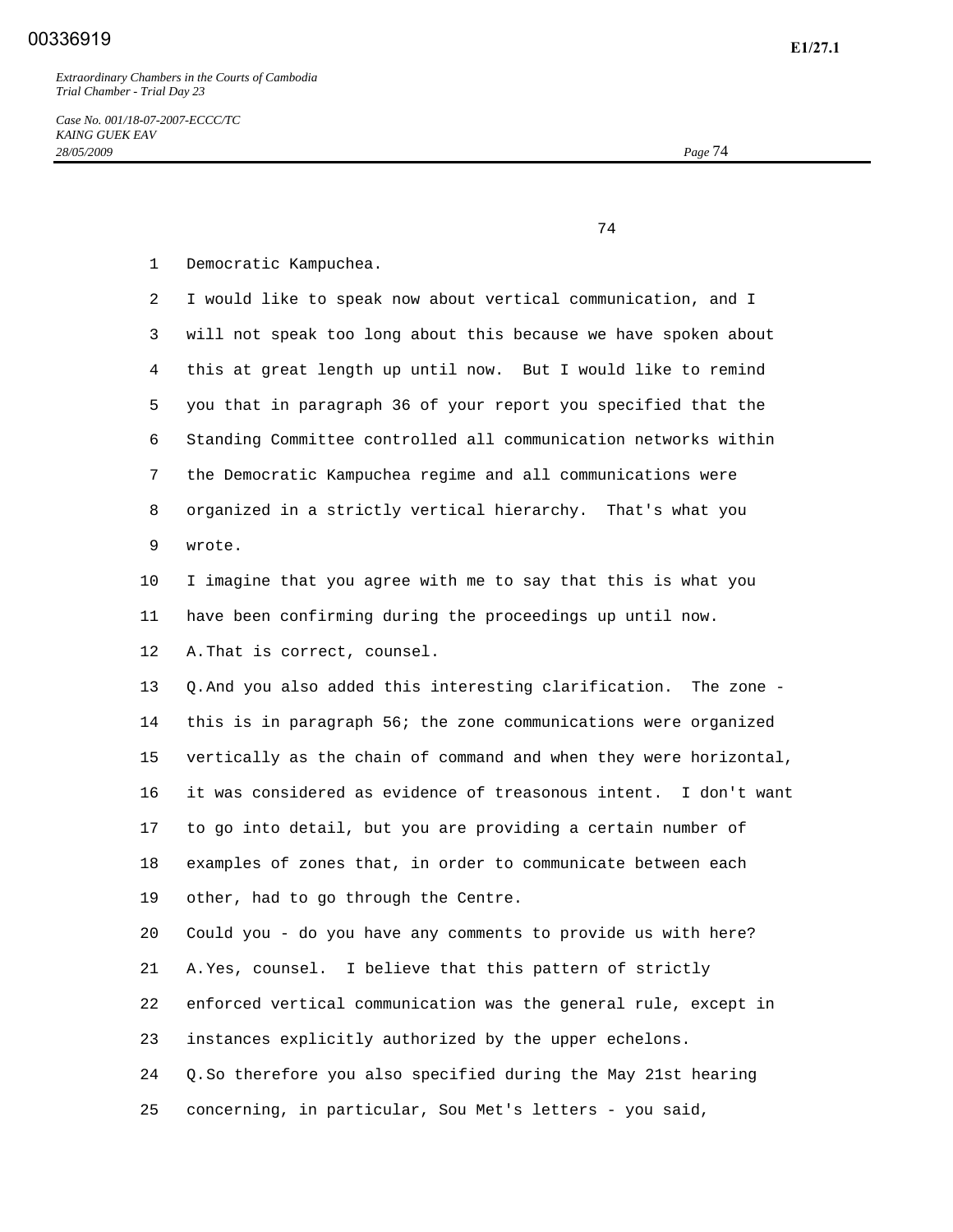*Case No. 001/18-07-2007-ECCC/TC KAING GUEK EAV 28/05/2009 Page* 75

75

| $\mathbf{1}$ | therefore, that the accused had to report to the top of the CPK   |
|--------------|-------------------------------------------------------------------|
| 2            | hierarchy and then via Son Sen, he had to cooperate with the      |
| 3            | different divisions to aid and proceed with what was going to     |
| 4            | become a large scale purge within the military apparatus.         |
| 5            | [15.25.18]                                                        |
| 6            | Yesterday morning, when we came after the morning break while the |
| 7            | accused was being questioned concerning Sou Met's letters; Mr.    |
| 8            | Alex Bates questioned you and you answered, according to my notes |
| 9            | - I'm not basing myself on the transcript, here but based on my   |
| 10           | notes I can see you answered that the fact that communication     |
| 11           | between division leaders and S-21 had to necessarily go through a |
| 12           | vertical structure such as the accused describes it -- well, you  |
| 13           | said that this pattern agrees completely with the way that I      |
| 14           | understood the strict monopoly of the CPK within the Party,       |
| 15           | within the organization and within the military institution.      |
| 16           | Therefore, this is the conclusion that you drew at the end of our |
| 17           | morning's session and at the end of the discussion that was based |
| 18           | - the discussion regarding Sou Met's letters to S-21 via Son Sen. |
| 19           | You said that the pattern described by the accused complies       |
| 20           | completely with the way that I understood the strict monopoly of  |
| 21           | the CPK; is that so?                                              |
| 22           | A. Counsel, if I'm not mistaken, I did not have the opportunity   |
| 23           | to say anything                                                   |
| 24           | yesterday morning.                                                |
| 25           | [15.27.30]                                                        |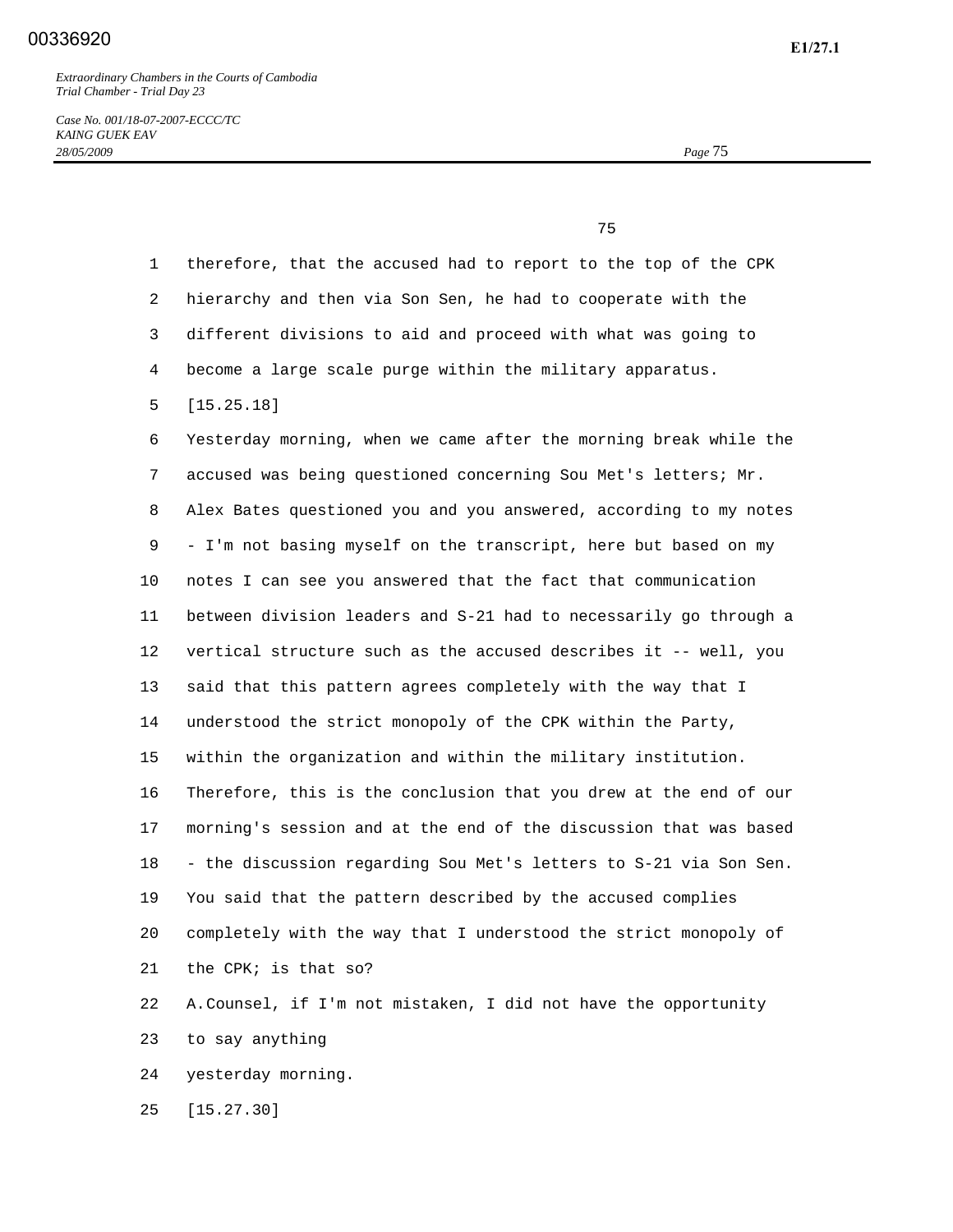*Case No. 001/18-07-2007-ECCC/TC KAING GUEK EAV 28/05/2009 Page* 76

76

- 1 Q. I apologize, if this was misinterpreted. I said after we met
- 2 at the beginning of
- 3 the afternoon when Alex Bates questioned you; at the beginning of
- 4 the afternoon, after the lunch break.
- 5 A. Yes, then that would be correct.

 6 Q. Another element that you describe in your report and that also 7 transpires from discussions that took place with you here, it is 8 the policy of espionage and the policy of denouncing - I would 9 like to draw your attention to paragraphs 105 and 107, 112, 114 10 of your report.

11 And I would like to focus here on paragraph 89 first -- 89 first, 12 yes. The last sentence, "the chlop" -- and you defined "chlop" 13 previously as being militia people:

 14 "The chlop also spied on citizens in order to identify potential 15 dissidents. At dusk, soldiers on patrol and spies, chlop, from 16 Cheng Kai (phonetic) came into the village to hide under the 17 houses and listen to what members of the family say to each 18 other."

 19 And you add in paragraph 45, "The permanent control of the 20 biographies," and you also say that the zone committees regularly 21 collected and examined personal biographies that each Party 22 member was required to prepare, periodically update, and submit 23 to the Party.

24 [15.30.24]

25 You say again in paragraph 83: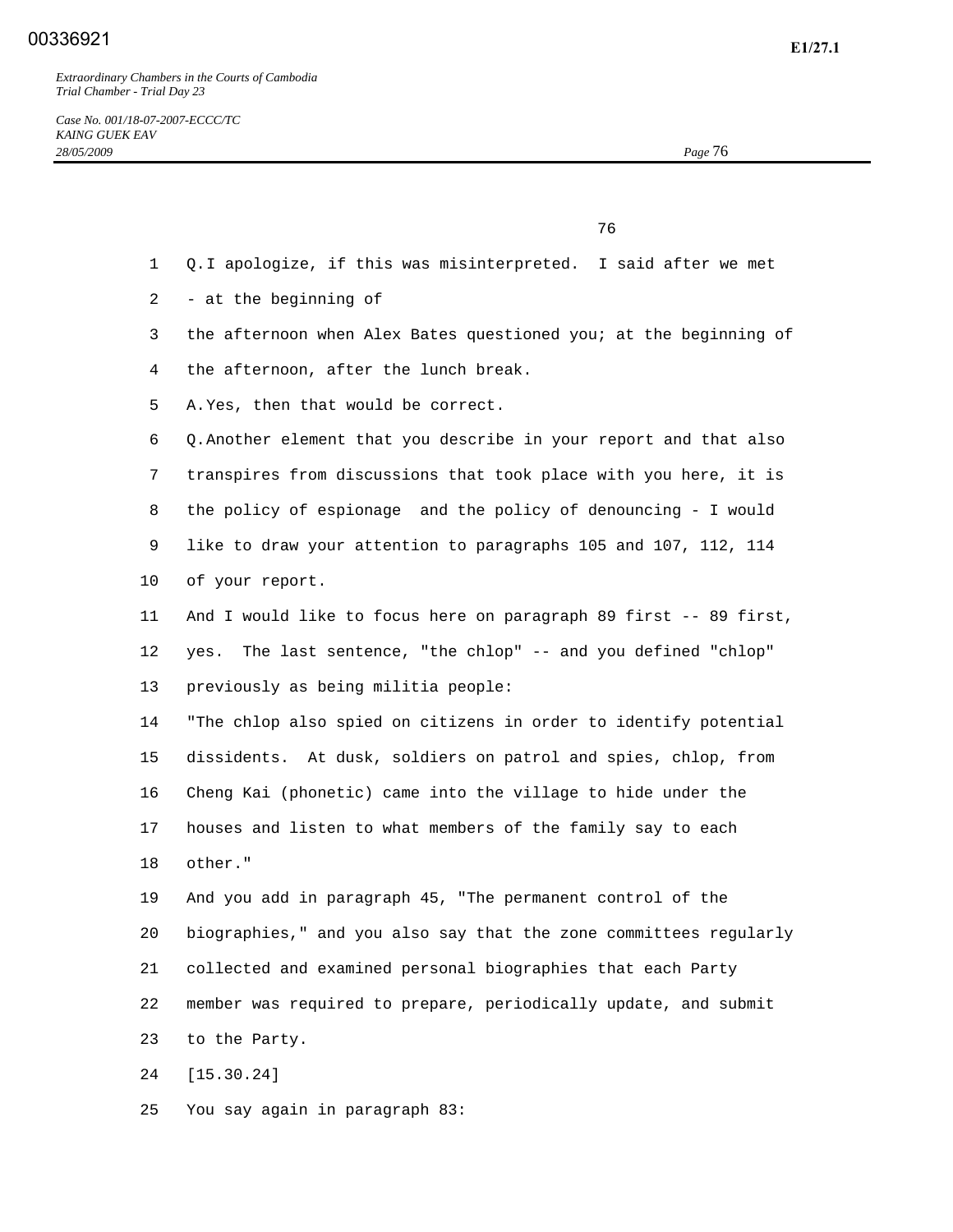*Case No. 001/18-07-2007-ECCC/TC KAING GUEK EAV 28/05/2009 Page* 77

 77 1 "The authorities of the commune were also in charge of compiling 2 the biographies of the inhabitants in their area and to provide 3 these biographies to the district level for examination in the 4 search for the enemies." 5 Would you agree with me to call this a "police state" in the 6 truest sense of the meaning? 7 A. Yes, counsel, I would. 8 Q. And in the most tragic sense of this term, too. 9 So having had this overview, my following question is as follows. 10 I presume you will concur with me to say that, overall, this 11 policy that we have been talking about for an hour, was 12 implemented by the leaders of CPK early on, very early on - you 13 said even prior to 30 March '76 - and Duch had no role whatsoever 14 in establishing or working out this policy. 15 A. I'm not certain, Counsel, that this can be said. There are 16 periods of time between 17 the beginning of the regime on 17 April 1975 and the order to 18 establish S-21 on 15 August 1975 when I can not clearly account 19 for the whereabouts and activities of the accused person. So I 20 do not know what functions he may have been performing during 21 that time. 22 [15.33.31] 23 Q. So then, Dr. Etcheson, has the accused ever been a member of 24 the Standing

25 Committee of CPK?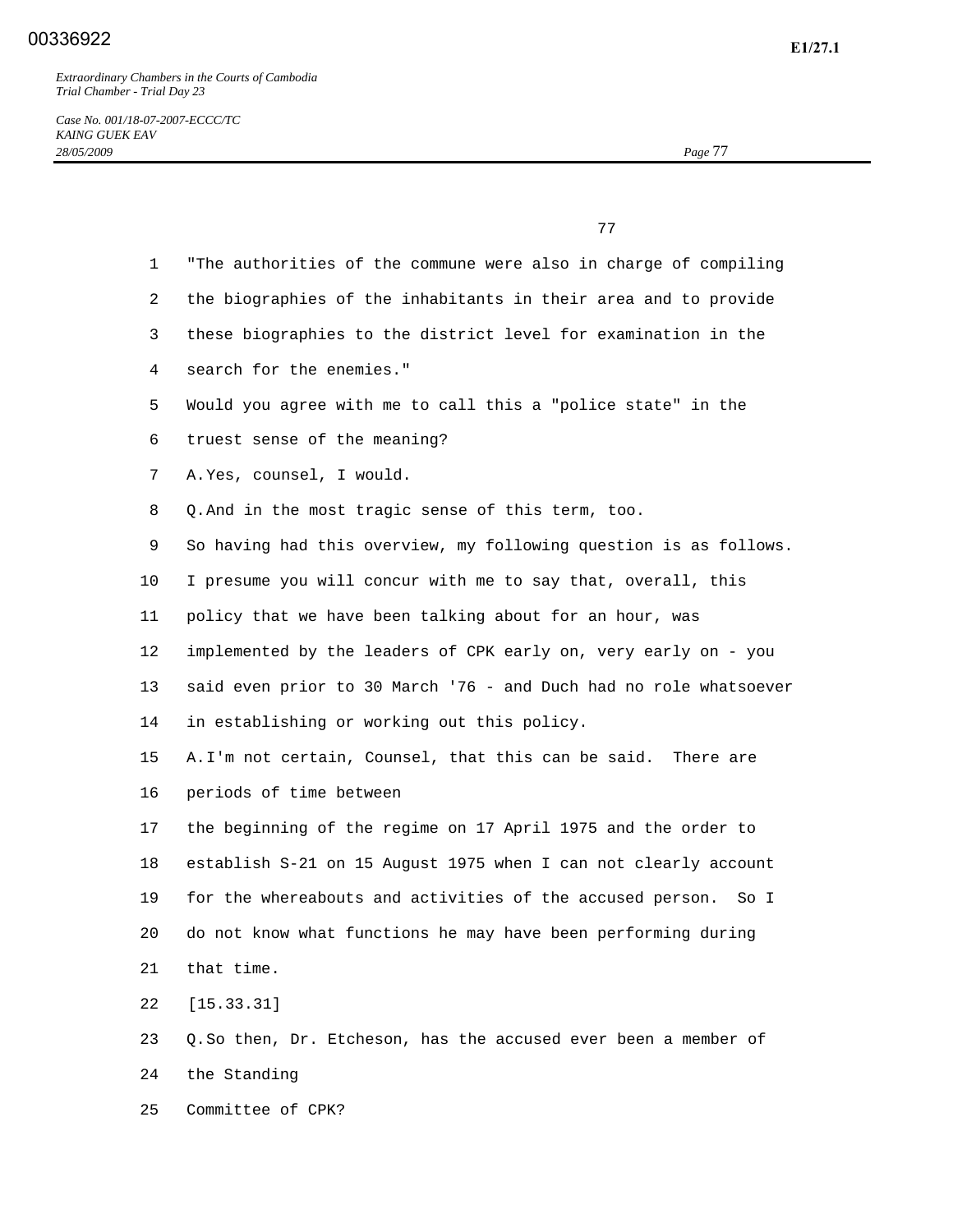## **E1/27.1** 00336923

*Extraordinary Chambers in the Courts of Cambodia Trial Chamber - Trial Day 23* 

<u>28 and 28 and 28 and 28 and 28 and 28 and 28 and 28 and 28 and 28 and 28 and 28 and 28 and 28 and 28 and 28 and 28 and 28 and 28 and 28 and 28 and 28 and 28 and 28 and 28 and 28 and 28 and 28 and 28 and 28 and 28 and 28 a</u>

- 1 A. I do not believe so, Counsel.
- 2 Q. I thought, somewhere in your report, it was the Standing
- 3 Committee that decided on policies.
- 4 A. Indeed it is, Counsel
- 5 Q. I thank you.
- 6 [15.34.30]

7 Now, I would like to move on to the issue of purges.

 8 I think I can confidently say, but under your authorization 9 possibly, that a distinction could be made for the sake of 10 thinking clearly - a clear reasoning - that the general purging 11 that would be beyond any kind of control by the accused, and the 12 purges that you talked about this morning and that we shall be 13 talking about some more now - that the methodology might have 14 contributed to making those purges possible.

 15 It seems to me that here we are dealing with two categories. I'm 16 not going to make you answer quickly. I'm just wanting to show 17 you the overall pattern or plan of my reasoning.

 18 Now, in your report I find a description of what I would call 19 overall or general purging, e.g., in para 80, I quote: 20 "While people accused of 'not respecting the plan' in communes 21 and mobile brigades, might be identified as suspects by commune 22 leadership, their executions were generally carried out at the 23 district level. On other occasions, district chairmen would 24 order the commune level security forces, i.e. the chlop to carry 25 out executions of suspected traitors. District officials would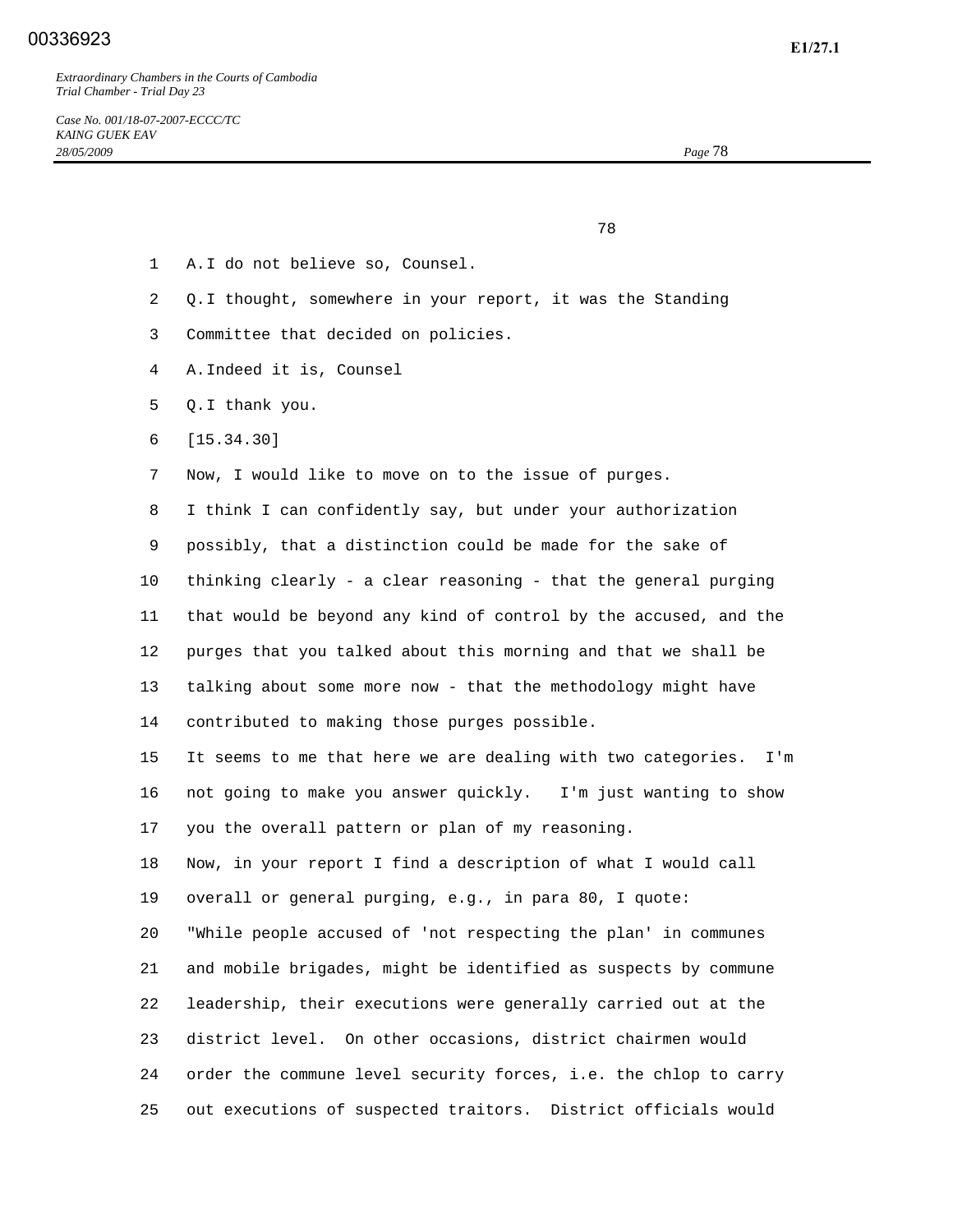79

- 1 also order the arrest of commune level and cooperative level
- 2 cadre upon accusations, for example, of 'being Vietnamese
- 3 links'."
- 4 [15.37.21]
- 5 Dr. Etcheson, in your opinion, in view of the position of Duch at 6 S-21, do you believe that he took any part in this kind of purge 7 as you describe in paragraph 80 of your report?
- 8 A. In terms of physical participation or in terms of directly
- 9 ordering, no, I do not, at least insofar as we're concerned with 10 our period of temporal jurisdiction.
- 11 Q. Thank you. I carry on now.
- 12 [15.38.29]
- 13 I would like to recall at this stage that your paragraph 63 that 14 we referred to earlier - that is to say, the rather horrifying 15 quote from Revolutionary Flag to:

 16 "...sweep, sweep, and sweep again and again, ceaselessly, so that 17 our Party forces are pure, so that our leading forces at every 18 level and in every sphere are clean at all times."

 19 You also said, in relation to enemies, in paragraph 25 of your 20 report that Party policy demanded that Central Committee members 21 acquaint themselves with the reality of the situation at district 22 level and to ensure, among other things, that local cadres were 23 thorough in their elimination of counter-revolutionaries. You 24 also said that in late 1977 the Party called for a review of the 25 performance of district secretaries and the purge of those who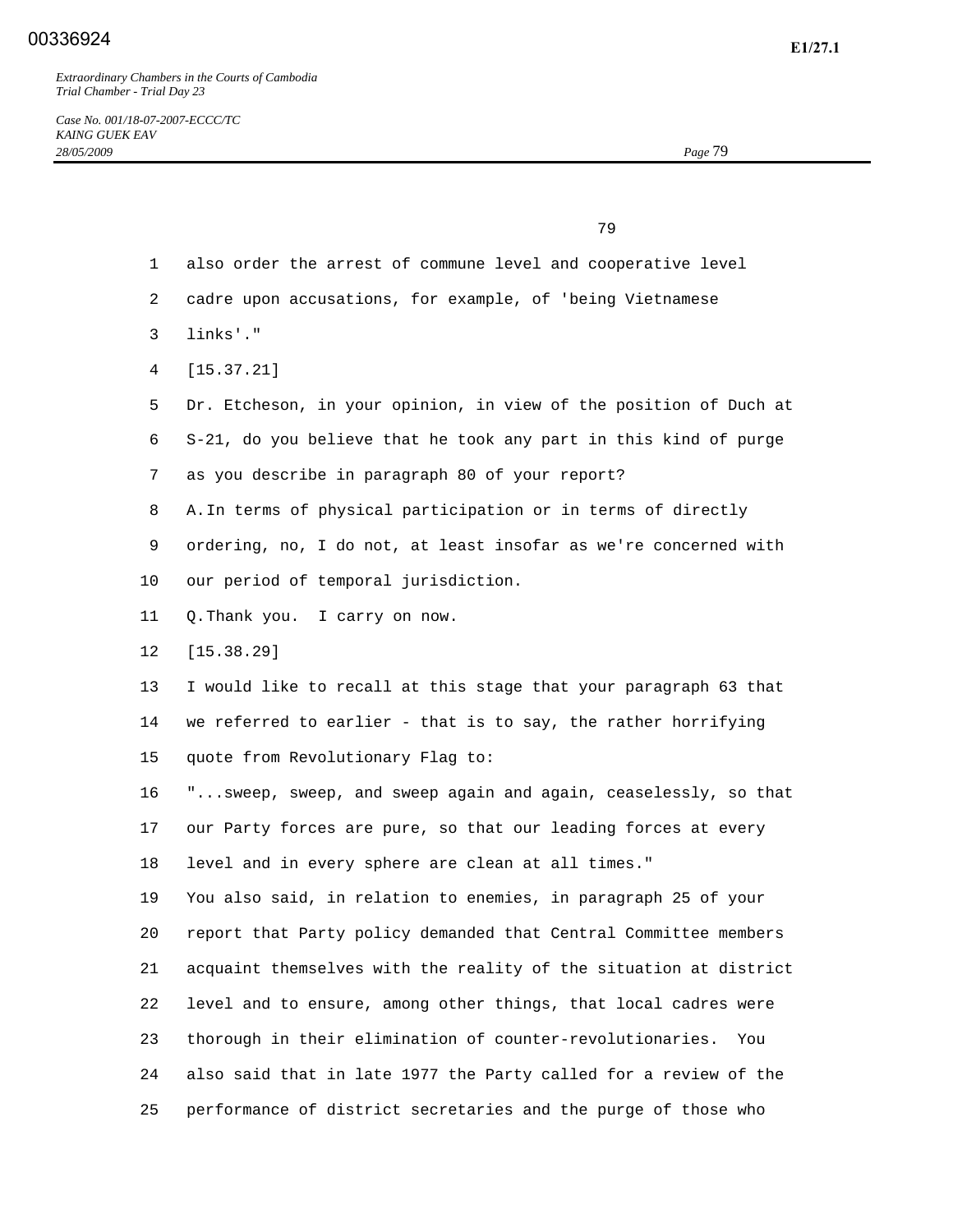*Case No. 001/18-07-2007-ECCC/TC KAING GUEK EAV 28/05/2009 Page* 80

 80 1 were performing badly. Bad performance included failing to be 2 vigilant about bad elements and enemies hidden among the people. 3 [15.41.00] 4 If I remember correctly, this morning you gave explanations 5 according to which, on the basis of your research, Central 6 Committee members themselves went out into the districts to do 7 monitoring of the actual implementation of what you call Party 8 policy. 9 So, a similar question to the one I already asked; regarding this 10 whole policy as you describe it across the board, do you agree 11 with me to say that this was outside the jurisdiction of Duch, or 12 outside his competence? 13 A. I do not agree, counsel. You may recall -- some time ago now 14 I'm afraid, I don't remember which day precisely - when I was 15 being examined by Judge Cartwright, she asked me if there was 16 some particular period when there was a higher than usual number 17 of arrests of district level cadres. And in response to her 18 question, I discussed in particular the purges of the Northwest 19 Zone and the East Zone when a very large number of district level 20 cadres found themselves at S-21. I believe the process of those 21 purges is directly connected to what I am discussing in the 22 paragraph to which you refer.

 23 Q. We shall touch upon that issue; fear not. However, I did feel 24 that in paragraph 25 when you refer to enemies hidden amongst the 25 people, I got the feeling that you were not talking about purges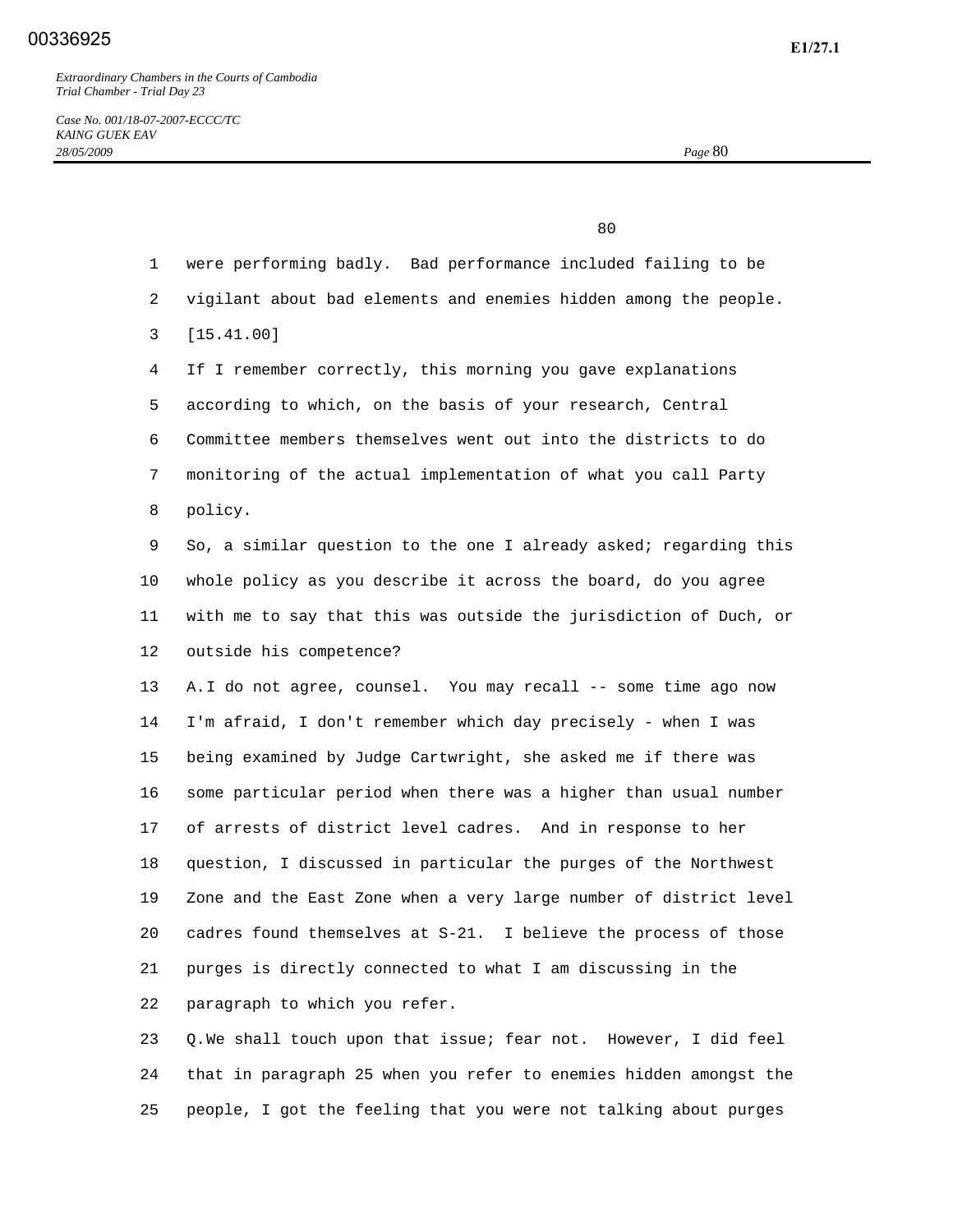*Case No. 001/18-07-2007-ECCC/TC KAING GUEK EAV 28/05/2009 Page* 81

 81 1 conducted from the Centre. However, I do take note of your 2 response. 3 Likewise, in paragraph 79, you recall - and this is somewhere 4 around the middle of the paragraph - that the Party Centre 5 encouraged the process of a continuing search for and purge of 6 suspected enemies at all levels of the organization, and you 7 quote: 8 "Therefore, carry out examinations in the cooperatives and 9 districts. Attention must be paid to examining these two levels 10 because they are side by side with the people. Other levels must 11 also be examined. These are maggots in our flesh which must be 12 dug out." 13 [15.43.10] 14 It would appear to me that this is not within the realm of Duch. 15 However, if you feel differently, perhaps you could say so and 16 then we can move on to the other question, because we need to 17 tackle this issue in a frontal fashion. 18 A. Yes, indeed. I believe that the constant exhortations by the 19 Party Centre to purify the Party organization through the purge 20 of various forms of traitors, characterized in this quote as, 21 "maggots in our flesh" - I believe that S-21 was a central axis 22 of that effort to dig out the maggots. 23 Q. This brings us now to the question or the questions -- you 24 have discussed these very expertly yesterday and, as I said, we

25 shall tackle these in a frontal fashion because they do deserve a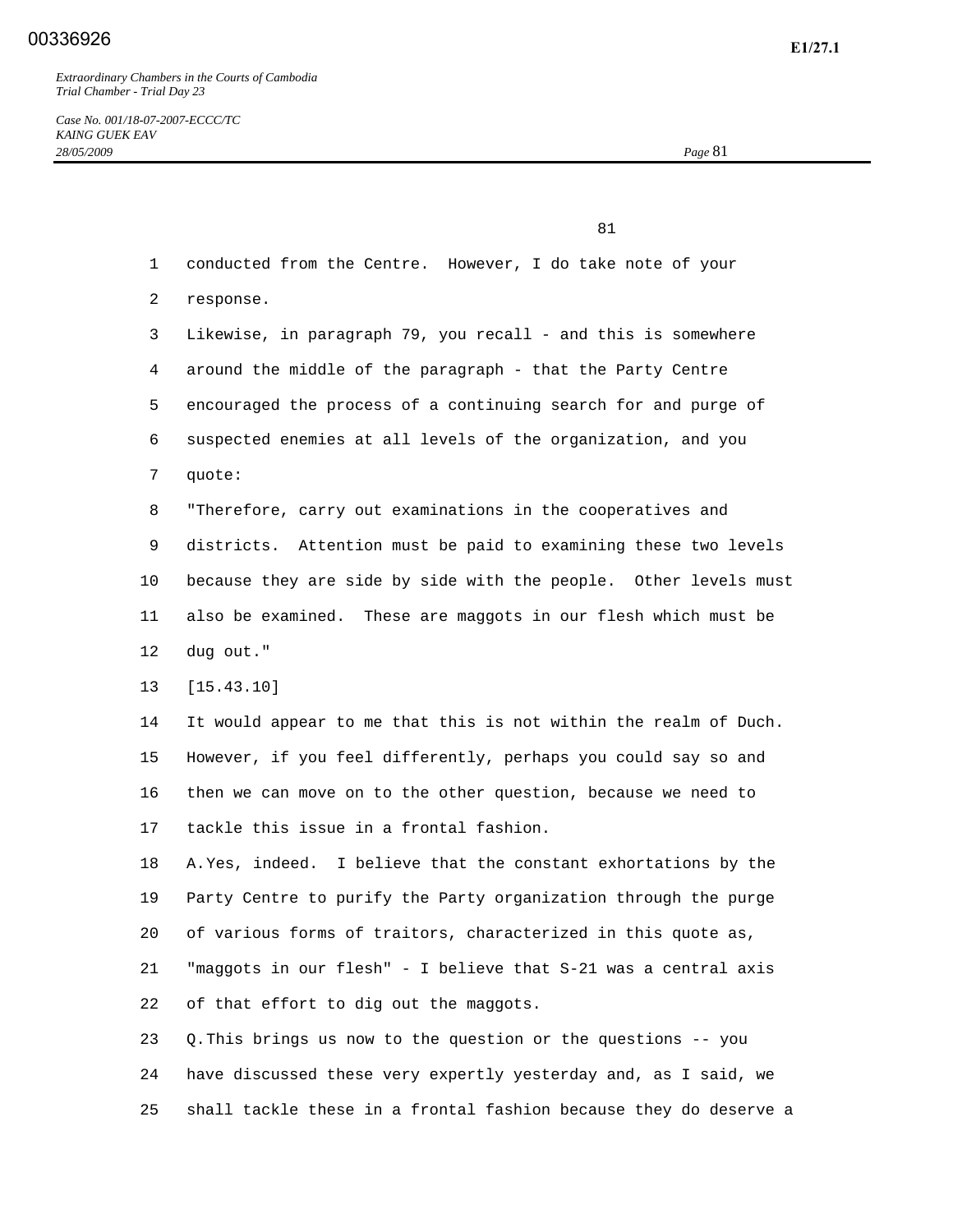*Case No. 001/18-07-2007-ECCC/TC KAING GUEK EAV 28/05/2009 Page* 82

82

- 1 measure of explanation But as a preliminary point, I do need to
- 2 ask a couple of more questions.
- 3 [15.46.49]

 4 Earlier on, Mr. Kar Sarvuth sought clarification from you about 5 the number of security centres or the other security centres in 6 Democratic Kampuchea. Could you give the Chamber any kind of 7 idea of an order of magnitude or the number of such security 8 centres under the regime of Democratic Kampuchea? 9 A. Certainly, counsel, although, unless there was a difficulty 10 with the translation, I do not believe your Co-Counsel ever asked 11 me about the number of security offices. 12 On the case file -- at ERN 00194821 through 00194829 with the 13 case file document number D92/1, and this is the English version; 14 I'm sorry I don't have the ERNs for the French or Khmer versions 15 at the tip of my tongue -- is a document dated 23 August 2006 16 entitled, "DK Prisons." It's produced by the Documentation 17 Centre of Cambodia and it is a list of Democratic Kampuchea 18 security offices that they have identified in their research. It 19 shows 195 DK security offices in various places around the 20 country. I am aware that since then, the Documentation Centre 21 has identified some number of additional security offices that 22 are not included in this list.

23 [15.50.22]]

 24 In addition to that document, also on the case file at ERN 25 00087303 through 00087332, is a larger English language report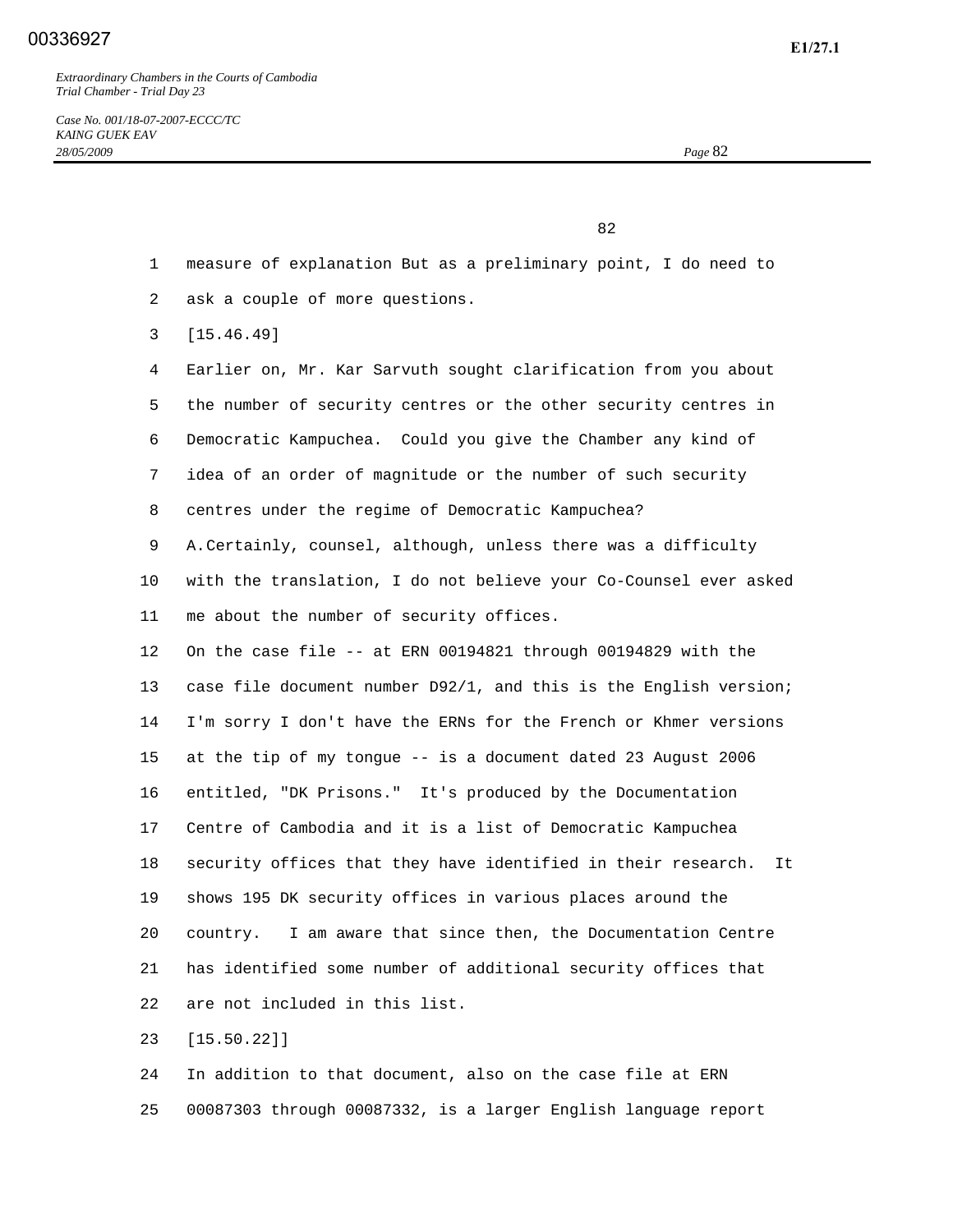experience of the state of the state of the state of the state of the state of the state of the state of the s

*Case No. 001/18-07-2007-ECCC/TC KAING GUEK EAV 28/05/2009 Page* 83

| $\mathbf{1}$ | which is excerpted on the case file, one case file, at $-$ in the  |
|--------------|--------------------------------------------------------------------|
| 2            | English language version - 00217576 through 00217578.<br>In the    |
| 3            | French version it is at 00292776 through 00292802.<br>In the Khmer |
| 4            | version, ERN 00233382 through 00233428.                            |
| 5            | I'm sorry but I don't have a case file document number.            |
| 6            | Nonetheless, this item is a report on security offices in          |
| 7            | Sisophon and Battambang that was prepared by a French scholar      |
| 8            | named Henri Locard at the request of the Office of the             |
| 9            | Co-Prosecutors. This excerpt is part of a much larger report,      |
| 10           | most of which is not on case file 1, and it describes a number of  |
| 11           | security offices that are not included in the list published by    |
| 12           | the Documentation Centre.                                          |
| 13           | Finally, in the course of the preliminary investigations by the    |
| 14           | Office of the Co-Prosecutors and the judicial investigations by    |
| 15           | the Office of Co-Investigating Judges, I believe that we have      |
| 16           | discovered a number of security offices that were not identified   |
| 17           | either in the research by the Documentation Centre of Cambodia or  |
| 18           | in the research by Henri Locard. I have not had time,              |
| 19           | unfortunately, in the last couple of years, to take all of this    |
| 20           | material and compile it together to make a new list in order to    |
| 21           | identify exactly how many security offices we now know of, but it  |
| 22           | is substantially more than the 200 or so identified by the         |
| 23           | Documentation Centre of Cambodia.                                  |
| 24           | [15.55.09]                                                         |

25 Q. Since you are also referring to the DC-Cam report, I presume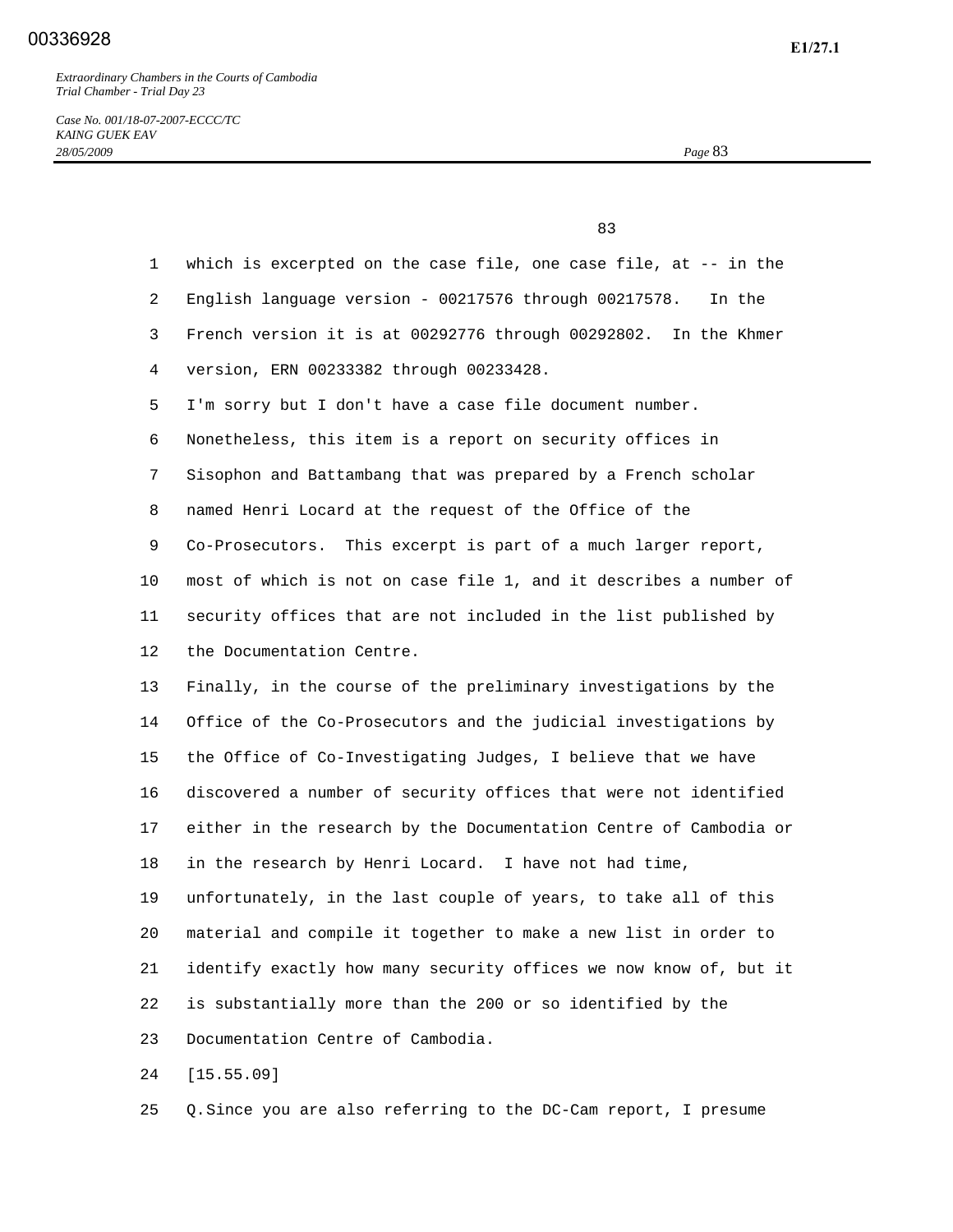84

*Case No. 001/18-07-2007-ECCC/TC KAING GUEK EAV 28/05/2009 Page* 84

| $\mathbf{1}$ | you are also aware of the classification - it's an extremely      |
|--------------|-------------------------------------------------------------------|
| 2            | morbid classification - by DC-Cam, including numbers of victims.  |
| 3            | A. I am aware of that work, counsel, yes.                         |
| 4            | Q. Could you tell the Chamber how many people DC-Cam tentatively  |
| 5            | -- computed tentatively for the Centre that is at the top of the  |
| 6            | list and in this extremely gruesome accounting, what is the       |
| 7            | position attributed by DC-Cam to S-21?                            |
| 8            | A. Counsel, I would have to preface any such discussion by noting |
| 9            | that, when the Documentation Centre of Cambodia began this work   |
| 10           | it had no experience and was unable to find a precedent from      |
| 11           | other countries for such a task as attempting to survey what      |
| 12           | turned out to be tens of thousands of mass graves.                |
| 13           | [15.57.27]                                                        |
| 14           | So there was a steep learning curve in the early years of what    |
| 15           | turned out to be a more than decade-long project. As a result, I  |
| 16           | consider that some of the data regarding numbers of victims in    |
| 17           | the first years of this research project has to be considered     |
| 18           | unreliable and indeed, to answer your question, if I can find the |
| 19           | specific instance - yes, it's a site in Kampong Cham province in  |
| 20           | Krouch Chhmar district, a place called Kaoh Pir where it is       |
| 21           | suggested in the Documentation Centre data that there were        |
| 22           | Frankly, I do not consider this data reliable<br>510,000 victims. |
| 23           | and if I was reworking the data, I would change that to           |
| 24           | "unknown."                                                        |
|              |                                                                   |

25 The second part of your question concerns Phnom Penh. The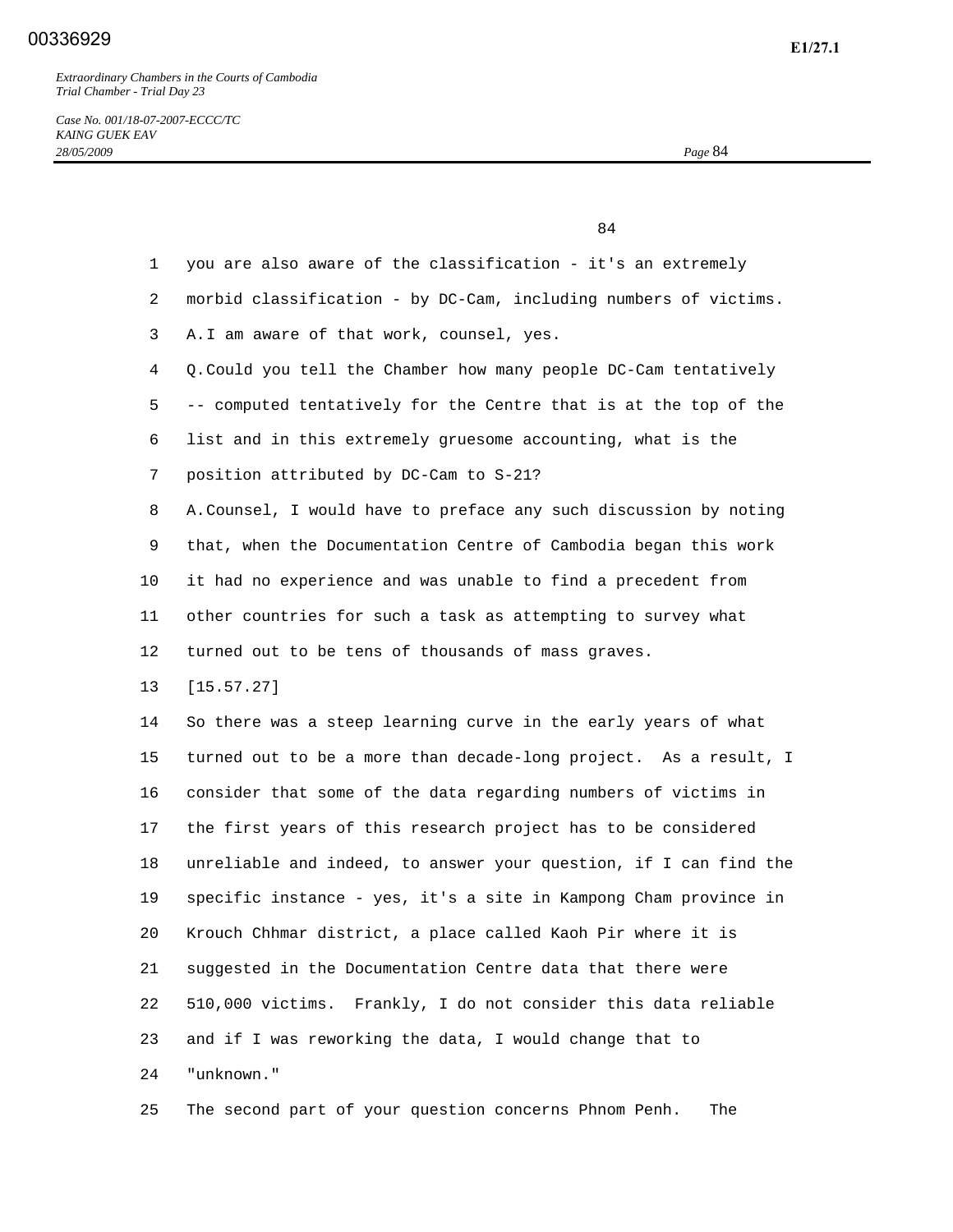85

- 1 Documentation Centre of Cambodia data for Tuol Sleng suggests
- 2 15,000 victims.
- 3 [16.00.06]
- 4 MR. BATES:
- 5 Could we have the ERN number and case file number of the document
- 6 to which the witness has referred?
- 7 Thank you.
- 8 DR. ETCHESON:

 9 I regret to inform the Co-Prosecutor that I neglected to obtain 10 the ERN number for this document but I can provide that to the 11 Chamber at the earliest opportunity. The document in question is 12 called "Documentation Centre of Cambodia Burial" and it appears 13 to be undated.

14 BY MR. ROUX:

 15 Q. Dr. Etcheson, thank you very much for your reservations 16 concerning DC-Cam's work, and I'm sure that they will go straight 17 to Mr. Youk Chhang's heart, but you did not answer my question, 18 however. My question was precise.

 19 Do you know, are you aware of the table that was established by 20 DC-Cam and if so, can you tell us what is the prison that is 21 ranked number one and the number of victims in that prison, and 22 to which number in this morbid accounting DC-Cam placed S-21? 23 Where was S-21 placed in this morbid ranking? That was my 24 question.

25 A. Counsel, --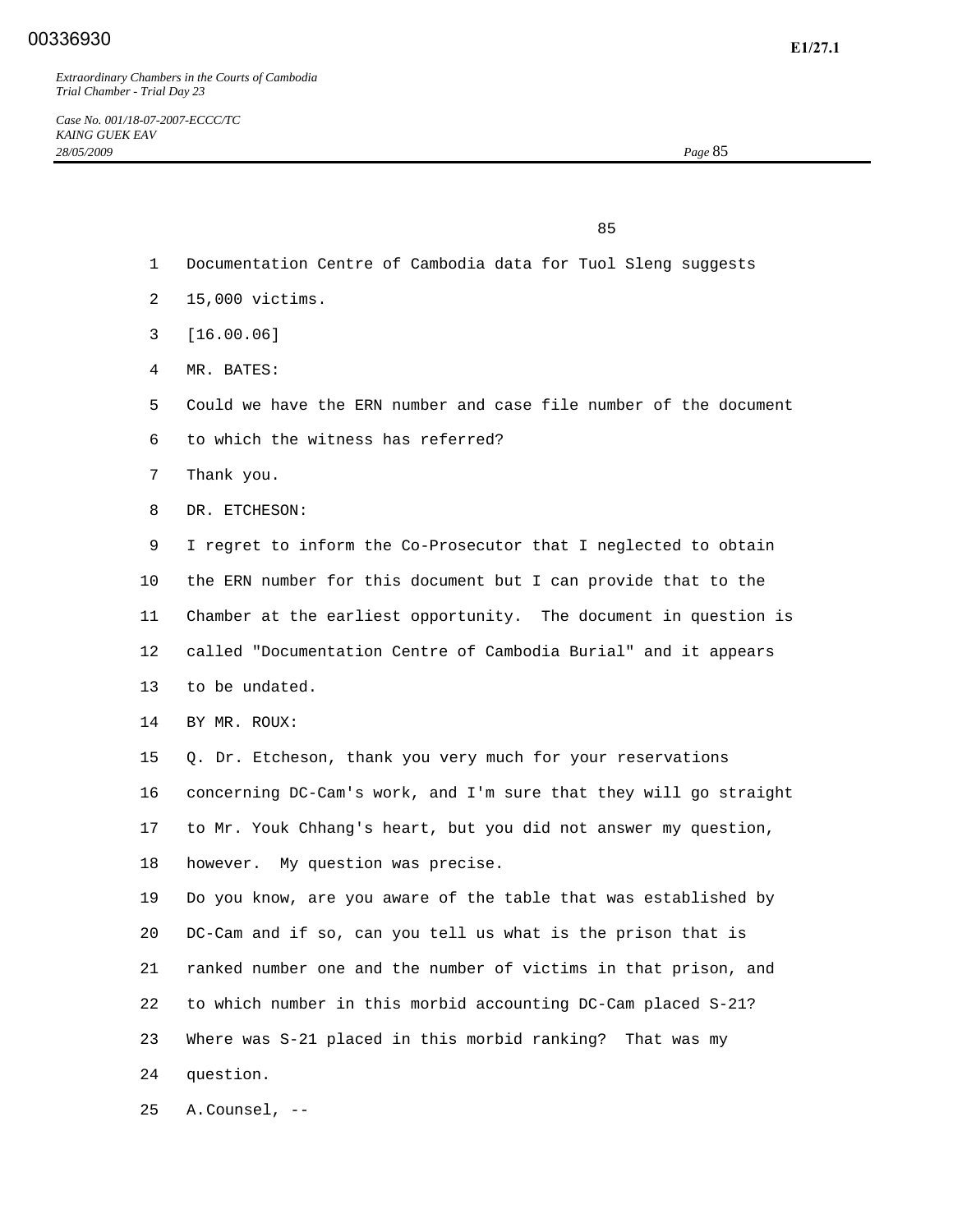<u>86 and 2001 and 2002 and 2003 and 2003 and 2003 and 2003 and 2003 and 2003 and 2003 and 2003 and 2003 and 200</u>

- 1 JUDGE LAVERGNE:
- 2 Since you are referring to a document, could you please give us
- 3 the reference number?
- 4 MR. ROUX:
- 5 No; it's just a piece of information that circulated, like many 6 others. If the expert knows of it, he says so. Otherwise, he 7 can just say that he doesn't. But I believe that there are 8 certain elements ---
- 9 MR. BATES:
- 10 Mr. President, I don't know whether the defence are attempting to 11 introduce new evidence on the case file by the back door. If 12 they are seeking to do so, there must be a proper application. 13 If this document is to be considered and put before the Chamber, 14 then let an application be made. But this appears, to the 15 Co-Prosecutors, to be an attempt to put evidence on the case file 16 that has not previously been referred to.
- 17 [16.03.02]
- 18 MR. ROUX:

 19 Absolutely not. I am just questioning the expert on his 20 knowledge. Does he know of it or not? That's all. If he 21 doesn't know, he says so. If he knows, he says so. It's not 22 that difficult.

 23 I'm not trying to introduce a document. I'm just questioning an 24 expert who has taken an oath. Is he aware or does he know this 25 ranking that DC-Cam has established? Yes or no?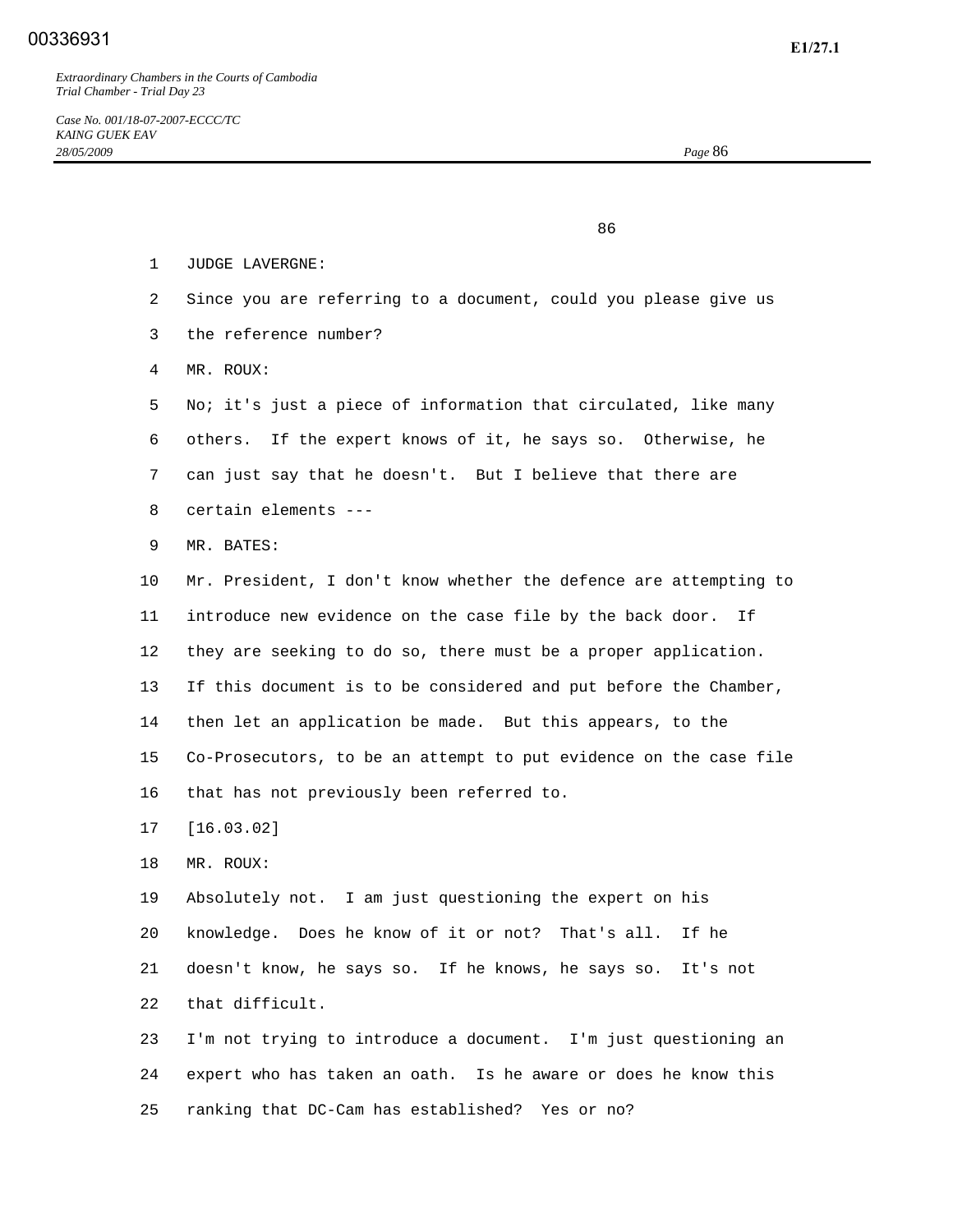87

 1 A. Counsel, that would be no. 2 Q. It's very simple, then. Then in order to get to this 3 substantial question that we are dealing with here, I still would 4 like to remind what you said to us during the proceedings 5 concerning what you call "obedience". You indicated that the CPK 6 established obedience, discipline such as defined by the Party 7 line, and the cadre did their best to implement the political 8 Party line. 9 [16.04.38] 10 Is this what you said, Dr. Etcheson? 11 A. I believe I did say something to that effect, yes. 12 Q. And according to you, do you believe that Duch was part of the 13 cadres who were doing their best to implement the political line 14 of the Party? 15 A. Yes. 16 Q. You said this morning that Duch had access to important senior 17 leaders in the CPK. Could you please be more specific about 18 this? 19 A. Yes, Counsel. 20 [16.05.40] 21 Duch had access at various times to Son Sen and Nuon Chea, both 22 members of the Standing Committee. Several other members of the 23 Standing Committee and an unknown number of members of the 24 Central Committee and a wide variety of zone and sector leaders 25 were all interrogated under the supervision of the accused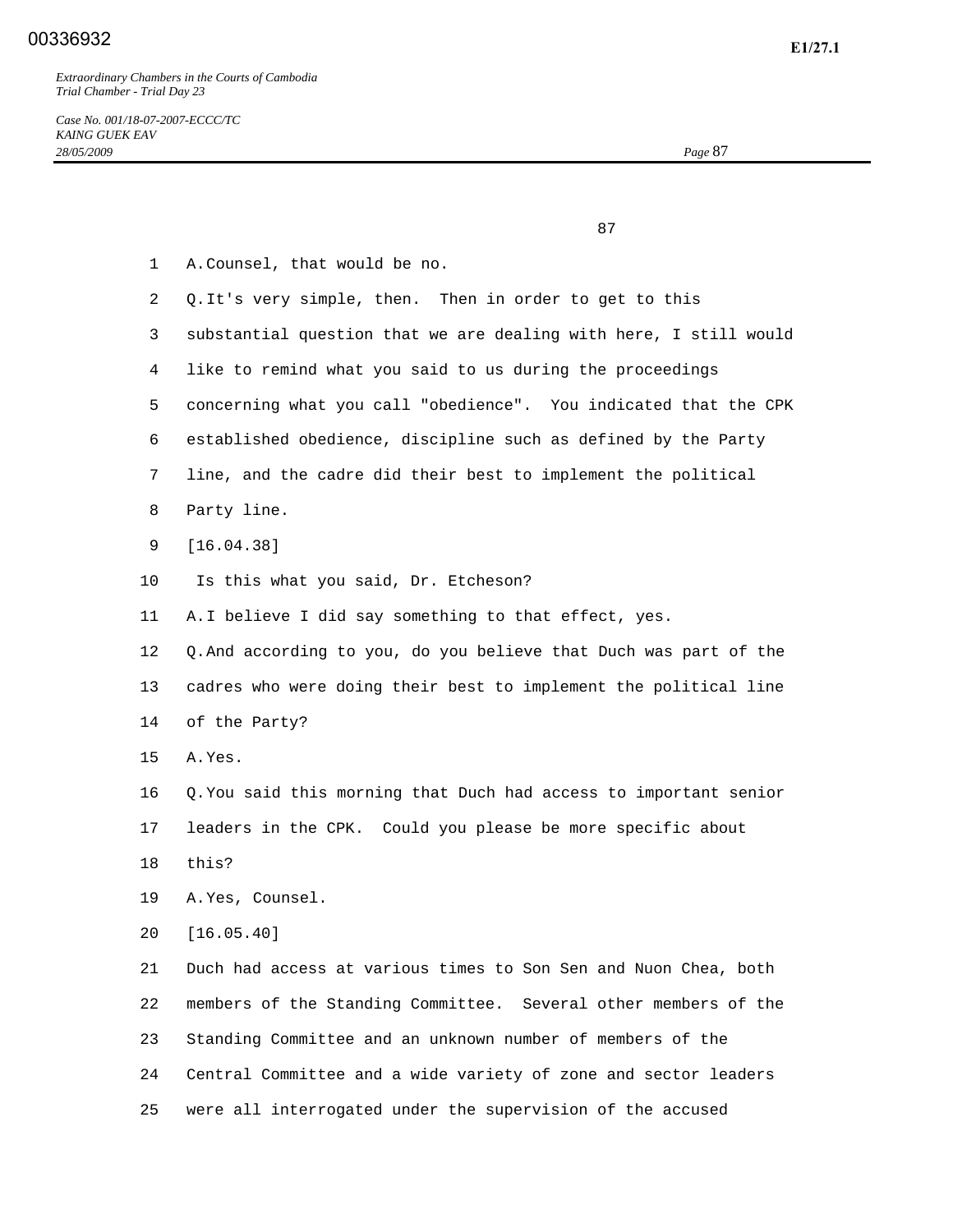88

| 1               | person.                                                             |
|-----------------|---------------------------------------------------------------------|
| 2               | In the process of those interrogations, I believe that the          |
| 3               | accused person would have learned a very great deal about the       |
| 4               | structure, operations, and policies of the CPK on a nationwide      |
| 5               | basis.                                                              |
| 6               | Q. Okay, so when you say that he had access to senior leaders,      |
| 7               | you're speaking about the two people who were his superiors;        |
| 8               | first of all, Son Sen and then Nuon Chea. Is that so?               |
| 9               | A. Yes, and I was also referring to other senior leaders that he    |
| 10              | interrogated in great detail.                                       |
| 11              | Q. Okay, but the high level leaders that he questioned - and you    |
| 12 <sup>°</sup> | will agree with me that at the moment when he questioned them,      |
| 13              | they no longer had much political power, no longer much political   |
| 14              | influence on the political line of the CPK while he was             |
| 15              | questioning them.                                                   |
| 16              | A.Oh yes. There's no question; they were nearing the end of         |
| 17              | their careers.                                                      |
| 18              | Q. Another clarification. You said this morning while you were      |
| 19              | answering questions from my esteemed colleague, Alain Werner,       |
| 20              | that Duch had participated in the elaboration of lists, lists of    |
| 21              | traitors and when he asked you for a figure, I believe that you     |
| 22              | answered more than 1,000 - more than 1,000 traitors.<br>So I        |
| 23              | believe that it would be necessary to be more specific.<br>What are |
| 24              | we speaking about here exactly?                                     |
|                 |                                                                     |

25 Is it more than 1,000 confessions that contained lists of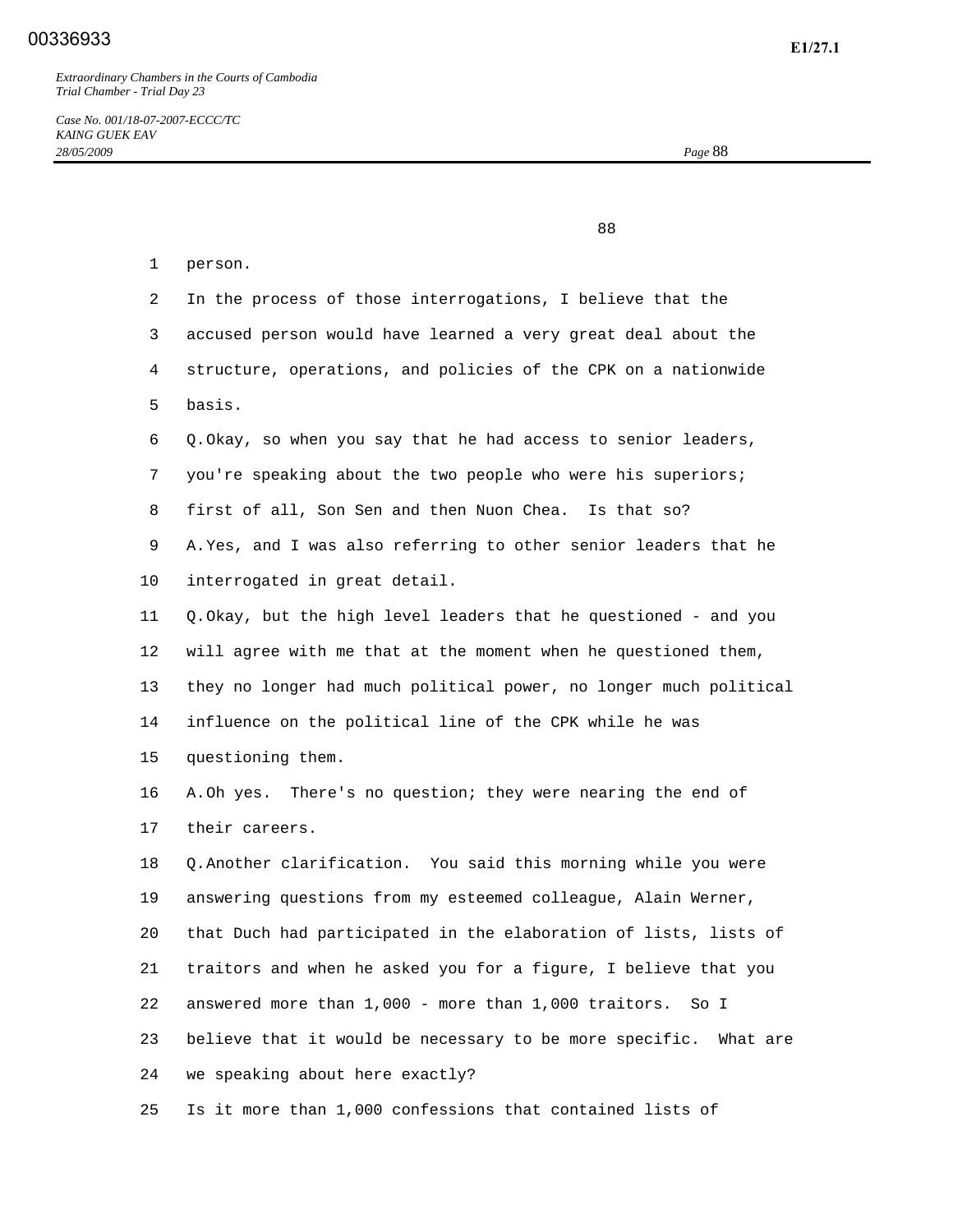*Case No. 001/18-07-2007-ECCC/TC KAING GUEK EAV 28/05/2009 Page* 89

 89 1 traitors, or do you want to say that Duch himself would have 2 established 1,000 lists of traitors? 3 A. If I recall correctly, Counsel, my conversation with counsel 4 for the civil parties this morning on that subject, I described 5 two different kinds of lists of traitors. One type of list was 6 that which was written down by victims in the process of 7 preparing their confessions. Another type of list was more of an 8 analytical product created by the accused person for his 9 interrogators or other staffers under the control of the accused 10 person. 11 [16.09.58] 12 What I meant to convey is that, in total, there were a very large 13 number of such lists, perhaps numbering 1,000 or more. 14 Q. Do you remember how many lists that the accused had 15 established himself? How many lists have you seen that have been 16 established by the accused himself? 17 A. No, counsel; I have never attempted to tally up a specific 18 number. 19 Q. So, Dr. Etcheson, you indeed said yesterday at the end of your 20 interview as you were answering the question from one of the 21 civil party lawyers concerning the decision-making power of the 22 accused -- you went, in fact, even further than what you wrote in 23 your report and it was, we all understood, the object of the 24 questions that my colleague, Mr. Werner put to you this morning. 25 You said the following: "This is the core of the question that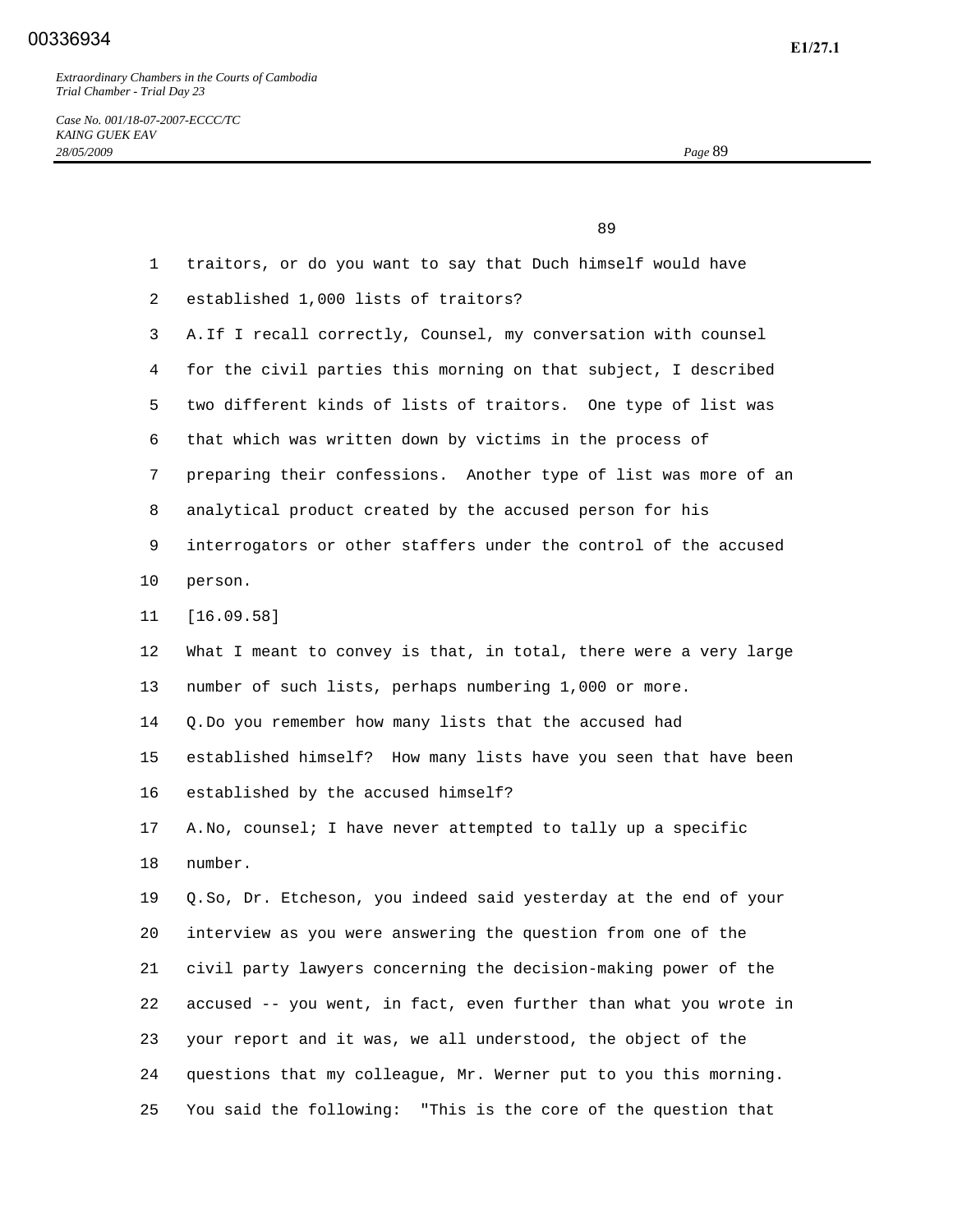*Case No. 001/18-07-2007-ECCC/TC KAING GUEK EAV 28/05/2009 Page* 90

90

 1 this Chamber will have to settle on." 2 On the one hand the purges were the result of the CPK's paranoia, 3 and on the other hand, we could say that they were the result of 4 the methodology used by the accused in order to chase, we could 5 say, the enemies. I don't know if that's the proper term, but 6 that was the idea in any case. 7 And this morning, while you were answering a question from Mr. 8 Werner, you again added this clarification stating that it was -- 9 concerning paranoia, that it was a phenomenon that was well known 10 from analysts of loop systems; the system feeds itself. That's 11 what you said or it self-feeds, we can say. 12 [16.12.55] 13 Dr. Etcheson, of course you are aware, I believe that you have 14 here - you are providing here a judgment, a very important 15 judgment, and that it is completely new in relation to what you 16 wrote in your report. I have two questions, therefore. 17 According to - on the basis of your research, what are the 18 elements that can support this second statement that you put in a 19 conditional form, we could say? That you were -- so we could say 20 that the purges were the result of the methodology used by the 21 accused. So what are the specific elements that could support 22 this statement? 23 In order to maybe be a bit clearer about this, we spoke about the 24 Party's policy which was, I believe, completely independent of

25 what Duch might have been doing. We also spoke about terror. We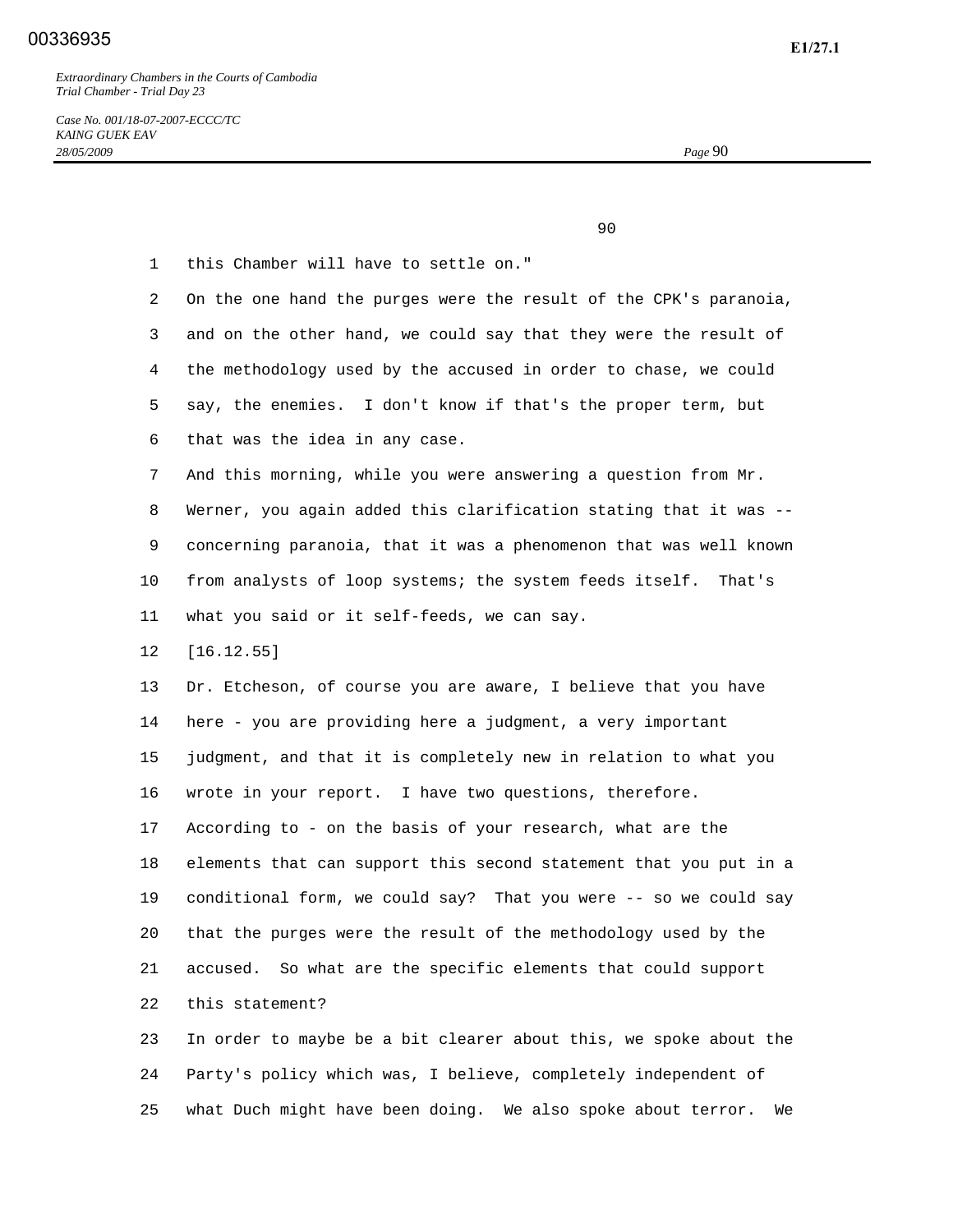91

*Case No. 001/18-07-2007-ECCC/TC KAING GUEK EAV 28/05/2009 Page* 91

 1 also spoke about absolute obedience. And in order to illustrate 2 my question here in how the method or the methodology that was 3 used by Duch - how was this different from the line that was 4 imposed by the CPK? How was this methodology - how did this 5 methodology result from personal initiatives? 6 A. Thank you, Counsel, a very interesting question indeed. 7 [16.15.16] 8 First of all, I think I would offer one brief amendment, perhaps 9 a translation issue. What I just heard from the translation of 10 what you said was that you asserted when I was discussing this 11 issue I had referred to methods that the accused person used. 12 I believe, if I recall correctly, what I actually said was, 13 "methods that were devised and enforced by the accused person," 14 and this begins to get at your question, I think. 15 My understanding, based on long study of Democratic Kampuchea in 16 general and the operations of S-21 in particular, as well as what 17 came before S-21 in the evolution of the organization's methods 18 of identifying and searching for enemies, my understanding is 19 that the accused person was very much an innovator, a creator, a 20 developer, and an institutionalizer of the method of making very 21 detailed confessions that are extracted over long periods of time 22 so that in some cases, it seems as if the victim is forced to 23 name every person he or she has ever met and can remember that 24 name.

25 Then those lists are used to go out and round up new batches of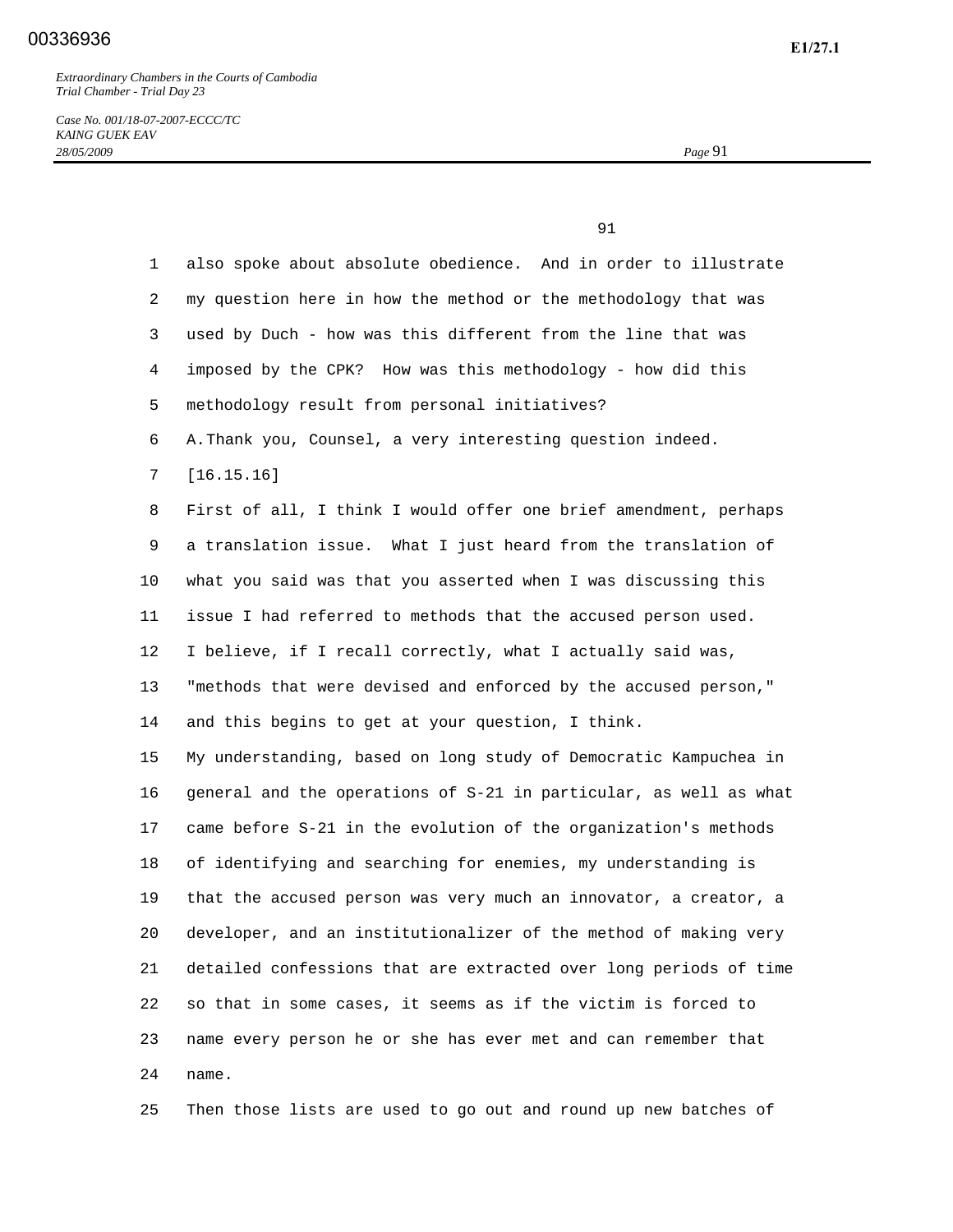*Case No. 001/18-07-2007-ECCC/TC KAING GUEK EAV 28/05/2009 Page* 92

 $\sim$  92

| $\mathbf{1}$ | traitors to whom this same process is applied and you see a very    |
|--------------|---------------------------------------------------------------------|
| 2            | nearly exponential growth in the number of accused traitors and     |
| 3            | in the number of victims of purges. In part, it is the zeal with    |
| 4            | which the accused person pursued this project that caused this      |
| 5            | methodology to result in such a large number of victims.<br>This is |
| 6            | why I proposed, in answer to that question, that on the one hand    |
| 7            | the policies of the Standing Committee certainly played a role in   |
| 8            | the unfolding of this tragedy while at the same time, the           |
| 9            | creativity, inventiveness, and zeal of the cadre who were tasked    |
| 10           | with implementing those policies also contributed substantially     |
| 11           | to the magnitude of the disaster.                                   |
| 12           | Q. Did they have the choice?                                        |
| 13           | A.As I suggested before, counsel, one always has choices in         |
| 14           | life.                                                               |
| 15           | [16.19.00]                                                          |
| 16           | Q. And you agree with me that today he is still alive?              |
| 17           | A.Yes, he is.                                                       |
| 18           | MR. BATES:                                                          |
| 19           | I apologize for interrupting, Mr. Roux, but I would not wish a      |
| 20           | mistaken impression to be left of the expert's testimony.<br>It     |
| 21           | appears that a number of questions from the defence have implied    |
| 22           | that there are only two choices for a CPK cadre:<br>death or duty.  |
| 23           | [16.20.54]                                                          |
| 24           | Perhaps to complete the picture, the expert should be asked         |
|              |                                                                     |

25 whether he knows of a third way, namely escape.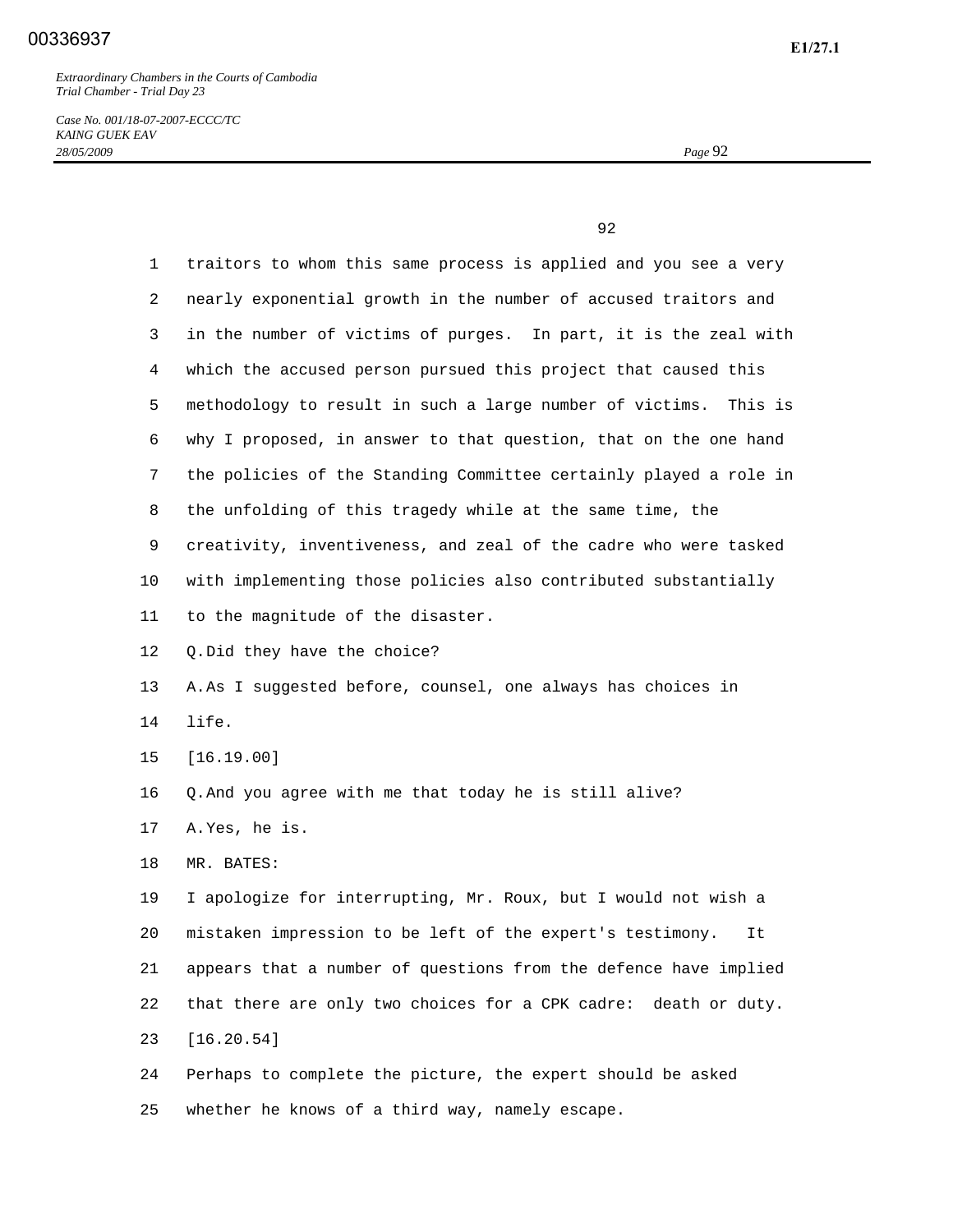*Case No. 001/18-07-2007-ECCC/TC KAING GUEK EAV 28/05/2009 Page* 93

experience of the contract of the contract of the contract of the contract of the contract of the contract of the contract of the contract of the contract of the contract of the contract of the contract of the contract of

| $\mathbf 1$     | MR. ROUX:                                                         |
|-----------------|-------------------------------------------------------------------|
| 2               | Mr. President, it is not time now to make these kinds of          |
| 3               | submissions. Mr. Co-Prosecutor will present his submissions       |
| 4               | later. Let me please continue putting my questions to the         |
| 5               | expert. I do not know what allows the prosecutor to share his     |
| 6               | opinion in the middle of the defence's examination of the expert. |
| 7               | I would like to proceed, please.                                  |
| 8               | (Deliberations between Judges)                                    |
| 9               | MR. PRESIDENT:                                                    |
| 10              | Defence counsel, you may continue with your questions.            |
| 11              | [16.22.20]                                                        |
| 12 <sup>°</sup> | BY MR. ROUX:                                                      |
| 13              | Q.Dr. Etcheson, you spoke to us about innovation power on the     |
| 14              | part of the accused. That sounds strange to me and especially     |
| 15              | within the organization that you described in such detail, the    |
| 16              | organization of Democratic Kampuchea. I do not have the           |
| 17              | impression that from the top to the bottom of the hierarchy that  |
| 18              | a cadre could take the liberty of making such innovations without |
| 19              | this being very much strongly requested by his hierarchy.         |
| 20              | So, Dr. Etcheson -- this will be my last question. Dr Etcheson,   |
| 21              | I consider that the best word that we could qualify S-21 with is  |
| 22              | to say that S-21 was under the absolute tutorship in order -      |
| 23              | absolute, in order to restate - under the absolute control of the |
| 24              | hierarchical superiors and I'm going to ask you, please, as an    |
| 25              | independent researcher to proceed with a little intellectual      |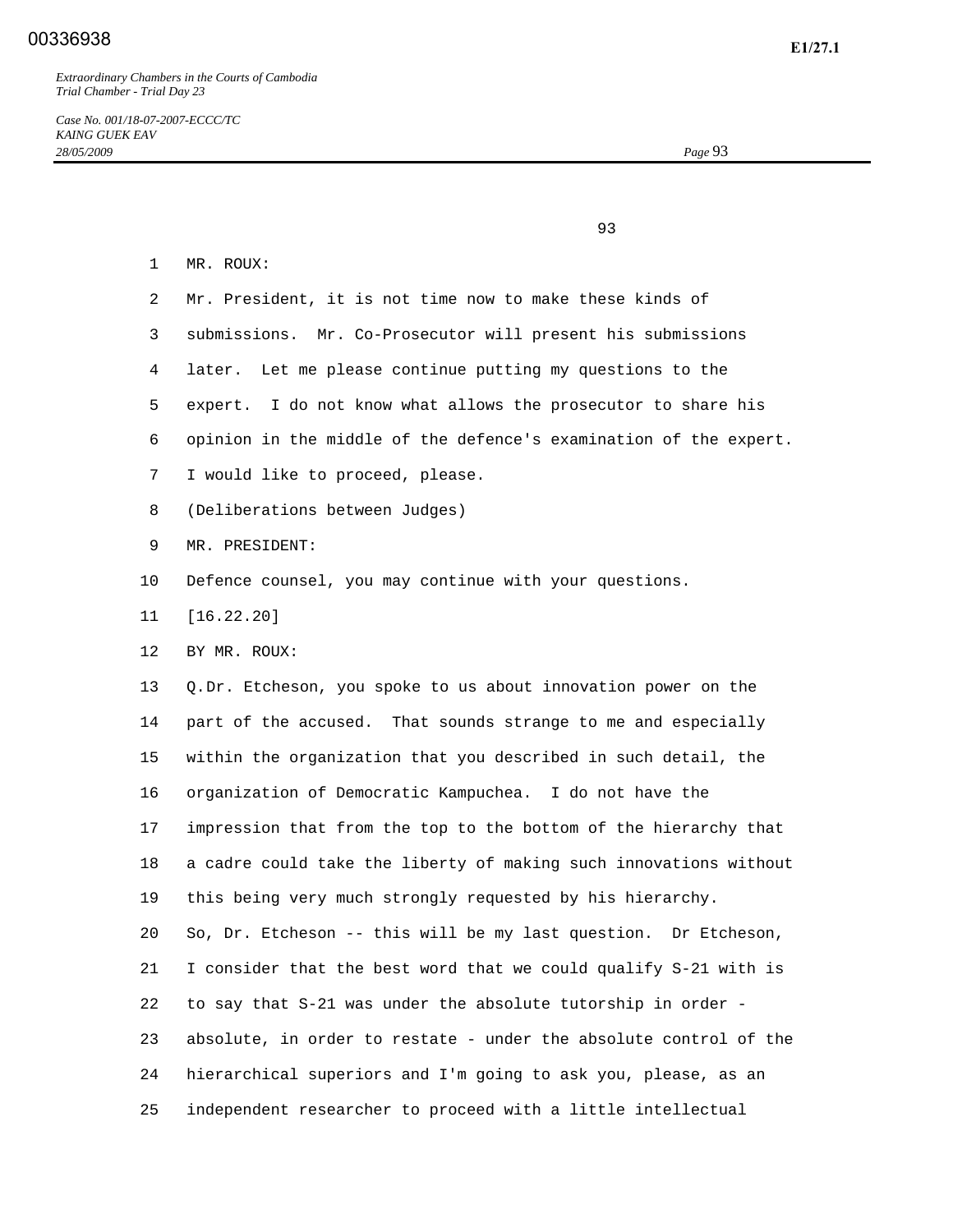*Case No. 001/18-07-2007-ECCC/TC KAING GUEK EAV 28/05/2009 Page* 94

94

## 1 exercise.

| 2       | You spoke in the conditional tense. We could say that the purges  |
|---------|-------------------------------------------------------------------|
| 3       | were the result of the methodology that was designed and          |
| 4       | implemented by the accused in order to chase the enemies.<br>And  |
| 5.      | now I would like to address myself to you as the researcher.      |
| 6       | Well then, what would be the elements to contradict this? On the  |
| 7       | basis of what you know from the internal operational mode of      |
| 8       | Democratic Kampuchea, what are the elements that an independent   |
| 9       | researcher would put forth - and you are an independent           |
| $10 \,$ | researcher - to say that on the contrary, Duch only scrupulously  |
| 11      | and with zeal, as you say, the policy that was asked of him by    |
| 12      | his superiors.                                                    |
| 13      | Dr. Etcheson, please, I'm all ears.                               |
| 14      | A. I would refer back, Counsel, to my earlier discussion of the   |
| 15      | Khmer Rouge term of art known as independence mastery.<br>This    |
| 16      | concept included the idea that cadres were supposed to be able to |
| 17      | master whatever challenge they are given using creative and       |
| 18      | innovative means which are consistent with existing Party lines   |
| 19      | to attain the desired policy ends.                                |
| 20      | [16.26.02]                                                        |
| 21      | Perhaps I would also amend the verbal construction of my earlier  |
| 22      | statement from, "We could say" to, "I would say".                 |

 23 Q. You would tell me that a researcher such as you does not have 24 any doubts? I thought that researchers had doubts normally, 25 questioned things.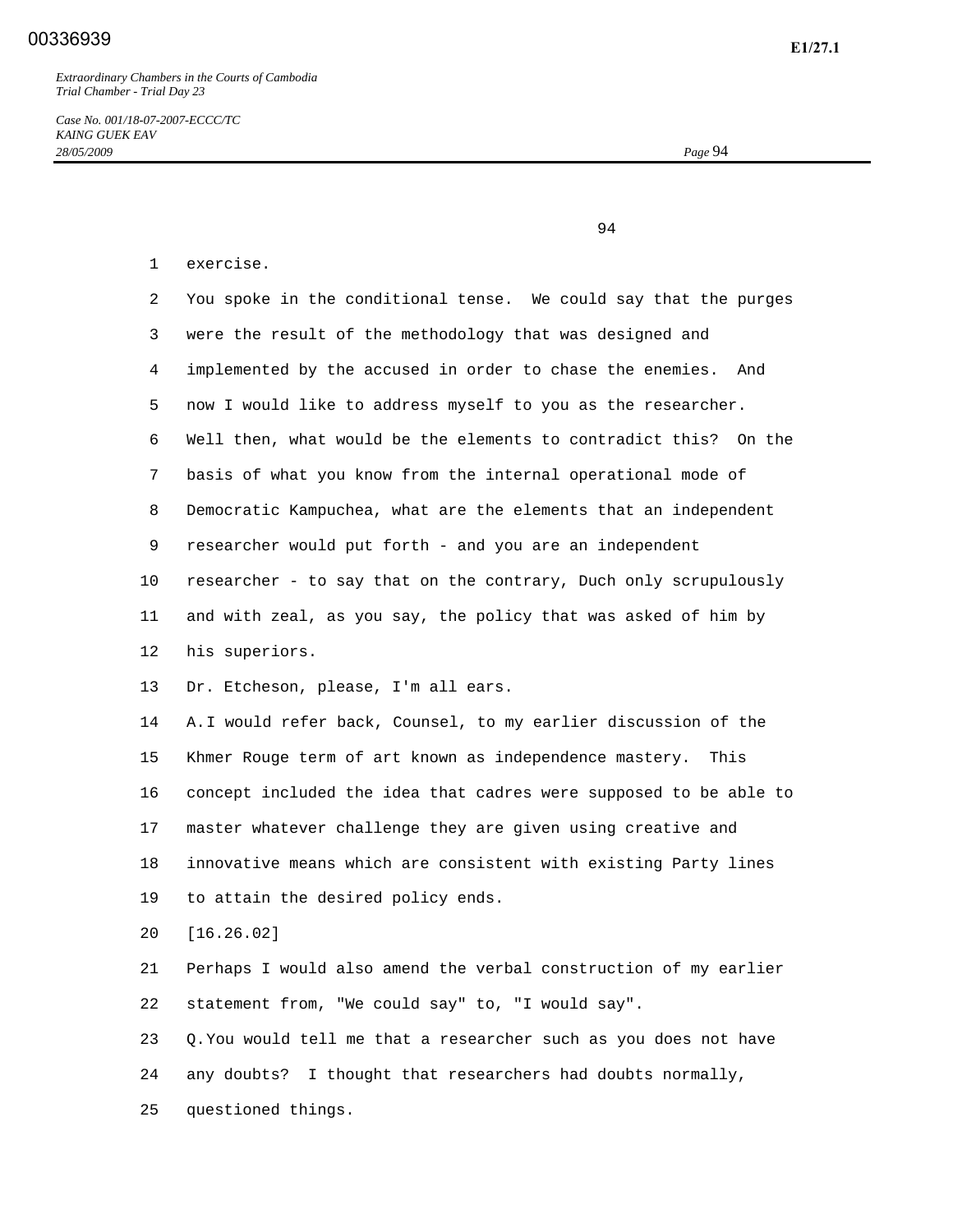## **E1/27.1** 00336940

*Extraordinary Chambers in the Courts of Cambodia Trial Chamber - Trial Day 23* 

experience of the contract of the contract of the contract of the contract of the contract of the contract of the contract of the contract of the contract of the contract of the contract of the contract of the contract of

| $\mathbf{1}$    | A.Oh, indeed; I always have doubts - doubts about many things        |
|-----------------|----------------------------------------------------------------------|
| 2               | and probing those doubts is how we learn. And by probing such        |
| 3               | doubts, that's how I came to the conclusion I am offering to you     |
| 4               | today.                                                               |
| 5               | Q. This is a conclusion that was not part of your report. We do      |
| 6               | agree on that, don't we?                                             |
| 7               | A. Yes. Anyone who has examined this report will quickly see         |
| 8               | that the overview of the hierarchy of Democratic Kampuchea paper     |
| 9               | does not focus centrally on the issue of S-21.                       |
| 10              | Q. And therefore, the elements that grounded your conclusion of      |
| 11              | today stem from what you learned since the establishment of your     |
| 12              | report, that is to say, during the investigation phase?              |
| 13              | A.Oh, no, counsel. That's an invalid logical conclusion.<br>It's     |
| 14              | simply that S-21 was not the topic of that report.                   |
| 15 <sub>1</sub> | Q. I am happy to hear this. So before we finish, Dr. Etcheson, I     |
| 16              | believe that you drew up the little diagram that I asked you to      |
| 17              | Can you please present this to us if you have it here?<br>do.<br>Can |
| 18              | you please post this on the screen, this little diagram we asked     |
| 19              | you to complete this afternoon?                                      |
| 20              | A. Your Honours, the Court Officer has made copies of this           |
| 21              | diagram, I believe. However, I would like to inform the Court        |
| 22              | that I am not an artist nor am I a trained draftsperson.             |

23 Further, the time available for this task was short. So I

24 apologize in advance if my drawing a bit ugly.

25 [16.30.25]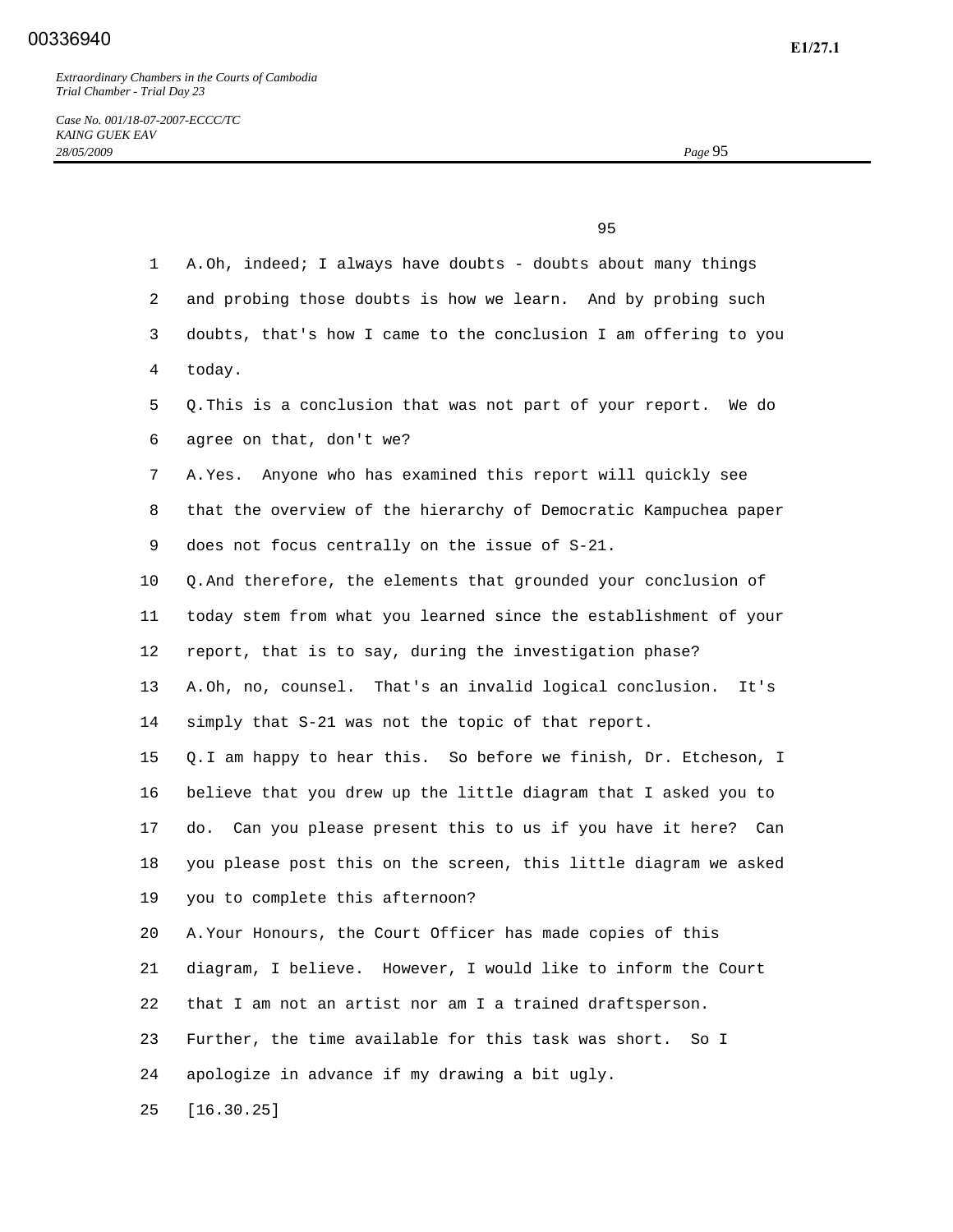*Case No. 001/18-07-2007-ECCC/TC KAING GUEK EAV 28/05/2009 Page* 96

<u>96 and the state of the state of the state of the state of the state of the state of the state of the state of the state of the state of the state of the state of the state of the state of the state of the state of the st</u>

| 1  | Q. Thank you for doing this for us, Craig Etcheson.              |
|----|------------------------------------------------------------------|
| 2  | I have a preliminary remark first. I find it a bit difficult to  |
| 3  | understand, considering that yesterday you were very clear in    |
| 4  | answering two questions that hierarchically Duch was below the   |
| 5  | various divisions. Here, in this diagram, you are still keeping  |
| 6  | him above these divisions. However, this is congruent with the   |
| 7  | conclusions that you have just offered us, and you will allow me |
| 8  | to have my own reservations when I see this diagram of yours.    |
| 9  | [16.31.12]                                                       |
| 10 | Thank you.                                                       |
| 11 | MR. PRESIDENT:                                                   |
| 12 | Court official, can you project the chart on the screen in the   |
| 13 | English language?                                                |
| 14 | Dr. Craig Etcheson, in order to respond to the question of the   |
| 15 | counsel for the defence -- it can not be seen on the screen?     |
| 16 | Yes, now it can be seen on the screen.                           |
| 17 | Dr. Craig Etcheson, the floor is yours.                          |
| 18 | DR. ETCHESON:                                                    |
| 19 | Thank you, Mr. President.                                        |
| 20 | [16.33.04]                                                       |
| 21 | Before we broke for lunch, counsel for the defence asked me to   |
| 22 | combine two charts that in my view do not combine very elegantly |
| 23 | or provide a particularly informative result and what you are    |
| 24 | viewing on the screen is the result of that request from counsel |
| 25 | for the Defence.                                                 |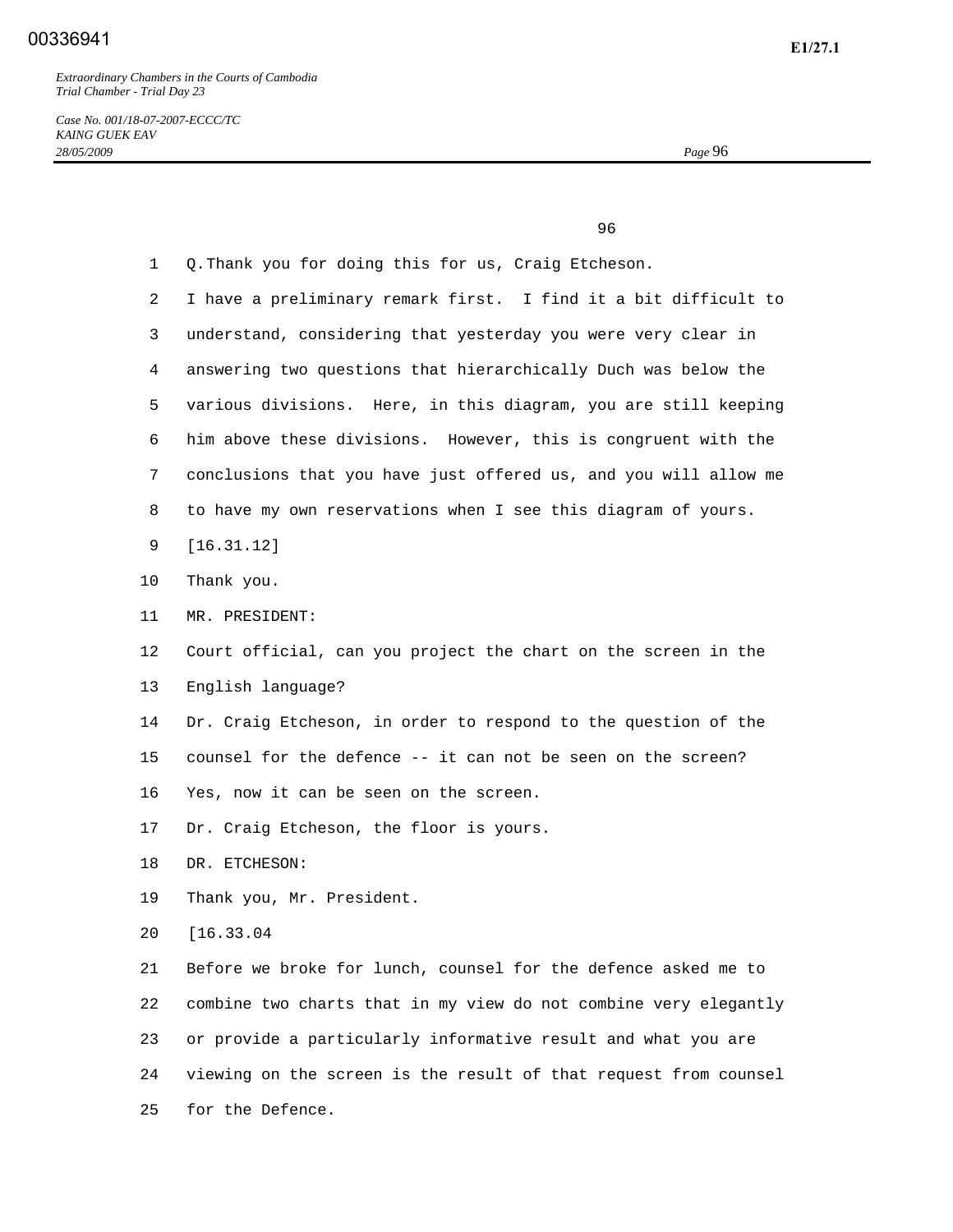*Case No. 001/18-07-2007-ECCC/TC KAING GUEK EAV 28/05/2009 Page* 97

experience of the contract of the contract of the contract of the contract of the contract of the contract of the contract of the contract of the contract of the contract of the contract of the contract of the contract of 1 This diagram consists of the chart of the government which we 2 have previously discussed in these hearings, with added 3 information on organizations that were subordinate to the General 4 Staff including nine military divisions, three independent 5 regiments, and two offices of the General Staff. This was what I 6 understood to be the request of counsel for the defence. 7 [16.35.01] 8 MR. ROUX: 9 Your Honour, the defence had indeed requested for this diagram to 10 be supplemented, and thank you to the expert for having done the 11 job. 12 BY MR. ROUX: 13 Q. However, what we had in mind was precisely the statements that 14 you made, Dr. Etcheson, I believe, yesterday. Somebody asked a 15 question and you said, yes all these people whom we see in this 16 frame, in this box down at the bottom - all these division 17 secretaries, including Mr. Sou Met - were hierarchically above 18 Duch. 19 I have a problem because visually I am seeing them below the box 20 of Duch here. In the same way, I would have rather liked to see 21 what is in paragraph 109 of your report, that is to say, the 22 General Staff of the Revolutionary Army of Kampuchea. We are 23 learning lots of things here. 24 [16.36.00]

25 In your graphic representation of the army, you see that Son Sen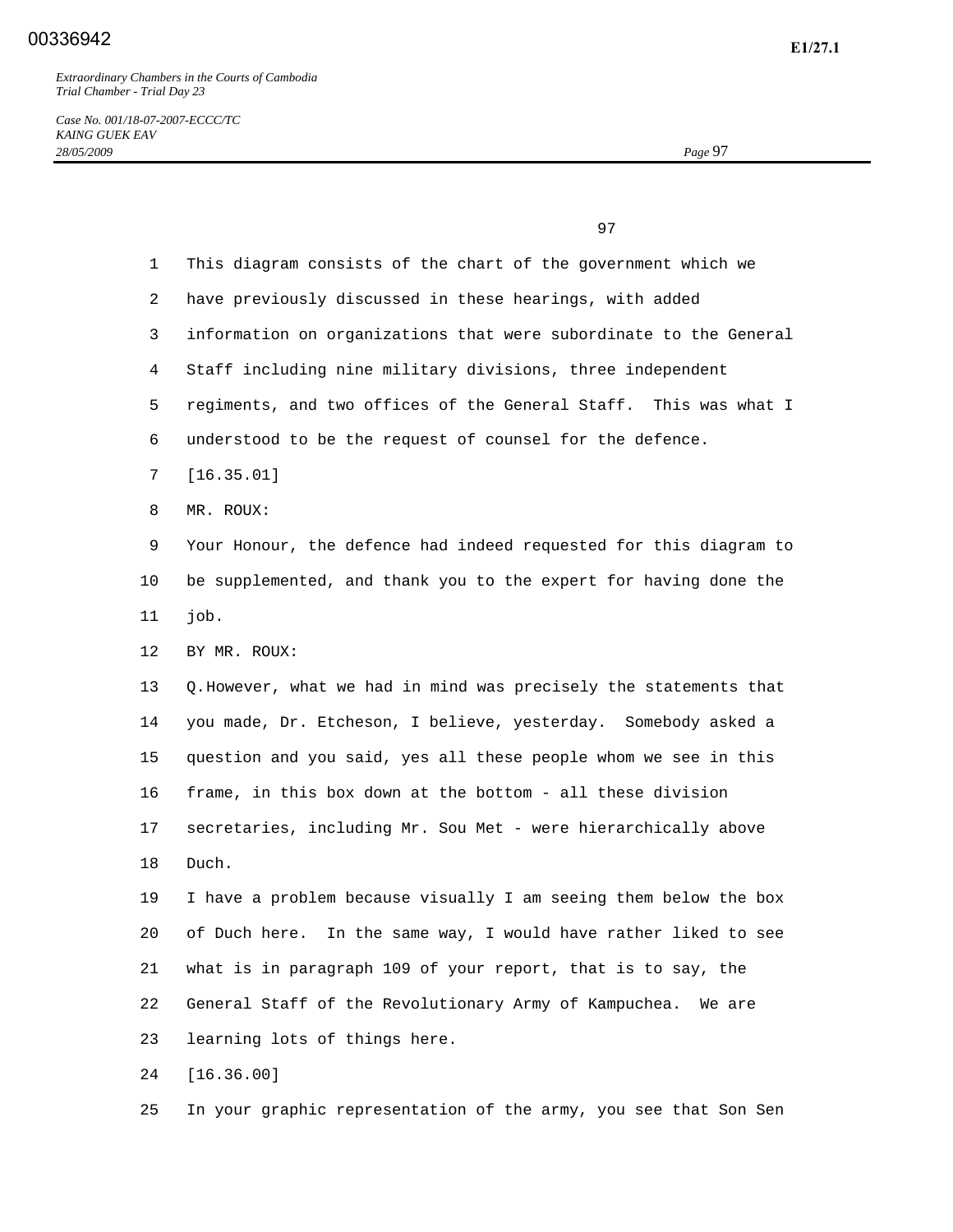*Case No. 001/18-07-2007-ECCC/TC KAING GUEK EAV 28/05/2009 Page* 98

experience of the contract of the contract of the contract of the contract of the contract of the contract of the contract of the contract of the contract of the contract of the contract of the contract of the contract of 1 is up at the top as Chairman. Siet Chhe is Vice-Chairman. He 2 was executed in '77. Ta Mok as Chief; Chan Chakkrei, 3 Vice-Chairman ,and you have a few members of the General Staff of 4 RAK. These are the people I would possibly have wanted to see on 5 your diagram. 6 There is Chhay Kim Huor, executed in '78; Sou Met, still alive; 7 So Saroeun, executed in '98; Meas Mut, still alive; Khatt Roeun, 8 still alive; Sun Ty, still alive. This is in keeping with the 9 text of your text in para 109. 10 I'm not sure I understand. You have now answered my question by 11 saying that your report, when you drafted it, was an overall 12 report that was not specifically on S-21 yet in one of the tables 13 or diagrams, you have S-21 positioned in a place that is not the 14 place of S-21 and in that same diagram you do not include a 15 certain number of persons whom we believe it would have been 16 appropriate to see precisely in such a diagram and to see them in 17 the right position, in the position that was theirs in the 18 overall chart. 19 [16.37.48] 20 I forgot to say one thing. I don't like and I never have liked 21 scapegoats. 22 MR. BATES: 23 Mr. President. That last remark -- not the last one, the 24 penultimate one by Mr. Roux; was that a question to the expert? 25 Because if it was, it should be allowed -- a response should be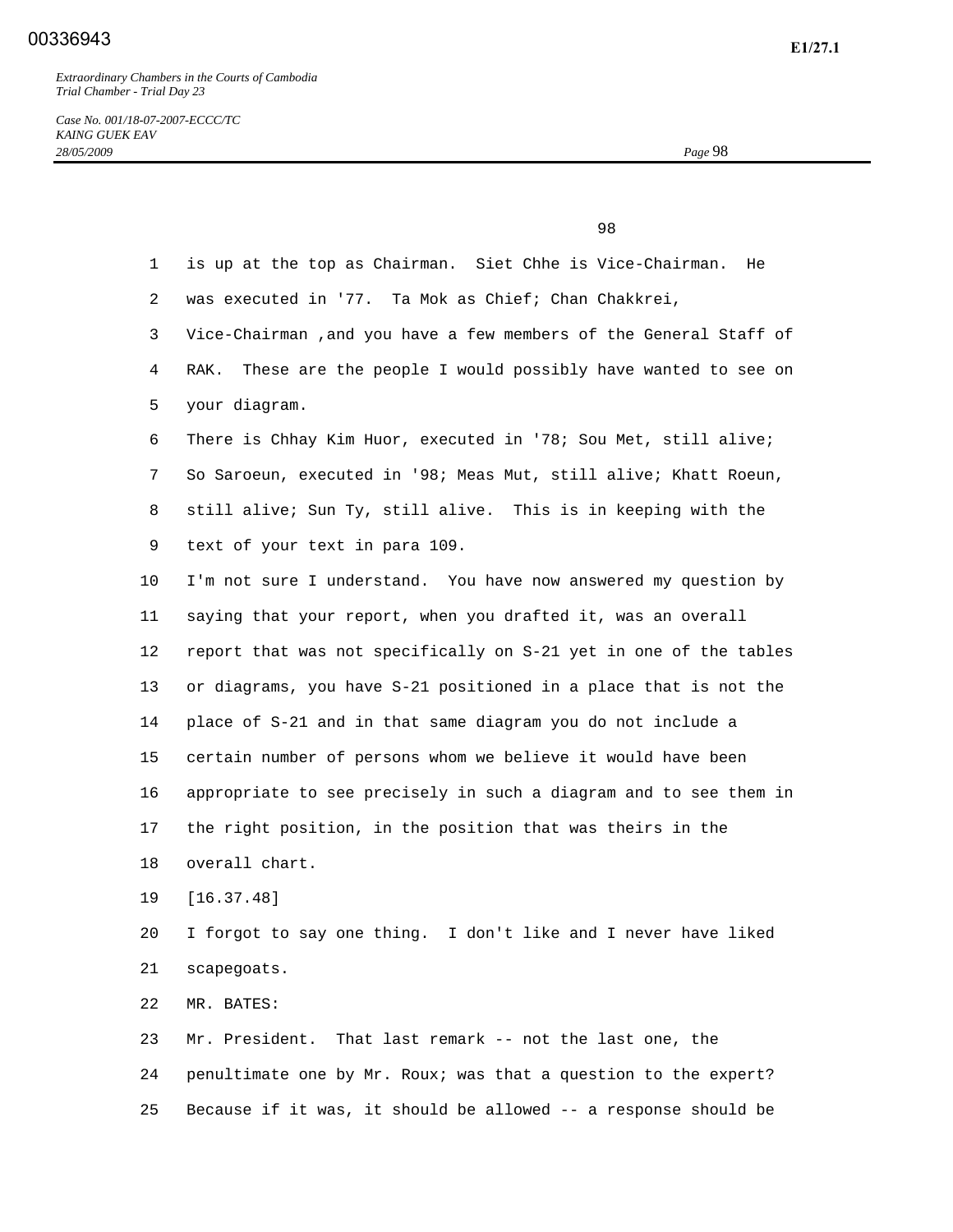99

- 1 permitted. If it wasn't, it was a comment; I would invite the
- 2 President to allow the expert to reply to that.
- 3 [16.38.24]
- 4 MR. ROUX:

 5 And you put - did you put a question to the expert earlier? You 6 made an assertion. This was not a question to him; you made an 7 assertion to the effect that there might be a third choice. 8 Likewise, I am also making my point, by saying that I don't like 9 scape-goating.

- 10 [16.38.46]
- 11 MR. BATES:

 12 I don't wish this to turn into a game of ping pong, but I was 13 inviting the President to ask a question of the expert witness 14 for his expert opinion on the methods that were available to CPK 15 cadres, and I invite the witness to be asked. If it is troubling 16 to the defence, that question; if not, I invite the President to 17 allow the witness to respond to what appeared to the 18 Co-Prosecutors to be a lengthy observation in the form of an 19 implied question.

20 MR. PRESIDENT:

 21 Now the question is, in order to grant the request by the defence 22 counsel regarding the drawing of this chart, and also in relation 23 to this chart, can you confirm to your question relating to this 24 chart which was drawn by the expert. You made your question 25 clearly and precisely and if you do not have a question, or if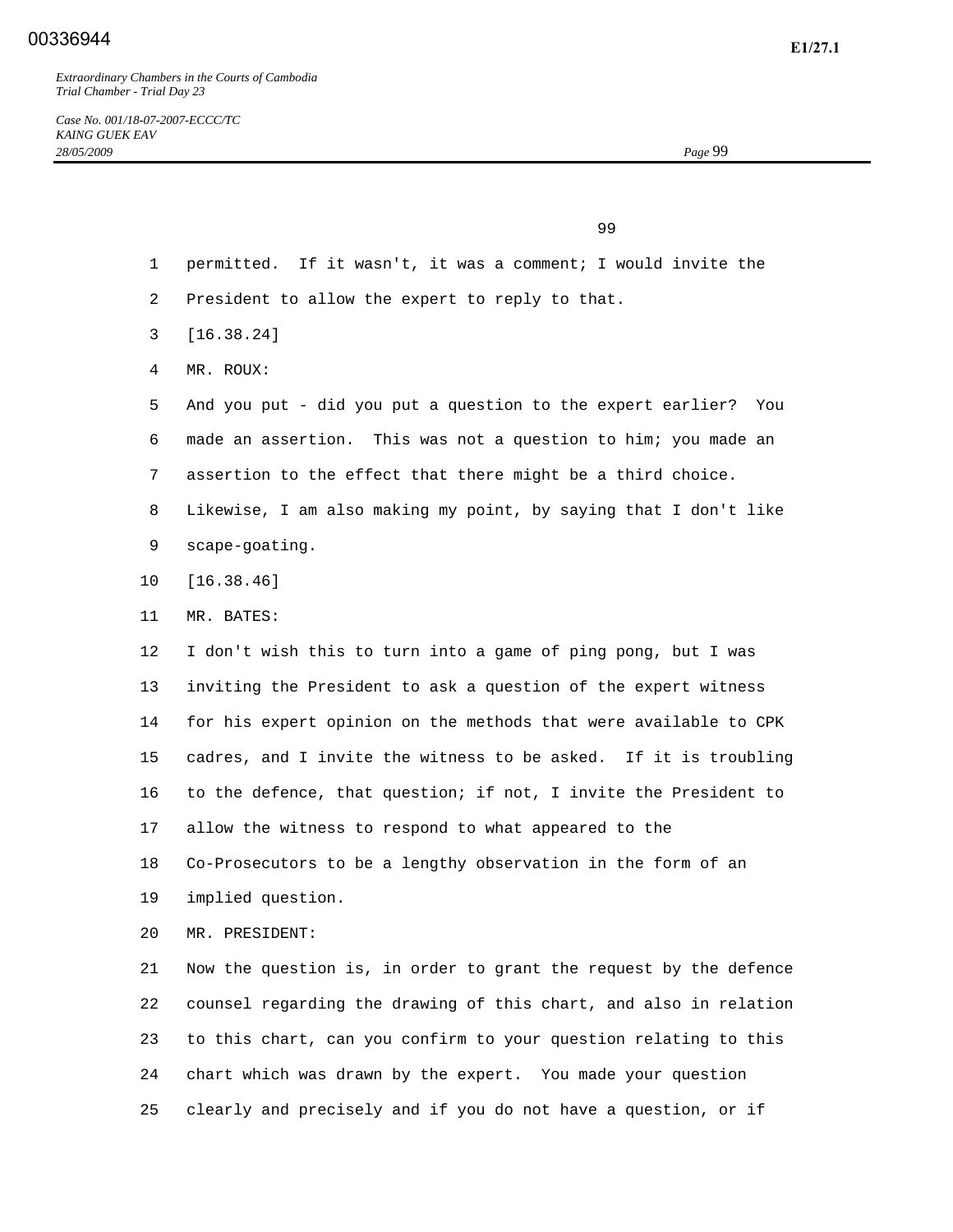*Case No. 001/18-07-2007-ECCC/TC KAING GUEK EAV 28/05/2009 Page* 100

 100 1 you have a question, you have to make it clear so that the 2 Chamber can understand and in order for us to manage the 3 proceedings in the later stage. 4 Counsel François Roux, do you have any further questions to be 5 put to the expert in relation to the chart that you earlier 6 requested this expert to make? If you have, you now put the 7 question. If you don't can you please say so, so that the 8 Chamber can manage this proceeding? 9 MR. ROUX: 10 No, thank you, Your Honour. I have no further questions. 11 Thank you. 12 [16.41.27] 13 MR. PRESIDENT: 14 Judges of the Bench, do you have any further questions for this 15 expert? 16 Now, if there is no further question, the trial for this 17 afternoon is adjourned. 18 The Chamber would like to thank you, Dr. Craig Etcheson greatly 19 for spending your valuable time in providing your testimony for 20 this number of days with patience and appreciation. 21 The Chamber declares the adjournment of the proceedings. 22 The Chamber will resume on the 8th of June, which is Monday, of 23 2009. We also would like to remind the Parties that we will 24 question the accused on both facts; that is, the implementation 25 of the CPK policy which were requested by the parties, but due to